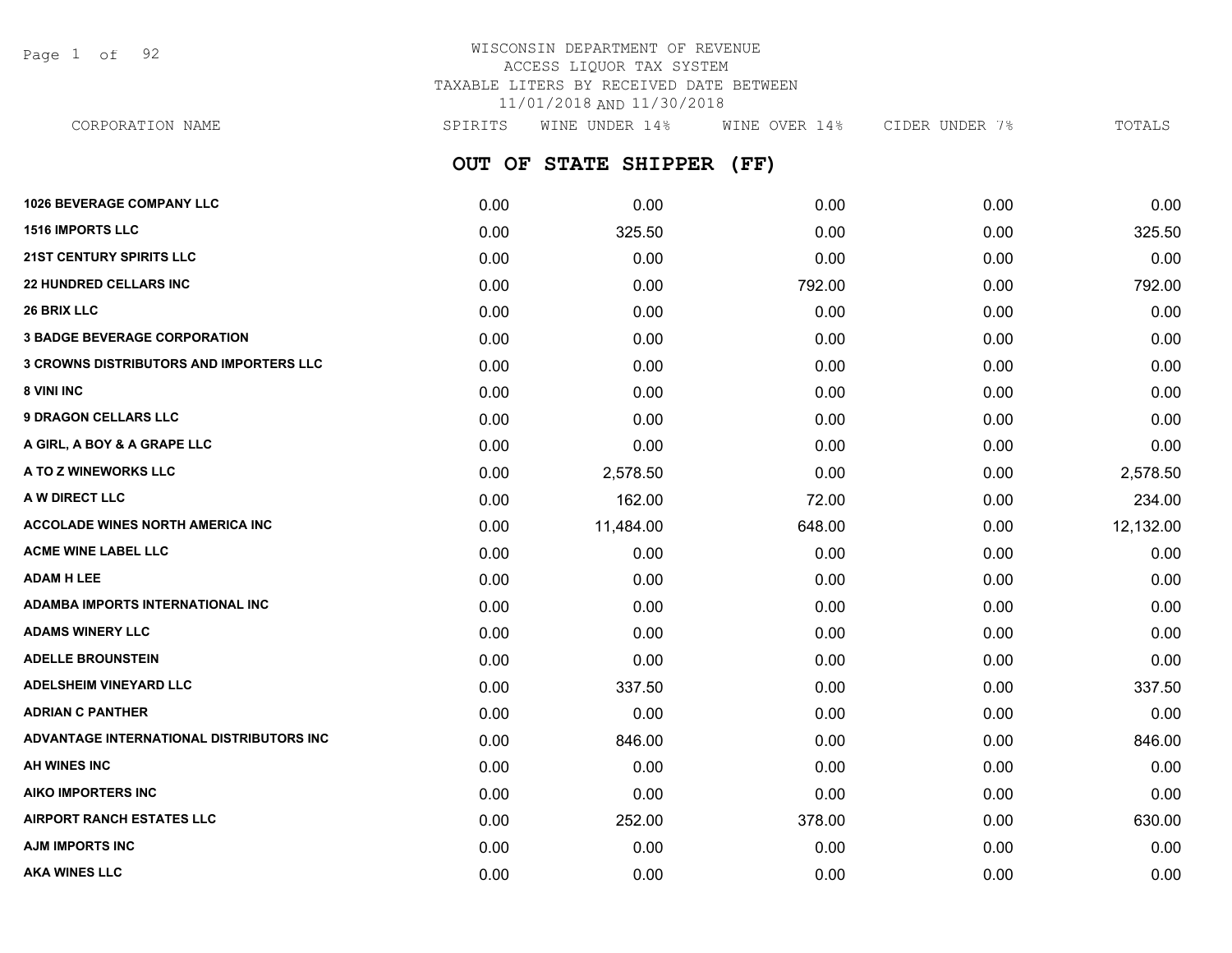Page 2 of 92

| CORPORATION NAME                       | SPIRITS | WINE UNDER 14% | WINE OVER 14% | CIDER UNDER 7% | TOTALS   |
|----------------------------------------|---------|----------------|---------------|----------------|----------|
| <b>ALAMBIC INC</b>                     | 0.00    | 0.00           | 0.00          | 0.00           | 0.00     |
| <b>ALEJANDRO BULGHERONI ESTATE LLC</b> | 0.00    | 0.00           | 0.00          | 0.00           | 0.00     |
| ALEXANDRIA NICOLE CELLARS LLC          | 0.00    | 0.00           | 0.00          | 0.00           | 0.00     |
| ALFRED G PALMATEER JR                  | 0.00    | 0.00           | 0.00          | 0.00           | 0.00     |
| <b>ALLIED IMPORTERS USA LTD</b>        | 0.00    | 504.00         | 0.00          | 0.00           | 504.00   |
| <b>ALLORO VINEYARD INC</b>             | 0.00    | 126.00         | 0.00          | 0.00           | 126.00   |
| <b>ALLTECH'S BEVERAGE DIVISION LLC</b> | 90.00   | 0.00           | 0.00          | 0.00           | 90.00    |
| <b>ALPHA &amp; OMEGA WINERY LLC</b>    | 0.00    | 0.00           | 0.00          | 0.00           | 0.00     |
| ALPHA MARKETING NETWORK INC            | 0.00    | 0.00           | 0.00          | 0.00           | 0.00     |
| <b>ALTAMAR BRANDS LLC</b>              | 0.00    | 0.00           | 0.00          | 0.00           | 0.00     |
| <b>ALTAMURA WINERY INC</b>             | 0.00    | 0.00           | 252.00        | 0.00           | 252.00   |
| <b>AMAVI CELLARS LLC</b>               | 0.00    | 0.00           | 0.00          | 0.00           | 0.00     |
| <b>AMBRABEV LLC</b>                    | 0.00    | 0.00           | 0.00          | 0.00           | 0.00     |
| <b>AMERICAN BEVERAGE CORP</b>          | 0.00    | 0.00           | 0.00          | 0.00           | 0.00     |
| <b>AMERICAN ESTATES WINES INC</b>      | 0.00    | 503.99         | 0.00          | 0.00           | 503.99   |
| AMERICAN NORTHWEST DISTRIBUTORS INC    | 0.00    | 0.00           | 0.00          | 0.00           | 0.00     |
| AMERICAN VINTAGE BEVERAGE INC.         | 0.00    | 0.00           | 0.00          | 0.00           | 0.00     |
| <b>AMERICAN VINTNERS LLC</b>           | 0.00    | 234.00         | 1,458.00      | 0.00           | 1,692.00 |
| <b>AMERICAN WINE TRADE INC</b>         | 0.00    | 312.75         | 0.00          | 0.00           | 312.75   |
| <b>AMICUS CELLARS LLC</b>              | 0.00    | 0.00           | 0.00          | 0.00           | 0.00     |
| <b>AMIR PEAY</b>                       | 0.00    | 0.00           | 0.00          | 0.00           | 0.00     |
| AMRUSS, INC.                           | 0.00    | 0.00           | 0.00          | 0.00           | 0.00     |
| <b>AMUSE BOUCHE LLC</b>                | 0.00    | 0.00           | 0.00          | 0.00           | 0.00     |
| <b>ANCHOR DISTILLING COMPANY LLC</b>   | 0.00    | 0.00           | 0.00          | 0.00           | 0.00     |
| <b>ANCIEN WINES INC</b>                | 0.00    | 0.00           | 0.00          | 0.00           | 0.00     |
| <b>ANCIENT PEAK INC</b>                | 0.00    | 0.00           | 0.00          | 0.00           | 0.00     |
| ANDERSONS CONN VALLEY WINERY INC       | 0.00    | 0.00           | 0.00          | 0.00           | 0.00     |
| <b>ANDIS WINES LLC</b>                 | 0.00    | 0.00           | 0.00          | 0.00           | 0.00     |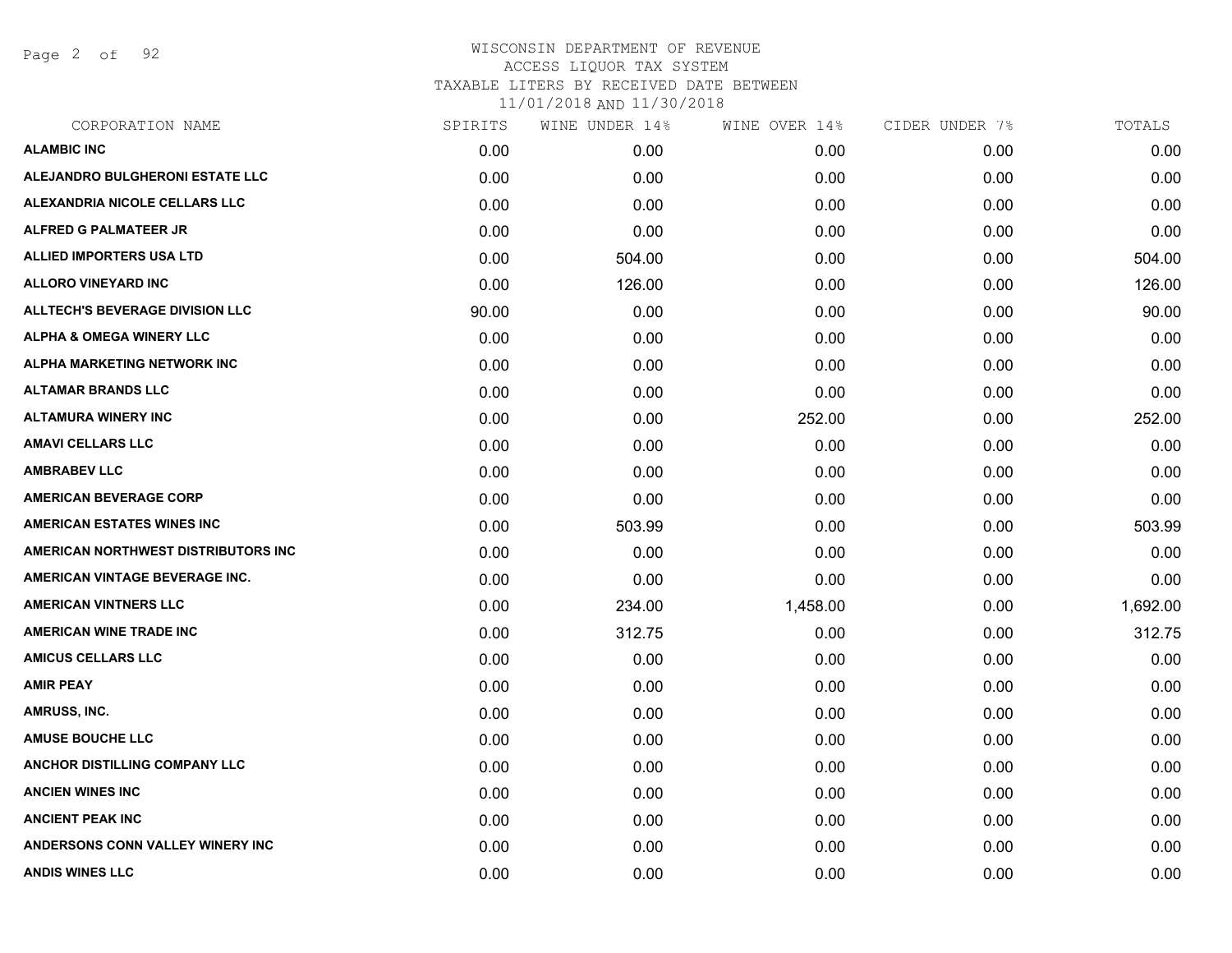Page 3 of 92

| CORPORATION NAME                         | SPIRITS | WINE UNDER 14% | WINE OVER 14% | CIDER UNDER 7% | TOTALS    |
|------------------------------------------|---------|----------------|---------------|----------------|-----------|
| <b>ANDREW J CARINI</b>                   | 0.00    | 0.00           | 0.00          | 0.00           | 0.00      |
| <b>ANDREW T BECKSTOFFER</b>              | 0.00    | 252.00         | 378.00        | 0.00           | 630.00    |
| <b>ANGELA OSBORNE</b>                    | 0.00    | 0.00           | 0.00          | 0.00           | 0.00      |
| <b>ANHEUSER-BUSCH COMPANIES LLC</b>      | 0.00    | 0.00           | 0.00          | 17,184.81      | 17,184.81 |
| <b>ANNE HUBATCH</b>                      | 0.00    | 0.00           | 0.00          | 456.00         | 456.00    |
| <b>ANTHONY BOZZANO</b>                   | 0.00    | 0.00           | 0.00          | 0.00           | 0.00      |
| <b>ANTHONY M TRUCHARD</b>                | 0.00    | 0.00           | 306.00        | 0.00           | 306.00    |
| <b>ANTIPODEAN WINES LLC</b>              | 0.00    | 477.00         | 0.00          | 0.00           | 477.00    |
| <b>APOSTROPHE BRANDS LLC</b>             | 126.00  | 0.00           | 0.00          | 0.00           | 126.00    |
| <b>APPELLATION TRADING COMPANY LLC</b>   | 0.00    | 0.00           | 0.00          | 0.00           | 0.00      |
| <b>APPELLATIONS LP</b>                   | 0.00    | 0.00           | 0.00          | 0.00           | 0.00      |
| <b>AQUA PUMPKIN INC</b>                  | 0.00    | 0.00           | 0.00          | 0.00           | 0.00      |
| <b>ARANO LLC</b>                         | 0.00    | 2,205.00       | 0.00          | 0.00           | 2,205.00  |
| <b>ARCHANA A DAVE</b>                    | 0.00    | 0.00           | 0.00          | 0.00           | 0.00      |
| <b>ARCHER ROOSE INC</b>                  | 0.00    | 0.00           | 0.00          | 0.00           | 0.00      |
| <b>AREL GROUP WINE &amp; SPIRITS INC</b> | 0.00    | 0.00           | 0.00          | 0.00           | 0.00      |
| <b>ARETE WINES LLC</b>                   | 0.00    | 0.00           | 0.00          | 0.00           | 0.00      |
| <b>ARGI HOSPITALITY LLC</b>              | 0.00    | 0.00           | 0.00          | 0.00           | 0.00      |
| <b>ARIETTA INC</b>                       | 0.00    | 0.00           | 0.00          | 0.00           | 0.00      |
| <b>ARNOT-ROBERTS LLC</b>                 | 0.00    | 0.00           | 90.00         | 0.00           | 90.00     |
| <b>ARPENT LLC</b>                        | 0.00    | 252.00         | 0.00          | 0.00           | 252.00    |
| <b>ARTISANAL DISTILLATES INC.</b>        | 0.00    | 0.00           | 0.00          | 0.00           | 0.00      |
| <b>ARTISANAL IMPORTS INC</b>             | 0.00    | 0.00           | 0.00          | 0.00           | 0.00      |
| <b>ARTISANS &amp; VINES LLC</b>          | 0.00    | 0.00           | 0.00          | 0.00           | 0.00      |
| <b>ASAP IMPORTS CO.</b>                  | 248.73  | 143.01         | 0.00          | 0.00           | 391.74    |
| <b>ASCENT WINES INC</b>                  | 0.00    | 378.00         | 0.00          | 0.00           | 378.00    |
| <b>ASSOCIATED BREWING COMPANY</b>        | 0.00    | 0.00           | 0.00          | 0.00           | 0.00      |
| <b>ASV WINES INC</b>                     | 0.00    | 2,520.00       | 0.00          | 0.00           | 2,520.00  |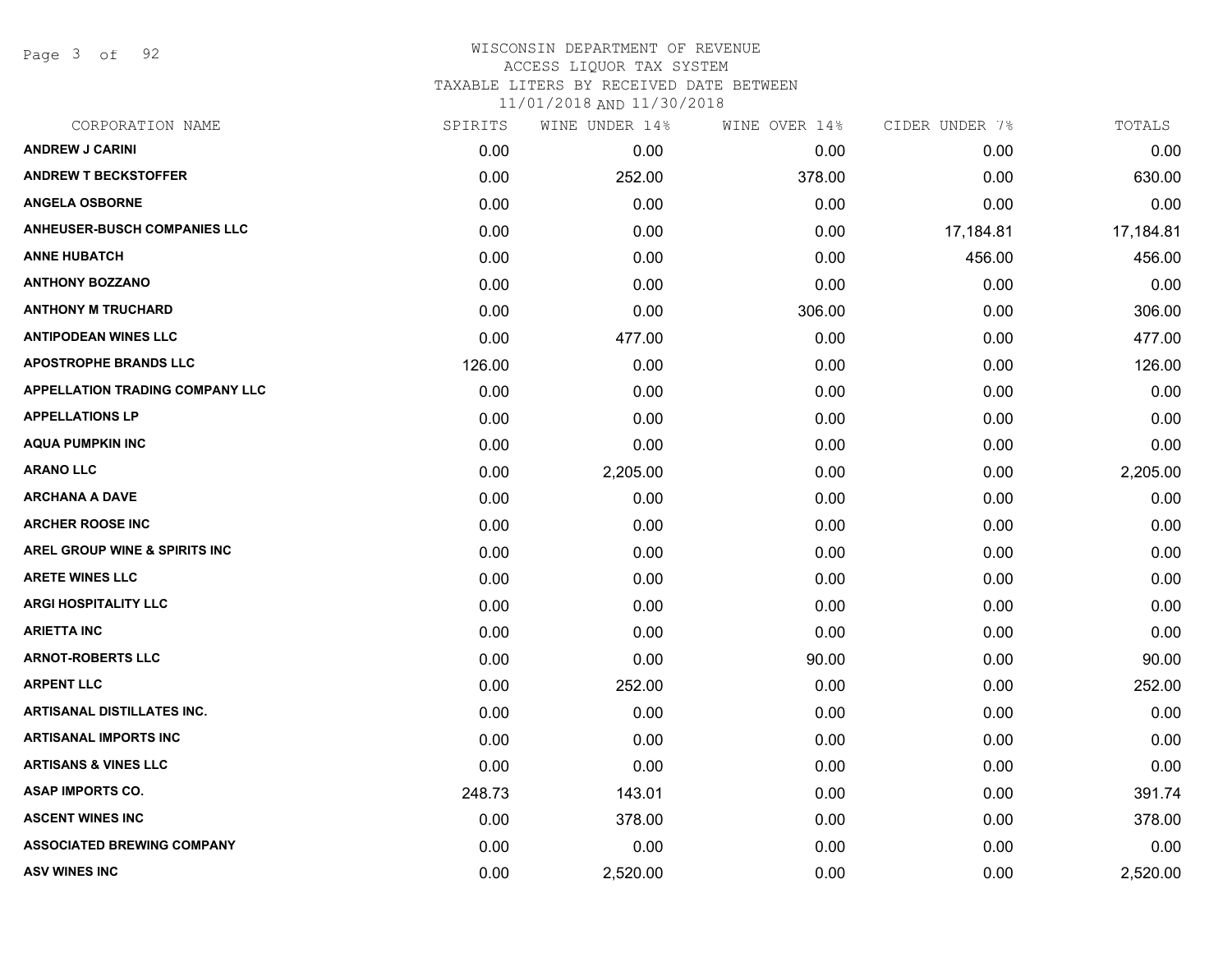Page 4 of 92

### WISCONSIN DEPARTMENT OF REVENUE ACCESS LIQUOR TAX SYSTEM TAXABLE LITERS BY RECEIVED DATE BETWEEN

| CORPORATION NAME                                | SPIRITS   | WINE UNDER 14% | WINE OVER 14% | CIDER UNDER 7% | TOTALS    |
|-------------------------------------------------|-----------|----------------|---------------|----------------|-----------|
| <b>ATHENEE IMPORTERS &amp; DISTRIBUTORS LTD</b> | 0.00      | 0.00           | 0.00          | 0.00           | 0.00      |
| <b>ATLAS WINE COMPANY LLC</b>                   | 0.00      | 504.00         | 31.41         | 0.00           | 535.41    |
| <b>ATOMIC BRANDS INC</b>                        | 4,428.93  | 0.00           | 0.00          | 0.00           | 4,428.93  |
| <b>AUGUST WINE GROUP LLC</b>                    | 0.00      | 333.00         | 0.00          | 0.00           | 333.00    |
| <b>AUSTRAL WINES LLC</b>                        | 0.00      | 9.00           | 0.00          | 0.00           | 9.00      |
| AV BRANDS INC                                   | 0.00      | 0.00           | 0.00          | 0.00           | 0.00      |
| AVV WINERY CO LLC                               | 0.00      | 0.00           | 0.00          | 0.00           | 0.00      |
| <b>AXIOS INC</b>                                | 0.00      | 0.00           | 0.00          | 0.00           | 0.00      |
| <b>B &amp; I OVERSEAS TRADING INC</b>           | 0.00      | 0.00           | 0.00          | 0.00           | 0.00      |
| <b>B UNITED INTERNATIONAL INC</b>               | 0.00      | 26.13          | 554.30        | 18.02          | 598.45    |
| <b>B. NEKTAR LLC</b>                            | 0.00      | 0.00           | 0.00          | 0.00           | 0.00      |
| <b>BACARDI U.S.A., INC.</b>                     | 66,776.99 | 674.40         | 831.00        | 0.00           | 68,282.39 |
| <b>BACCHUS TECHNOLOGIES LLC</b>                 | 0.00      | 957.68         | 189.00        | 0.00           | 1,146.68  |
| <b>BACIO DIVINO CELLARS LLC</b>                 | 0.00      | 0.00           | 0.00          | 0.00           | 0.00      |
| <b>BADGER MOUNTAIN INC</b>                      | 0.00      | 479.00         | 0.00          | 0.00           | 479.00    |
| <b>BADLANDS DISTILLERY LLC</b>                  | 0.00      | 0.00           | 0.00          | 0.00           | 0.00      |
| <b>BALCONES DISTILLING LLC</b>                  | 0.00      | 0.00           | 0.00          | 0.00           | 0.00      |
| <b>BANFI PRODUCTS CORPORATION</b>               | 0.00      | 5,794.50       | 18.00         | 0.00           | 5,812.50  |
| <b>BANSHEE WINES LLC</b>                        | 0.00      | 2,436.00       | 261.00        | 0.00           | 2,697.00  |
| <b>BANVILLE &amp; JONES WINE MERCHANTS</b>      | 0.00      | 1,603.00       | 9.00          | 0.00           | 1,612.00  |
| <b>BANZAI BEVERAGE CORPORATION</b>              | 0.00      | 0.00           | 0.00          | 0.00           | 0.00      |
| <b>BARGETTOS SANTA CRUZ WINERY INC</b>          | 0.00      | 0.00           | 0.00          | 0.00           | 0.00      |
| <b>BARLOW VINEYARDS LLC</b>                     | 0.00      | 0.00           | 126.00        | 0.00           | 126.00    |
| <b>BARNARD GRIFFIN INC</b>                      | 0.00      | 0.00           | 0.00          | 0.00           | 0.00      |
| <b>BARNETT VINEYARDS LP</b>                     | 0.00      | 0.00           | 0.00          | 0.00           | 0.00      |
| <b>BATTAGLIA DISTRIBUTING CORP INC</b>          | 0.00      | 368.54         | 17.91         | 0.00           | 386.45    |
| <b>BAUM WINE IMPORTS INC</b>                    | 111.00    | 5,758.50       | 457.50        | 0.00           | 6,327.00  |
| <b>BEATBOX BEVERAGES LLC</b>                    | 0.00      | 0.00           | 0.00          | 0.00           | 0.00      |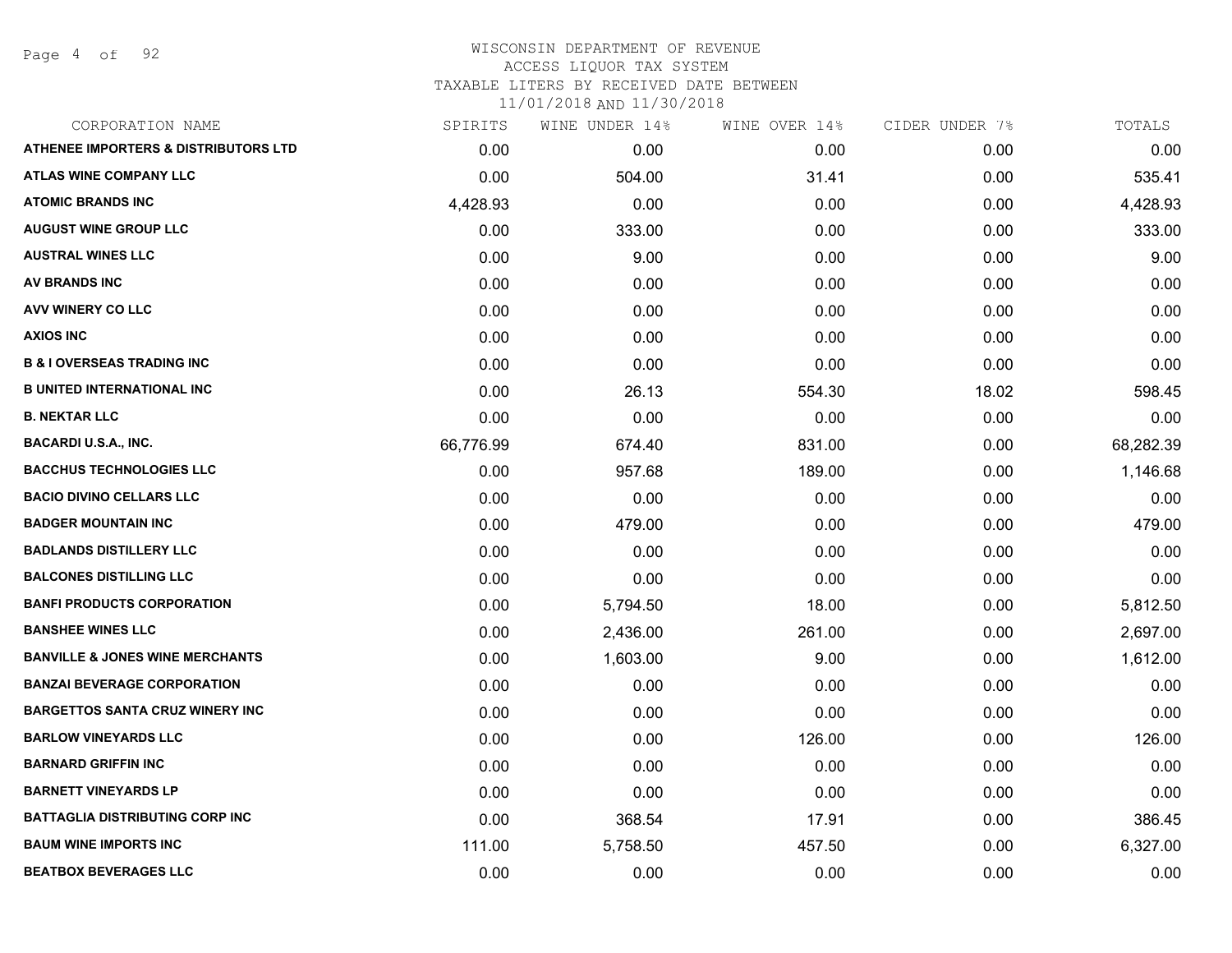Page 5 of 92

|        | WINE UNDER 14% |        | CIDER UNDER 7% | TOTALS   |
|--------|----------------|--------|----------------|----------|
| 0.00   | 0.00           | 0.00   | 0.00           | 0.00     |
| 0.00   | 0.00           | 0.00   | 0.00           | 0.00     |
| 0.00   | 49.92          | 16.64  | 0.00           | 66.56    |
| 0.00   | 0.00           | 0.00   | 0.00           | 0.00     |
| 0.00   | 0.00           | 0.00   | 0.00           | 0.00     |
| 0.00   | 0.00           | 0.00   | 0.00           | 0.00     |
| 0.00   | 0.00           | 0.00   | 0.00           | 0.00     |
| 0.00   | 31.50          | 0.00   | 0.00           | 31.50    |
| 0.00   | 0.00           | 0.00   | 0.00           | 0.00     |
| 0.00   | 99.00          | 0.00   | 0.00           | 99.00    |
| 0.00   | 772.50         | 121.50 | 0.00           | 894.00   |
| 0.00   | 0.00           | 0.00   | 0.00           | 0.00     |
| 0.00   | 0.00           | 0.00   | 0.00           | 0.00     |
| 0.00   | 868.50         | 0.00   | 0.00           | 868.50   |
| 0.00   | 0.00           | 0.00   | 0.00           | 0.00     |
| 0.00   | 0.00           | 0.00   | 0.00           | 0.00     |
| 0.00   | 0.00           | 0.00   | 0.00           | 0.00     |
| 0.00   | 0.00           | 0.00   | 0.00           | 0.00     |
| 0.00   | 0.00           | 0.00   | 0.00           | 0.00     |
| 0.00   | 504.00         | 0.00   | 0.00           | 504.00   |
| 0.00   | 0.00           | 0.00   | 0.00           | 0.00     |
| 0.00   | 189.00         | 396.00 | 0.00           | 585.00   |
| 0.00   | 0.00           | 0.00   | 2,128.70       | 2,128.70 |
| 270.00 | 0.00           | 0.00   | 0.00           | 270.00   |
| 0.00   | 0.00           | 0.00   | 0.00           | 0.00     |
| 0.00   | 1,445.00       | 13.50  | 0.00           | 1,458.50 |
| 0.00   | 36.00          | 0.00   | 0.00           | 36.00    |
|        | SPIRITS        |        | WINE OVER 14%  |          |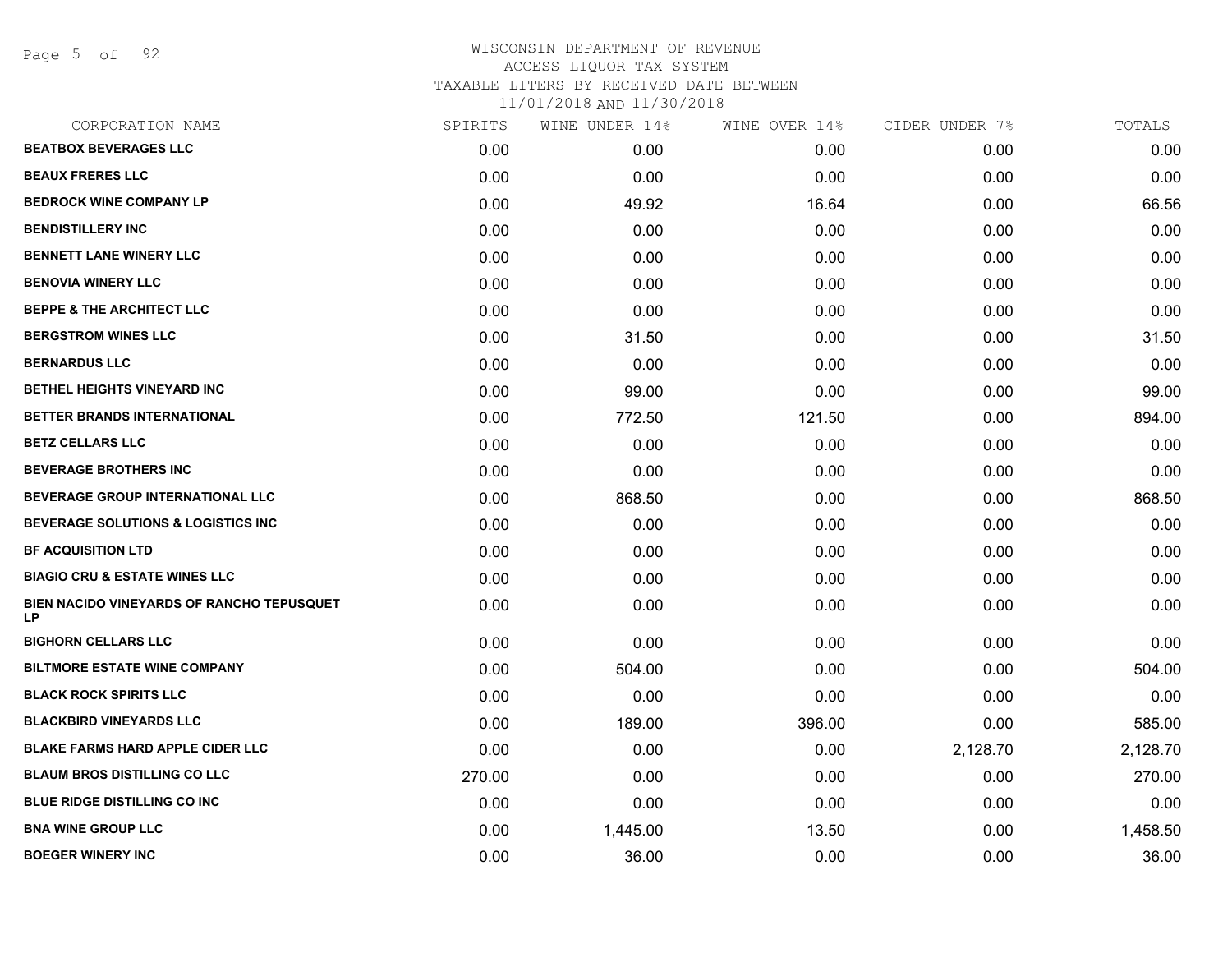Page 6 of 92

#### WISCONSIN DEPARTMENT OF REVENUE ACCESS LIQUOR TAX SYSTEM

TAXABLE LITERS BY RECEIVED DATE BETWEEN

| CORPORATION NAME                               | SPIRITS    | WINE UNDER 14% | WINE OVER 14% | CIDER UNDER 7% | TOTALS     |
|------------------------------------------------|------------|----------------|---------------|----------------|------------|
| <b>BOGLE VINEYARDS INC</b>                     | 0.00       | 38,304.00      | 8,865.00      | 0.00           | 47,169.00  |
| <b>BONANNO VINTNERS LLC</b>                    | 0.00       | 315.00         | 0.00          | 0.00           | 315.00     |
| <b>BONNY DOON WINERY INC</b>                   | 0.00       | 72.00          | 0.00          | 0.00           | 72.00      |
| <b>BOOKER VINEYARD &amp; WINERY</b>            | 0.00       | 0.00           | 0.00          | 0.00           | 0.00       |
| <b>BOSTON BEER CORPORATION</b>                 | 0.00       | 0.00           | 0.00          | 127,799.29     | 127,799.29 |
| <b>BOUCHAINE VINEYARDS INC</b>                 | 0.00       | 0.00           | 0.00          | 0.00           | 0.00       |
| <b>BOUNDARY BREAKS LLC</b>                     | 0.00       | 216.00         | 0.00          | 0.00           | 216.00     |
| <b>BOUTINOT USA INC</b>                        | 0.00       | 0.00           | 0.00          | 0.00           | 0.00       |
| <b>BRASSFIELD ESTATE WINERY LLC</b>            | 0.00       | 0.00           | 711.00        | 0.00           | 711.00     |
| <b>BRAZOS WINE IMPORTS LLC</b>                 | 0.00       | 558.00         | 0.00          | 0.00           | 558.00     |
| <b>BRIAN CARTER CELLARS LLC</b>                | 0.00       | 0.00           | 0.00          | 0.00           | 0.00       |
| <b>BRICKELL WINES LLC</b>                      | 0.00       | 0.00           | 0.00          | 0.00           | 0.00       |
| <b>BRIDGEVIEW VINEYARDS INC</b>                | 0.00       | 0.00           | 0.00          | 0.00           | 0.00       |
| <b>BRIGHT CELLARS INC</b>                      | 0.00       | 819.00         | 0.00          | 0.00           | 819.00     |
| <b>BROADBENT SELECTIONS INC</b>                | 0.00       | 472.50         | 576.00        | 0.00           | 1,048.50   |
| <b>BRONCO WINE COMPANY</b>                     | 0.00       | 75,907.62      | 909.00        | 0.00           | 76,816.62  |
| <b>BROTHERS INTERNATIONAL FOOD CORPORATION</b> | 0.00       | 720.00         | 0.00          | 0.00           | 720.00     |
| <b>BROVO SPIRITS LLC</b>                       | 0.00       | 0.00           | 0.00          | 0.00           | 0.00       |
| <b>BROWNE FAMILY WINES LLC</b>                 | 0.00       | 0.00           | 0.00          | 0.00           | 0.00       |
| <b>BROWN-FORMAN CORPORATION</b>                | 372,680.20 | 32,010.65      | 1,215.00      | 0.00           | 405,905.85 |
| <b>BRUTOCAO CELLARS LP</b>                     | 0.00       | 0.00           | 0.00          | 0.00           | 0.00       |
| <b>BRYN MAWR VINEYARDS INC</b>                 | 0.00       | 0.00           | 0.00          | 0.00           | 0.00       |
| <b>BUEHLER VINEYARDS INC</b>                   | 0.00       | 0.00           | 126.00        | 0.00           | 126.00     |
| <b>BULGARIAN MASTER VINTNERS LLC</b>           | 0.00       | 0.00           | 0.00          | 0.00           | 0.00       |
| <b>BULLY HILL VINEYARDS INC</b>                | 0.00       | 0.00           | 0.00          | 0.00           | 0.00       |
| <b>BUONCRISTIANI WINE CO LLC</b>               | 0.00       | 0.00           | 0.00          | 0.00           | 0.00       |
| <b>BURGESS CELLARS INC</b>                     | 0.00       | 0.00           | 126.00        | 0.00           | 126.00     |
| <b>BUZZBALLZ LLC</b>                           | 2,304.00   | 0.00           | 0.00          | 0.00           | 2,304.00   |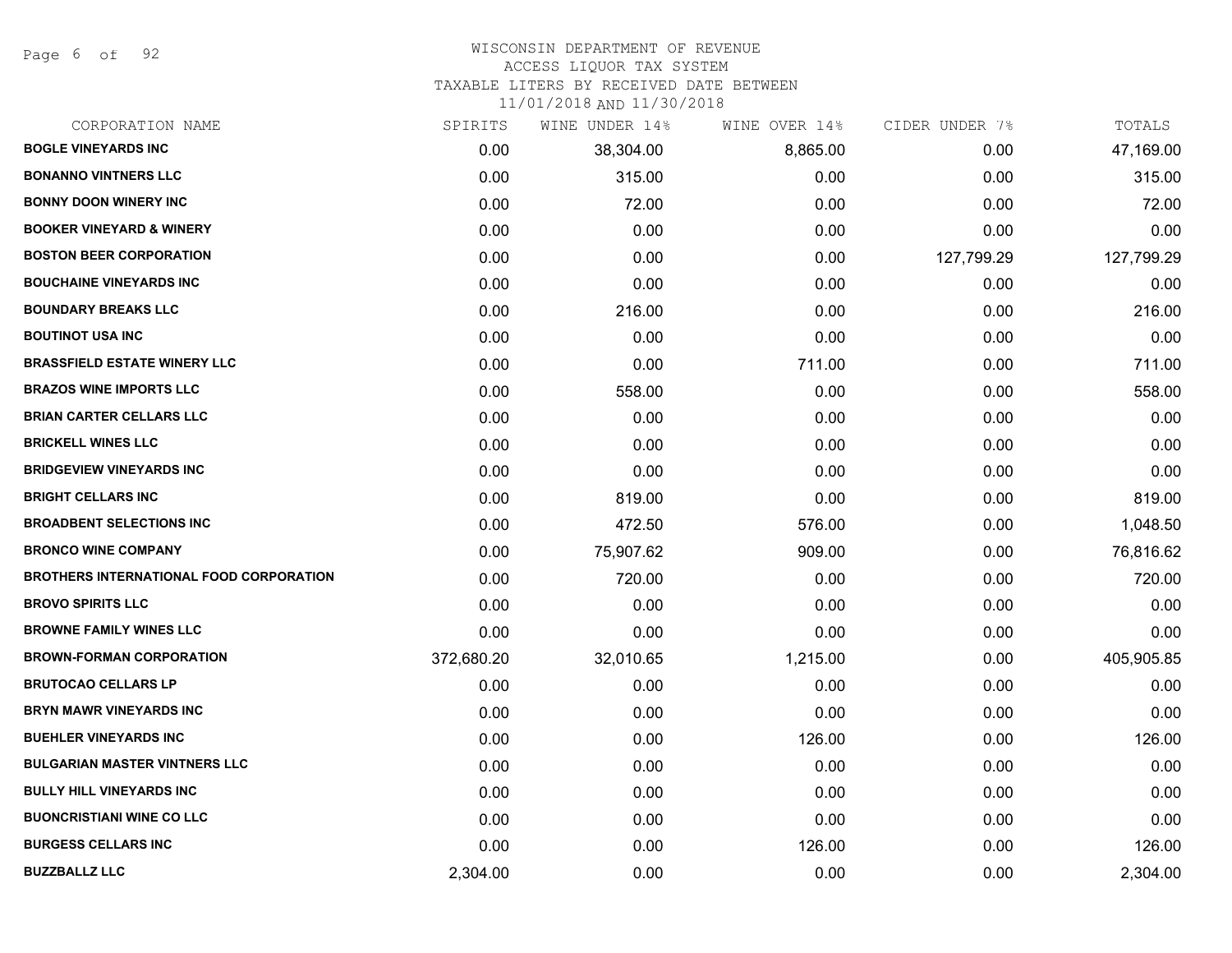Page 7 of 92

# WISCONSIN DEPARTMENT OF REVENUE ACCESS LIQUOR TAX SYSTEM TAXABLE LITERS BY RECEIVED DATE BETWEEN

| CORPORATION NAME                       | SPIRITS   | WINE UNDER 14% | WINE OVER 14% | CIDER UNDER 7% | TOTALS    |
|----------------------------------------|-----------|----------------|---------------|----------------|-----------|
| <b>BUZZBOX BEVERAGES INC</b>           | 0.00      | 0.00           | 0.00          | 0.00           | 0.00      |
| <b>BYMOFO LLC</b>                      | 0.00      | 0.00           | 0.00          | 0.00           | 0.00      |
| <b>C &amp; C WINE SERVICES INC</b>     | 0.00      | 0.00           | 0.00          | 0.00           | 0.00      |
| <b>C MONDAVI &amp; SONS</b>            | 0.00      | 33,372.00      | 288.00        | 0.00           | 33,660.00 |
| <b>CABERNET CORP</b>                   | 0.00      | 1,066.50       | 0.00          | 0.00           | 1,066.50  |
| <b>CAFFO BEVERAGES INC</b>             | 0.00      | 0.00           | 0.00          | 0.00           | 0.00      |
| <b>CAIN CELLARS INC</b>                | 0.00      | 0.00           | 0.00          | 0.00           | 0.00      |
| <b>CAL VIN ENTERPRISES CORPORATION</b> | 0.00      | 0.00           | 504.00        | 0.00           | 504.00    |
| <b>CALCAREOUS VINEYARD LLC</b>         | 0.00      | 0.00           | 0.00          | 0.00           | 0.00      |
| <b>CALIFORNIA CIDER COMPANY</b>        | 0.00      | 0.00           | 0.00          | 0.00           | 0.00      |
| <b>CALIFORNIA NATURAL PRODUCTS INC</b> | 0.00      | 0.00           | 0.00          | 0.00           | 0.00      |
| <b>CALIFORNIA VINEYARDS INC</b>        | 0.00      | 0.00           | 0.00          | 0.00           | 0.00      |
| <b>CALLUNA VINEYARDS LLC</b>           | 0.00      | 0.00           | 0.00          | 0.00           | 0.00      |
| <b>CAMARDA CORP</b>                    | 0.00      | 0.00           | 63.00         | 0.00           | 63.00     |
| <b>CAMPARI AMERICA LLC</b>             | 72,956.40 | 0.00           | 0.00          | 0.00           | 72,956.40 |
| <b>CANNON RIVER WINERY LLC</b>         | 0.00      | 0.00           | 0.00          | 0.00           | 0.00      |
| <b>CAPE CLASSICS INC</b>               | 0.00      | 1,260.00       | 63.00         | 0.00           | 1,323.00  |
| <b>CARDINAL SPIRITS LLC</b>            | 0.00      | 0.00           | 0.00          | 0.00           | 0.00      |
| <b>CARDINAL WINE GROUP LLC</b>         | 0.00      | 0.00           | 0.00          | 0.00           | 0.00      |
| <b>CARDWELL HILL CELLARS LLC</b>       | 0.00      | 117.00         | 0.00          | 0.00           | 117.00    |
| <b>CARIBBEAN DISTILLERS LLC</b>        | 403.50    | 27,323.91      | 35.90         | 0.00           | 27,763.31 |
| <b>CARL THOMA</b>                      | 0.00      | 252.00         | 0.00          | 0.00           | 252.00    |
| <b>CARLOS HUBNER-ARTETA</b>            | 0.00      | 220.50         | 0.00          | 0.00           | 220.50    |
| <b>CARLSON VINEYARDS INC</b>           | 0.00      | 0.00           | 0.00          | 0.00           | 0.00      |
| <b>CAROLINA DISTRIBUTION LLC</b>       | 0.00      | 0.00           | 0.00          | 0.00           | 0.00      |
| <b>CARRIAGE HOUSE IMPORTS, LTD.</b>    | 183.00    | 0.00           | 0.00          | 0.00           | 183.00    |
| <b>CASTLE BRANDS USA CORP</b>          | 3,789.00  | 0.00           | 0.00          | 0.00           | 3,789.00  |
| <b>CASTORO CELLARS</b>                 | 0.00      | 0.00           | 0.00          | 0.00           | 0.00      |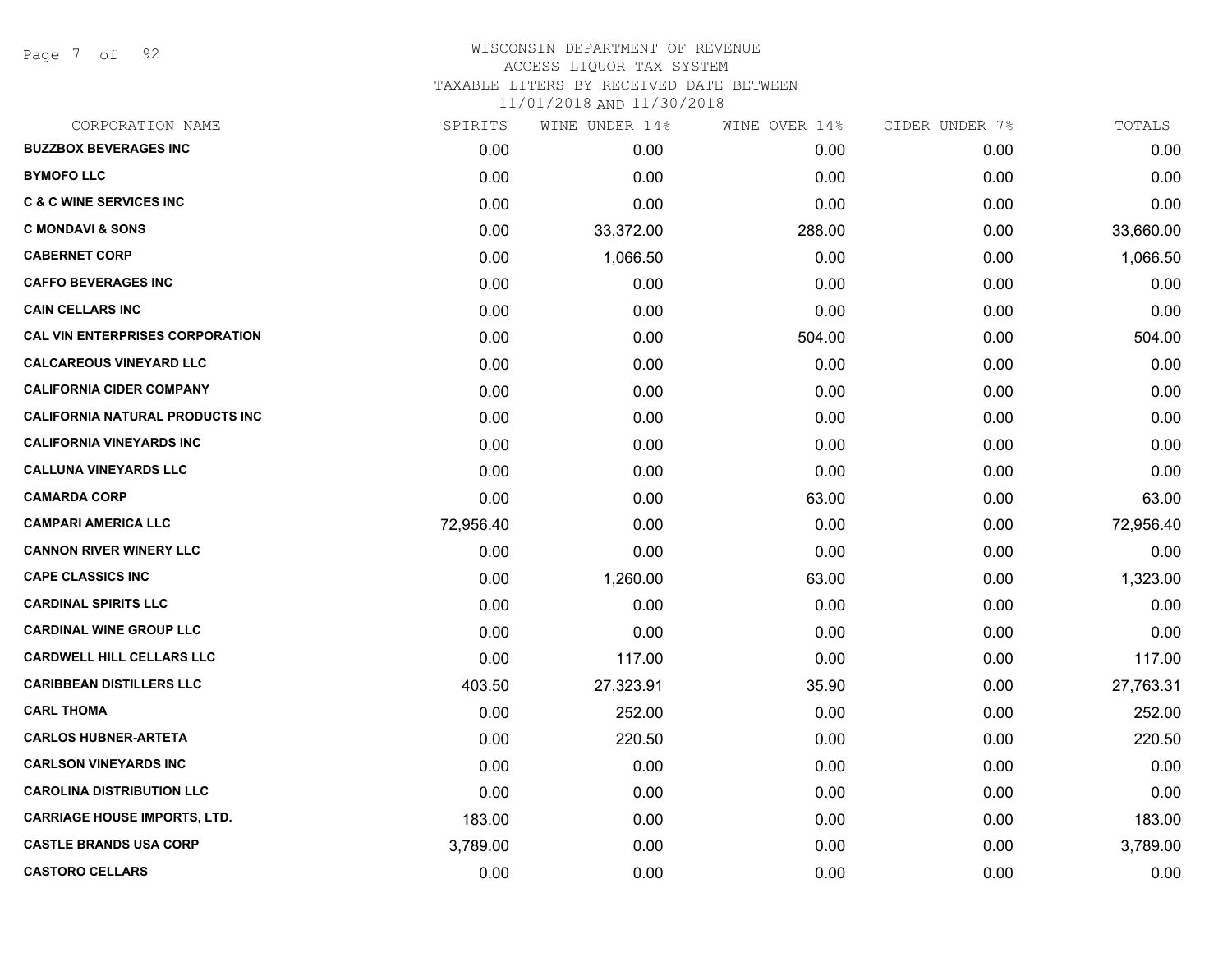| CORPORATION NAME                            | SPIRITS   | WINE UNDER 14% | WINE OVER 14% | CIDER UNDER 7% | TOTALS    |
|---------------------------------------------|-----------|----------------|---------------|----------------|-----------|
| <b>CAYMUS VINEYARDS INC</b>                 | 0.00      | 0.00           | 0.00          | 0.00           | 0.00      |
| <b>CEDAR KNOLL VINEYARDS INC</b>            | 0.00      | 0.00           | 0.00          | 0.00           | 0.00      |
| <b>CELEBRATION DISTILLATION CORPORATION</b> | 0.00      | 0.00           | 0.00          | 0.00           | 0.00      |
| <b>CELLAR D LLC</b>                         | 0.00      | 0.00           | 0.00          | 0.00           | 0.00      |
| <b>CELLARS INTERNATIONAL INC</b>            | 0.00      | 387.02         | 0.00          | 0.00           | 387.02    |
| <b>CELLIER WINES DISTRIBUTING INC</b>       | 0.00      | 800.00         | 0.00          | 0.00           | 800.00    |
| <b>CENTER VALLEY ORCHARDS LLC</b>           | 0.00      | 0.00           | 0.00          | 0.00           | 0.00      |
| <b>CHAISE VENTURES INC</b>                  | 0.00      | 0.00           | 0.00          | 0.00           | 0.00      |
| <b>CHANNING DAUGHTERS WINERY LLC</b>        | 0.00      | 0.00           | 0.00          | 0.00           | 0.00      |
| <b>CHAPPELLET WINERY INC</b>                | 0.00      | 0.00           | 756.00        | 0.00           | 756.00    |
| <b>CHARBAUT AMERICA INC</b>                 | 0.00      | 98.90          | 0.00          | 0.00           | 98.90     |
| <b>CHARLES &amp; MARTHA BARRA</b>           | 0.00      | 99.00          | 270.00        | 0.00           | 369.00    |
| <b>CHARLES JACQUIN ET CIE INC</b>           | 32,540.69 | 0.00           | 184.56        | 0.00           | 32,725.25 |
| <b>CHARLES NEAL SELECTIONS INC</b>          | 0.00      | 0.00           | 0.00          | 0.00           | 0.00      |
| <b>CHARLES REININGER LLC</b>                | 0.00      | 0.00           | 0.00          | 0.00           | 0.00      |
| <b>CHATEAU BARNABY LLC</b>                  | 0.00      | 0.00           | 0.00          | 0.00           | 0.00      |
| <b>CHATEAU DIANA LLC</b>                    | 0.00      | 2,293.25       | 882.00        | 0.00           | 3,175.25  |
| <b>CHATHAM IMPORTS INC</b>                  | 1,113.75  | 0.00           | 0.00          | 0.00           | 1,113.75  |
| <b>CHEHALEM INC</b>                         | 0.00      | 180.00         | 0.00          | 0.00           | 180.00    |
| <b>CHICAGO DISTILLING COMPANY LLC</b>       | 0.00      | 0.00           | 0.00          | 0.00           | 0.00      |
| <b>CHITOWN SPIRITS COMPANY</b>              | 0.00      | 0.00           | 0.00          | 0.00           | 0.00      |
| <b>CHOYA UMESHU USA INC</b>                 | 0.00      | 0.00           | 0.00          | 0.00           | 0.00      |
| <b>CHRISTIAN P SCHAEFER</b>                 | 0.00      | 1,435.50       | 0.00          | 3,816.96       | 5,252.46  |
| <b>CHRISTOPHER F PITTENGER</b>              | 0.00      | 0.00           | 0.00          | 0.00           | 0.00      |
| <b>CHRISTOPHER FIGGINS</b>                  | 0.00      | 0.00           | 0.00          | 0.00           | 0.00      |
| <b>CHRISTOPHER J FLOOD</b>                  | 0.00      | 0.00           | 0.00          | 0.00           | 0.00      |
| <b>CHRISTOPHER MICHAEL WINES LLC</b>        | 0.00      | 99.00          | 0.00          | 0.00           | 99.00     |
| CIV (USA) INC                               | 0.00      | 720.00         | 0.00          | 0.00           | 720.00    |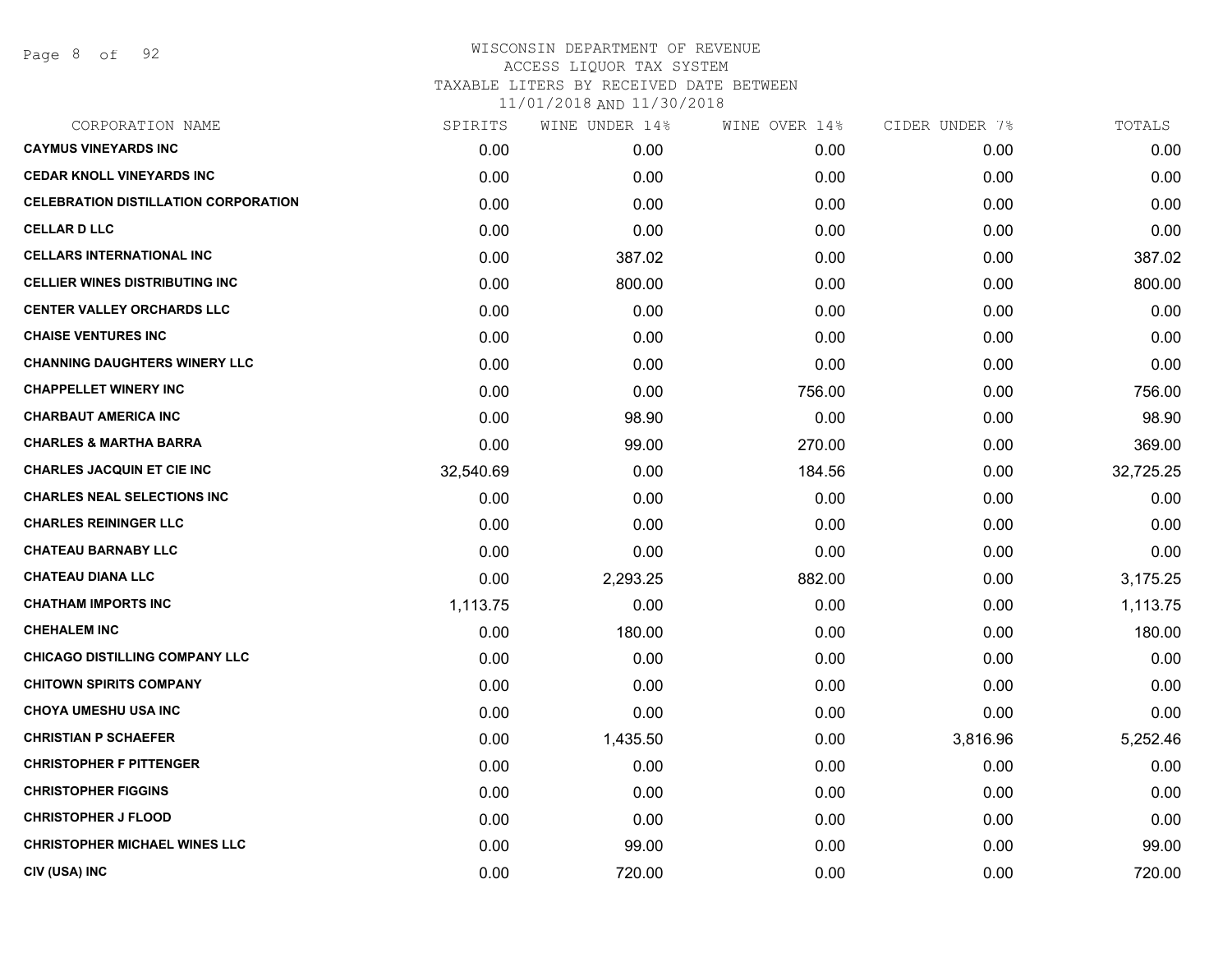Page 9 of 92

## WISCONSIN DEPARTMENT OF REVENUE ACCESS LIQUOR TAX SYSTEM

TAXABLE LITERS BY RECEIVED DATE BETWEEN

| CORPORATION NAME                             | SPIRITS    | WINE UNDER 14% | WINE OVER 14% | CIDER UNDER 7% | TOTALS     |
|----------------------------------------------|------------|----------------|---------------|----------------|------------|
| <b>CLAAR CELLARS LLC</b>                     | 0.00       | 540.00         | 0.00          | 0.00           | 540.00     |
| <b>CLASSIC WINES INC</b>                     | 0.00       | 0.00           | 0.00          | 0.00           | 0.00       |
| <b>CLENDENENLINDQUIST VINTNERS</b>           | 0.00       | 0.00           | 0.00          | 0.00           | 0.00       |
| <b>CLINE CELLARS INC</b>                     | 0.00       | 4,203.00       | 1,854.00      | 0.00           | 6,057.00   |
| <b>CLINE SISTERS IMPORTS LLC</b>             | 0.00       | 0.00           | 0.00          | 0.00           | 0.00       |
| <b>CLINT PROPERTIES INC</b>                  | 0.00       | 0.00           | 0.00          | 0.00           | 0.00       |
| <b>CLOS LACHANCE WINES LLC</b>               | 0.00       | 63.00          | 0.00          | 0.00           | 63.00      |
| <b>COCKERELL WINE CONSULTING LLC</b>         | 0.00       | 0.00           | 0.00          | 0.00           | 0.00       |
| <b>CODY T WRIGHT</b>                         | 0.00       | 0.00           | 0.00          | 0.00           | 0.00       |
| <b>COHO WINES LLC</b>                        | 0.00       | 0.00           | 0.00          | 0.00           | 0.00       |
| <b>COLORADO GOLD DISTILLERY LLC</b>          | 0.00       | 0.00           | 0.00          | 0.00           | 0.00       |
| <b>CONSTELLATION BRANDS INC</b>              | 116,662.50 | 369,192.47     | 22,453.50     | 0.00           | 508,308.47 |
| <b>COOL HAND VINEYARDS LLC</b>               | 0.00       | 0.00           | 0.00          | 0.00           | 0.00       |
| <b>COPA FINA WINE IMPORTS LLC</b>            | 0.00       | 0.00           | 0.00          | 0.00           | 0.00       |
| <b>COPPER &amp; KINGS AMERICAN BRANDY CO</b> | 531.00     | 0.00           | 0.00          | 0.00           | 531.00     |
| <b>COPPER CANE LLC</b>                       | 0.00       | 4,032.00       | 2,236.50      | 0.00           | 6,268.50   |
| <b>CORA IMPORTS LTD</b>                      | 0.00       | 0.00           | 0.00          | 0.00           | 0.00       |
| <b>CORDELINA WINE COMPANY LLC</b>            | 0.00       | 0.00           | 0.00          | 0.00           | 0.00       |
| <b>CORK ALLIANCE INC</b>                     | 0.00       | 540.00         | 0.00          | 0.00           | 540.00     |
| <b>CORNERSTONE CELLARS LLC</b>               | 0.00       | 0.00           | 0.00          | 0.00           | 0.00       |
| <b>CORNERSTONE U.S. WINE IMPORTS INC</b>     | 0.00       | 0.00           | 0.00          | 0.00           | 0.00       |
| <b>COUP DE FOUDRE LLC</b>                    | 0.00       | 0.00           | 0.00          | 0.00           | 0.00       |
| <b>COURAGEOUS INC</b>                        | 0.00       | 0.00           | 0.00          | 0.00           | 0.00       |
| <b>CRACOVIA BRANDS INC</b>                   | 276.00     | 27.00          | 144.00        | 0.00           | 447.00     |
| <b>CRAFTED ARTISAN MEADERY LLC</b>           | 0.00       | 0.00           | 0.00          | 0.00           | 0.00       |
| <b>CRAIG S HANDLY</b>                        | 0.00       | 0.00           | 0.00          | 0.00           | 0.00       |
| <b>CREATIVE WINE CONCEPTS INC</b>            | 0.00       | 0.00           | 0.00          | 0.00           | 0.00       |
| <b>CREW WINE COMPANY LLC</b>                 | 0.00       | 2,151.00       | 756.00        | 0.00           | 2,907.00   |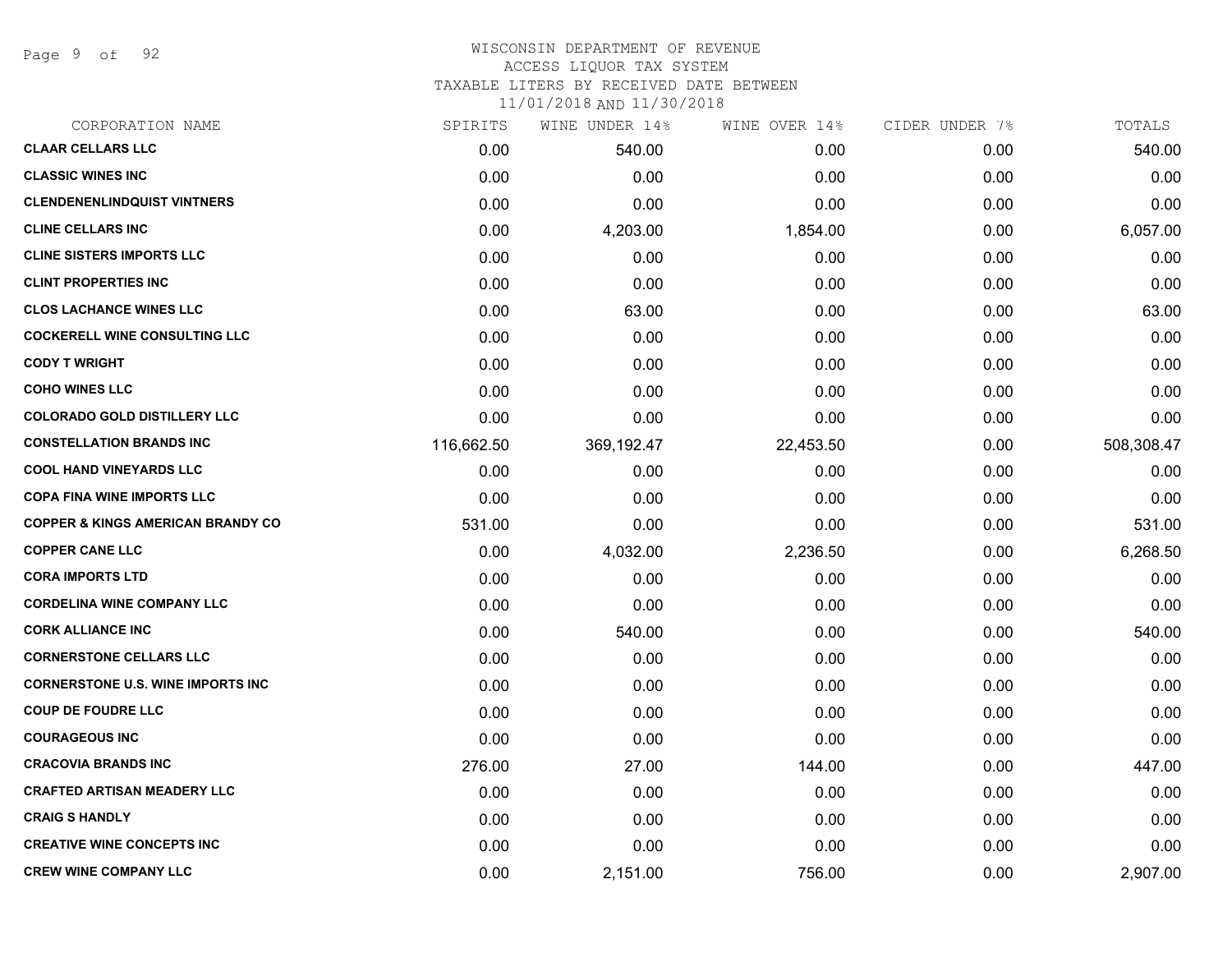Page 10 of 92

| CORPORATION NAME                   | SPIRITS | WINE UNDER 14% | WINE OVER 14% | CIDER UNDER 7% | TOTALS   |
|------------------------------------|---------|----------------|---------------|----------------|----------|
| <b>CRIBARI VINEYARDS INC</b>       | 0.00    | 0.00           | 0.00          | 0.00           | 0.00     |
| <b>CRIMSON WINE GROUP LTD</b>      | 0.00    | 0.00           | 0.00          | 0.00           | 0.00     |
| <b>CRISPIN CIDER COMPANY</b>       | 0.00    | 0.00           | 0.00          | 0.00           | 0.00     |
| <b>CRISTOM VINEYARDS INC</b>       | 0.00    | 0.00           | 0.00          | 0.00           | 0.00     |
| <b>CROWN POINT WINERY LLC</b>      | 0.00    | 0.00           | 0.00          | 0.00           | 0.00     |
| <b>CROWN VALLEY WINERY INC</b>     | 0.00    | 0.00           | 0.00          | 0.00           | 0.00     |
| <b>CRUSE WINE COMPANY, LLC</b>     | 0.00    | 0.00           | 0.00          | 0.00           | 0.00     |
| <b>CULT OF 8</b>                   | 0.00    | 2,313.00       | 139.50        | 0.00           | 2,452.50 |
| <b>CULTIVATE WINES LLC</b>         | 0.00    | 0.00           | 0.00          | 0.00           | 0.00     |
| <b>CUSHMAN WINERY CORPORATION</b>  | 0.00    | 0.00           | 0.00          | 0.00           | 0.00     |
| <b>CUTWATER SPIRITS LLC</b>        | 202.50  | 0.00           | 0.00          | 0.00           | 202.50   |
| <b>CUVAISON INC</b>                | 0.00    | 0.00           | 0.00          | 0.00           | 0.00     |
| <b>D &amp; D VINEYARDS INC</b>     | 0.00    | 0.00           | 0.00          | 0.00           | 0.00     |
| <b>D &amp; J F CELLARS INC</b>     | 0.00    | 0.00           | 0.00          | 0.00           | 0.00     |
| <b>D.G.L. DISTRIBUTORS, INC.</b>   | 0.00    | 0.00           | 0.00          | 0.00           | 0.00     |
| <b>DAEDALUS CELLARS CO</b>         | 0.00    | 0.00           | 0.00          | 0.00           | 0.00     |
| <b>DAN CAREY</b>                   | 0.00    | 0.00           | 0.00          | 0.00           | 0.00     |
| <b>DANCING COYOTE WINES</b>        | 0.00    | 0.00           | 0.00          | 0.00           | 0.00     |
| <b>DANICA PATRICK</b>              | 0.00    | 0.00           | 0.00          | 0.00           | 0.00     |
| <b>DANIEL A LASNER</b>             | 202.50  | 0.00           | 0.00          | 0.00           | 202.50   |
| <b>DANNY RAKOVIC</b>               | 35.70   | 0.00           | 0.00          | 0.00           | 35.70    |
| <b>DAOU VINEYARDS LLC</b>          | 0.00    | 0.00           | 108.00        | 0.00           | 108.00   |
| DAQUINO ITALIAN IMPORTING CO INC   | 0.00    | 0.00           | 0.00          | 0.00           | 0.00     |
| <b>DARIOUSH KHALEDI WINERY LLC</b> | 0.00    | 0.00           | 108.00        | 0.00           | 108.00   |
| DAVID ARTHUR VINEYARDS LLC         | 0.00    | 0.00           | 0.00          | 0.00           | 0.00     |
| <b>DAVID B POTTER</b>              | 0.00    | 0.00           | 0.00          | 0.00           | 0.00     |
| <b>DAVID L DENNIGMANN</b>          | 0.00    | 279.00         | 72.00         | 0.00           | 351.00   |
| <b>DAVID MEIER</b>                 | 0.00    | 0.00           | 0.00          | 0.00           | 0.00     |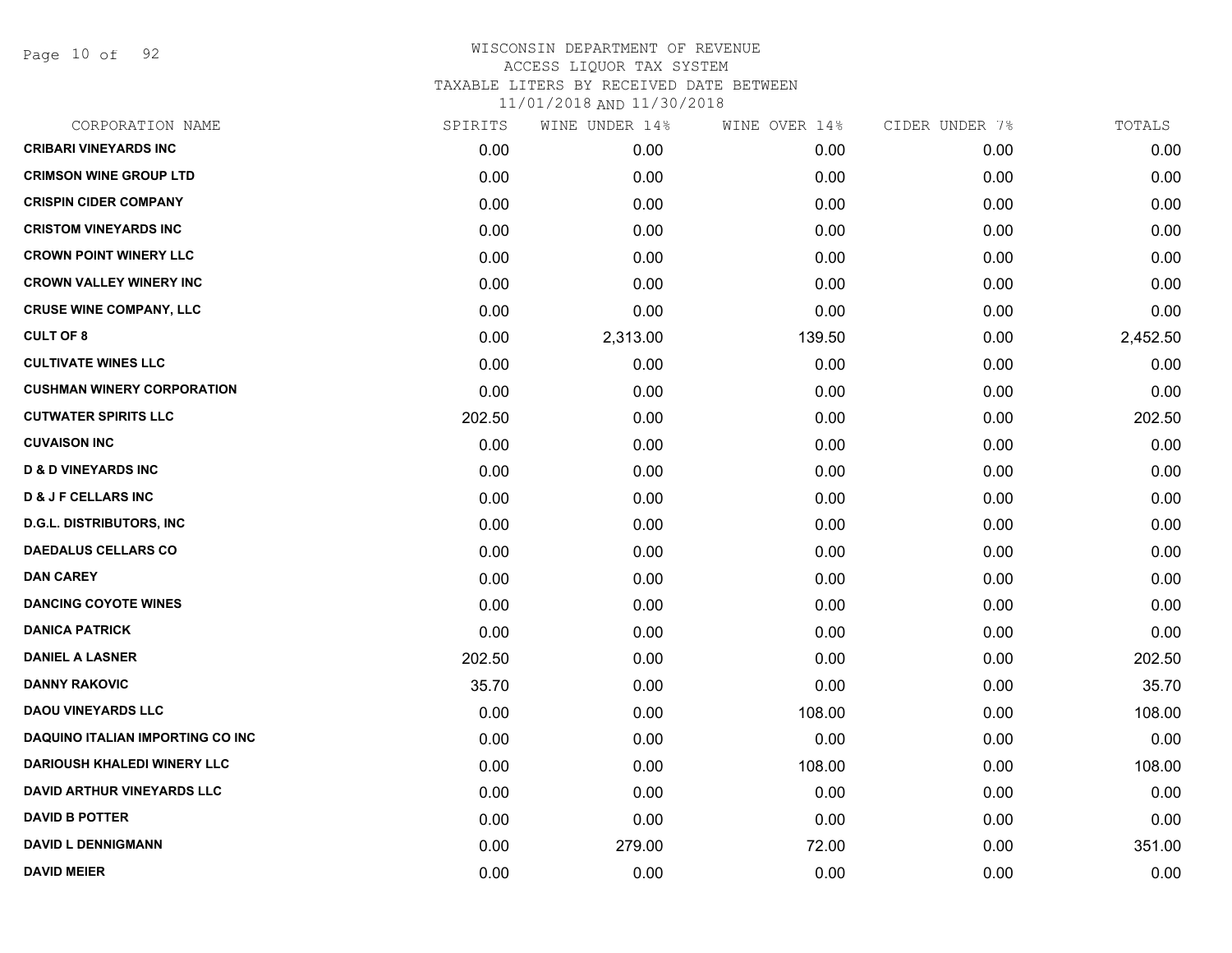Page 11 of 92

# WISCONSIN DEPARTMENT OF REVENUE

### ACCESS LIQUOR TAX SYSTEM

TAXABLE LITERS BY RECEIVED DATE BETWEEN

| CORPORATION NAME                                 | SPIRITS    | WINE UNDER 14% | WINE OVER 14% | CIDER UNDER 7% | TOTALS     |
|--------------------------------------------------|------------|----------------|---------------|----------------|------------|
| <b>DAVID N RAYNE</b>                             | 2,919.78   | 50,954.11      | 11,402.20     | 0.00           | 65,276.09  |
| <b>DAVID R BARNES</b>                            | 0.00       | 0.00           | 18.00         | 0.00           | 18.00      |
| <b>DAVIDS PINOT VINEYARDS INC</b>                | 0.00       | 1,107.00       | 90.00         | 0.00           | 1,197.00   |
| <b>DAVOS BRANDS LLC</b>                          | 309.00     | 247.32         | 235.80        | 0.00           | 792.12     |
| DAYLIGHT WINE COMPANY LLC                        | 0.00       | 0.00           | 0.00          | 0.00           | 0.00       |
| DE MAISON SELECTIONS INC                         | 27.00      | 989.50         | 74.25         | 27.00          | 1,117.75   |
| <b>DEANNA BASTIANICH</b>                         | 0.00       | 274.50         | 0.00          | 0.00           | 274.50     |
| <b>DEL RIO VINEYARDS LLC</b>                     | 0.00       | 0.00           | 0.00          | 0.00           | 0.00       |
| <b>DELEGAT USA INC</b>                           | 0.00       | 252.00         | 0.00          | 0.00           | 252.00     |
| <b>DELICATO VINEYARDS INC</b>                    | 0.00       | 202,386.00     | 25,614.00     | 0.00           | 228,000.00 |
| <b>DELILLE CELLARS LLC</b>                       | 0.00       | 0.00           | 0.00          | 0.00           | 0.00       |
| DEMERARA DISTILLERS (USA) INC                    | 0.00       | 0.00           | 0.00          | 0.00           | 0.00       |
| <b>DEMON SPIRITS LLC</b>                         | 0.00       | 0.00           | 0.00          | 0.00           | 0.00       |
| <b>DEROSE WINERY INC</b>                         | 0.00       | 0.00           | 279.00        | 0.00           | 279.00     |
| <b>DERRICK C MANCINI</b>                         | 0.00       | 0.00           | 0.00          | 0.00           | 0.00       |
| <b>DIAGEO AMERICAS, INC.</b>                     | 971,959.90 | 0.00           | 0.00          | 0.00           | 971,959.90 |
| <b>DIAMOND IMPORTERS INC</b>                     | 0.00       | 0.00           | 0.00          | 0.00           | 0.00       |
| <b>DIRTY IMPORTS LLC</b>                         | 0.00       | 0.00           | 0.00          | 0.00           | 0.00       |
| <b>DISARONNO INTERNATIONAL LLC</b>               | 3,406.50   | 301.50         | 0.00          | 0.00           | 3,708.00   |
| DISTILLERY NO. 209 LTD NAPA CALIFORNIA           | 0.00       | 0.00           | 0.00          | 0.00           | 0.00       |
| <b>DIVOT ENTERPRISES LLC</b>                     | 0.00       | 0.00           | 63.00         | 0.00           | 63.00      |
| DOMAINE DE LA TERRE ROUGE LTD                    | 0.00       | 0.00           | 441.00        | 0.00           | 441.00     |
| <b>DOMAINE DE MARIA SOTER LLC</b>                | 0.00       | 0.00           | 0.00          | 0.00           | 0.00       |
| <b>DOMAINE MB LLC</b>                            | 0.00       | 0.00           | 0.00          | 0.00           | 0.00       |
| <b>DOMAINE SELECT WINE &amp; SPIRITS LLC</b>     | 6.00       | 63.00          | 0.00          | 0.00           | 69.00      |
| <b>DOMAINE SERENE VINEYARDS &amp; WINERY INC</b> | 0.00       | 324.00         | 459.00        | 0.00           | 783.00     |
| <b>DOMAINE ST GEORGE</b>                         | 0.00       | 0.00           | 0.00          | 0.00           | 0.00       |
| DON SEBASTIANI & SONS INTERNATIONAL WINE         | 0.00       | 18,468.00      | 126.00        | 0.00           | 18,594.00  |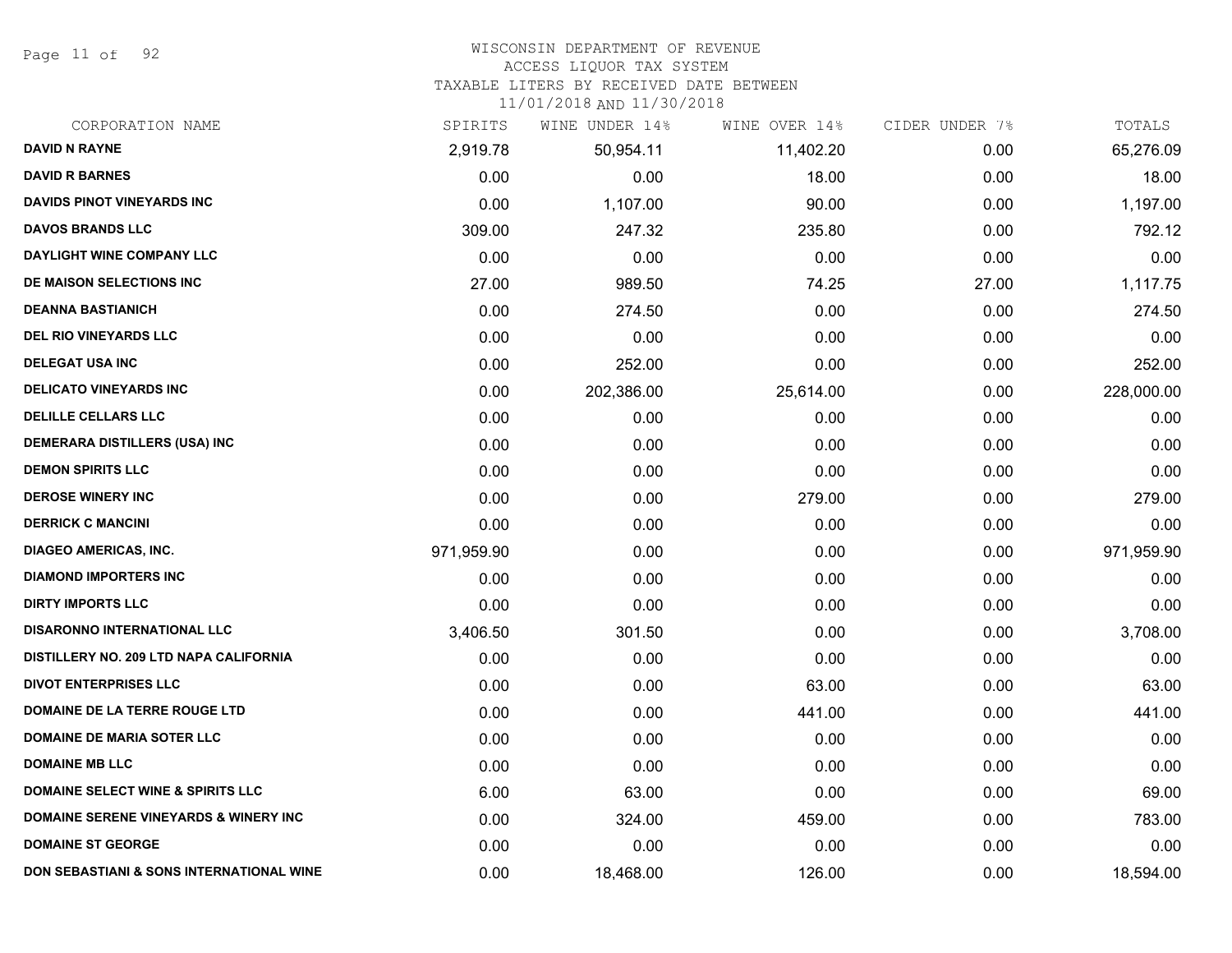Page 12 of 92

| SPIRITS                                        | WINE UNDER 14% | WINE OVER 14%               | CIDER UNDER 7%                            | TOTALS            |
|------------------------------------------------|----------------|-----------------------------|-------------------------------------------|-------------------|
| $\mathbf{r}$ , $\mathbf{r}$ , and $\mathbf{r}$ | 10.4101111     | <b><i>A A A A A A A</i></b> | $\alpha$ , $\alpha$ , $\alpha$ , $\alpha$ | <b>IN THALLIE</b> |
| 142.65                                         | 0.00           | 0.00                        | 0.00                                      | 142.65            |
| 0.00                                           | 0.00           | 0.00                        | 0.00                                      | 0.00              |
| 0.00                                           | 0.00           | 0.00                        | 0.00                                      | 0.00              |
| 0.00                                           | 0.00           | 0.00                        | 0.00                                      | 0.00              |
| 0.00                                           | 252.00         | 252.00                      | 0.00                                      | 504.00            |
| 0.00                                           | 4,495.50       | 391.50                      | 0.00                                      | 4,887.00          |
| 0.00                                           | 422.28         | 0.00                        | 0.00                                      | 422.28            |
| 0.00                                           | 421.61         | 1,881.00                    | 0.00                                      | 2,302.61          |
| 0.00                                           | 17,826.00      | 3,151.50                    | 0.00                                      | 20,977.50         |
| 882.00                                         | 0.00           | 0.00                        | 0.00                                      | 882.00            |
| 0.00                                           | 0.00           | 0.00                        | 0.00                                      | 0.00              |
| 0.00                                           | 252.00         | 0.00                        | 0.00                                      | 252.00            |
| 0.00                                           | 45.00          | 0.00                        | 0.00                                      | 45.00             |
| 801.00                                         | 0.00           | 0.00                        | 0.00                                      | 801.00            |
| 231,560.40                                     | 1,208,807.70   | 45,632.00                   | 0.00                                      | 1,486,000.10      |
| 0.00                                           | 198.00         | 0.00                        | 0.00                                      | 198.00            |
| 0.00                                           | 0.00           | 0.00                        | 0.00                                      | 0.00              |
| 0.00                                           | 0.00           | 0.00                        | 0.00                                      | 0.00              |
| 495.00                                         | 0.00           | 0.00                        | 0.00                                      | 495.00            |
| 0.00                                           | 0.00           | 0.00                        | 0.00                                      | 0.00              |
| 0.00                                           | 0.00           | 0.00                        | 0.00                                      | 0.00              |
| 0.00                                           | 0.00           | 0.00                        | 0.00                                      | 0.00              |
| 0.00                                           | 189.00         | 0.00                        | 0.00                                      | 189.00            |
| 0.00                                           | 0.00           | 0.00                        | 0.00                                      | 0.00              |
| 0.00                                           | 0.00           | 0.00                        | 0.00                                      | 0.00              |
| 0.00                                           | 0.00           | 0.00                        | 0.00                                      | 0.00              |
| 0.00                                           | 0.00           | 0.00                        | 0.00                                      | 0.00              |
|                                                |                |                             |                                           |                   |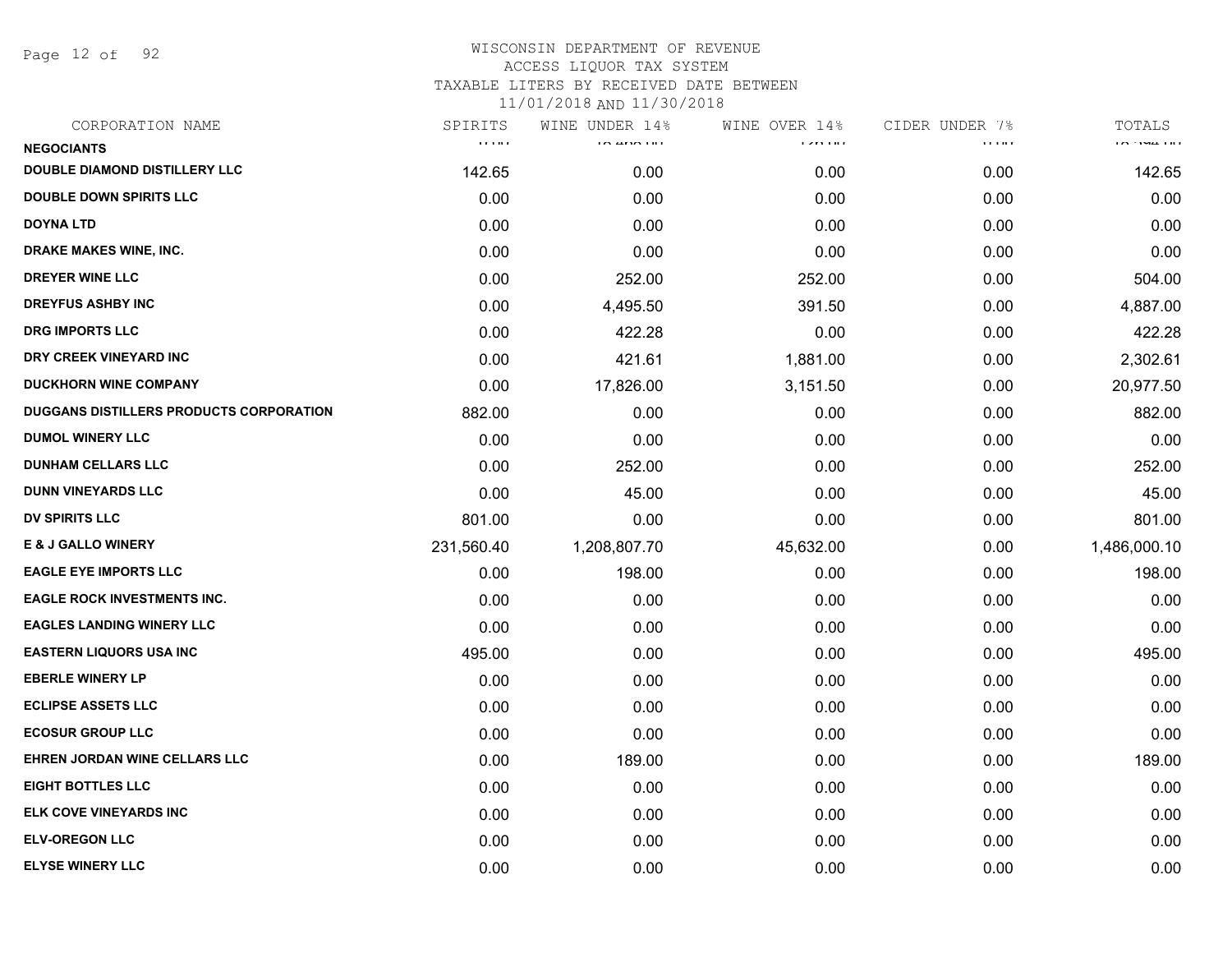Page 13 of 92

# WISCONSIN DEPARTMENT OF REVENUE ACCESS LIQUOR TAX SYSTEM TAXABLE LITERS BY RECEIVED DATE BETWEEN

| CORPORATION NAME                                 | SPIRITS    | WINE UNDER 14% | WINE OVER 14% | CIDER UNDER 7% | TOTALS     |
|--------------------------------------------------|------------|----------------|---------------|----------------|------------|
| <b>EMCO CHEMICAL DISTRIBUTORS, INC.</b>          | 0.00       | 0.00           | 0.00          | 0.00           | 0.00       |
| <b>EMILIO GUGLIELMO WINERY INC</b>               | 0.00       | 0.00           | 0.00          | 0.00           | 0.00       |
| <b>EMPSON USA INC</b>                            | 0.00       | 8,499.90       | 922.50        | 0.00           | 9,422.40   |
| <b>ENOS VINEYARDS INC</b>                        | 0.00       | 0.00           | 0.00          | 0.00           | 0.00       |
| <b>ENOTEC IMPORTS INC</b>                        | 0.00       | 126.00         | 171.00        | 0.00           | 297.00     |
| <b>ENOVATION BRANDS INC</b>                      | 0.00       | 0.00           | 0.00          | 0.00           | 0.00       |
| <b>ENTENTE SPIRITS LLC</b>                       | 0.00       | 134.97         | 0.00          | 0.00           | 134.97     |
| <b>EPICUREAN WINES LLC</b>                       | 0.00       | 639.00         | 63.00         | 0.00           | 702.00     |
| <b>ERIC FLANAGAN</b>                             | 0.00       | 0.00           | 999.00        | 0.00           | 999.00     |
| <b>ERIC TRUMP WINE MANUFACTURING LLC</b>         | 0.00       | 0.00           | 0.00          | 0.00           | 0.00       |
| <b>ERNST A STORM</b>                             | 0.00       | 0.00           | 0.00          | 0.00           | 0.00       |
| <b>EUROPEAN IMPORTS &amp; EXPORTS LLC</b>        | 0.00       | 0.00           | 0.00          | 0.00           | 0.00       |
| <b>EVAKI INC</b>                                 | 0.00       | 0.00           | 0.00          | 0.00           | 0.00       |
| EVESHAM WOOD VINEYARD AND WINERY LLC             | 0.00       | 0.00           | 0.00          | 0.00           | 0.00       |
| <b>EXCELSIOR WINE COMPANY LLC</b>                | 0.00       | 0.00           | 0.00          | 0.00           | 0.00       |
| <b>EXPERIENCE WINES LLC</b>                      | 0.00       | 468.00         | 36.00         | 0.00           | 504.00     |
| <b>F KORBEL &amp; BROS INC</b>                   | 0.00       | 0.00           | 0.00          | 0.00           | 0.00       |
| F L NAVARRO LIMITED                              | 0.00       | 0.00           | 0.00          | 0.00           | 0.00       |
| <b>F&amp;F FINE WINES INTERNATIONAL INC</b>      | 0.00       | 360.00         | 0.00          | 0.00           | 360.00     |
| <b>FAMILY &amp; FARMERS LLC</b>                  | 0.00       | 342.00         | 0.00          | 0.00           | 342.00     |
| <b>FAMOUS BRANDS LLC</b>                         | 0.00       | 0.00           | 0.00          | 0.00           | 0.00       |
| <b>FANTIS IMPORTS INC</b>                        | 0.00       | 24.19          | 3.57          | 0.00           | 27.76      |
| <b>FAR NORTH SPIRITS INC</b>                     | 0.00       | 0.00           | 0.00          | 0.00           | 0.00       |
| <b>FASEL SHENSTONE LLC</b>                       | 0.00       | 0.00           | 0.00          | 0.00           | 0.00       |
| <b>FERRARI CARANO VINEYARDS &amp; WINERY LLC</b> | 0.00       | 2,016.00       | 3,128.00      | 0.00           | 5,144.00   |
| <b>FETZER VINEYARDS</b>                          | 153.00     | 37,544.72      | 2,565.00      | 0.00           | 40,262.72  |
| <b>FIDDLEHEAD CELLARS LP</b>                     | 0.00       | 0.00           | 0.00          | 0.00           | 0.00       |
| <b>FIFTH GENERATION INC</b>                      | 320,116.20 | 0.00           | 0.00          | 0.00           | 320,116.20 |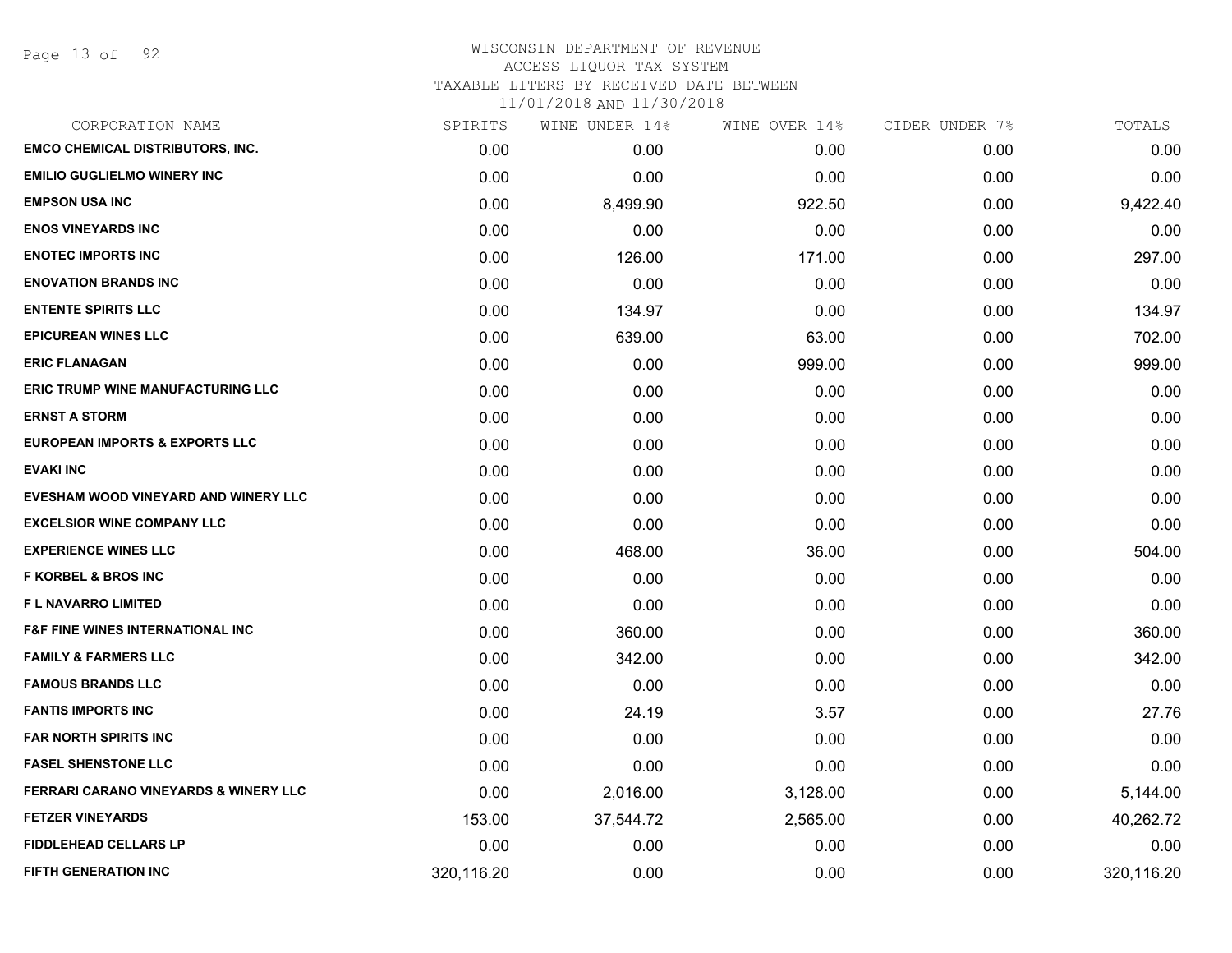Page 14 of 92

| CORPORATION NAME                              | SPIRITS   | WINE UNDER 14% | WINE OVER 14% | CIDER UNDER 7% | TOTALS    |
|-----------------------------------------------|-----------|----------------|---------------|----------------|-----------|
| FIFTY FOURTH STREET ENTERPRISES LLC           | 0.00      | 0.00           | 0.00          | 0.00           | 0.00      |
| <b>FIRESTEED CORPORATION</b>                  | 0.00      | 0.00           | 0.00          | 0.00           | 0.00      |
| <b>FISHER VINEYARDS</b>                       | 0.00      | 0.00           | 202.50        | 0.00           | 202.50    |
| <b>FITVINE LLC</b>                            | 0.00      | 0.00           | 2,016.00      | 0.00           | 2,016.00  |
| <b>FIVE GRAPES LLC</b>                        | 0.00      | 0.00           | 0.00          | 0.00           | 0.00      |
| <b>FJN FINE WINES LLC</b>                     | 0.00      | 495.00         | 0.00          | 0.00           | 495.00    |
| <b>FLORA SPRINGS WINE COMPANY</b>             | 0.00      | 0.00           | 0.00          | 0.00           | 0.00      |
| <b>FLORIDA ORANGE GROVES INC</b>              | 0.00      | 0.00           | 0.00          | 0.00           | 0.00      |
| <b>FN CELLARS LLC</b>                         | 0.00      | 0.00           | 522.00        | 0.00           | 522.00    |
| <b>FOLEY FAMILY WINES INC</b>                 | 22.50     | 6,939.00       | 921.00        | 0.00           | 7,882.50  |
| <b>FOLIO WINE COMPANY LLC</b>                 | 0.00      | 4,125.28       | 108.00        | 0.00           | 4,233.28  |
| <b>FORT ROSS VINEYARD &amp; WINERY LLC</b>    | 0.00      | 0.00           | 63.00         | 0.00           | 63.00     |
| <b>FOUR BEARS WINERY LLC</b>                  | 0.00      | 0.00           | 0.00          | 0.00           | 0.00      |
| <b>FOUR DAUGHTERS VINEYARD AND WINERY LLC</b> | 0.00      | 0.00           | 0.00          | 4,437.08       | 4,437.08  |
| <b>FOUR ROSES DISTILLERY LLC</b>              | 15,993.00 | 0.00           | 0.00          | 0.00           | 15,993.00 |
| <b>FOWLES WINE USA INC</b>                    | 0.00      | 279.00         | 225.00        | 0.00           | 504.00    |
| <b>FOXEN VINEYARD INC</b>                     | 0.00      | 0.00           | 0.00          | 0.00           | 0.00      |
| <b>FRANCIS COPPOLA WINERY LLC</b>             | 0.00      | 29,540.64      | 247.50        | 0.00           | 29,788.14 |
| <b>FRANK FAMILY VINEYARDS LLC</b>             | 0.00      | 49.50          | 1,642.50      | 0.00           | 1,692.00  |
| <b>FRANK LIN DISTILLERS PRODUCTS LTD</b>      | 3,573.77  | 0.00           | 0.00          | 0.00           | 3,573.77  |
| <b>FRED C SCHERRER</b>                        | 0.00      | 0.00           | 0.00          | 0.00           | 0.00      |
| <b>FREDERICK WILDMAN &amp; SONS LTD</b>       | 1,285.50  | 12,262.31      | 526.50        | 0.00           | 14,074.31 |
| <b>FREELANCE WINES LLC</b>                    | 0.00      | 0.00           | 0.00          | 0.00           | 0.00      |
| <b>FREIXENET USA INC</b>                      | 0.00      | 2,015.84       | 0.00          | 0.00           | 2,015.84  |
| <b>FREY VINEYARDS LTD</b>                     | 0.00      | 504.00         | 0.00          | 0.00           | 504.00    |
| <b>FRITZ CELLARS INC</b>                      | 0.00      | 0.00           | 0.00          | 0.00           | 0.00      |
| <b>FROGS LEAP WINERY</b>                      | 0.00      | 0.00           | 0.00          | 0.00           | 0.00      |
| <b>FRONTIER CORPORATION</b>                   | 0.00      | 324.00         | 0.00          | 0.00           | 324.00    |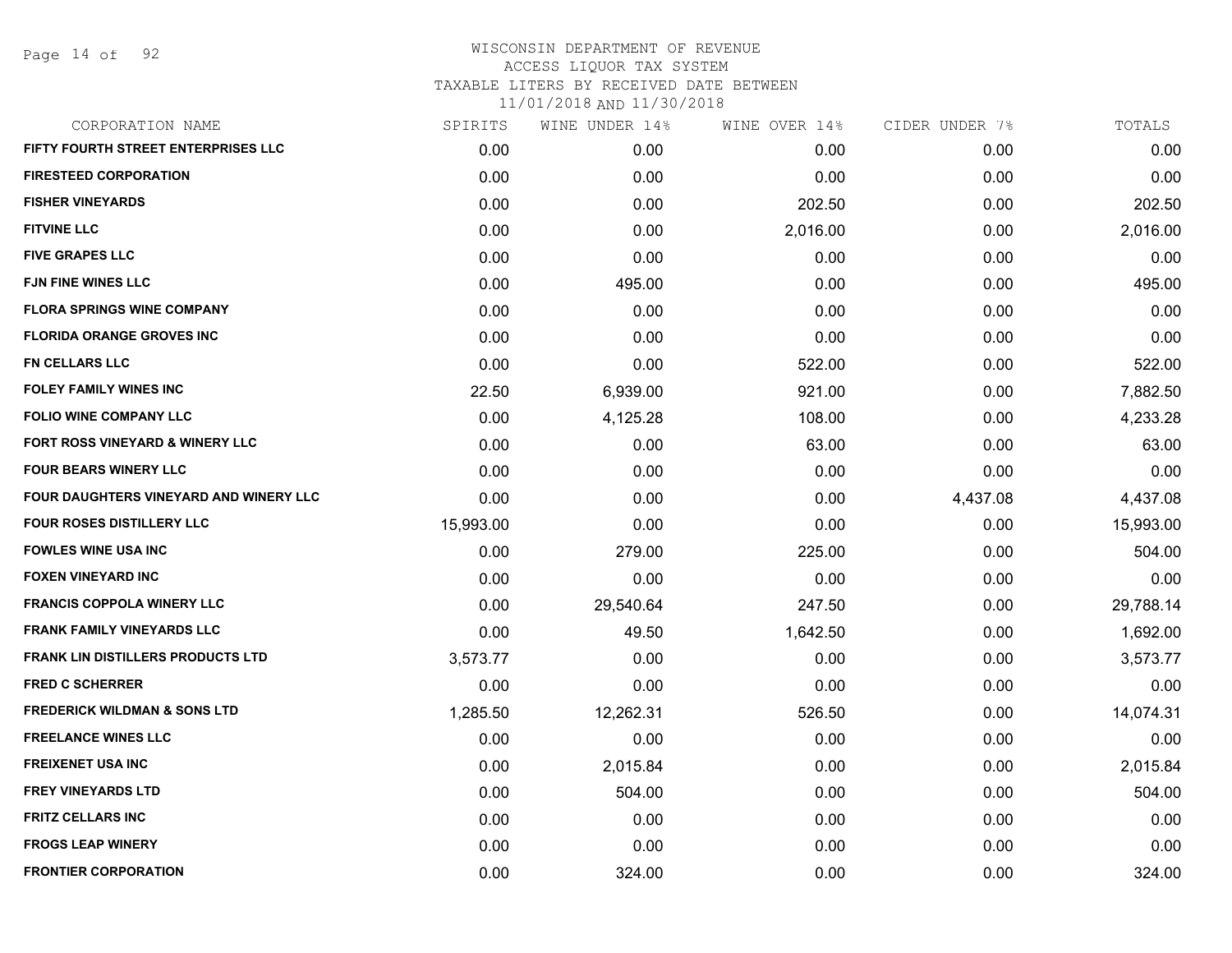Page 15 of 92

# WISCONSIN DEPARTMENT OF REVENUE ACCESS LIQUOR TAX SYSTEM TAXABLE LITERS BY RECEIVED DATE BETWEEN

| CORPORATION NAME                                    | SPIRITS  | WINE UNDER 14% | WINE OVER 14% | CIDER UNDER 7% | TOTALS   |
|-----------------------------------------------------|----------|----------------|---------------|----------------|----------|
| <b>FRUIT OF THE VINES INC</b>                       | 0.00     | 747.09         | 0.00          | 0.00           | 747.09   |
| <b>FULL THROTTLE SLOON SHINE LLC</b>                | 436.50   | 0.00           | 0.00          | 0.00           | 436.50   |
| <b>FULTON STREET BREWERY LLC</b>                    | 0.00     | 0.00           | 0.00          | 0.00           | 0.00     |
| <b>FUSED WINES LP</b>                               | 0.00     | 0.00           | 0.00          | 0.00           | 0.00     |
| <b>G K SKAGGS INC</b>                               | 0.00     | 0.00           | 0.00          | 0.00           | 0.00     |
| G.S.W.C. INC.                                       | 0.00     | 0.00           | 0.00          | 0.00           | 0.00     |
| <b>GAMBA VINEYARDS AND WINERY LLC</b>               | 0.00     | 0.00           | 756.00        | 0.00           | 756.00   |
| <b>GAMBLE FAMILY VINEYARDS LLC</b>                  | 0.00     | 0.00           | 0.00          | 0.00           | 0.00     |
| <b>GARBER &amp; COMPANY INC</b>                     | 0.00     | 0.00           | 0.00          | 0.00           | 0.00     |
| <b>GENERATIONS OF SONOMA LLC</b>                    | 0.00     | 0.00           | 0.00          | 0.00           | 0.00     |
| <b>GENESEO PARTNERS LP</b>                          | 0.00     | 0.00           | 3.00          | 0.00           | 3.00     |
| <b>GEORGE BOZIC JR</b>                              | 60.00    | 129.00         | 0.00          | 0.00           | 189.00   |
| <b>GEORGIAN ROYAL COLLECTION, INC.</b>              | 0.00     | 0.00           | 0.00          | 0.00           | 0.00     |
| <b>GERBER, GERBER &amp; GERBER DISCLAIMER TRUST</b> | 0.00     | 405.00         | 0.00          | 0.00           | 405.00   |
| <b>GF WINES LLC</b>                                 | 0.00     | 0.00           | 0.00          | 0.00           | 0.00     |
| <b>GH HOLDINGS LP</b>                               | 0.00     | 0.00           | 0.00          | 0.00           | 0.00     |
| <b>GIBSON WINE COMPANY</b>                          | 0.00     | 0.00           | 270.00        | 0.00           | 270.00   |
| <b>GILBERT CELLARS LLC</b>                          | 0.00     | 3.00           | 6.00          | 0.00           | 9.00     |
| <b>GLOBAL SPIRITS USA LLC</b>                       | 3,197.10 | 0.00           | 0.00          | 0.00           | 3,197.10 |
| <b>GLOBAL VINEYARD IMPORTERS INC</b>                | 0.00     | 300.00         | 0.00          | 0.00           | 300.00   |
| <b>GLUNZ FAMILY WINERY &amp; CELLARS INC</b>        | 0.00     | 0.00           | 0.00          | 0.00           | 0.00     |
| <b>GNEKOW FAMILY WINERY LLC</b>                     | 0.00     | 0.00           | 0.00          | 0.00           | 0.00     |
| <b>GOAMERICAGO BEVERAGES LLC</b>                    | 985.50   | 0.00           | 0.00          | 0.00           | 985.50   |
| <b>GOLDSCHMIDT VINEYARDS LLC</b>                    | 0.00     | 567.00         | 954.00        | 0.00           | 1,521.00 |
| <b>GONZAGUE &amp; CLAIRE LURTON VINEYARDS INC</b>   | 0.00     | 0.00           | 0.00          | 0.00           | 0.00     |
| <b>GOOSE RIDGE LLC</b>                              | 0.00     | 189.00         | 90.00         | 0.00           | 279.00   |
| <b>GORDON BROTHERS CELLARS INC</b>                  | 0.00     | 0.00           | 0.00          | 0.00           | 0.00     |
| <b>GRAPE VISIONS LLC</b>                            | 0.00     | 0.00           | 0.00          | 0.00           | 0.00     |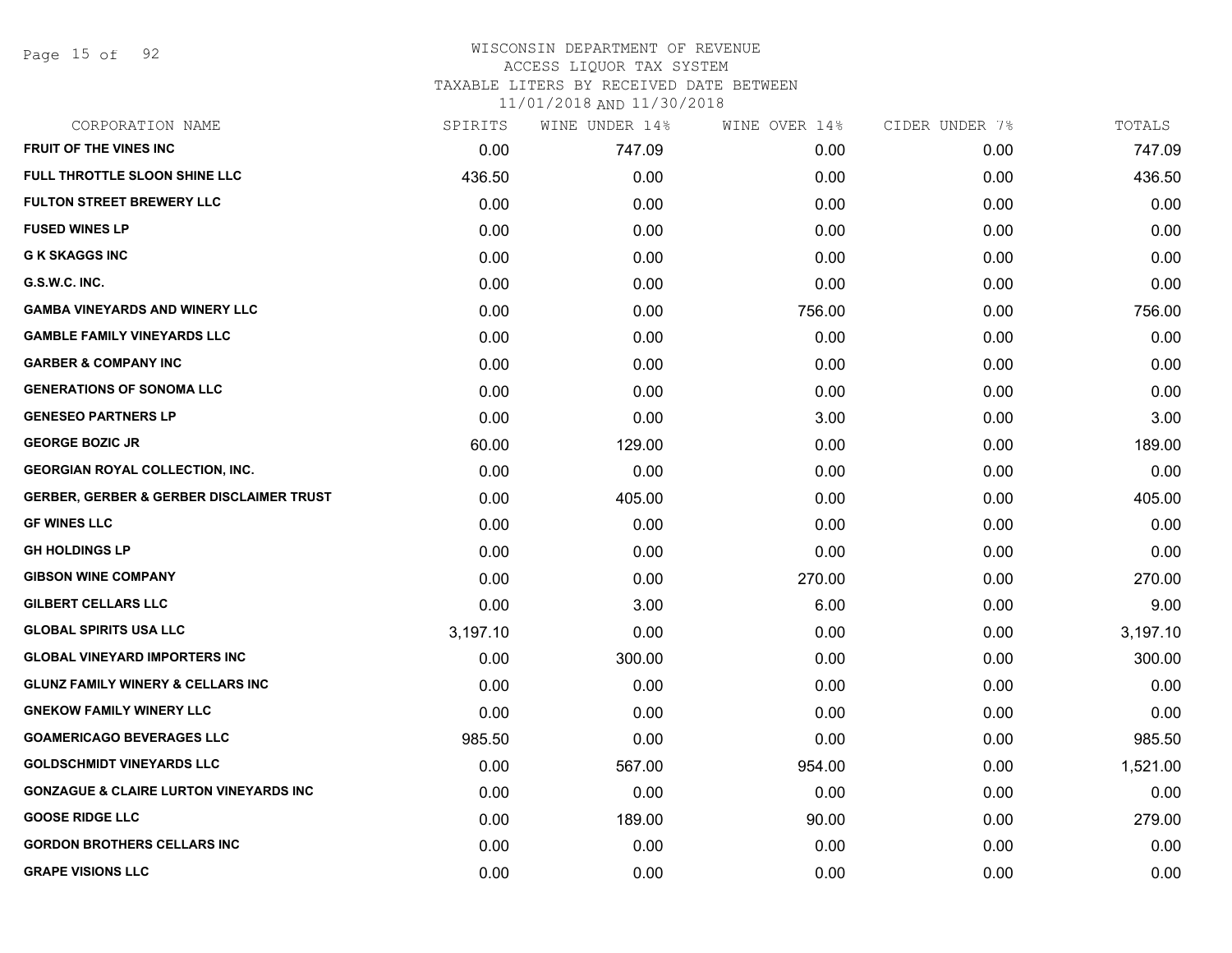Page 16 of 92

### WISCONSIN DEPARTMENT OF REVENUE ACCESS LIQUOR TAX SYSTEM

TAXABLE LITERS BY RECEIVED DATE BETWEEN

| CORPORATION NAME                           | SPIRITS | WINE UNDER 14% | WINE OVER 14% | CIDER UNDER 7% | TOTALS   |
|--------------------------------------------|---------|----------------|---------------|----------------|----------|
| <b>GRAPES &amp; BARLEY LLC</b>             | 0.00    | 0.00           | 0.00          | 0.00           | 0.00     |
| <b>GRAPES OF SPAIN INC</b>                 | 0.00    | 258.00         | 0.00          | 0.00           | 258.00   |
| <b>GRATON SPIRITS COMPANY LLC</b>          | 0.00    | 0.00           | 0.00          | 0.00           | 0.00     |
| <b>GREAT SMOKY MTS DISTILLERY, INC</b>     | 513.00  | 0.00           | 0.00          | 0.00           | 513.00   |
| <b>GREENFIELD GLOBAL USA INC</b>           | 0.00    | 0.00           | 0.00          | 0.00           | 0.00     |
| <b>GREG &amp; GREG INC</b>                 | 0.00    | 27.00          | 0.00          | 0.00           | 27.00    |
| <b>GREG &amp; PAM HARRINGTON WINES LLC</b> | 0.00    | 0.00           | 198.00        | 0.00           | 198.00   |
| <b>GREG SANDERS</b>                        | 0.00    | 0.00           | 0.00          | 0.00           | 0.00     |
| <b>GREGORY F BUONOCORE</b>                 | 0.00    | 90.00          | 0.00          | 0.00           | 90.00    |
| <b>GREGORY GRAZIANO</b>                    | 0.00    | 54.00          | 0.00          | 0.00           | 54.00    |
| <b>GRGICH HILLS CELLAR</b>                 | 0.00    | 0.00           | 0.00          | 0.00           | 0.00     |
| <b>GRIEB OPTIMAL WINECRAFTING LLC</b>      | 0.00    | 288.00         | 0.00          | 0.00           | 288.00   |
| <b>GROTH VINEYARDS &amp; WINERY LLC</b>    | 0.00    | 0.00           | 0.00          | 0.00           | 0.00     |
| <b>GUARACHI WINE PARTNERS INC</b>          | 0.00    | 5,823.00       | 252.00        | 0.00           | 6,075.00 |
| <b>H ERIK ZETTERSTROM</b>                  | 0.00    | 0.00           | 0.00          | 0.00           | 0.00     |
| <b>H2 VINO LLC</b>                         | 0.00    | 0.00           | 0.00          | 0.00           | 0.00     |
| <b>HAAS BROTHERS INC</b>                   | 0.00    | 0.00           | 0.00          | 0.00           | 0.00     |
| <b>HAHN ESTATE</b>                         | 0.00    | 0.00           | 0.00          | 0.00           | 0.00     |
| <b>HALBY MARKETING INC</b>                 | 0.00    | 870.00         | 0.00          | 0.00           | 870.00   |
| <b>HALCYON SYNDICATE LTD LLC</b>           | 0.00    | 0.00           | 0.00          | 0.00           | 0.00     |
| <b>HALCYON WINES LLC</b>                   | 0.00    | 0.00           | 0.00          | 0.00           | 0.00     |
| <b>HALL WINES LLC</b>                      | 0.00    | 0.00           | 234.00        | 0.00           | 234.00   |
| <b>HAMEL FAMILY WINES LLC</b>              | 0.00    | 0.00           | 0.00          | 0.00           | 0.00     |
| <b>HAND PICKED SELECTIONS INC</b>          | 0.00    | 504.00         | 0.00          | 0.00           | 504.00   |
| <b>HARDY USA LTD</b>                       | 189.00  | 0.00           | 0.00          | 0.00           | 189.00   |
| <b>HARLAN ESTATE WINERY INC</b>            | 0.00    | 0.00           | 0.00          | 0.00           | 0.00     |
| <b>HARRIS &amp; HARRIS</b>                 | 0.00    | 0.00           | 126.00        | 0.00           | 126.00   |
| <b>HAUS WINE &amp; SPIRITS INC</b>         | 0.00    | 0.00           | 0.00          | 0.00           | 0.00     |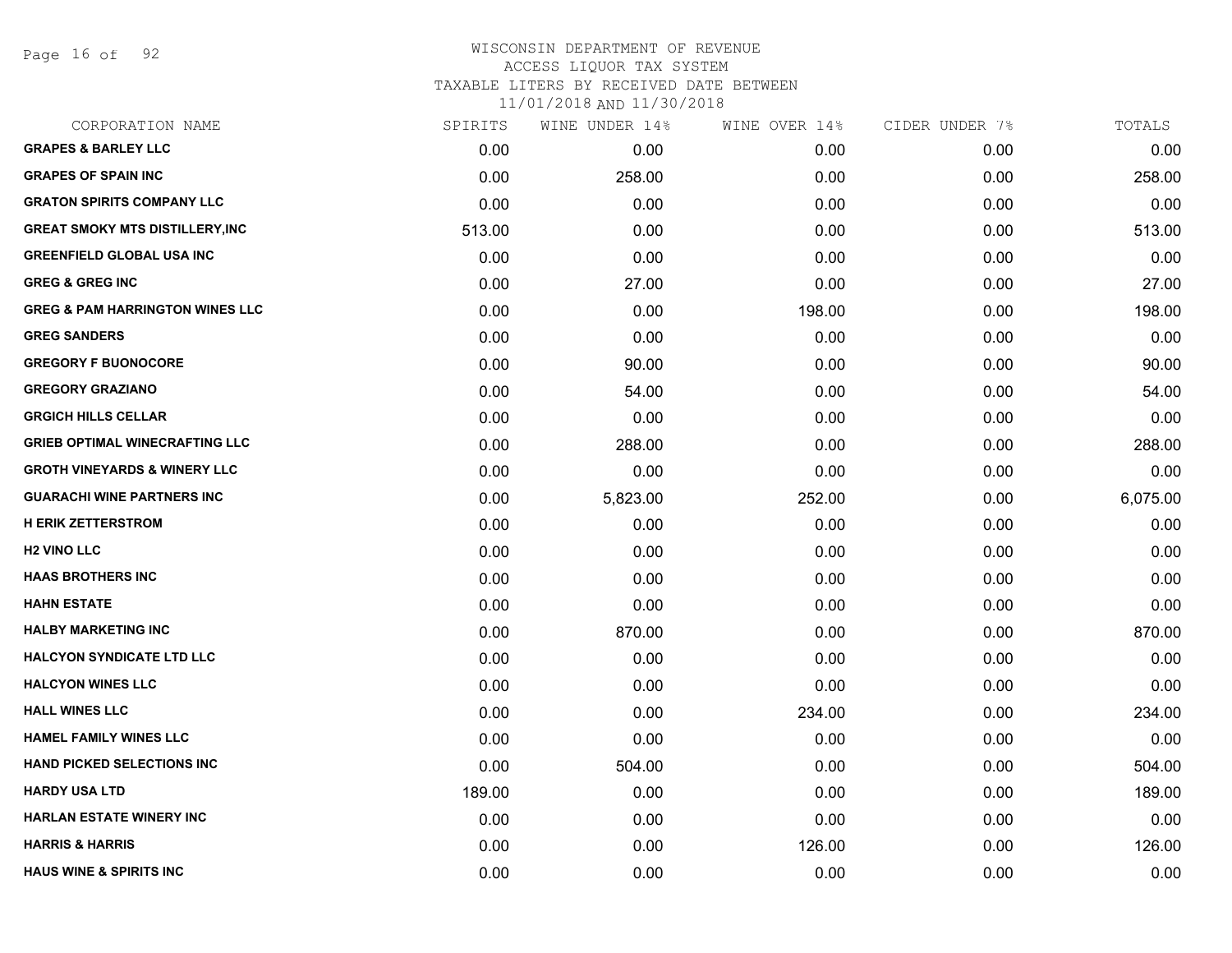Page 17 of 92

### WISCONSIN DEPARTMENT OF REVENUE ACCESS LIQUOR TAX SYSTEM TAXABLE LITERS BY RECEIVED DATE BETWEEN

| CORPORATION NAME                       | SPIRITS    | WINE UNDER 14% | WINE OVER 14% | CIDER UNDER 7% | TOTALS     |
|----------------------------------------|------------|----------------|---------------|----------------|------------|
| <b>HAWAII SEA SPIRITS LLC</b>          | 225.00     | 0.00           | 0.00          | 0.00           | 225.00     |
| <b>HDD LLC</b>                         | 0.00       | 0.00           | 0.00          | 0.00           | 0.00       |
| <b>HEADFRAME SPIRITS INC</b>           | 0.00       | 0.00           | 0.00          | 0.00           | 0.00       |
| <b>HEAVEN HILL SALES CO.</b>           | 390,427.80 | 1,066.50       | 531.00        | 0.00           | 392,025.30 |
| <b>HEINEKEN USA INCORPORATED</b>       | 0.00       | 0.00           | 0.00          | 26,000.00      | 26,000.00  |
| <b>HEITZ WINE CELLARS</b>              | 0.00       | 0.00           | 193.50        | 0.00           | 193.50     |
| <b>HEMINGWAY RUM COMPANY LLC</b>       | 0.00       | 0.00           | 0.00          | 0.00           | 0.00       |
| <b>HEMISPHERE WINE COMPANY INC</b>     | 0.00       | 0.00           | 0.00          | 0.00           | 0.00       |
| <b>HEMISPHERES LLC</b>                 | 0.00       | 0.00           | 0.00          | 0.00           | 0.00       |
| <b>HENDRY PREMIUM IMPORTS INC</b>      | 0.00       | 0.00           | 0.00          | 0.00           | 0.00       |
| <b>HENRIOT INC</b>                     | 0.00       | 134.96         | 0.00          | 0.00           | 134.96     |
| HENRY STEELE IMPORTS LLC               | 0.00       | 0.00           | 0.00          | 0.00           | 0.00       |
| <b>HERITAGE DISTILLING COMPANY INC</b> | 0.00       | 0.00           | 0.00          | 0.00           | 0.00       |
| <b>HERITAGE WINE CELLARS LTD</b>       | 0.00       | 2,052.00       | 0.00          | 0.00           | 2,052.00   |
| <b>HERMAN STORY WINES INC</b>          | 0.00       | 0.00           | 180.00        | 0.00           | 180.00     |
| <b>HERON WINES INC</b>                 | 0.00       | 0.00           | 0.00          | 0.00           | 0.00       |
| <b>HEYDAY CORPORATION</b>              | 0.00       | 0.00           | 0.00          | 0.00           | 0.00       |
| <b>HIDALGO IMPORTS LLC</b>             | 0.00       | 0.00           | 0.00          | 0.00           | 0.00       |
| HILL ESTATES INC                       | 0.00       | 0.00           | 0.00          | 0.00           | 0.00       |
| <b>HIRSCH WINERY LLC</b>               | 0.00       | 0.00           | 0.00          | 0.00           | 0.00       |
| <b>HIWWS INC</b>                       | 0.00       | 0.00           | 0.00          | 0.00           | 0.00       |
| HONEOYE FALLS DISTILLERY LLC           | 0.00       | 0.00           | 0.00          | 0.00           | 0.00       |
| <b>HONEYWOOD INC</b>                   | 0.00       | 279.00         | 0.00          | 0.00           | 279.00     |
| HONIG VINEYARD AND WINERY LLC          | 0.00       | 405.00         | 211.50        | 0.00           | 616.50     |
| <b>HOOD RIVER DISTILLERS INC</b>       | 958.50     | 0.00           | 0.00          | 0.00           | 958.50     |
| <b>HOPE WINE LLC</b>                   | 0.00       | 504.00         | 0.00          | 0.00           | 504.00     |
| <b>HORN ENTERPRISES INC</b>            | 0.00       | 0.00           | 0.00          | 0.00           | 0.00       |
| <b>HOTCOOP LLC</b>                     | 0.00       | 0.00           | 0.00          | 0.00           | 0.00       |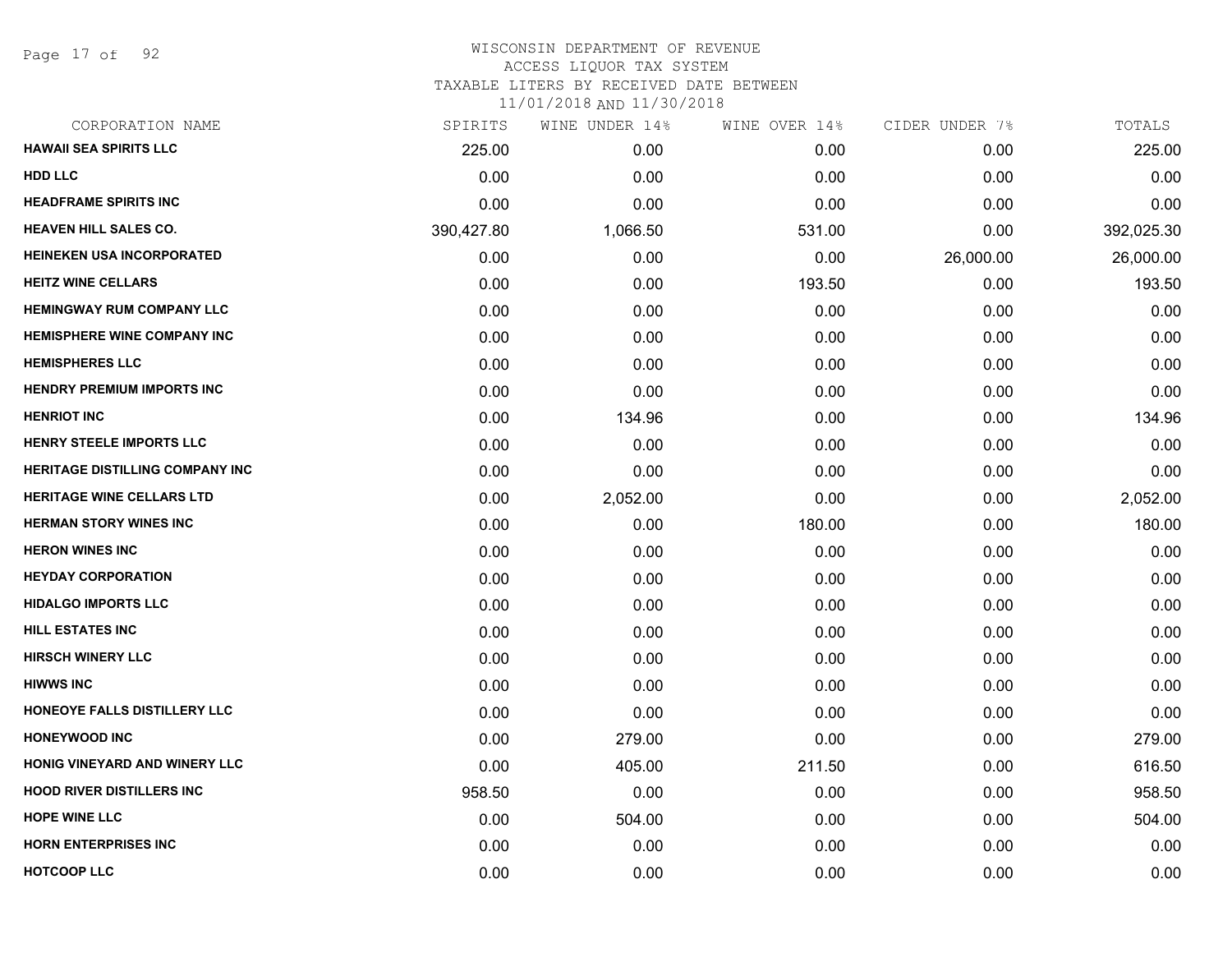Page 18 of 92

| CORPORATION NAME                                  | SPIRITS   | WINE UNDER 14% | WINE OVER 14% | CIDER UNDER 7% | TOTALS    |
|---------------------------------------------------|-----------|----------------|---------------|----------------|-----------|
| <b>HOURGLASS WINE COMPANY INC</b>                 | 0.00      | 0.00           | 0.00          | 0.00           | 0.00      |
| <b>HPS EPICUREAN</b>                              | 0.00      | 0.00           | 0.00          | 0.00           | 0.00      |
| <b>HUA YUAN</b>                                   | 0.00      | 0.00           | 0.00          | 0.00           | 0.00      |
| <b>HUBER ORCHARDS INC</b>                         | 351.00    | 0.00           | 0.00          | 0.00           | 351.00    |
| <b>HUDSON WINE BROKERS LLC</b>                    | 0.00      | 0.00           | 0.00          | 0.00           | 0.00      |
| <b>HUNEEUS VINTNERS LLC</b>                       | 0.00      | 139.50         | 427.50        | 0.00           | 567.00    |
| <b>HUSCH VINEYARDS INC</b>                        | 0.00      | 0.00           | 0.00          | 0.00           | 0.00      |
| <b>HYATT FARM PARTNERSHIP</b>                     | 0.00      | 0.00           | 216.00        | 0.00           | 216.00    |
| <b>IAN BRAND</b>                                  | 0.00      | 0.00           | 0.00          | 0.00           | 0.00      |
| <b>IDEAL WINE &amp; SPIRITS CO INC</b>            | 145.53    | 400.50         | 0.00          | 0.00           | 546.03    |
| <b>ILLAHE VINEYARDS AND WINERY INC</b>            | 0.00      | 0.00           | 0.00          | 0.00           | 0.00      |
| <b>ILLYRIAN IMPORT INC</b>                        | 0.00      | 0.00           | 0.00          | 0.00           | 0.00      |
| <b>IMPERIAL BRANDS INC</b>                        | 4,794.00  | 0.00           | 0.00          | 0.00           | 4,794.00  |
| <b>IMPEX BEVERAGES INC</b>                        | 0.00      | 0.00           | 0.00          | 0.00           | 0.00      |
| IN AGAVE WE TRUST LLC                             | 0.00      | 0.00           | 0.00          | 0.00           | 0.00      |
| <b>INDIGENOUS SELECTIONS LLC</b>                  | 0.00      | 139.50         | 20.75         | 0.00           | 160.25    |
| <b>INDIGO WINE GROUP LLC</b>                      | 0.00      | 864.00         | 126.00        | 0.00           | 990.00    |
| <b>INFINIUM SPIRITS INC.</b>                      | 10,512.90 | 0.00           | 189.00        | 0.00           | 10,701.90 |
| <b>INNO VINO INTERNATIONAL INC</b>                | 0.00      | 0.00           | 0.00          | 0.00           | 0.00      |
| <b>INTERNATIONAL DISTILLERS &amp; VINTERS LTD</b> | 0.00      | 0.00           | 0.00          | 0.00           | 0.00      |
| <b>INTERNATIONAL VINES INC</b>                    | 0.00      | 504.00         | 0.00          | 0.00           | 504.00    |
| <b>INTERSECT BEVERAGE LLC</b>                     | 0.00      | 0.00           | 0.00          | 0.00           | 0.00      |
| <b>INTERTRADE USA COMPANY</b>                     | 0.00      | 0.00           | 0.00          | 0.00           | 0.00      |
| <b>INVESTOR'S OF AMERICA LP</b>                   | 0.00      | 0.00           | 0.00          | 0.00           | 0.00      |
| <b>IRON HORSE VINEYARDS LP</b>                    | 0.00      | 0.00           | 0.00          | 0.00           | 0.00      |
| <b>ISANTI SPIRITS LLC</b>                         | 0.00      | 0.00           | 0.00          | 0.00           | 0.00      |
| <b>IWK USA IMPORTERS LLC</b>                      | 0.00      | 0.00           | 0.00          | 0.00           | 0.00      |
| <b>J &amp; D WINES INC</b>                        | 0.00      | 0.00           | 0.00          | 0.00           | 0.00      |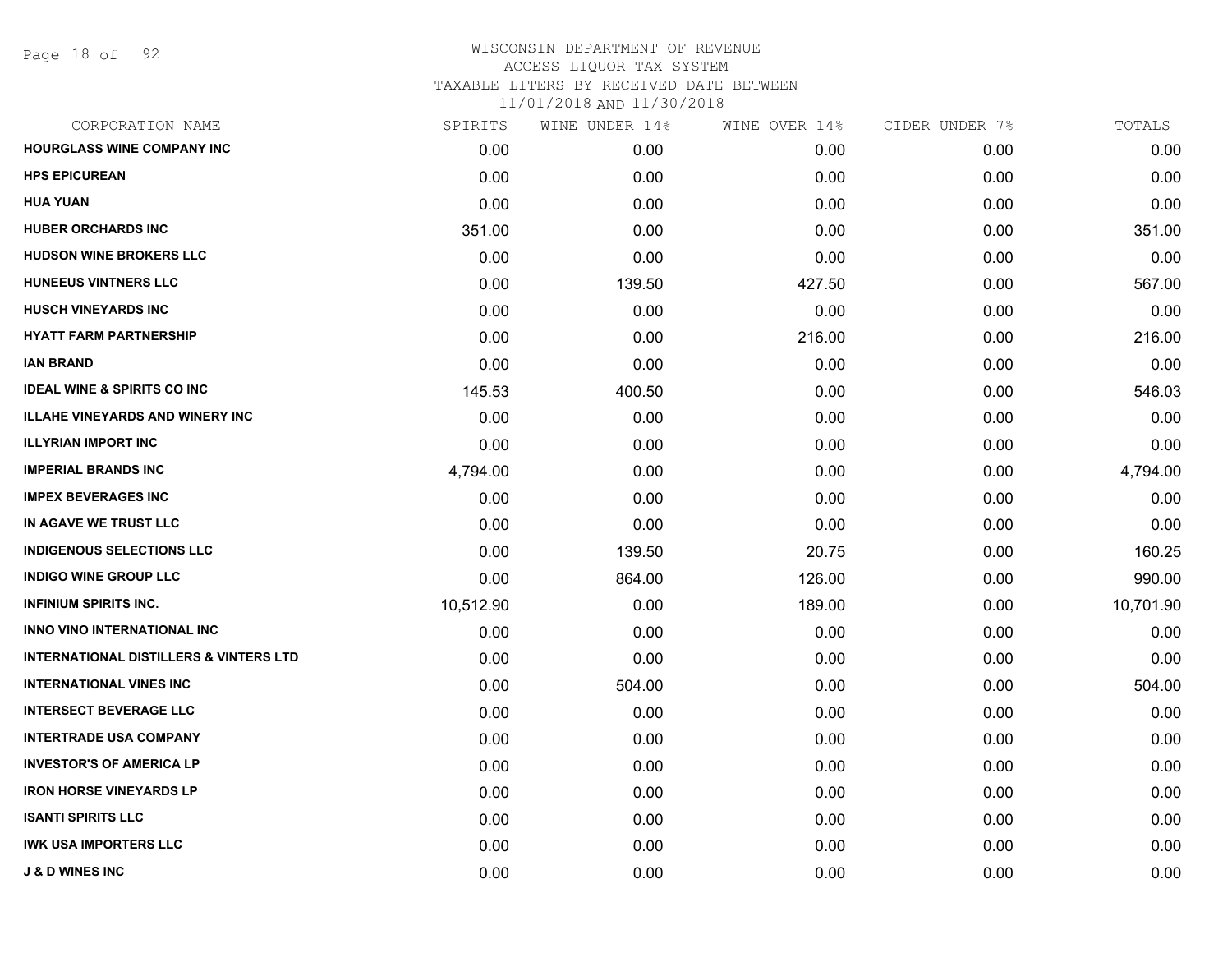Page 19 of 92

### WISCONSIN DEPARTMENT OF REVENUE ACCESS LIQUOR TAX SYSTEM

TAXABLE LITERS BY RECEIVED DATE BETWEEN

| CORPORATION NAME                      | SPIRITS    | WINE UNDER 14% | WINE OVER 14% | CIDER UNDER 7% | TOTALS     |
|---------------------------------------|------------|----------------|---------------|----------------|------------|
| <b>J LOHR WINERY CORP</b>             | 0.00       | 828.00         | 0.00          | 0.00           | 828.00     |
| <b>J PEDRONCELLI WINERY</b>           | 0.00       | 126.00         | 420.00        | 0.00           | 546.00     |
| <b>J WILLETT COMPANIES</b>            | 0.00       | 0.00           | 0.00          | 0.00           | 0.00       |
| <b>JACK POUST &amp; COMPANY INC</b>   | 0.00       | 504.00         | 40.50         | 0.00           | 544.50     |
| <b>JACKSON FAMILY ENTERPRISES INC</b> | 0.00       | 34,423.50      | 8,214.00      | 0.00           | 42,637.50  |
| <b>JACKY RANDELL TRENTHAM</b>         | 0.00       | 0.00           | 0.00          | 0.00           | 0.00       |
| <b>JACUZZI FAMILY VINEYARDS LLC</b>   | 0.00       | 54.00          | 108.00        | 0.00           | 162.00     |
| <b>JAM CELLARS INC</b>                | 0.00       | 0.00           | 9,648.00      | 0.00           | 9,648.00   |
| <b>JAMES E COSMA</b>                  | 0.00       | 6,795.00       | 0.00          | 0.00           | 6,795.00   |
| <b>JAMES L LAMBERT</b>                | 0.00       | 54.00          | 0.00          | 0.00           | 54.00      |
| <b>JAMES MORONEY INC</b>              | 0.00       | 0.00           | 0.00          | 0.00           | 0.00       |
| <b>JAMES RICKER</b>                   | 460.50     | 14,616.17      | 85.50         | 0.00           | 15,162.17  |
| JAPAN PRESTIGE SAKE INTERNATIONAL INC | 0.00       | 0.00           | 71.39         | 0.00           | 71.39      |
| <b>JARVIS</b>                         | 0.00       | 0.00           | 0.00          | 0.00           | 0.00       |
| <b>JASON DRISCOLL</b>                 | 0.00       | 0.00           | 0.00          | 0.00           | 0.00       |
| <b>JAX VINEYARDS LLC</b>              | 0.00       | 7.13           | 35.66         | 0.00           | 42.79      |
| <b>JAY J HEMINWAY</b>                 | 0.00       | 0.00           | 0.00          | 0.00           | 0.00       |
| <b>JAY MIDWEST INC</b>                | 0.00       | 0.00           | 0.00          | 0.00           | 0.00       |
| <b>JB GEORGE LLC</b>                  | 0.00       | 0.00           | 0.00          | 0.00           | 0.00       |
| <b>JC CELLARS INC</b>                 | 0.00       | 0.00           | 378.00        | 0.00           | 378.00     |
| JEAN CLAUDE BOISSET WINES USA INC     | 0.00       | 3,487.50       | 715.50        | 0.00           | 4,203.00   |
| <b>JEFF QUINT</b>                     | 306.00     | 0.00           | 0.00          | 0.00           | 306.00     |
| <b>JEM BEVERAGE COMPANY</b>           | 0.00       | 0.00           | 0.00          | 0.00           | 0.00       |
| <b>JFC INTERNATIONAL INC</b>          | 0.00       | 1,453.97       | 627.24        | 0.00           | 2,081.21   |
| <b>JIM BEAM BRANDS CO</b>             | 528,504.84 | 405.00         | 0.00          | 0.00           | 528,909.84 |
| <b>J-NH WINE GROUP LLC</b>            | 0.00       | 0.00           | 0.00          | 0.00           | 0.00       |
| <b>JNJ INTERNATIONAL INC</b>          | 0.00       | 0.00           | 0.00          | 0.00           | 0.00       |
| <b>JOHAN VINEYARDS LLC</b>            | 0.00       | 13.50          | 0.00          | 0.00           | 13.50      |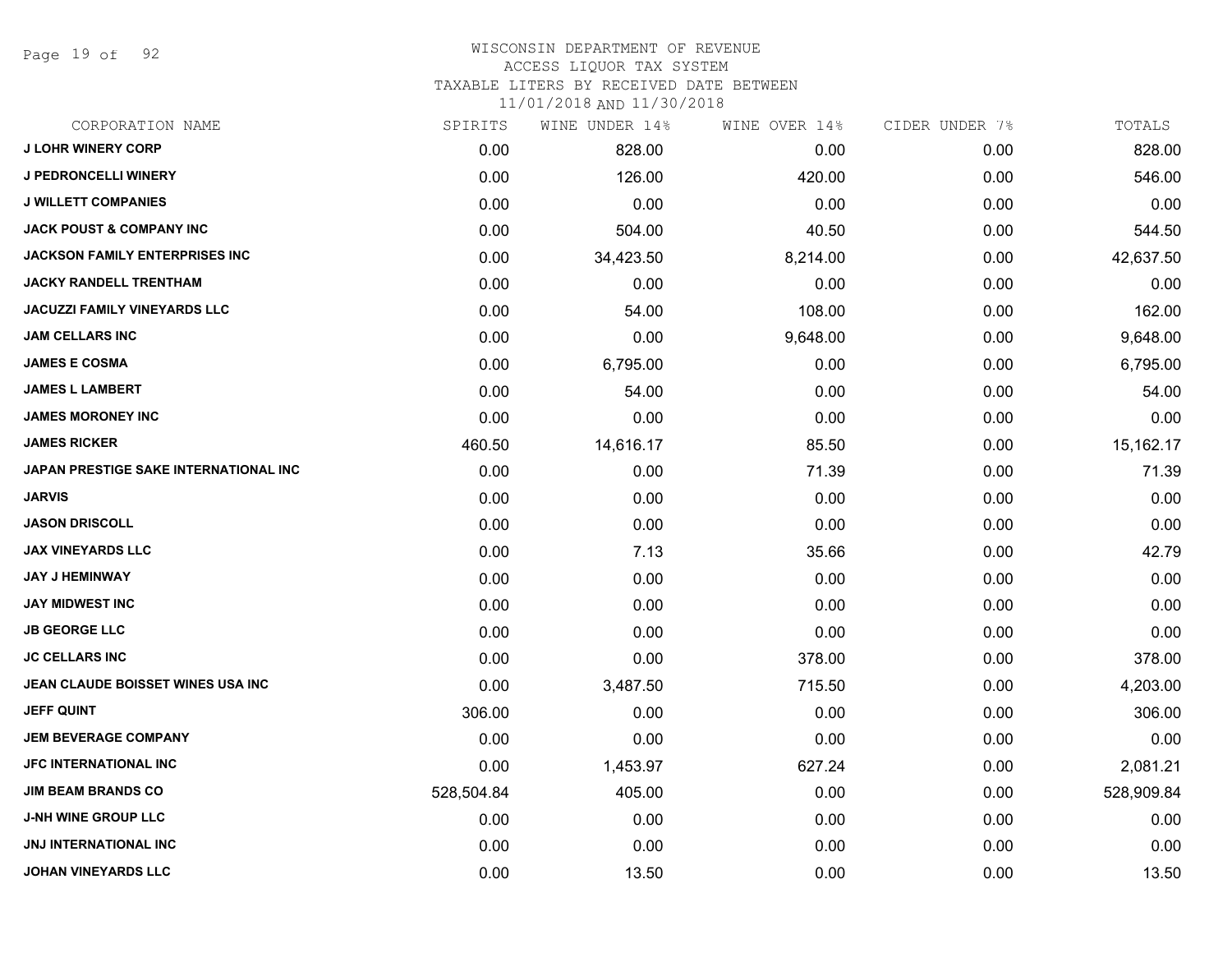Page 20 of 92

| CORPORATION NAME                         | SPIRITS | WINE UNDER 14% | WINE OVER 14% | CIDER UNDER 7% | TOTALS   |
|------------------------------------------|---------|----------------|---------------|----------------|----------|
| JOHN ANTHONY VINEYARDS LLC               | 0.00    | 0.00           | 0.00          | 0.00           | 0.00     |
| <b>JOHN MONROE LINTVET</b>               | 0.00    | 0.00           | 0.00          | 0.00           | 0.00     |
| <b>JOHN R LUCAS</b>                      | 0.00    | 0.00           | 0.00          | 0.00           | 0.00     |
| <b>JOSE PASTOR</b>                       | 0.00    | 0.00           | 0.00          | 0.00           | 0.00     |
| <b>JOSEPH DEHNER</b>                     | 0.00    | 0.00           | 0.00          | 0.00           | 0.00     |
| JOSEPH PHELPS VINEYARDS LLC              | 0.00    | 0.00           | 0.00          | 0.00           | 0.00     |
| <b>JOSEPH VICTORI WINES, INC.</b>        | 0.00    | 1,269.00       | 0.00          | 0.00           | 1,269.00 |
| <b>JOSU GALDOS</b>                       | 0.00    | 0.00           | 0.00          | 0.00           | 0.00     |
| <b>JOURNEYMAN DISTILLERY LLC</b>         | 90.02   | 0.00           | 0.00          | 0.00           | 90.02    |
| <b>JUSTIN VINEYARDS &amp; WINERY LLC</b> | 0.00    | 0.00           | 0.00          | 0.00           | 0.00     |
| <b>JVS WINES IMPORTS IL CORP</b>         | 0.00    | 0.00           | 0.00          | 0.00           | 0.00     |
| <b>JVW CORPORATION</b>                   | 0.00    | 1,089.00       | 0.00          | 0.00           | 1,089.00 |
| <b>JZ WINE COMPANY</b>                   | 0.00    | 0.00           | 252.00        | 0.00           | 252.00   |
| <b>K VINTNERS LLC</b>                    | 0.00    | 207.00         | 252.00        | 0.00           | 459.00   |
| <b>KAITRIN N COOPER</b>                  | 0.00    | 0.00           | 0.00          | 0.00           | 0.00     |
| <b>KALIN CELLARS INC</b>                 | 0.00    | 0.00           | 0.00          | 0.00           | 0.00     |
| <b>KATELL PLEVEN</b>                     | 0.00    | 0.00           | 0.00          | 0.00           | 0.00     |
| <b>KAY OLSEN</b>                         | 0.00    | 0.00           | 0.00          | 0.00           | 0.00     |
| <b>KB WINES LLC</b>                      | 0.00    | 99.00          | 76.50         | 0.00           | 175.50   |
| <b>KEEPER'S QUEST INC</b>                | 0.00    | 0.00           | 0.00          | 0.00           | 0.00     |
| <b>KEN WRIGHT CELLARS CO</b>             | 0.00    | 0.00           | 0.00          | 0.00           | 0.00     |
| <b>KENNETH S LIKITPRAKONG</b>            | 0.00    | 1,938.00       | 0.00          | 0.00           | 1,938.00 |
| <b>KENT HUMPHREY</b>                     | 0.00    | 0.00           | 0.00          | 0.00           | 0.00     |
| <b>KENT RASMUSSEN WINERY</b>             | 0.00    | 567.00         | 0.00          | 0.00           | 567.00   |
| <b>KENTUCKY BOURBON DISTILLERS LTD</b>   | 0.00    | 0.00           | 0.00          | 0.00           | 0.00     |
| <b>KERMIT LYNCH WINE MERCHANTS</b>       | 0.00    | 108.00         | 0.00          | 0.00           | 108.00   |
| <b>KERWIN ESTATE LLC</b>                 | 0.00    | 0.00           | 0.00          | 0.00           | 0.00     |
| <b>KIMBERTON WINES LLC</b>               | 0.00    | 0.00           | 0.00          | 0.00           | 0.00     |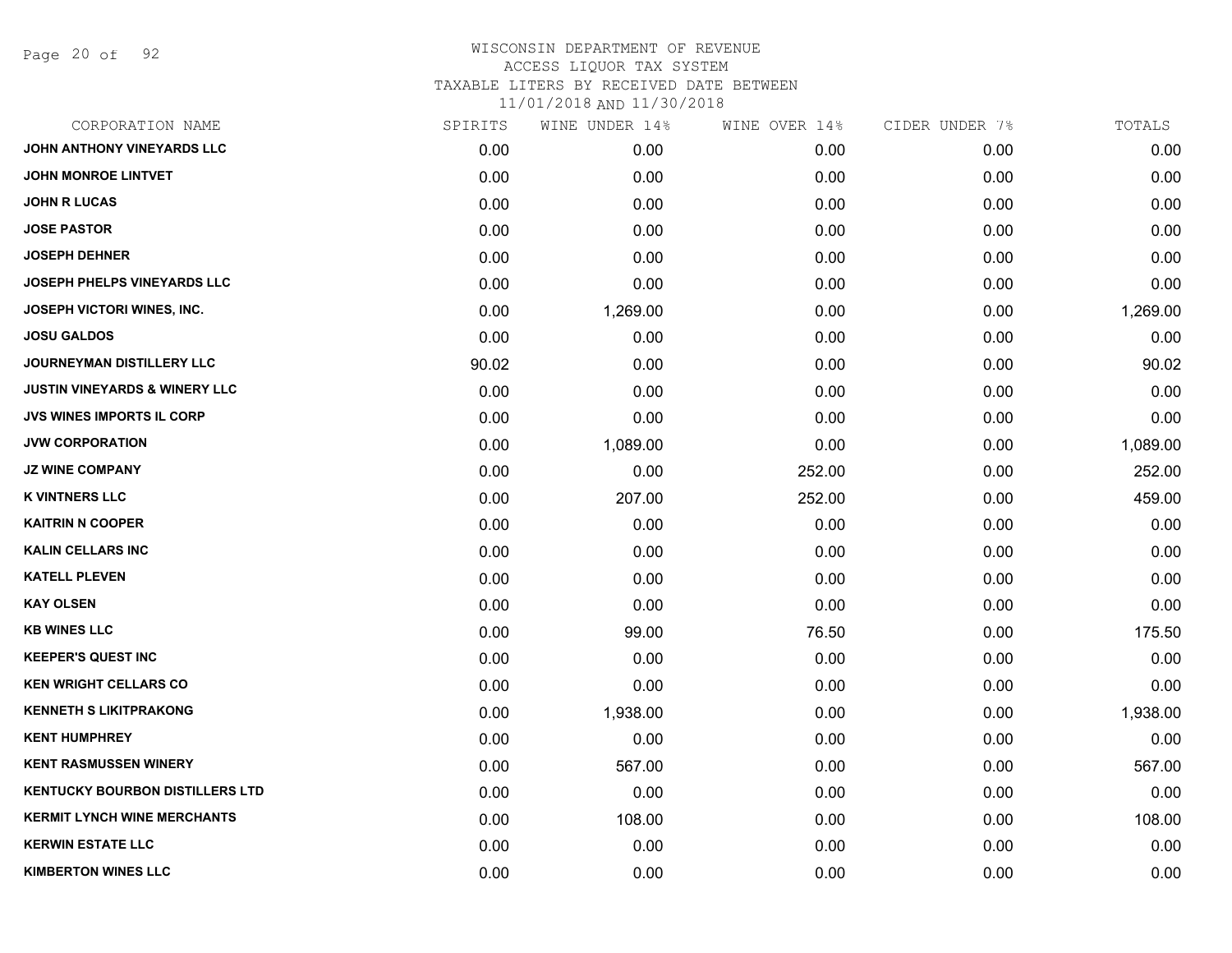Page 21 of 92

### WISCONSIN DEPARTMENT OF REVENUE ACCESS LIQUOR TAX SYSTEM TAXABLE LITERS BY RECEIVED DATE BETWEEN

| CORPORATION NAME                           | SPIRITS | WINE UNDER 14% | WINE OVER 14% | CIDER UNDER 7% | TOTALS    |
|--------------------------------------------|---------|----------------|---------------|----------------|-----------|
| KINDRED SPIRITS NORTH AMERICA INC          | 0.00    | 0.00           | 0.00          | 0.00           | 0.00      |
| KINDRED VINES IMPORT CO LLC                | 0.00    | 1,008.00       | 0.00          | 0.00           | 1,008.00  |
| <b>KING ESTATE WINERY LP</b>               | 0.00    | 1,282.50       | 0.00          | 0.00           | 1,282.50  |
| KINGS COUNTY DISTILLERY LLC                | 0.00    | 0.00           | 0.00          | 0.00           | 0.00      |
| <b>KIONA VINEYARDS LLC</b>                 | 0.00    | 0.00           | 0.00          | 0.00           | 0.00      |
| KISMET WINE, INC.                          | 0.00    | 0.00           | 0.00          | 0.00           | 0.00      |
| KISTLER VINEYARDS, LLC                     | 0.00    | 0.00           | 0.00          | 0.00           | 0.00      |
| <b>KITFOX VINEYARDS LLC</b>                | 0.00    | 0.00           | 0.00          | 0.00           | 0.00      |
| <b>KLEIN FOODS INC</b>                     | 0.00    | 1,997.14       | 3,766.81      | 0.00           | 5,763.95  |
| <b>KLIN SPIRITS LLC</b>                    | 345.00  | 0.00           | 0.00          | 0.00           | 345.00    |
| <b>KLINKER BRICK WINERY INC</b>            | 0.00    | 0.00           | 882.00        | 0.00           | 882.00    |
| <b>KOBRAND CORPORATION</b>                 | 517.50  | 6,219.00       | 5,190.30      | 0.00           | 11,926.80 |
| KOJIMA & INTERNATIONAL ASSOCIATES INC      | 0.00    | 0.00           | 0.00          | 0.00           | 0.00      |
| <b>KONGSGAARD WINE LLC</b>                 | 0.00    | 0.00           | 0.00          | 0.00           | 0.00      |
| <b>KONSTANTIN D FRANK &amp; SONS</b>       | 0.00    | 414.00         | 0.00          | 0.00           | 414.00    |
| <b>KOPRI INC</b>                           | 0.00    | 54.00          | 0.00          | 0.00           | 54.00     |
| <b>KOVAL INC</b>                           | 382.50  | 0.00           | 0.00          | 0.00           | 382.50    |
| <b>KRA-ZE LLC</b>                          | 0.00    | 0.00           | 0.00          | 0.00           | 0.00      |
| <b>KRUPP BROTHERS LLC</b>                  | 0.00    | 0.00           | 18.00         | 0.00           | 18.00     |
| <b>KUTCH WINES INC</b>                     | 0.00    | 0.00           | 0.00          | 0.00           | 0.00      |
| <b>KYSELA PERE ET FILS LTD</b>             | 0.00    | 1,620.00       | 459.00        | 0.00           | 2,079.00  |
| <b>L &amp; F BRANDS INC</b>                | 0.00    | 0.00           | 0.00          | 0.00           | 0.00      |
| L C WINE                                   | 0.00    | 0.00           | 135.00        | 0.00           | 135.00    |
| L FOPPIANO WINE CO INC                     | 0.00    | 0.00           | 0.00          | 0.00           | 0.00      |
| <b>L&amp;C WINE COUNTRY OPERATIONS LLC</b> | 0.00    | 0.00           | 0.00          | 0.00           | 0.00      |
| <b>LADERA WINERY LLC</b>                   | 0.00    | 0.00           | 0.00          | 0.00           | 0.00      |
| <b>LADY HILL LLC</b>                       | 0.00    | 0.00           | 0.00          | 0.00           | 0.00      |
| <b>LAETITIA VINEYARD &amp; WINERY INC</b>  | 0.00    | 0.00           | 0.00          | 0.00           | 0.00      |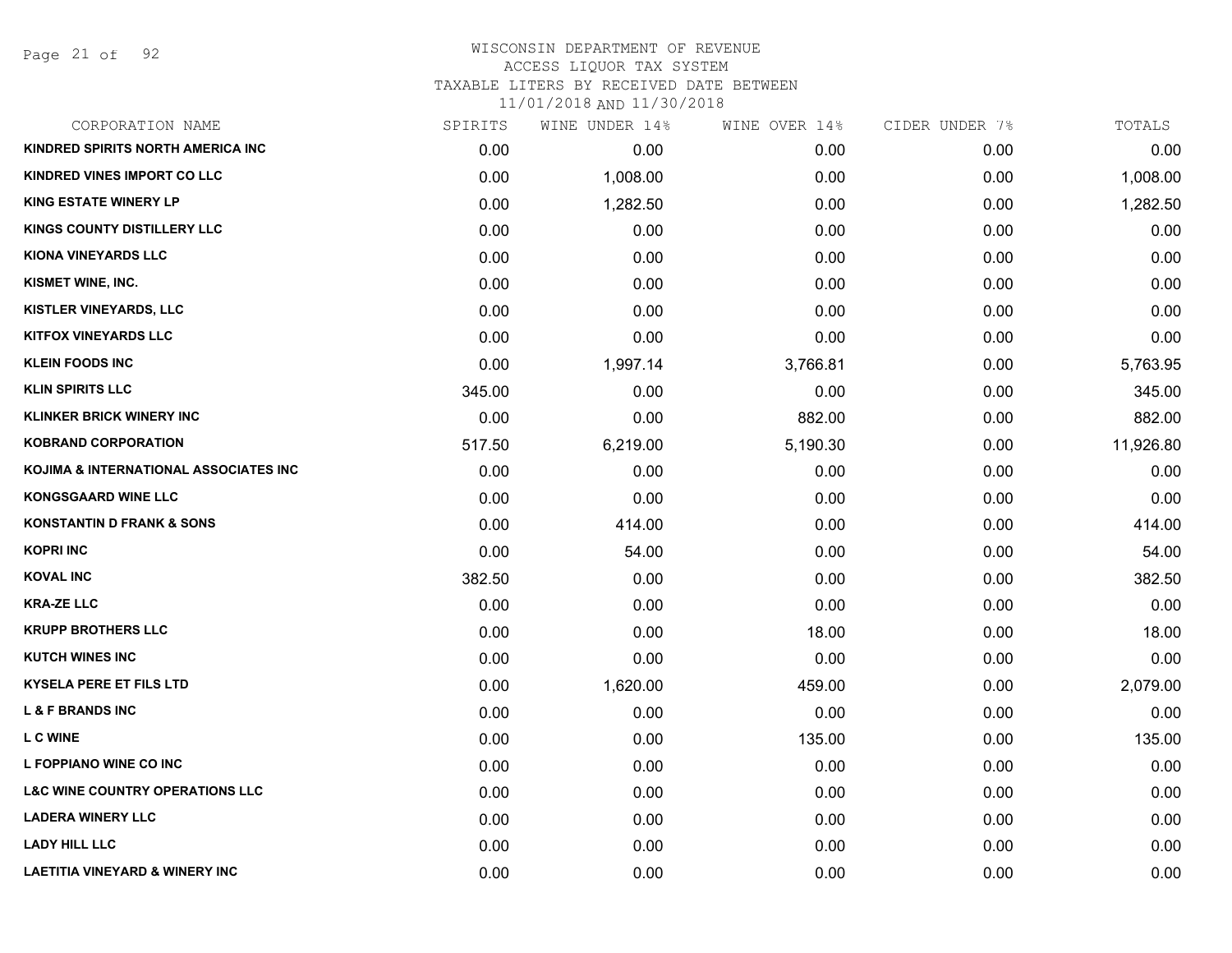Page 22 of 92

# WISCONSIN DEPARTMENT OF REVENUE ACCESS LIQUOR TAX SYSTEM TAXABLE LITERS BY RECEIVED DATE BETWEEN

| CORPORATION NAME                          | SPIRITS   | WINE UNDER 14% | WINE OVER 14% | CIDER UNDER 7% | TOTALS    |
|-------------------------------------------|-----------|----------------|---------------|----------------|-----------|
| <b>LAIRD &amp; COMPANY</b>                | 720.00    | 0.00           | 22.50         | 0.00           | 742.50    |
| <b>LAIRD FAMILY ESTATE LLC</b>            | 0.00      | 0.00           | 0.00          | 0.00           | 0.00      |
| <b>LAKE COUNTRY LIBARE DISTILLING LLC</b> | 0.00      | 0.00           | 0.00          | 0.00           | 0.00      |
| <b>LANCE C RANDOLPH</b>                   | 0.00      | 1,728.00       | 540.00        | 0.00           | 2,268.00  |
| <b>LANGDON SHIVERICK INC</b>              | 0.00      | 0.00           | 0.00          | 0.00           | 0.00      |
| <b>LANGE WINERY LLC</b>                   | 0.00      | 0.00           | 0.00          | 0.00           | 0.00      |
| <b>LAPHAM SALES &amp; MARKETING INC</b>   | 0.00      | 0.00           | 0.00          | 0.00           | 0.00      |
| <b>LATITUDE BEVERAGE COMPANY</b>          | 0.00      | 189.00         | 36.00         | 0.00           | 225.00    |
| <b>LAUREATE IMPORTS COMPANY INC</b>       | 0.00      | 0.00           | 0.00          | 0.00           | 0.00      |
| <b>LAVA SPRINGS INC</b>                   | 0.00      | 0.00           | 378.00        | 0.00           | 378.00    |
| <b>LAWER FAMILY WINERY INC</b>            | 0.00      | 0.00           | 0.00          | 0.00           | 0.00      |
| <b>LCF WINE COMPANY LLC</b>               | 0.00      | 630.00         | 252.00        | 0.00           | 882.00    |
| LE CEP II INC                             | 0.00      | 189.00         | 0.00          | 0.00           | 189.00    |
| LE GRAND COURTAGE LLC                     | 0.00      | 0.00           | 0.00          | 0.00           | 0.00      |
| LE RAISIN IMPORTS LLC                     | 0.00      | 0.00           | 0.00          | 0.00           | 0.00      |
| LE VIGNE WINERY INC                       | 0.00      | 0.00           | 0.00          | 0.00           | 0.00      |
| LEFT COAST CELLARS LLC                    | 0.00      | 0.00           | 0.00          | 0.00           | 0.00      |
| <b>LEMELSON WINERY LLC</b>                | 0.00      | 0.00           | 0.00          | 0.00           | 0.00      |
| <b>LEONARD KREUSCH INC</b>                | 0.00      | 261.27         | 0.00          | 0.00           | 261.27    |
| <b>LEONARDINI FAMILY WINERY LLC</b>       | 0.00      | 0.00           | 342.00        | 0.00           | 342.00    |
| <b>LEONETTI CELLAR LLC</b>                | 0.00      | 0.00           | 0.00          | 0.00           | 0.00      |
| <b>LEVECKE CORPORATION</b>                | 51,108.00 | 0.00           | 0.00          | 0.00           | 51,108.00 |
| <b>LIDESTRI BEVERAGES LLC</b>             | 0.00      | 0.00           | 0.00          | 0.00           | 0.00      |
| LINCOLN SQUARE WINE COMPANY LLC           | 0.00      | 0.00           | 0.00          | 0.00           | 0.00      |
| LINGUA FRANCA-LS VINEYARDS HOLDINGS, LLC  | 0.00      | 153.00         | 0.00          | 0.00           | 153.00    |
| <b>LIOCO WINE COMPANY LLC</b>             | 0.00      | 0.00           | 0.00          | 0.00           | 0.00      |
| <b>LION NATHAN USA INC</b>                | 0.00      | 97.50          | 39.00         | 0.00           | 136.50    |
| <b>LISA CHASE</b>                         | 0.00      | 0.00           | 0.00          | 0.00           | 0.00      |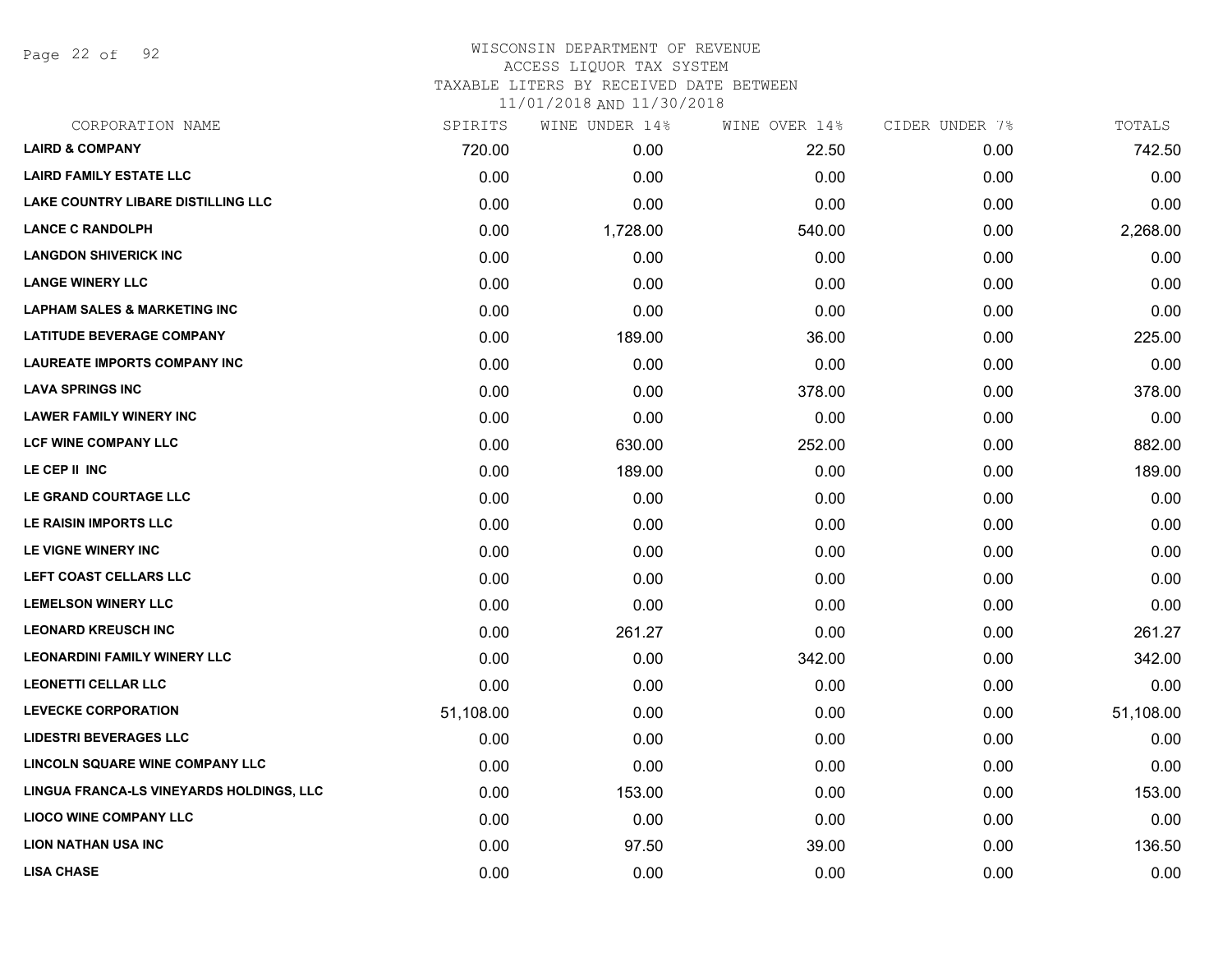Page 23 of 92

| CORPORATION NAME                              | SPIRITS   | WINE UNDER 14% | WINE OVER 14% | CIDER UNDER 7% | TOTALS    |
|-----------------------------------------------|-----------|----------------|---------------|----------------|-----------|
| <b>LISA LISA INCORPORATED</b>                 | 0.00      | 0.00           | 0.00          | 0.00           | 0.00      |
| <b>LISA MARLOW</b>                            | 7,088.64  | 0.00           | 0.00          | 0.00           | 7,088.64  |
| LITTLE CREEK VINEYARD, LLC                    | 0.00      | 0.00           | 0.00          | 0.00           | 0.00      |
| <b>LLOYD CARUSO LLC</b>                       | 0.00      | 0.00           | 0.00          | 0.00           | 0.00      |
| <b>LLOYD CELLARS INC</b>                      | 0.00      | 0.00           | 63.00         | 0.00           | 63.00     |
| <b>LOCAL DISTILLING INC</b>                   | 2,014.80  | 0.00           | 0.00          | 0.00           | 2,014.80  |
| <b>LOEST &amp; MCNAMEE INC</b>                | 0.00      | 751.50         | 45.00         | 0.00           | 796.50    |
| <b>LONG MEADOW RANCH WINERY INC</b>           | 0.00      | 420.00         | 36.00         | 0.00           | 456.00    |
| <b>LONG SHADOWS VINTNERS LLC</b>              | 0.00      | 67.50          | 76.50         | 0.00           | 144.00    |
| <b>LONZ WINERY INC</b>                        | 0.00      | 0.00           | 0.00          | 0.00           | 0.00      |
| <b>LOOSEN BROS USA LTD</b>                    | 0.00      | 7,605.00       | 0.00          | 0.00           | 7,605.00  |
| <b>LORING WINE COMPANY LLC</b>                | 0.00      | 0.00           | 0.00          | 0.00           | 0.00      |
| <b>LOUIS GLUNZ BEER INC</b>                   | 0.00      | 0.00           | 0.00          | 0.00           | 0.00      |
| <b>LOUIS LATOUR INC</b>                       | 0.00      | 252.00         | 0.00          | 0.00           | 252.00    |
| <b>LOWDEN SCHOOLHOUSE CORPORATION</b>         | 0.00      | 126.00         | 306.00        | 0.00           | 432.00    |
| LR IMPORTS LLC                                | 0.00      | 0.00           | 0.00          | 0.00           | 0.00      |
| <b>LUNA VINEYARDS INC</b>                     | 0.00      | 378.00         | 0.00          | 0.00           | 378.00    |
| <b>LUNEAU USA INC</b>                         | 0.00      | 5,848.50       | 0.00          | 0.00           | 5,848.50  |
| <b>LUXCO INC</b>                              | 51,537.80 | 117.00         | 903.00        | 0.00           | 52,557.80 |
| <b>LYNMAR WINERY LLC</b>                      | 0.00      | 0.00           | 0.00          | 0.00           | 0.00      |
| <b>M.A.C. WINES, LLC</b>                      | 0.00      | 0.00           | 0.00          | 0.00           | 0.00      |
| <b>MACH FLYNT INC</b>                         | 3,456.00  | 22,464.00      | 1,008.00      | 0.00           | 26,928.00 |
| <b>MAD CAR WINE CO LLC</b>                    | 0.00      | 0.00           | 0.00          | 0.00           | 0.00      |
| <b>MADRIGAL FAMILY WINERY LLC</b>             | 0.00      | 0.00           | 0.00          | 0.00           | 0.00      |
| <b>MAGAVE TEQUILA INC</b>                     | 0.00      | 0.00           | 0.00          | 0.00           | 0.00      |
| <b>MAISONS MARQUES &amp; DOMAINES USA INC</b> | 0.00      | 8,554.50       | 36.00         | 0.00           | 8,590.50  |
| <b>MAMMOTH DISTILLING LLC</b>                 | 0.00      | 0.00           | 0.00          | 0.00           | 0.00      |
| <b>MANCAN WINE LLC</b>                        | 0.00      | 0.00           | 0.00          | 0.00           | 0.00      |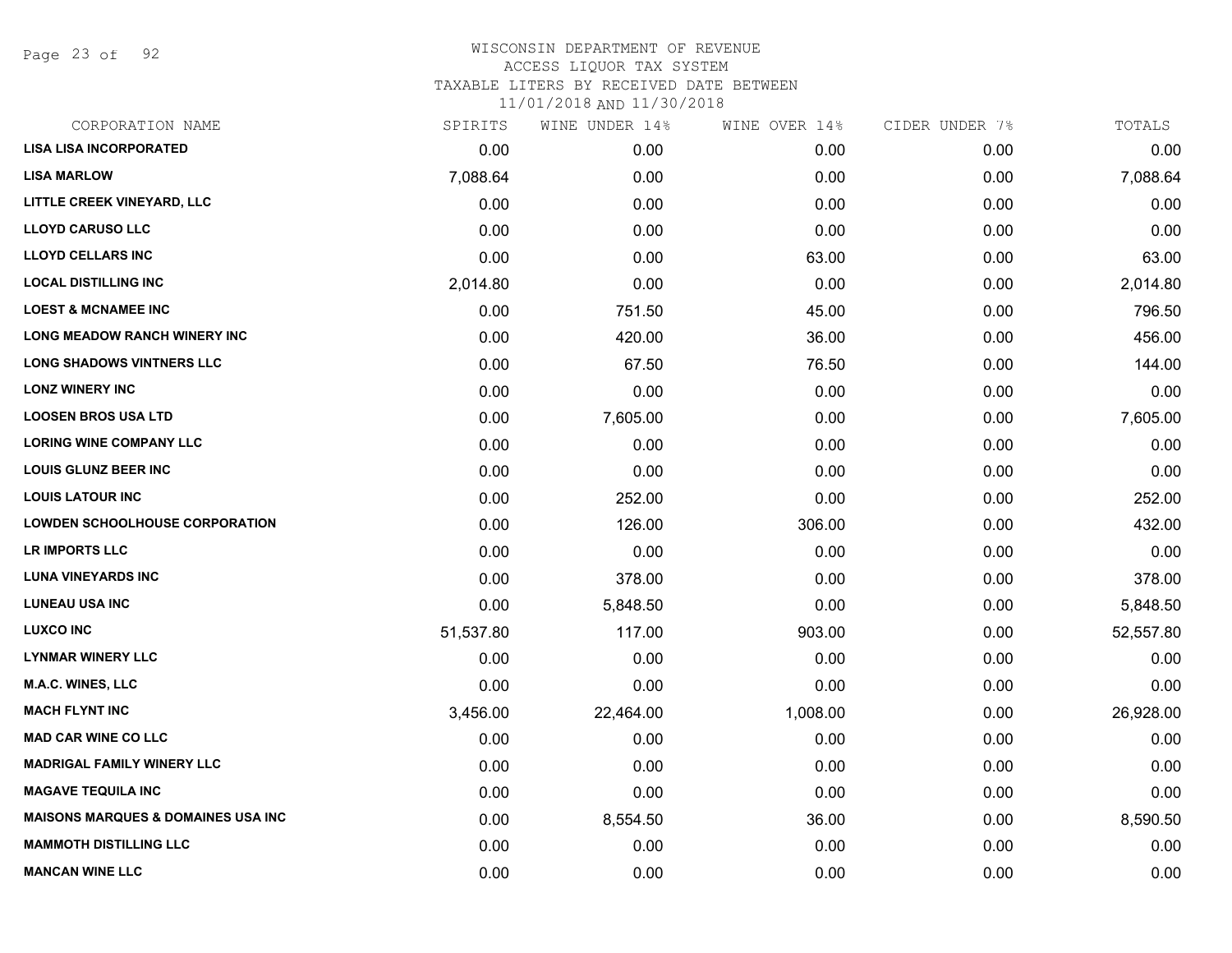Page 24 of 92

### WISCONSIN DEPARTMENT OF REVENUE ACCESS LIQUOR TAX SYSTEM

TAXABLE LITERS BY RECEIVED DATE BETWEEN

| CORPORATION NAME                        | SPIRITS   | WINE UNDER 14% | WINE OVER 14% | CIDER UNDER 7% | TOTALS    |
|-----------------------------------------|-----------|----------------|---------------|----------------|-----------|
| <b>MANO'S INC</b>                       | 0.00      | 0.00           | 36,828.63     | 0.00           | 36,828.63 |
| <b>MANUEL PULIDO</b>                    | 0.00      | 0.00           | 0.00          | 0.00           | 0.00      |
| <b>MARIETTA CELLARS INC</b>             | 0.00      | 1,128.00       | 486.00        | 0.00           | 1,614.00  |
| <b>MARIPOSA WINE COMPANY LLC</b>        | 0.00      | 0.00           | 0.00          | 0.00           | 0.00      |
| <b>MARK ANDERSON</b>                    | 0.00      | 0.00           | 0.00          | 0.00           | 0.00      |
| <b>MARK ANTHONY BRANDS INC</b>          | 0.00      | 0.00           | 0.00          | 0.00           | 0.00      |
| <b>MARK SZUMOWSKI</b>                   | 0.00      | 0.00           | 0.00          | 0.00           | 0.00      |
| <b>MARKETING GLOBAL BRANDS CORP</b>     | 819.01    | 0.00           | 0.00          | 0.00           | 819.01    |
| <b>MARKO J KARAKASEVIC</b>              | 1,224.00  | 0.00           | 0.00          | 0.00           | 1,224.00  |
| <b>MARTELLOTTO INC.</b>                 | 0.00      | 198.00         | 0.00          | 0.00           | 198.00    |
| <b>MARTIN RAY WINERY INC</b>            | 0.00      | 0.00           | 0.00          | 0.00           | 0.00      |
| <b>MARTINELLI WINERY INC</b>            | 0.00      | 0.00           | 63.00         | 0.00           | 63.00     |
| <b>MARTINEZ DISTRIBUTING CO INC</b>     | 0.00      | 0.00           | 0.00          | 0.00           | 0.00      |
| <b>MASSANOIS LLC</b>                    | 0.00      | 1,610.55       | 369.00        | 0.00           | 1,979.55  |
| <b>MAST-JAEGERMEISTER US INC</b>        | 0.00      | 0.00           | 0.00          | 0.00           | 0.00      |
| <b>MATCHVINO LLC</b>                    | 0.00      | 663.50         | 0.00          | 0.00           | 663.50    |
| <b>MATHY WINERY LLC</b>                 | 0.00      | 0.00           | 0.00          | 0.00           | 0.00      |
| <b>MATRICK HOLDINGS CORPORATION</b>     | 0.00      | 216.00         | 0.00          | 0.00           | 216.00    |
| <b>MATT PREIS</b>                       | 0.00      | 0.00           | 0.00          | 0.00           | 0.00      |
| <b>MATTHEW C VILLARD</b>                | 0.00      | 0.00           | 0.00          | 0.00           | 0.00      |
| <b>MATTHIASSON FAMILY VINEYARDS LLC</b> | 0.00      | 5.25           | 2.25          | 0.00           | 7.50      |
| <b>MAURITSON FAMILY WINERY</b>          | 0.00      | 0.00           | 0.00          | 0.00           | 0.00      |
| <b>MAYACAMAS VINEYARDS INC</b>          | 0.00      | 0.00           | 0.00          | 0.00           | 0.00      |
| <b>MAYNARD J KEENAN</b>                 | 0.00      | 0.00           | 0.00          | 0.00           | 0.00      |
| <b>MC CORMICK DISTILLING CO INC</b>     | 44,211.00 | 0.00           | 0.00          | 0.00           | 44,211.00 |
| <b>MCKENZIE'S BEVERAGES INC</b>         | 0.00      | 0.00           | 0.00          | 0.00           | 0.00      |
| <b>MCNAB RIDGE WINERY LLC</b>           | 0.00      | 0.00           | 189.00        | 0.00           | 189.00    |
| <b>MEDCO ATLANTIC INC</b>               | 0.00      | 0.00           | 0.00          | 0.00           | 0.00      |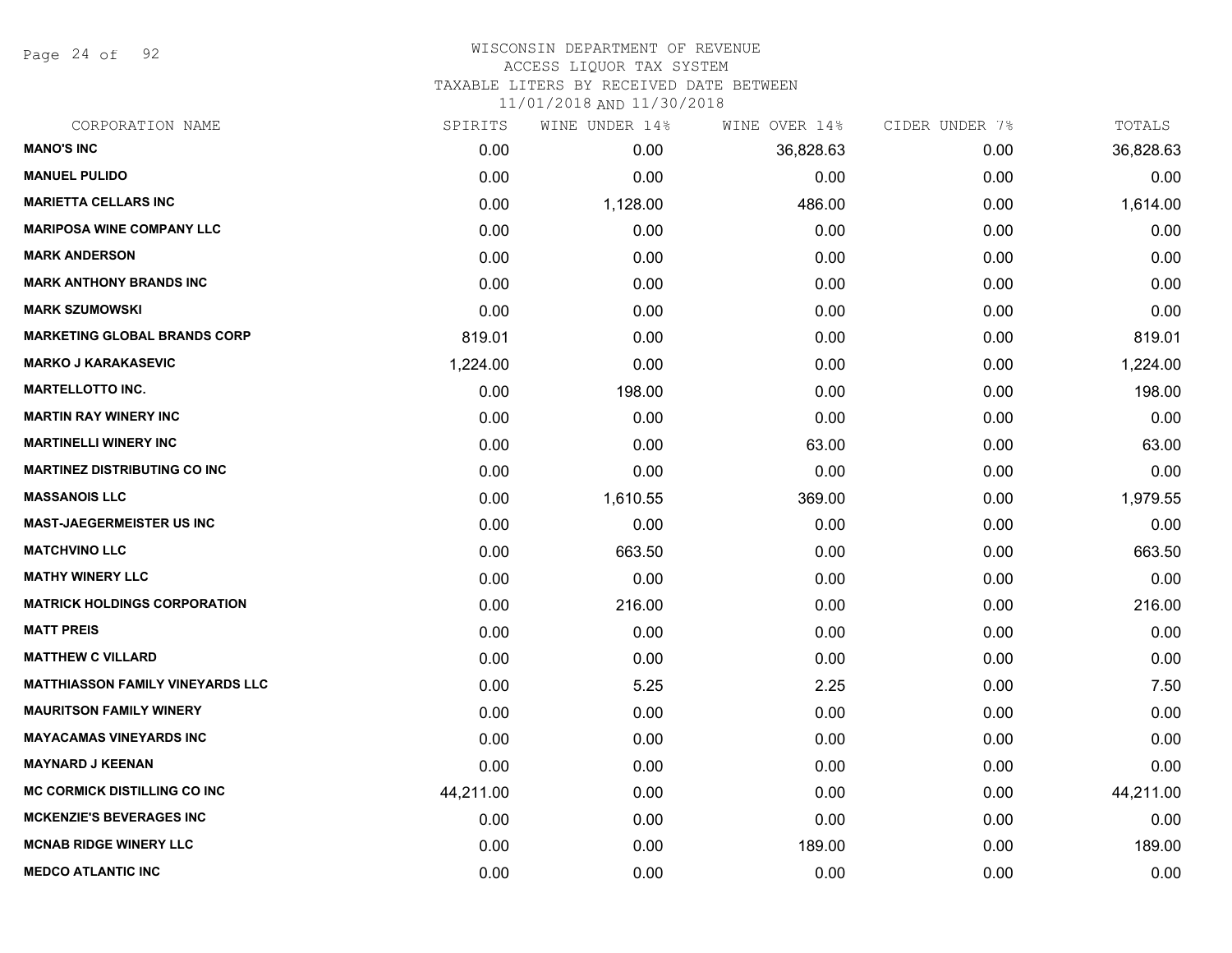Page 25 of 92

# WISCONSIN DEPARTMENT OF REVENUE ACCESS LIQUOR TAX SYSTEM

TAXABLE LITERS BY RECEIVED DATE BETWEEN

| CORPORATION NAME                            | SPIRITS   | WINE UNDER 14% | WINE OVER 14% | CIDER UNDER 7% | TOTALS     |
|---------------------------------------------|-----------|----------------|---------------|----------------|------------|
| <b>MEIERS WINE CELLARS INC</b>              | 0.00      | 540.00         | 117.00        | 0.00           | 657.00     |
| <b>MENDOCINO WINE GROUP LLC</b>             | 0.00      | 2,268.00       | 297.00        | 0.00           | 2,565.00   |
| <b>MERCER WINE ESTATES LLC</b>              | 0.00      | 0.00           | 0.00          | 0.00           | 0.00       |
| <b>MERCHANT DU VIN CORPORATION</b>          | 0.00      | 0.00           | 0.00          | 0.00           | 0.00       |
| <b>MEREDITH VINEYARD ESTATE INC</b>         | 0.00      | 0.00           | 0.00          | 0.00           | 0.00       |
| <b>METEOR VINEYARD LLC</b>                  | 0.00      | 0.00           | 0.00          | 0.00           | 0.00       |
| <b>METROWINE DISTRIBUTION CO INC</b>        | 0.00      | 252.00         | 0.00          | 0.00           | 252.00     |
| <b>METTLER WINES LLC</b>                    | 0.00      | 0.00           | 477.00        | 0.00           | 477.00     |
| <b>MEV CORPORATION</b>                      | 0.00      | 0.00           | 0.00          | 0.00           | 0.00       |
| <b>MEXCOR INC</b>                           | 0.00      | 0.00           | 0.00          | 0.00           | 0.00       |
| <b>MEYER CELLARS LLC</b>                    | 0.00      | 0.00           | 0.00          | 0.00           | 0.00       |
| <b>MHW LTD</b>                              | 33,328.45 | 9,316.38       | 16,284.77     | 0.00           | 58,929.60  |
| <b>MICHAEL HOUGH</b>                        | 0.00      | 783.00         | 13.50         | 0.00           | 796.50     |
| <b>MICHAEL SKURNIK WINES INC</b>            | 4.50      | 2,266.50       | 0.00          | 0.00           | 2,271.00   |
| <b>MICHEAL DASHE</b>                        | 0.00      | 0.00           | 0.00          | 0.00           | 0.00       |
| <b>MIDDLETON FAMILY WINES LLC</b>           | 0.00      | 0.00           | 0.00          | 0.00           | 0.00       |
| <b>MIDNIGHT CELLARS INC</b>                 | 0.00      | 0.00           | 0.00          | 0.00           | 0.00       |
| <b>MID-OAK DISTILLERY INC</b>               | 0.00      | 0.00           | 0.00          | 0.00           | 0.00       |
| MIGHTY SWELL COCKTAIL COMPANY LLC           | 0.00      | 0.00           | 0.00          | 0.00           | 0.00       |
| <b>MILBRANDT FAMILY WINES LLC</b>           | 0.00      | 0.00           | 0.00          | 0.00           | 0.00       |
| <b>MILE HIGH SPIRITS LLC</b>                | 0.00      | 0.00           | 0.00          | 0.00           | 0.00       |
| <b>MILLER SQUARED INC</b>                   | 0.00      | 291.01         | 0.00          | 0.00           | 291.01     |
| <b>MILLERCOORS LLC</b>                      | 0.00      | 0.00           | 0.00          | 274,501.40     | 274,501.40 |
| <b>MILTONS DISTRIBUTING CO INC</b>          | 0.00      | 1,802.16       | 63.00         | 0.00           | 1,865.16   |
| <b>MINER FAMILY WINERY LLC</b>              | 0.00      | 0.00           | 211.50        | 0.00           | 211.50     |
| <b>MINNESOTAS FINEST FERMENTED PRODUCTS</b> | 0.00      | 0.00           | 0.00          | 632.14         | 632.14     |
| <b>MIONETTO USA INC</b>                     | 0.00      | 148.44         | 0.00          | 0.00           | 148.44     |
| <b>MIRA WINERY LLC</b>                      | 0.00      | 0.00           | 0.00          | 0.00           | 0.00       |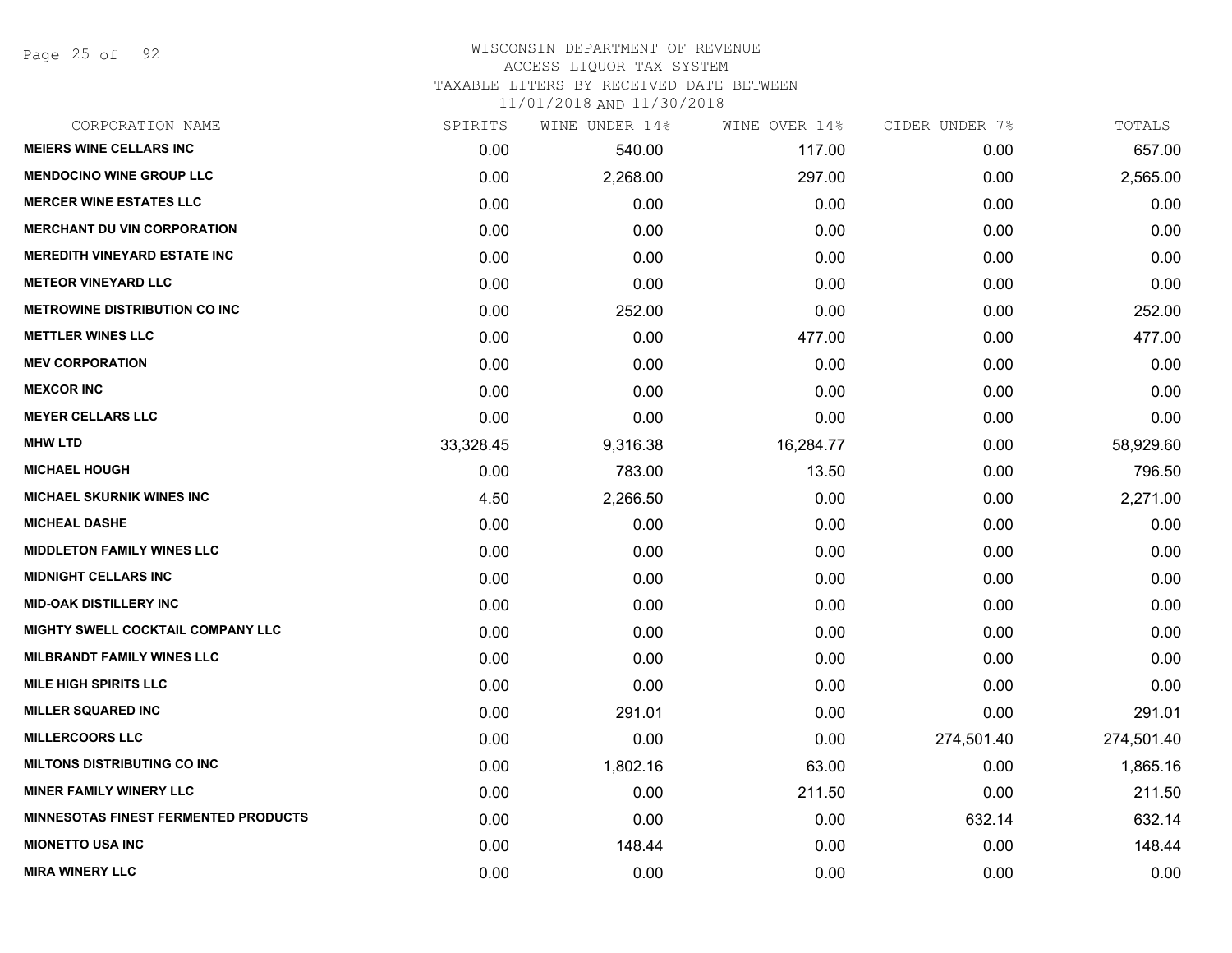Page 26 of 92

# WISCONSIN DEPARTMENT OF REVENUE ACCESS LIQUOR TAX SYSTEM

TAXABLE LITERS BY RECEIVED DATE BETWEEN

| CORPORATION NAME                                  | SPIRITS   | WINE UNDER 14% | WINE OVER 14% | CIDER UNDER 7% | TOTALS    |
|---------------------------------------------------|-----------|----------------|---------------|----------------|-----------|
| <b>MIRAMONT ESTATE VINEYARDS &amp; WINERY INC</b> | 0.00      | 0.00           | 0.00          | 0.00           | 0.00      |
| <b>MIRASOL WINE LLC</b>                           | 0.00      | 54.00          | 0.00          | 0.00           | 54.00     |
| <b>MIRER MANAGEMENT COMPANY LLC</b>               | 0.00      | 0.00           | 0.00          | 0.00           | 0.00      |
| <b>MIROSLAV IVANOV TCHOLAKOV</b>                  | 0.00      | 0.00           | 0.00          | 0.00           | 0.00      |
| <b>MISA IMPORTS INC</b>                           | 25,662.00 | 3,000.00       | 0.00          | 0.00           | 28,662.00 |
| <b>MISSISSIPPI RIVER DISTILLING COMPANY</b>       | 0.00      | 0.00           | 0.00          | 0.00           | 0.00      |
| <b>MISTARR WINE IMPORTERS</b>                     | 0.00      | 0.00           | 0.00          | 0.00           | 0.00      |
| <b>MODERN DEVELOPMENT COMPANY</b>                 | 0.00      | 0.00           | 0.00          | 0.00           | 0.00      |
| <b>MODERN SPIRITS LLC</b>                         | 0.00      | 0.00           | 45.00         | 0.00           | 45.00     |
| <b>MOET HENNESSY USA, INC.</b>                    | 39,208.20 | 15,732.00      | 94.50         | 0.00           | 55,034.70 |
| <b>MOLLYDOOKER INTERNATIONAL LLC</b>              | 0.00      | 0.00           | 1,017.00      | 0.00           | 1,017.00  |
| <b>MOLLY'S WINERY INC</b>                         | 0.00      | 27.00          | 0.00          | 0.00           | 27.00     |
| <b>MONICA NOGUES</b>                              | 0.00      | 0.00           | 0.00          | 0.00           | 0.00      |
| <b>MONSIEUR TOUTON SELECTION LTD / ORIGIN USA</b> | 0.00      | 0.00           | 0.00          | 0.00           | 0.00      |
| <b>MONTANERO MEZCAL LLC</b>                       | 0.00      | 0.00           | 0.00          | 0.00           | 0.00      |
| <b>MONTE CRISTO BLOCK IV LLC</b>                  | 0.00      | 0.00           | 0.00          | 0.00           | 0.00      |
| <b>MONTEREY WINE COMPANY LLC</b>                  | 0.00      | 882.00         | 0.00          | 0.00           | 882.00    |
| <b>MONTICELLO CELLARS INC</b>                     | 0.00      | 0.00           | 0.00          | 0.00           | 0.00      |
| <b>MONTINORE VINEYARDS LIMITED</b>                | 0.00      | 306.00         | 0.00          | 0.00           | 306.00    |
| <b>MOONRISE DISTILLERY INC</b>                    | 0.00      | 0.00           | 0.00          | 0.00           | 0.00      |
| <b>MORE THAN GRAPES, LLC</b>                      | 0.00      | 1,173.00       | 110.25        | 0.00           | 1,283.25  |
| <b>MORGADO CELLARS LLC</b>                        | 0.00      | 0.00           | 0.00          | 0.00           | 0.00      |
| <b>MORGAN WINERY INC</b>                          | 0.00      | 0.00           | 0.00          | 0.00           | 0.00      |
| <b>MOUNT VEEDER FARMS LLC</b>                     | 0.00      | 0.00           | 0.00          | 0.00           | 0.00      |
| <b>MOUNTAIN VIEW VINTNERS LLC</b>                 | 0.00      | 0.00           | 0.00          | 0.00           | 0.00      |
| <b>MS WALKER INC</b>                              | 3,621.00  | 0.00           | 0.00          | 0.00           | 3,621.00  |
| <b>MUSTACHE MENTORS LLC</b>                       | 0.00      | 0.00           | 0.00          | 0.00           | 0.00      |
| <b>MUTUAL WHOLESALE LIQUOR INC</b>                | 0.00      | 126.00         | 0.00          | 0.00           | 126.00    |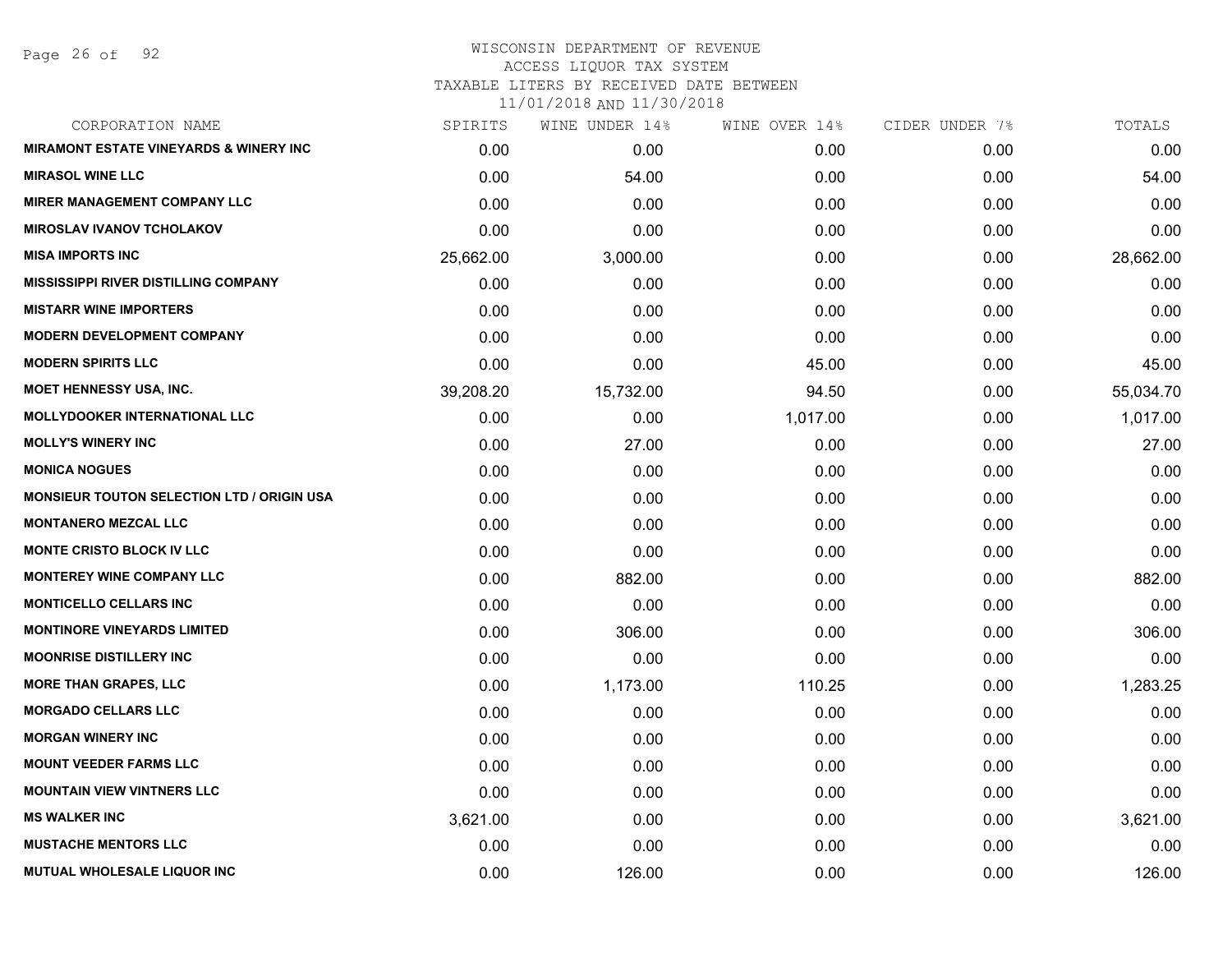Page 27 of 92

## WISCONSIN DEPARTMENT OF REVENUE ACCESS LIQUOR TAX SYSTEM TAXABLE LITERS BY RECEIVED DATE BETWEEN

| CORPORATION NAME                                                            | SPIRITS  | WINE UNDER 14% | WINE OVER 14% | CIDER UNDER 7% | TOTALS    |
|-----------------------------------------------------------------------------|----------|----------------|---------------|----------------|-----------|
| <b>NAKED WINES LLC</b>                                                      | 0.00     | 0.00           | 0.00          | 0.00           | 0.00      |
| <b>NAPA VALLEY SPECIALTY WINES INC</b>                                      | 0.00     | 6,249.00       | 939.00        | 0.00           | 7,188.00  |
| NATIONAL CONSUMER CREDIT GUARANTEE<br><b>ASSOCIATION OF CONNECTICUT INC</b> | 0.00     | 0.00           | 0.00          | 0.00           | 0.00      |
| NATURAL BEVERAGE INFUSIONS LLC                                              | 0.00     | 0.00           | 0.00          | 0.00           | 0.00      |
| <b>NATURAL MERCHANTS INC</b>                                                | 0.00     | 441.00         | 0.00          | 0.00           | 441.00    |
| <b>NATUREL WEST CORP</b>                                                    | 0.00     | 0.00           | 0.00          | 0.00           | 0.00      |
| NAVARRO VINEYARDS, LLC                                                      | 0.00     | 0.00           | 0.00          | 0.00           | 0.00      |
| <b>NBI ACQUISITION LLC</b>                                                  | 0.00     | 0.00           | 0.00          | 0.00           | 0.00      |
| <b>NDC SYSTEMS LP</b>                                                       | 3,403.50 | 55,456.50      | 3,637.50      | 0.00           | 62,497.50 |
| <b>NEGOCIANTS USA INC</b>                                                   | 0.00     | 0.00           | 0.00          | 0.00           | 0.00      |
| <b>NESTOR IMPORTS INC</b>                                                   | 0.00     | 0.00           | 0.00          | 0.00           | 0.00      |
| <b>NEW HOLLAND BREWING CO LLC</b>                                           | 0.00     | 0.00           | 0.00          | 0.00           | 0.00      |
| <b>NEW MEXICO WINERIES INC</b>                                              | 0.00     | 720.00         | 0.00          | 0.00           | 720.00    |
| <b>NEW PARROTT &amp; CO</b>                                                 | 0.00     | 7,875.00       | 1,008.00      | 0.00           | 8,883.00  |
| <b>NEW VAVIN INC</b>                                                        | 0.00     | 0.00           | 0.00          | 0.00           | 0.00      |
| <b>NEW YORK MUTUAL TRADING CO INC</b>                                       | 0.00     | 0.00           | 154.56        | 0.00           | 154.56    |
| <b>NEXUS BRANDS LLC</b>                                                     | 0.00     | 0.00           | 180.00        | 0.00           | 180.00    |
| <b>NICHE IMPORT CO</b>                                                      | 273.00   | 660.00         | 0.00          | 0.00           | 933.00    |
| <b>NICHOLAS KARAVIDAS</b>                                                   | 0.00     | 0.00           | 0.00          | 0.00           | 0.00      |
| NIEBAUM-COPPOLA ESTATE WINERY LP                                            | 0.00     | 0.00           | 45.00         | 0.00           | 45.00     |
| <b>NLV TEQUILA BOTTLING LLC</b>                                             | 990.00   | 0.00           | 0.00          | 0.00           | 990.00    |
| <b>NO. 12 CIDER HOUSE LLC</b>                                               | 0.00     | 0.00           | 0.00          | 0.00           | 0.00      |
| <b>NOLET SPIRITS USA INC</b>                                                | 0.00     | 0.00           | 0.00          | 0.00           | 0.00      |
| <b>NORTH SHORE DISTILLERY LLC</b>                                           | 0.00     | 0.00           | 0.00          | 0.00           | 0.00      |
| <b>NORTHERN EMPIRE LLC</b>                                                  | 0.00     | 0.00           | 0.00          | 0.00           | 0.00      |
| <b>NOVA WINES, INC.</b>                                                     | 0.00     | 0.00           | 0.00          | 0.00           | 0.00      |
| <b>NOW WINE IMPORTS INC</b>                                                 | 0.00     | 0.00           | 0.00          | 0.00           | 0.00      |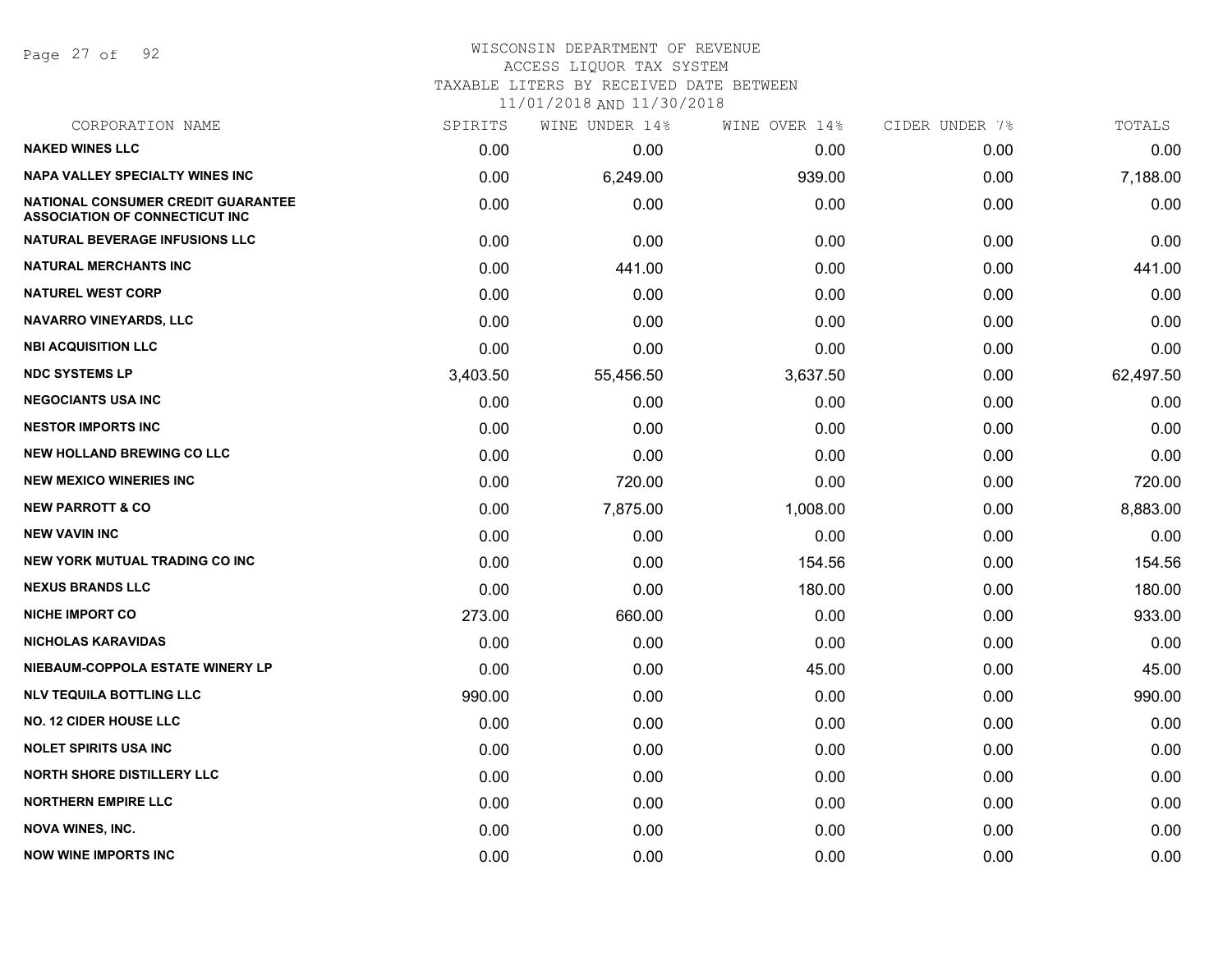Page 28 of 92

# WISCONSIN DEPARTMENT OF REVENUE ACCESS LIQUOR TAX SYSTEM

TAXABLE LITERS BY RECEIVED DATE BETWEEN

| CORPORATION NAME                  | SPIRITS  | WINE UNDER 14% | WINE OVER 14% | CIDER UNDER 7% | TOTALS    |
|-----------------------------------|----------|----------------|---------------|----------------|-----------|
| <b>NUCCIO &amp; WISE</b>          | 0.00     | 62.99          | 62.99         | 0.00           | 125.98    |
| <b>NV AWG LTD</b>                 | 0.00     | 0.00           | 0.00          | 0.00           | 0.00      |
| <b>NW WINE COMPANY LLC</b>        | 0.00     | 0.00           | 0.00          | 0.00           | 0.00      |
| OAK RIDGE WINERY LLC              | 0.00     | 2,835.00       | 1,323.00      | 0.00           | 4,158.00  |
| <b>OLD BRIDGE CELLARS</b>         | 0.00     | 2,586.60       | 918.00        | 0.00           | 3,504.60  |
| OLD ELK HOLDINGS LLC              | 0.00     | 0.00           | 0.00          | 0.00           | 0.00      |
| <b>OLDE WORLD IMPORTS INC</b>     | 0.00     | 0.00           | 0.00          | 0.00           | 0.00      |
| OLE SMOKY DISTILLERY LLC          | 1,737.00 | 0.00           | 0.00          | 0.00           | 1,737.00  |
| <b>OLIVER WINE COMPANY INC</b>    | 0.00     | 0.00           | 0.00          | 0.00           | 0.00      |
| ONE TRUE VINE LLC                 | 0.00     | 0.00           | 0.00          | 0.00           | 0.00      |
| O'NEILL BEVERAGES CO LLC          | 0.00     | 10,431.00      | 4,860.00      | 0.00           | 15,291.00 |
| <b>OPICI IMPORT COMPANY</b>       | 335.25   | 3,465.00       | 126.00        | 0.00           | 3,926.25  |
| <b>OPOLO WINES LP</b>             | 0.00     | 0.00           | 0.00          | 0.00           | 0.00      |
| OPUS ONE WINERY LLC               | 0.00     | 0.00           | 18.00         | 0.00           | 18.00     |
| ORCA PROPERTIES LLC               | 0.00     | 504.00         | 0.00          | 0.00           | 504.00    |
| <b>OREGON BREWING COMPANY INC</b> | 8.60     | 0.00           | 0.00          | 0.00           | 8.60      |
| ORVINO IMPORTS & DISTRIBUTING INC | 0.00     | 0.00           | 0.00          | 0.00           | 0.00      |
| O'SHAUGHNESSY DEL OSO LLC         | 0.00     | 0.00           | 0.00          | 0.00           | 0.00      |
| <b>OSKAR BLUES BREWERY, LLC</b>   | 0.00     | 0.00           | 0.00          | 0.00           | 0.00      |
| <b>OWEN ROE LLC</b>               | 0.00     | 504.00         | 0.00          | 0.00           | 504.00    |
| <b>PABST HOLDINGS LLC</b>         | 0.00     | 0.00           | 0.00          | 0.00           | 0.00      |
| PACIFIC EDGE MARKETING GROUP INC  | 687.00   | 0.00           | 0.00          | 0.00           | 687.00    |
| PACIFIC INTERNATIONAL LIQUOR INC  | 45.00    | 0.00           | 180.00        | 0.00           | 225.00    |
| <b>PAHLMEYER LLC</b>              | 0.00     | 0.00           | 0.00          | 0.00           | 0.00      |
| PALI WINE COMPANY LP              | 0.00     | 0.00           | 0.00          | 0.00           | 0.00      |
| PALM BAY INTERNATIONAL INC        | 216.00   | 8,883.80       | 285.00        | 0.00           | 9,384.80  |
| <b>PAMELA FRYE</b>                | 0.00     | 378.00         | 0.00          | 0.00           | 378.00    |
| <b>PAMPA BEVERAGES LLC</b>        | 0.00     | 0.00           | 0.00          | 0.00           | 0.00      |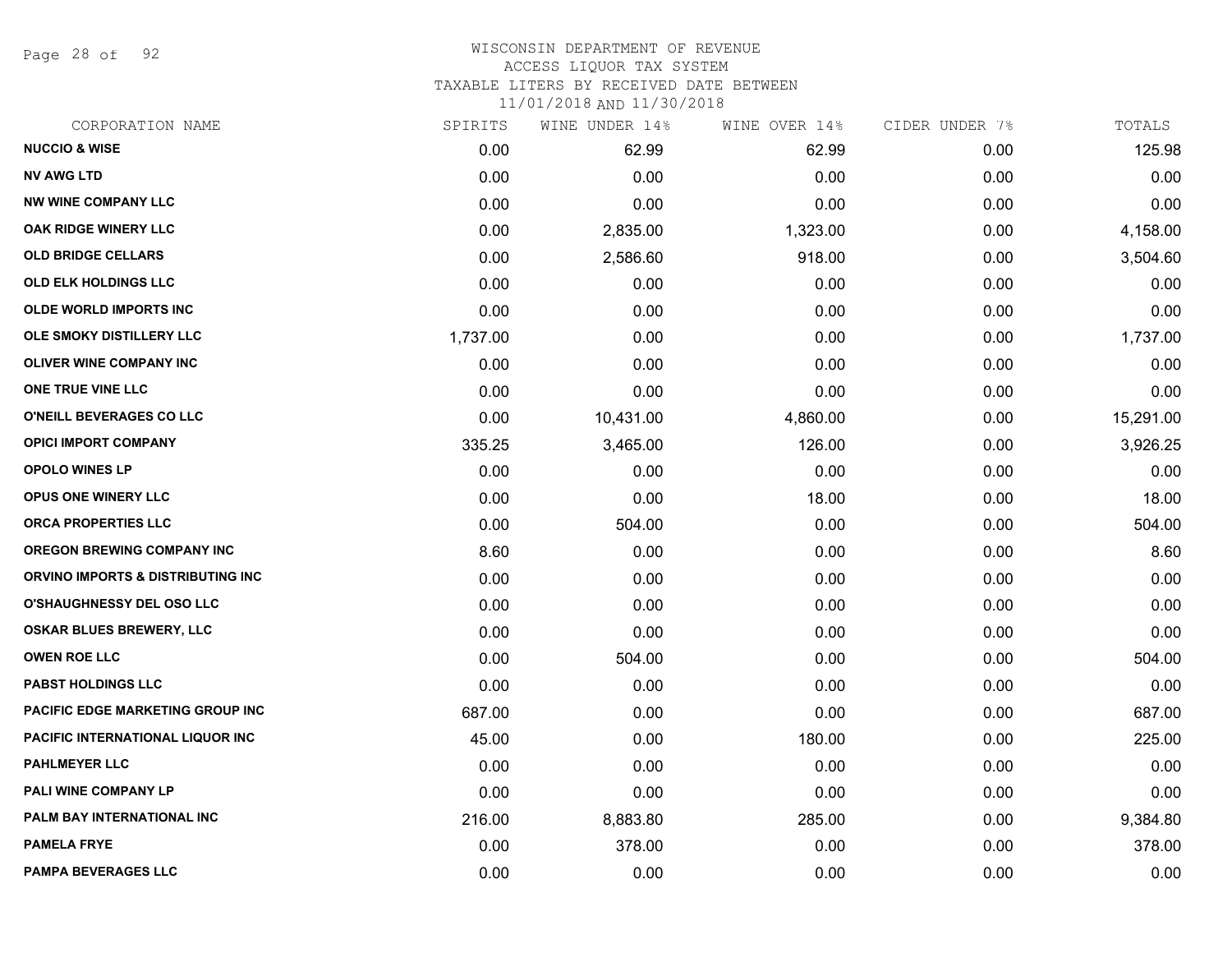Page 29 of 92

### WISCONSIN DEPARTMENT OF REVENUE ACCESS LIQUOR TAX SYSTEM

TAXABLE LITERS BY RECEIVED DATE BETWEEN

| CORPORATION NAME                     | SPIRITS    | WINE UNDER 14% | WINE OVER 14% | CIDER UNDER 7% | TOTALS     |
|--------------------------------------|------------|----------------|---------------|----------------|------------|
| PANTHER CREEK CELLARS LLC            | 0.00       | 630.00         | 0.00          | 0.00           | 630.00     |
| PARAGON VINEYARD CO INC              | 0.00       | 0.00           | 0.00          | 0.00           | 0.00       |
| <b>PARK STREET IMPORTS LLC</b>       | 7,571.25   | 1,044.00       | 499.50        | 54.00          | 9,168.75   |
| <b>PARK WINE COMPANY INC</b>         | 0.00       | 315.00         | 63.00         | 0.00           | 378.00     |
| <b>PARKER STATION INC</b>            | 0.00       | 315.00         | 954.00        | 0.00           | 1,269.00   |
| PASEK CELLARS WINERY INC             | 0.00       | 0.00           | 0.00          | 0.00           | 0.00       |
| <b>PAT WINES LLC</b>                 | 0.00       | 0.00           | 0.00          | 0.00           | 0.00       |
| <b>PATERNO IMPORTS LTD</b>           | 892.50     | 9,427.50       | 15,084.00     | 0.00           | 25,404.00  |
| <b>PATRICIO C MATA</b>               | 0.00       | 0.00           | 0.00          | 0.00           | 0.00       |
| <b>PATRON SPIRITS COMPANY</b>        | 20,548.50  | 0.00           | 0.00          | 0.00           | 20,548.50  |
| PAUL HOBBS IMPORTS INC               | 0.00       | 0.00           | 0.00          | 0.00           | 0.00       |
| PAUL HOBBS WINERY LP                 | 0.00       | 0.00           | 0.00          | 0.00           | 0.00       |
| <b>PAVI WINES LLC</b>                | 0.00       | 0.00           | 0.00          | 0.00           | 0.00       |
| <b>PAWEL LATO</b>                    | 0.00       | 0.00           | 0.00          | 0.00           | 0.00       |
| PEACHY CANYON WINERY                 | 0.00       | 162.00         | 342.00        | 0.00           | 504.00     |
| PEJU FAMILY OPERATING PARTNERSHIP LP | 0.00       | 0.00           | 0.00          | 0.00           | 0.00       |
| PENROSE HILL, LIMITED                | 0.00       | 0.00           | 0.00          | 0.00           | 0.00       |
| PEPPER BRIDGE WINERY LLC             | 0.00       | 0.00           | 0.00          | 0.00           | 0.00       |
| PERNOD RICARD USA LLC                | 183,902.10 | 8,216.84       | 486.00        | 0.00           | 192,604.94 |
| PETER ANDREW LLC                     | 0.00       | 0.00           | 0.00          | 0.00           | 0.00       |
| PETER ROSBACK                        | 0.00       | 0.00           | 0.00          | 0.00           | 0.00       |
| PETERSON WINERY LLC                  | 0.00       | 207.00         | 144.00        | 0.00           | 351.00     |
| PETIT HAMEAU LLC                     | 0.00       | 63.00          | 0.00          | 0.00           | 63.00      |
| PHILIP LAROCCA                       | 0.00       | 0.00           | 0.00          | 0.00           | 0.00       |
| PHILIP TOGNI VINEYARD LP             | 0.00       | 0.00           | 0.00          | 0.00           | 0.00       |
| PHILLIP STEINSCHREIBER               | 0.00       | 0.00           | 0.00          | 0.00           | 0.00       |
| PHILLIPS FARMS LLC                   | 0.00       | 252.00         | 14,305.50     | 0.00           | 14,557.50  |
| PHUSION PROJECTS LLC                 | 0.00       | 0.00           | 0.00          | 0.00           | 0.00       |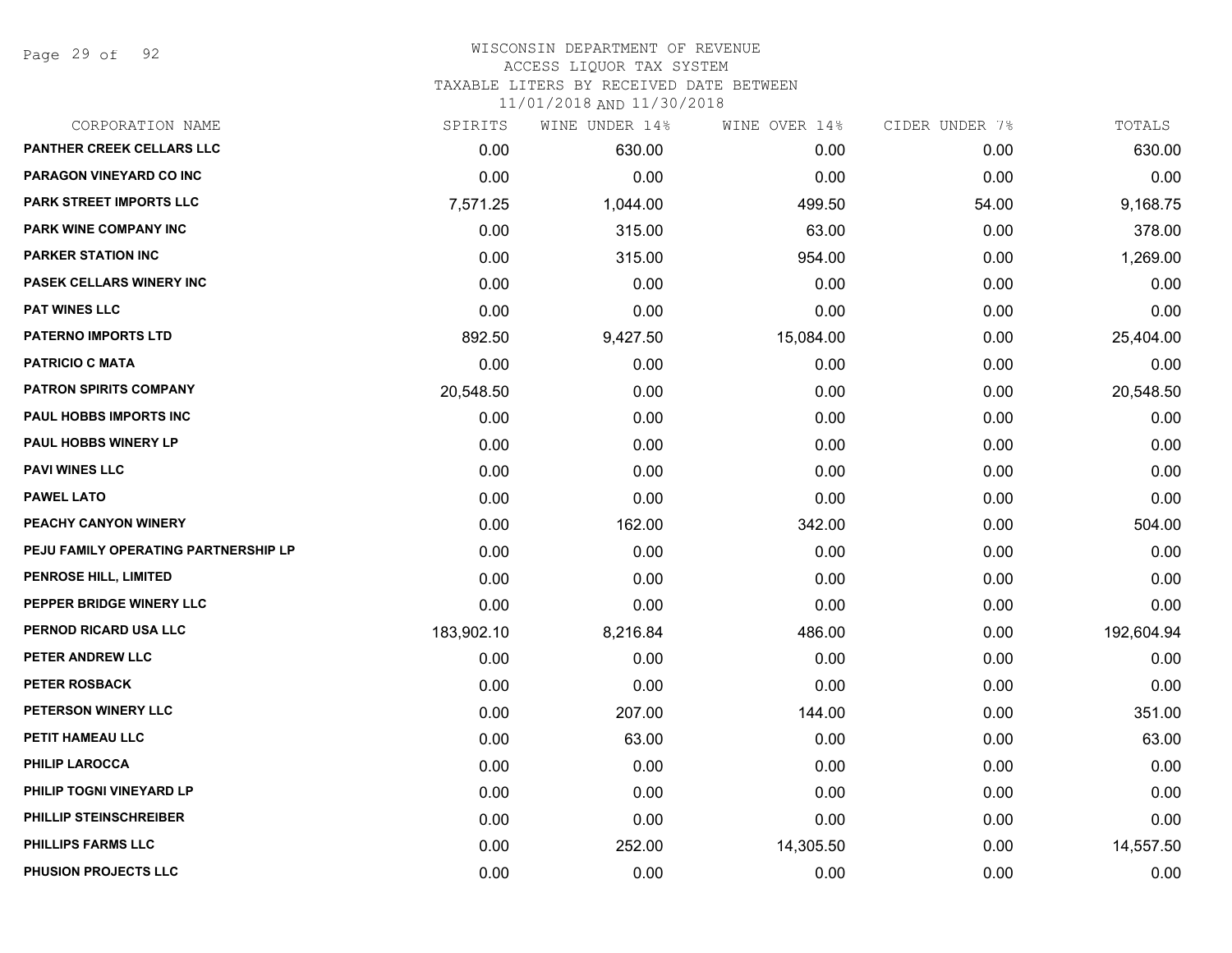Page 30 of 92

### WISCONSIN DEPARTMENT OF REVENUE ACCESS LIQUOR TAX SYSTEM

TAXABLE LITERS BY RECEIVED DATE BETWEEN

| CORPORATION NAME                   | SPIRITS    | WINE UNDER 14% | WINE OVER 14% | CIDER UNDER 7% | TOTALS     |
|------------------------------------|------------|----------------|---------------|----------------|------------|
| PICNIC WINE COMPANY LLC            | 0.00       | 0.00           | 0.00          | 0.00           | 0.00       |
| PIEDMONT DISTILLERS INC            | 1,597.50   | 0.00           | 0.00          | 0.00           | 1,597.50   |
| <b>PINA CELLARS LP</b>             | 0.00       | 0.00           | 0.00          | 0.00           | 0.00       |
| <b>PINE RIDGE WINERY LLC</b>       | 0.00       | 3,793.50       | 1,386.00      | 0.00           | 5,179.50   |
| PLATA WINE PARTNERS LLC            | 0.00       | 0.00           | 0.00          | 0.00           | 0.00       |
| PLUME RIDGE IRREVOCABLE TRUST      | 0.00       | 180.00         | 45.00         | 0.00           | 225.00     |
| POPCORN DESIGN LLC                 | 0.00       | 0.00           | 0.00          | 0.00           | 0.00       |
| POPCORN SUTTON DISTILLING LLC      | 0.00       | 0.00           | 0.00          | 0.00           | 0.00       |
| PORT WASHINGTON IMPORTS LLC        | 0.00       | 1,194.75       | 573.75        | 0.00           | 1,768.50   |
| PORTOVINO LLC                      | 0.00       | 0.00           | 0.00          | 0.00           | 0.00       |
| <b>POST WINERY INC</b>             | 0.00       | 0.00           | 0.00          | 0.00           | 0.00       |
| POUR MANAGEMENT LLC                | 0.00       | 189.00         | 0.00          | 0.00           | 189.00     |
| PRAGER WINERY & PORT WORKS, INC.   | 0.00       | 0.00           | 0.00          | 0.00           | 0.00       |
| <b>PRAIRIE CREEK BEVERAGES LLC</b> | 0.00       | 0.00           | 0.00          | 0.00           | 0.00       |
| PRECEPT BRANDS LLC                 | 0.00       | 36,844.50      | 1,476.00      | 0.00           | 38,320.50  |
| <b>PREMIER WINE GROUP, LLC</b>     | 0.00       | 0.00           | 0.00          | 0.00           | 0.00       |
| PREMIERE DISTILLERY LLC            | 270.00     | 0.00           | 0.00          | 0.00           | 270.00     |
| PREMIUM PORT WINES INC             | 0.00       | 0.00           | 177.00        | 0.00           | 177.00     |
| <b>PRESQU'ILE WINERY</b>           | 0.00       | 0.00           | 0.00          | 0.00           | 0.00       |
| <b>PRESTIGE IMPORTS LLC</b>        | 522.00     | 0.00           | 0.00          | 0.00           | 522.00     |
| <b>PRESTIGE WINE IMPORTS CORP</b>  | 0.00       | 438.00         | 36.00         | 0.00           | 474.00     |
| PRICHARDS DISTILLERY INC           | 337.50     | 0.00           | 0.00          | 0.00           | 337.50     |
| PRIDE MOUNTAIN VINEYARDS LLC       | 0.00       | 0.00           | 38.04         | 0.00           | 38.04      |
| PROLETARIAT WINE COMPANY, LLC      | 0.00       | 0.00           | 0.00          | 0.00           | 0.00       |
| <b>PRO-LIQUITECH LLC</b>           | 0.00       | 0.00           | 0.00          | 0.00           | 0.00       |
| PROOF ARTISAN DISTILLERS, LLC      | 0.00       | 0.00           | 0.00          | 0.00           | 0.00       |
| PROST BEVERAGE COMPANY LLC         | 0.00       | 0.00           | 0.00          | 0.00           | 0.00       |
| <b>PROXIMO SPIRITS INC</b>         | 128,261.25 | 0.00           | 0.00          | 0.00           | 128,261.25 |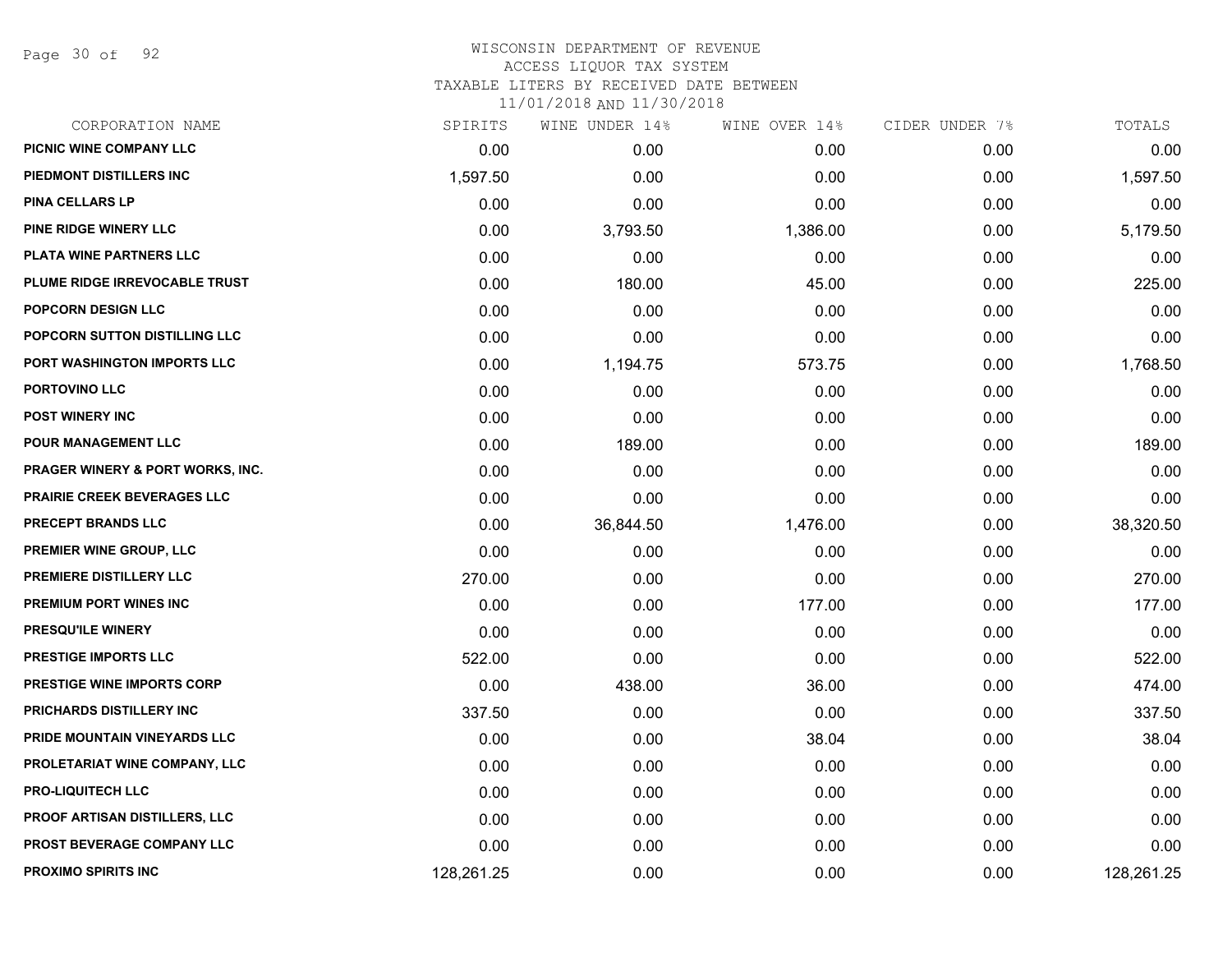Page 31 of 92

### WISCONSIN DEPARTMENT OF REVENUE ACCESS LIQUOR TAX SYSTEM TAXABLE LITERS BY RECEIVED DATE BETWEEN

| CORPORATION NAME                            | SPIRITS  | WINE UNDER 14% | WINE OVER 14% | CIDER UNDER 7% | TOTALS   |
|---------------------------------------------|----------|----------------|---------------|----------------|----------|
| PUENTE-INTERNACIONAL INC                    | 0.00     | 0.00           | 0.00          | 0.00           | 0.00     |
| PURPLE WINE COMPANY LLC                     | 0.00     | 4,383.00       | 756.00        | 0.00           | 5,139.00 |
| <b>QUADY SOUTH WINERY LLC</b>               | 0.00     | 2,016.00       | 31.50         | 0.00           | 2,047.50 |
| <b>QUATERNA LLC</b>                         | 0.00     | 378.00         | 0.00          | 0.00           | 378.00   |
| <b>QUILCEDA CREEK VINTNERS INC</b>          | 0.00     | 0.00           | 0.00          | 0.00           | 0.00     |
| <b>QUINTESSENTIAL LLC</b>                   | 0.00     | 382.78         | 384.01        | 0.00           | 766.79   |
| <b>R &amp; G SCHATZ FARMS INC</b>           | 0.00     | 715.00         | 63.00         | 0.00           | 778.00   |
| <b>R &amp; M BRANDS INC</b>                 | 1,143.00 | 423.00         | 9.00          | 0.00           | 1,575.00 |
| <b>RH KEENAN CO</b>                         | 0.00     | 0.00           | 0.00          | 0.00           | 0.00     |
| <b>RABBIT HOLE SPIRITS LLC</b>              | 0.00     | 0.00           | 0.00          | 0.00           | 0.00     |
| <b>RACINE WINE CO LLC</b>                   | 0.00     | 23.78          | 0.00          | 0.00           | 23.78    |
| RADIO-COTEAU WINE CELLARS LLC               | 0.00     | 0.00           | 0.00          | 0.00           | 0.00     |
| <b>RAMEY WINE CELLARS INC</b>               | 0.00     | 0.00           | 90.00         | 0.00           | 90.00    |
| <b>RANSOM SPIRITS LLC</b>                   | 0.00     | 0.00           | 0.00          | 0.00           | 0.00     |
| <b>RAYMOND SIGNORELLO</b>                   | 0.00     | 0.00           | 67.50         | 0.00           | 67.50    |
| <b>RB WINE ASSOCIATES LLC</b>               | 0.00     | 0.00           | 0.00          | 0.00           | 0.00     |
| <b>RBZ VINEYARDS LLC</b>                    | 0.00     | 0.00           | 0.00          | 0.00           | 0.00     |
| <b>RED CAR WINE COMPANY LLC</b>             | 0.00     | 0.00           | 0.00          | 0.00           | 0.00     |
| <b>RED TAIL RIDGE INC</b>                   | 0.00     | 0.00           | 0.00          | 0.00           | 0.00     |
| <b>REDEMPTION SPIRITS LLC</b>               | 810.00   | 0.00           | 0.00          | 0.00           | 810.00   |
| <b>REDWOOD SPIRITS INC</b>                  | 0.00     | 0.00           | 0.00          | 0.00           | 0.00     |
| <b>REGAL WINE IMPORTS INC</b>               | 0.00     | 3,537.00       | 0.00          | 0.00           | 3,537.00 |
| <b>REMY COINTREAU AMERIQUE USA</b>          | 8,320.80 | 0.00           | 0.00          | 0.00           | 8,320.80 |
| <b>REN ACQUISITION INC</b>                  | 0.00     | 0.00           | 31.50         | 0.00           | 31.50    |
| <b>RENO G FARINELLI &amp; JOSEF H SHEBL</b> | 0.00     | 0.00           | 62.99         | 0.00           | 62.99    |
| <b>RENT A BBQ</b>                           | 0.00     | 0.00           | 0.00          | 0.00           | 0.00     |
| <b>RESERVA WINES LLC</b>                    | 0.00     | 525.00         | 0.00          | 0.00           | 525.00   |
| <b>REVELRY VINTNERS LLC</b>                 | 0.00     | 693.00         | 0.00          | 0.00           | 693.00   |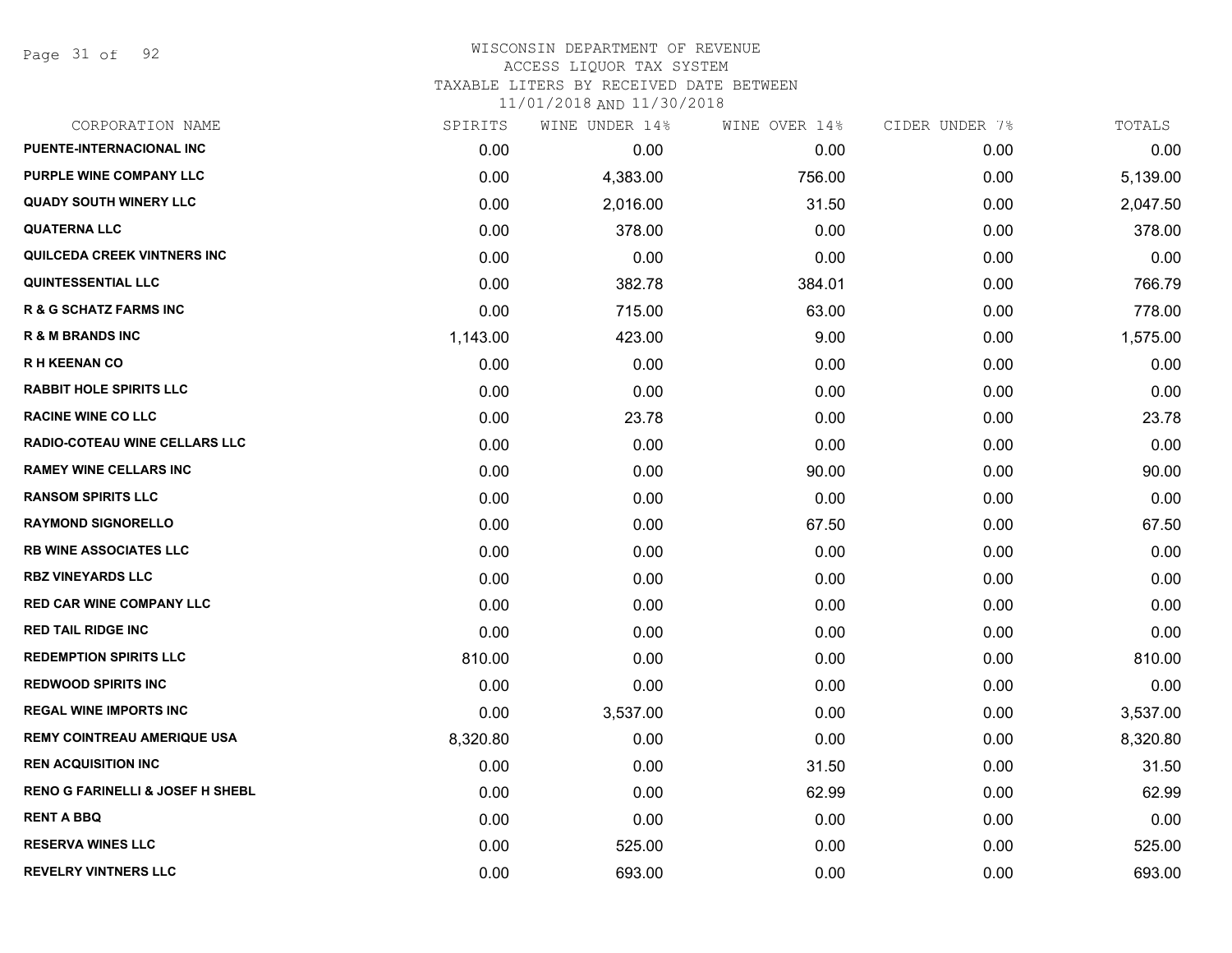Page 32 of 92

## WISCONSIN DEPARTMENT OF REVENUE ACCESS LIQUOR TAX SYSTEM TAXABLE LITERS BY RECEIVED DATE BETWEEN

| CORPORATION NAME                                | SPIRITS | WINE UNDER 14% | WINE OVER 14% | CIDER UNDER 7% | TOTALS   |
|-------------------------------------------------|---------|----------------|---------------|----------------|----------|
| <b>REYNOLDS CREATIVE PRODUCTS INC</b>           | 0.00    | 0.00           | 0.00          | 0.00           | 0.00     |
| <b>RGI BRANDS LLC</b>                           | 0.00    | 0.00           | 0.00          | 0.00           | 0.00     |
| <b>RHYS VINEYARDS LLC</b>                       | 0.00    | 0.00           | 0.00          | 0.00           | 0.00     |
| <b>RICHARD STELTZNER</b>                        | 0.00    | 0.00           | 0.00          | 0.00           | 0.00     |
| <b>RIDGE VINEYARDS INC</b>                      | 0.00    | 0.00           | 126.00        | 0.00           | 126.00   |
| <b>RIGHT BEE LLC</b>                            | 0.00    | 0.00           | 0.00          | 0.00           | 0.00     |
| <b>RO SALES &amp; DISTRIBUTION SERVICES INC</b> | 0.00    | 0.00           | 0.00          | 0.00           | 0.00     |
| RO SALES & DISTRIBUTION SERVICES INC            | 0.00    | 3,753.00       | 0.00          | 0.00           | 3,753.00 |
| <b>ROBERT A CUTTER</b>                          | 0.00    | 333.00         | 0.00          | 0.00           | 333.00   |
| <b>ROBERT J GROSS</b>                           | 0.00    | 0.00           | 0.00          | 0.00           | 0.00     |
| <b>ROBERT L HUDSON</b>                          | 0.00    | 0.00           | 0.00          | 0.00           | 0.00     |
| <b>ROBERT YOUNG ESTATE WINERY LLC</b>           | 0.00    | 0.00           | 63.00         | 0.00           | 63.00    |
| <b>ROCK SAKE LLC</b>                            | 0.00    | 0.00           | 0.00          | 0.00           | 0.00     |
| <b>ROCK WALL WINE COMPANY INC</b>               | 0.00    | 0.00           | 0.00          | 0.00           | 0.00     |
| <b>ROMBAUER VINEYARDS INC</b>                   | 0.00    | 0.00           | 677.60        | 0.00           | 677.60   |
| <b>RONALD J WICKER</b>                          | 0.00    | 0.00           | 0.00          | 0.00           | 0.00     |
| <b>RONALD T RUBIN</b>                           | 0.00    | 0.00           | 0.00          | 0.00           | 0.00     |
| <b>ROOTS RUN DEEP LLC</b>                       | 0.00    | 0.00           | 630.00        | 0.00           | 630.00   |
| <b>ROSE CITY DISTILLING CO.</b>                 | 0.00    | 0.00           | 0.00          | 0.00           | 0.00     |
| <b>ROSE IMPORTING &amp; DISTRIBUTING LLC</b>    | 0.00    | 378.00         | 0.00          | 0.00           | 378.00   |
| <b>ROSENTHAL WINE MERCHANT NY LTD</b>           | 0.00    | 1,884.00       | 2.25          | 0.00           | 1,886.25 |
| <b>ROSS PANGERE</b>                             | 0.00    | 0.00           | 0.00          | 0.00           | 0.00     |
| <b>ROTTA WINERY LLC</b>                         | 0.00    | 0.00           | 0.00          | 0.00           | 0.00     |
| <b>ROUND HILL CELLARS</b>                       | 0.00    | 2,820.00       | 1,359.00      | 0.00           | 4,179.00 |
| <b>ROUND POND ESTATE LLC</b>                    | 0.00    | 0.00           | 936.00        | 0.00           | 936.00   |
| <b>ROYAL WINE CORPORATION</b>                   | 0.00    | 2,934.00       | 0.00          | 0.00           | 2,934.00 |
| <b>RUBISSOW FAMILY WINES LLC</b>                | 0.00    | 0.00           | 0.00          | 0.00           | 0.00     |
| RUSH CREEK DISTILLING, LLC                      | 315.00  | 0.00           | 0.00          | 0.00           | 315.00   |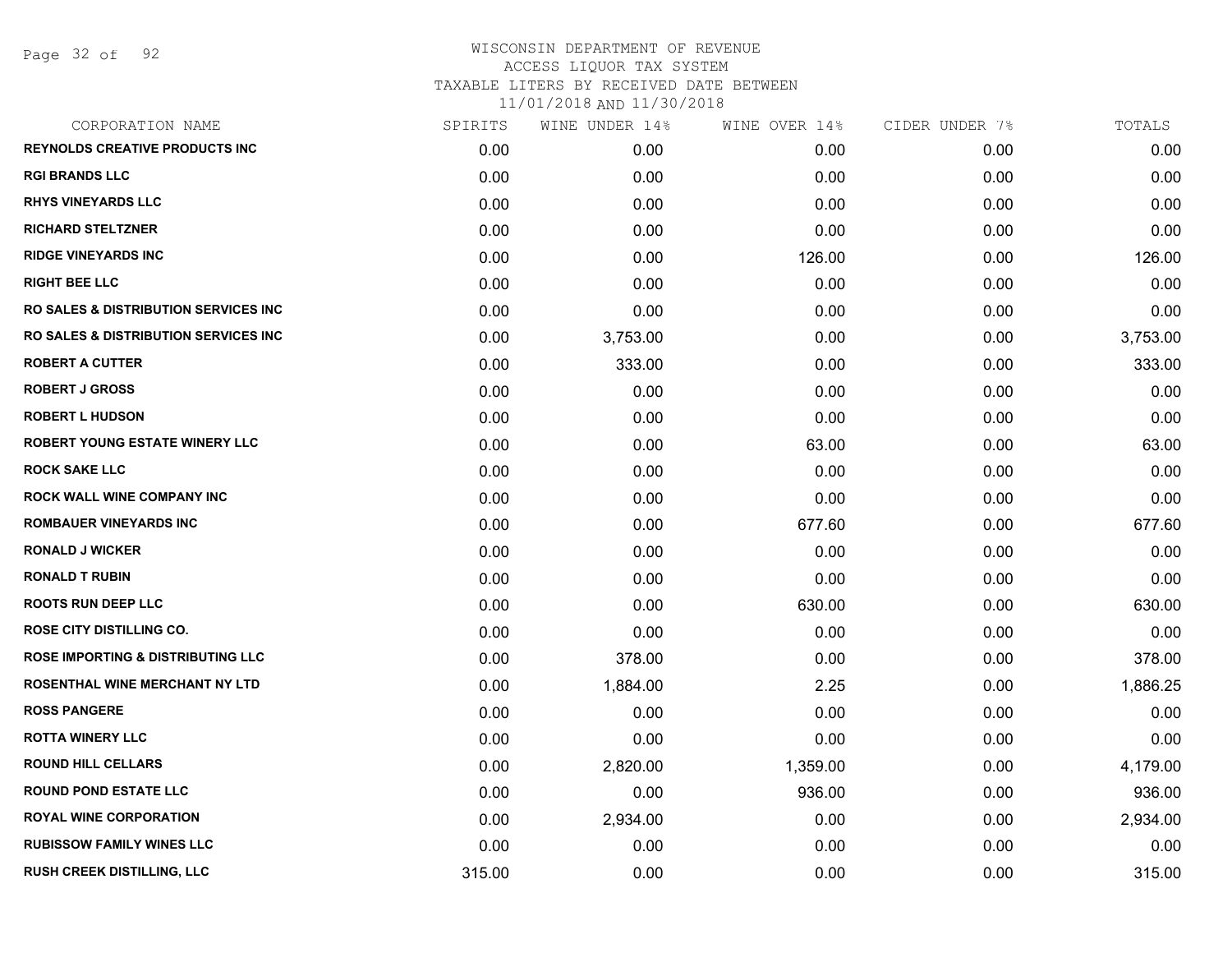Page 33 of 92

# WISCONSIN DEPARTMENT OF REVENUE

# ACCESS LIQUOR TAX SYSTEM

TAXABLE LITERS BY RECEIVED DATE BETWEEN

| CORPORATION NAME                            | SPIRITS    | WINE UNDER 14% | WINE OVER 14% | CIDER UNDER 7% | TOTALS     |
|---------------------------------------------|------------|----------------|---------------|----------------|------------|
| RUSSIAN STANDARD VODKA (USA) INC            | 3,597.00   | 384.00         | 0.00          | 3,408.00       | 7,389.00   |
| <b>RWG USA LLC</b>                          | 0.00       | 0.00           | 0.00          | 0.00           | 0.00       |
| <b>RYAN E ROARK</b>                         | 0.00       | 0.00           | 0.00          | 0.00           | 0.00       |
| <b>SLJ GROUP INC</b>                        | 0.00       | 7,835.52       | 3,762.00      | 0.00           | 11,597.52  |
| <b>SAGAMORE WHISKEY LLC</b>                 | 45.00      | 0.00           | 0.00          | 0.00           | 45.00      |
| <b>SAKEONE CORPORATION</b>                  | 27.00      | 409.08         | 795.60        | 0.00           | 1,231.68   |
| <b>SALOON SPIRITS LLC</b>                   | 180.00     | 0.00           | 0.00          | 0.00           | 180.00     |
| <b>SALVESTRIN WINE CO LLC</b>               | 0.00       | 0.00           | 252.00        | 0.00           | 252.00     |
| <b>SAMUEL P BAXTER</b>                      | 0.00       | 0.00           | 0.00          | 0.00           | 0.00       |
| <b>SAN ANTONIO WINERY INC</b>               | 0.00       | 38,693.16      | 422.00        | 0.00           | 39,115.16  |
| <b>SAN FRANCISCO WINE EXCHANGE INC</b>      | 0.00       | 0.00           | 0.00          | 0.00           | 0.00       |
| SAN GABRIEL VALLEY WAREHOUSE & STORAGE INC  | 0.00       | 0.00           | 156.00        | 0.00           | 156.00     |
| <b>SAN JOAQUIN WINE COMPANY INC</b>         | 0.00       | 0.00           | 0.00          | 0.00           | 0.00       |
| SAN LUIS SPIRITS DISTILLING CO LLC          | 1,029.00   | 0.00           | 0.00          | 0.00           | 1,029.00   |
| <b>SAN MARTINO IMPORTS INC</b>              | 0.00       | 0.00           | 0.00          | 0.00           | 0.00       |
| <b>SANGLIER SELECTIONS LLC</b>              | 51.40      | 1,323.00       | 0.00          | 0.00           | 1,374.40   |
| <b>SANS LIEGE INC</b>                       | 0.00       | 0.00           | 0.00          | 0.00           | 0.00       |
| <b>SANS WINE &amp; SPIRITS CO</b>           | 0.00       | 0.00           | 0.00          | 0.00           | 0.00       |
| <b>SANTA CROCE LLC</b>                      | 0.00       | 0.00           | 0.00          | 0.00           | 0.00       |
| <b>SANTA FE DISTILLERY LLC</b>              | 0.00       | 0.00           | 0.00          | 0.00           | 0.00       |
| <b>SANTA MARGHERITA USA INC</b>             | 0.00       | 108.00         | 0.00          | 0.00           | 108.00     |
| <b>SANTA RITA USA CORPORATION</b>           | 0.00       | 252.00         | 0.00          | 0.00           | 252.00     |
| <b>SAPSUCKER FARMS LLC</b>                  | 0.00       | 0.00           | 0.00          | 0.00           | 0.00       |
| <b>SARACINA VINEYARDS LLC</b>               | 0.00       | 0.00           | 0.00          | 0.00           | 0.00       |
| <b>SARMENTO'S IMPORTS &amp; EXPORTS INC</b> | 0.00       | 0.00           | 0.00          | 0.00           | 0.00       |
| <b>SAVIAH ROSE WINERY LLC</b>               | 0.00       | 0.00           | 0.00          | 0.00           | 0.00       |
| <b>SAZERAC COMPANY INC</b>                  | 523,352.85 | 143.98         | 380.97        | 0.00           | 523,877.80 |
| <b>SAZERAC NORTH AMERICA INC</b>            | 536,058.60 | 0.00           | 0.00          | 0.00           | 536,058.60 |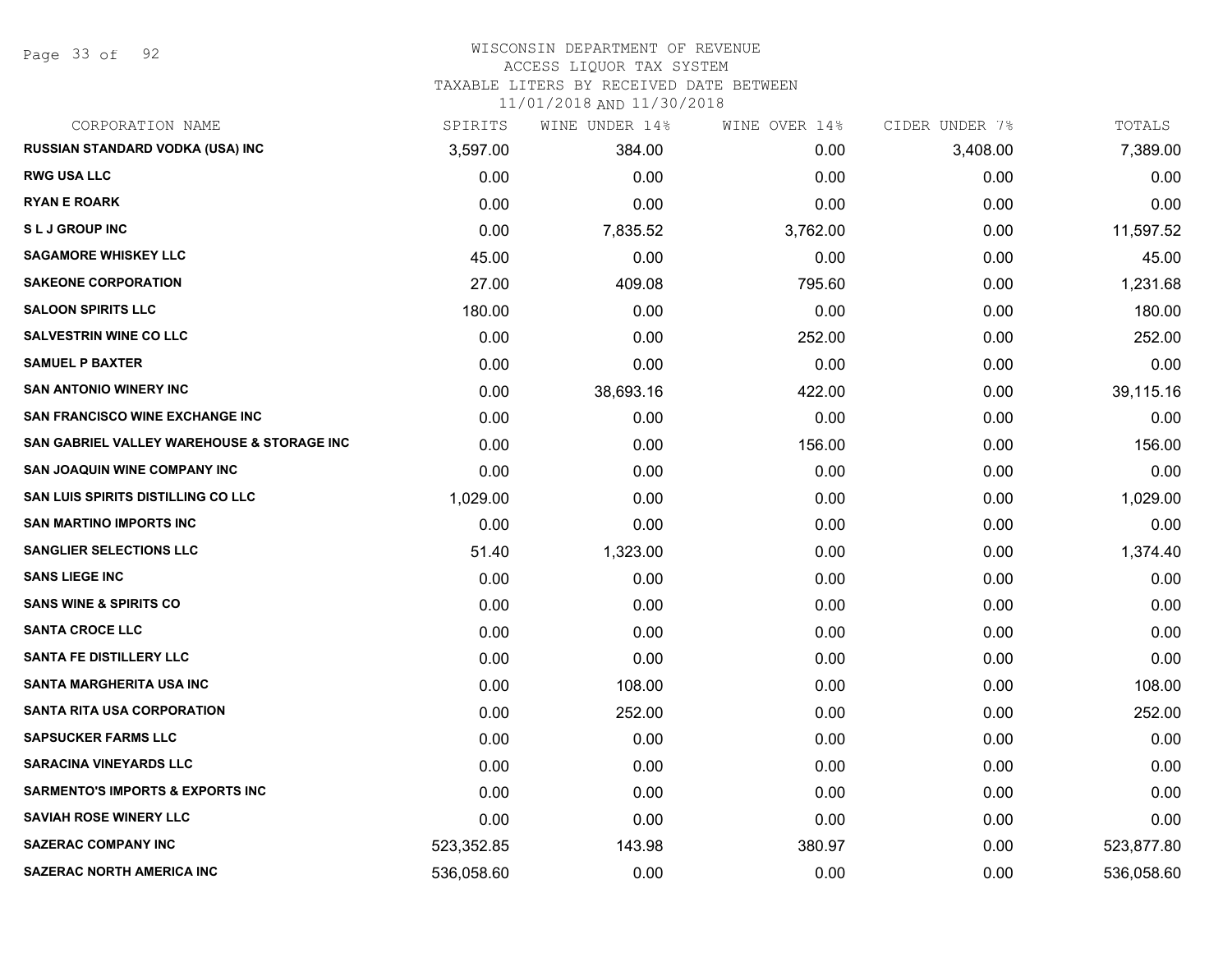Page 34 of 92

# WISCONSIN DEPARTMENT OF REVENUE ACCESS LIQUOR TAX SYSTEM TAXABLE LITERS BY RECEIVED DATE BETWEEN

| CORPORATION NAME                        | SPIRITS  | WINE UNDER 14% | WINE OVER 14% | CIDER UNDER 7% | TOTALS    |
|-----------------------------------------|----------|----------------|---------------|----------------|-----------|
| <b>SB WINE CO LLC</b>                   | 0.00     | 0.00           | 0.00          | 0.00           | 0.00      |
| <b>SBRAGIA FAMILY VINEYARDS LLC</b>     | 0.00     | 0.00           | 0.00          | 0.00           | 0.00      |
| <b>SCENIC ROOT WINEGROWERS LLC</b>      | 0.00     | 0.00           | 0.00          | 0.00           | 0.00      |
| <b>SCHEID VINEYARDS CALIFORNIA INC.</b> | 0.00     | 11,093.00      | 40.50         | 0.00           | 11,133.50 |
| <b>SCHILLING CIDER LLC</b>              | 0.00     | 900.00         | 0.00          | 2,528.00       | 3,428.00  |
| <b>SCHMITT SOHNE INC</b>                | 0.00     | 0.00           | 0.00          | 0.00           | 0.00      |
| <b>SCHUG WINERY LLC</b>                 | 0.00     | 126.00         | 0.00          | 0.00           | 126.00    |
| <b>SCHWEIGER VINEYARDS INC</b>          | 0.00     | 0.00           | 0.00          | 0.00           | 0.00      |
| <b>SCOPERTA IMPORTING CO INC</b>        | 0.00     | 1,188.00       | 72.00         | 0.00           | 1,260.00  |
| <b>SCOTT PAUL WINES OREGON LLC</b>      | 0.00     | 0.00           | 0.00          | 0.00           | 0.00      |
| <b>SEATTLE CIDER COMPANY LLC</b>        | 0.00     | 0.00           | 0.00          | 0.00           | 0.00      |
| <b>SEAVEY VINEYARD LP</b>               | 0.00     | 0.00           | 0.00          | 0.00           | 0.00      |
| <b>SELBY ENTERPRISES INC</b>            | 0.00     | 0.00           | 0.00          | 0.00           | 0.00      |
| <b>SELECTIVE WINE ESTATES INC</b>       | 0.00     | 504.00         | 0.00          | 0.00           | 504.00    |
| <b>SERGEY CHISTOV</b>                   | 0.00     | 0.00           | 0.00          | 0.00           | 0.00      |
| <b>SERRALLES USA LLC</b>                | 3,247.50 | 0.00           | 0.00          | 0.00           | 3,247.50  |
| <b>SHAFER VINEYARDS INC</b>             | 0.00     | 0.00           | 441.00        | 0.00           | 441.00    |
| <b>SHANNON RIDGE INC</b>                | 0.00     | 5,490.00       | 360.00        | 0.00           | 5,850.00  |
| <b>SHAW-ROSS HOLDING CO LLC</b>         | 1,234.50 | 1,197.00       | 6,085.20      | 0.00           | 8,516.70  |
| <b>SHEA WINE CELLARS LLC</b>            | 0.00     | 0.00           | 0.00          | 0.00           | 0.00      |
| SHELTON-MACKENZIE WINE COMPANY          | 0.00     | 0.00           | 0.00          | 0.00           | 0.00      |
| <b>SHORTS BREWING COMPANY</b>           | 0.00     | 0.00           | 0.00          | 3,468.77       | 3,468.77  |
| SILVER OAK WINE CELLARS LLC             | 0.00     | 504.00         | 0.00          | 0.00           | 504.00    |
| SILVER TRIDENT WINERY LLC               | 0.00     | 0.00           | 0.00          | 0.00           | 0.00      |
| <b>SIMIONI IMPORTS LLC</b>              | 0.00     | 0.00           | 0.00          | 0.00           | 0.00      |
| <b>SINSKEY VINEYARDS INC</b>            | 0.00     | 63.00          | 0.00          | 0.00           | 63.00     |
| <b>SKINNER-DAVENA LLC</b>               | 0.00     | 0.00           | 0.00          | 0.00           | 0.00      |
| <b>SLO DOWN WINES LLC</b>               | 0.00     | 0.00           | 0.00          | 0.00           | 0.00      |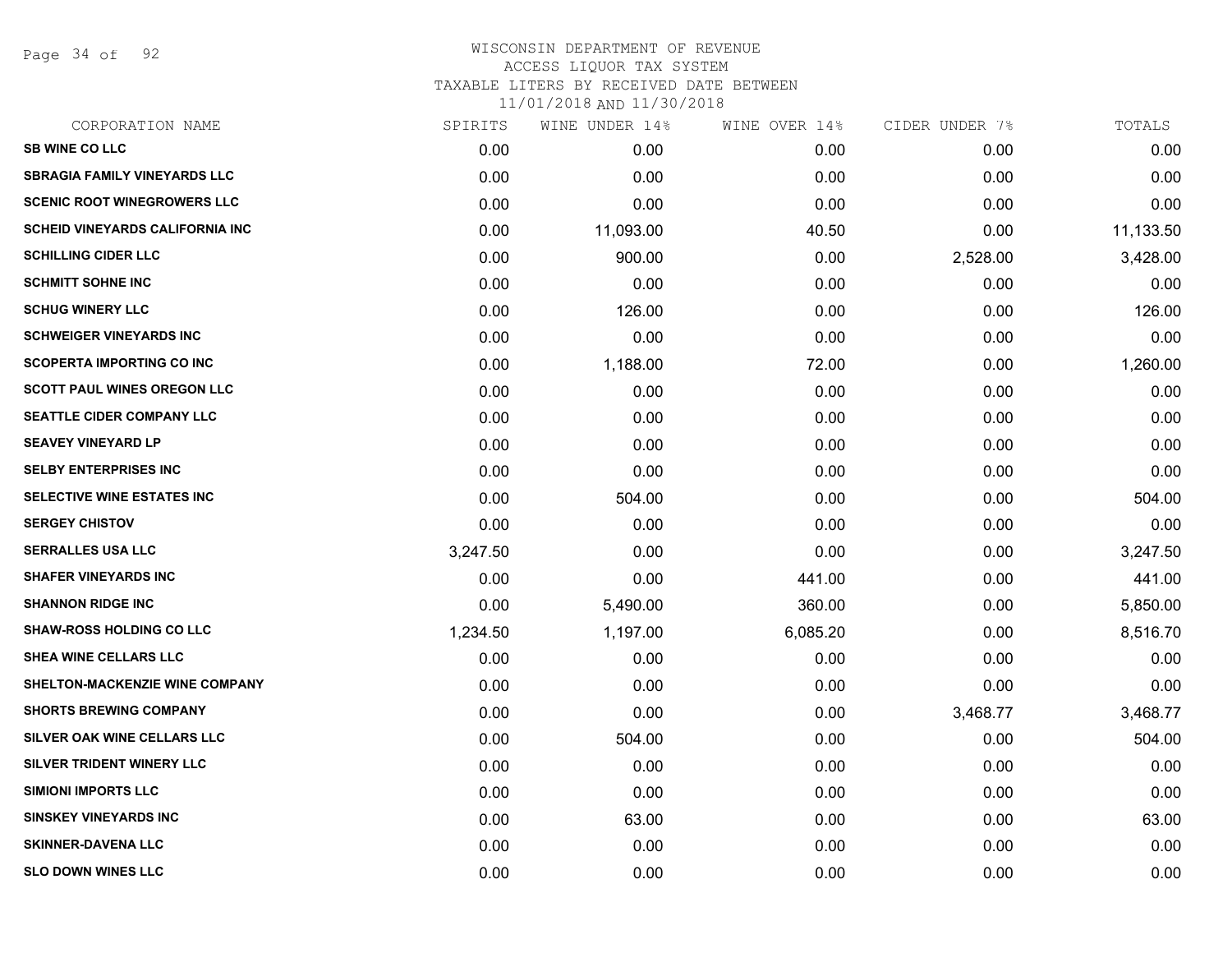Page 35 of 92

## WISCONSIN DEPARTMENT OF REVENUE

### ACCESS LIQUOR TAX SYSTEM

TAXABLE LITERS BY RECEIVED DATE BETWEEN

| CORPORATION NAME                        | SPIRITS  | WINE UNDER 14% | WINE OVER 14% | CIDER UNDER 7% | TOTALS    |
|-----------------------------------------|----------|----------------|---------------|----------------|-----------|
| <b>SMALL LOT IMPORTS INC</b>            | 0.00     | 13,603.50      | 481.50        | 0.00           | 14,085.00 |
| <b>SMALL VINES WINES INC</b>            | 0.00     | 0.00           | 0.00          | 0.00           | 0.00      |
| <b>SMART VENDING LLC</b>                | 0.00     | 0.00           | 0.00          | 0.00           | 0.00      |
| <b>SMT ACQUISITIONS LLC</b>             | 0.00     | 2,482.50       | 63.00         | 0.00           | 2,545.50  |
| <b>SOCIAL ENJOYMENTS LLC</b>            | 0.00     | 0.00           | 0.00          | 0.00           | 0.00      |
| <b>SOKOL BLOSSER LTD</b>                | 0.00     | 810.00         | 0.00          | 0.00           | 810.00    |
| <b>SOLBERG DISTILLING LLC</b>           | 0.00     | 0.00           | 0.00          | 0.00           | 0.00      |
| <b>SOLENA CELLARS LLC</b>               | 0.00     | 378.00         | 0.00          | 0.00           | 378.00    |
| SOMERSTON WINE COMPANY, LLC             | 0.00     | 0.00           | 0.00          | 0.00           | 0.00      |
| SOURCE CODE BEVERAGE LLC                | 0.00     | 0.00           | 0.00          | 0.00           | 0.00      |
| SOUTH BAY WINE GROUP LLC                | 0.00     | 11,088.00      | 0.00          | 0.00           | 11,088.00 |
| <b>SOUTHERN STARZ INC</b>               | 0.00     | 233.00         | 145.03        | 0.00           | 378.03    |
| SOUTHERN WINE GROUP LLC                 | 0.00     | 189.00         | 0.00          | 0.00           | 189.00    |
| <b>SOUTHWEST SPIRITS &amp; WINE LLC</b> | 1,881.00 | 0.00           | 0.00          | 0.00           | 1,881.00  |
| <b>SOVEREIGN BRANDS LLC</b>             | 216.00   | 5,188.50       | 0.00          | 0.00           | 5,404.50  |
| <b>SPANN VINEYARDS INC</b>              | 0.00     | 0.00           | 0.00          | 0.00           | 0.00      |
| <b>SPARKLING OREGON LLC</b>             | 0.00     | 0.00           | 0.00          | 0.00           | 0.00      |
| <b>SPEAKEASY SPIRITS LLC</b>            | 0.00     | 0.00           | 0.00          | 0.00           | 0.00      |
| <b>SPENCER HOOPES</b>                   | 0.00     | 504.00         | 0.00          | 0.00           | 504.00    |
| <b>SPLINTER GROUP NAPA LLC</b>          | 45.00    | 0.00           | 0.00          | 0.00           | 45.00     |
| <b>SPOTTSWOODE WINERY INC.</b>          | 0.00     | 0.00           | 0.00          | 0.00           | 0.00      |
| SPRING MOUNTAIN VINEYARD INC            | 0.00     | 0.00           | 0.00          | 0.00           | 0.00      |
| <b>SQUARE ONE ORGANIC SPIRITS LLC</b>   | 0.00     | 0.00           | 0.00          | 0.00           | 0.00      |
| <b>SQUARE ONE ORGANIC SPIRITS LLC</b>   | 0.00     | 0.00           | 0.00          | 0.00           | 0.00      |
| <b>SQZ BEVS LLC</b>                     | 0.00     | 0.00           | 0.00          | 0.00           | 0.00      |
| <b>ST GEORGE SPIRITS INC</b>            | 968.40   | 0.00           | 0.00          | 0.00           | 968.40    |
| <b>ST HELENA ESTATE LLC</b>             | 0.00     | 0.00           | 0.00          | 0.00           | 0.00      |
| <b>ST INNOCENT LTD</b>                  | 0.00     | 54.00          | 0.00          | 0.00           | 54.00     |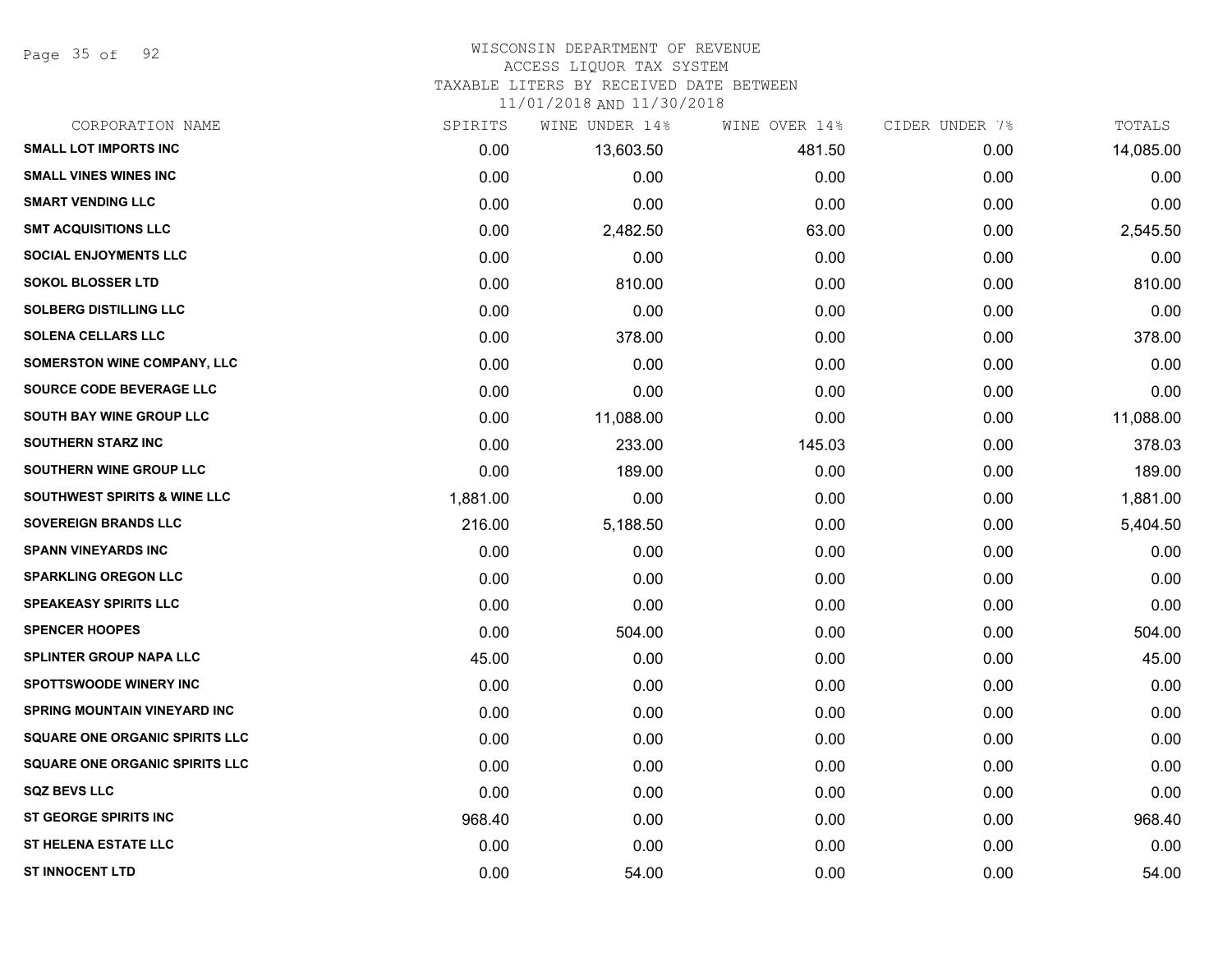### WISCONSIN DEPARTMENT OF REVENUE ACCESS LIQUOR TAX SYSTEM

TAXABLE LITERS BY RECEIVED DATE BETWEEN

| CORPORATION NAME                         | SPIRITS   | WINE UNDER 14% | WINE OVER 14% | CIDER UNDER 7% | TOTALS     |
|------------------------------------------|-----------|----------------|---------------|----------------|------------|
| ST JULIAN WINE COMPANY INC               | 0.00      | 1,287.00       | 0.00          | 0.00           | 1,287.00   |
| ST KILLIAN IMPORTING CO INC              | 0.00      | 0.00           | 0.00          | 0.00           | 0.00       |
| <b>ST SUPERY INC</b>                     | 0.00      | 412.50         | 487.50        | 0.00           | 900.00     |
| <b>STACKED WINES LLC</b>                 | 0.00      | 0.00           | 0.00          | 0.00           | 0.00       |
| <b>STAGLIN FAMILY VINEYARD LLC</b>       | 0.00      | 0.00           | 459.00        | 0.00           | 459.00     |
| STANLEY STAWSKI DIST CO INC              | 0.00      | 0.00           | 0.00          | 0.00           | 0.00       |
| <b>STAR INDUSTRIES INC</b>               | 0.00      | 0.00           | 0.00          | 0.00           | 0.00       |
| <b>STARRY NIGHT WINERY LLC</b>           | 0.00      | 0.00           | 0.00          | 0.00           | 0.00       |
| <b>STE MICHELLE WINE ESTATES LTD</b>     | 139.50    | 117,891.00     | 14,265.00     | 0.00           | 132,295.50 |
| <b>STEELE WINES INC</b>                  | 0.00      | 0.00           | 0.00          | 0.00           | 0.00       |
| STELLAR IMPORTING COMPANY LLC            | 0.00      | 0.00           | 0.00          | 0.00           | 0.00       |
| <b>STEM CIDERS LLC</b>                   | 0.00      | 0.00           | 0.00          | 0.00           | 0.00       |
| <b>STEPHAN VINEYARD INC</b>              | 0.00      | 0.00           | 0.00          | 0.00           | 0.00       |
| STEPHEN DOOLEY WINE CO INC               | 0.00      | 0.00           | 0.00          | 0.00           | 0.00       |
| <b>STEVE MILES SELECTIONS INC</b>        | 0.00      | 0.00           | 0.00          | 0.00           | 0.00       |
| STEVEN EDMUNDS & CORNELIA ST JOHN        | 0.00      | 0.00           | 0.00          | 0.00           | 0.00       |
| <b>STEWART CELLARS, LLC</b>              | 0.00      | 0.00           | 414.00        | 0.00           | 414.00     |
| <b>STEZ &amp; BOWER</b>                  | 0.00      | 0.00           | 0.00          | 0.00           | 0.00       |
| <b>STOLI GROUP (USA) LLC</b>             | 28,213.00 | 0.00           | 0.00          | 0.00           | 28,213.00  |
| <b>STOLLER IMPORTS INC</b>               | 6,078.00  | 0.00           | 0.00          | 0.00           | 6,078.00   |
| <b>STOLLER VINEYARDS INC</b>             | 0.00      | 297.00         | 0.00          | 0.00           | 297.00     |
| <b>STOLPMAN VINEYARDS LLC</b>            | 0.00      | 0.00           | 0.00          | 0.00           | 0.00       |
| <b>STONEBRAKER-SOLES INC</b>             | 0.00      | 0.00           | 0.00          | 0.00           | 0.00       |
| <b>SUGARLANDS DISTILLING COMPANY LLC</b> | 1,485.00  | 0.00           | 0.00          | 0.00           | 1,485.00   |
| <b>SURVILLE ENTERPRISES CORP</b>         | 90.00     | 11,703.80      | 0.00          | 0.00           | 11,793.80  |
| <b>SUTTER HOME WINERY INC</b>            | 202.50    | 312,505.62     | 5,481.00      | 0.00           | 318,189.12 |
| <b>SVENSKA FOOD &amp; BEVERAGE LLC</b>   | 0.00      | 0.00           | 0.00          | 0.00           | 0.00       |
| <b>SVP WINERY LLC</b>                    | 0.00      | 504.00         | 0.00          | 0.00           | 504.00     |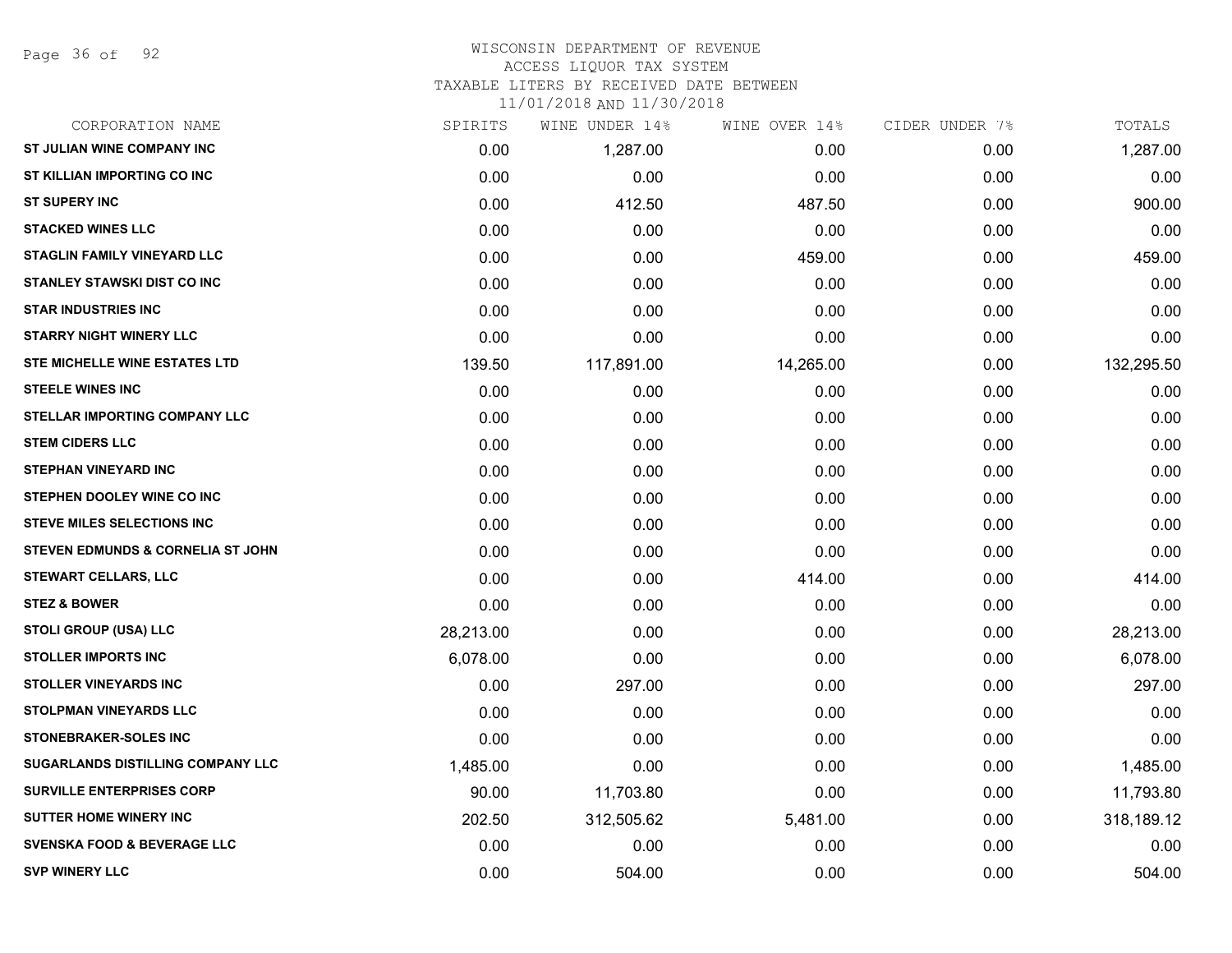Page 37 of 92

### WISCONSIN DEPARTMENT OF REVENUE ACCESS LIQUOR TAX SYSTEM TAXABLE LITERS BY RECEIVED DATE BETWEEN

| CORPORATION NAME                   | SPIRITS  | WINE UNDER 14% | WINE OVER 14% | CIDER UNDER 7% | TOTALS   |
|------------------------------------|----------|----------------|---------------|----------------|----------|
| <b>T ELENTENY HOLDINGS LLC</b>     | 0.00     | 306.00         | 216.00        | 0.00           | 522.00   |
| <b>T. EDWARD WINES, LTD</b>        | 0.00     | 0.00           | 0.00          | 0.00           | 0.00     |
| <b>TAFT STREET INC</b>             | 0.00     | 0.00           | 0.00          | 0.00           | 0.00     |
| <b>TAKARA SAKE USA INC</b>         | 18.00    | 922.50         | 516.60        | 0.00           | 1,457.10 |
| <b>TALLEY VINEYARDS INC</b>        | 0.00     | 126.00         | 0.00          | 0.00           | 126.00   |
| <b>TAMBER BEY VINEYARDS LLC</b>    | 0.00     | 0.00           | 0.00          | 0.00           | 0.00     |
| <b>TATOMER INC</b>                 | 0.00     | 0.00           | 0.00          | 0.00           | 0.00     |
| <b>TATTERSALL COMPANIES LLC</b>    | 0.00     | 0.00           | 0.00          | 0.00           | 0.00     |
| TERRA SANCTA TRADING COMPANY LLC   | 0.00     | 0.00           | 0.00          | 0.00           | 0.00     |
| <b>TERRANEO MERCHANTS INC</b>      | 262.50   | 91.50          | 0.00          | 0.00           | 354.00   |
| <b>TERRAVANT WINE COMPANY LLC</b>  | 0.00     | 1,386.00       | 0.00          | 0.00           | 1,386.00 |
| <b>TERRESSENTIA CORPORATION</b>    | 0.00     | 0.00           | 0.00          | 0.00           | 0.00     |
| <b>TERRIZZI VINO INC</b>           | 0.00     | 0.00           | 0.00          | 0.00           | 0.00     |
| <b>TERROIR CSS, LLC</b>            | 0.00     | 0.00           | 0.00          | 0.00           | 0.00     |
| <b>TGE LLC</b>                     | 0.00     | 1,570.80       | 0.00          | 0.00           | 1,570.80 |
| THE 11 WELLS SPIRITS COMPANY LLC   | 0.00     | 0.00           | 0.00          | 0.00           | 0.00     |
| THE AUSTRALIAN WINE CONNECTION INC | 0.00     | 0.00           | 0.00          | 0.00           | 0.00     |
| THE BIALE ESTATE                   | 0.00     | 0.00           | 0.00          | 0.00           | 0.00     |
| THE BRANDER VINEYARD               | 0.00     | 0.00           | 0.00          | 0.00           | 0.00     |
| THE EDRINGTON GROUP USA LLC        | 2,040.75 | 0.00           | 0.00          | 0.00           | 2,040.75 |
| THE GIRLS IN THE VINEYARD          | 0.00     | 0.00           | 0.00          | 0.00           | 0.00     |
| THE HARVEST IMPORTING              | 0.00     | 0.00           | 0.00          | 0.00           | 0.00     |
| THE HESS COLLECTION WINERY         | 0.00     | 1,752.00       | 1,309.50      | 0.00           | 3,061.50 |
| THE INFINITE MONKEY THEOREM INC.   | 0.00     | 0.00           | 0.00          | 0.00           | 0.00     |
| THE MEEKER VINEYARD                | 0.00     | 0.00           | 0.00          | 0.00           | 0.00     |
| THE MORLET SELECTION INC           | 0.00     | 0.00           | 0.00          | 0.00           | 0.00     |
| THE MORNE WINE COMPANY             | 0.00     | 153.00         | 0.00          | 0.00           | 153.00   |
| THE R.S. LIPMAN COMPANY            | 0.00     | 0.00           | 0.00          | 0.00           | 0.00     |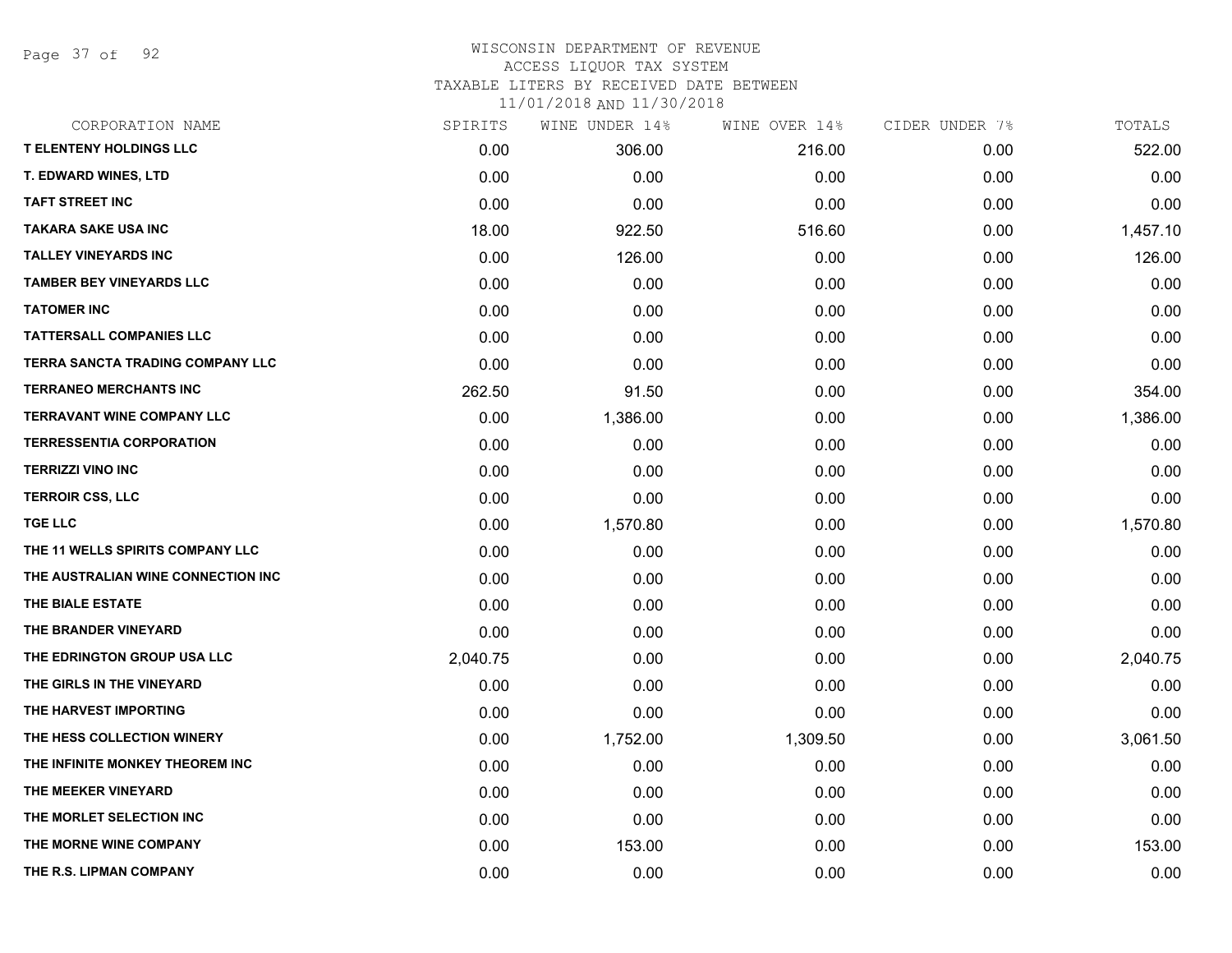Page 38 of 92

### WISCONSIN DEPARTMENT OF REVENUE ACCESS LIQUOR TAX SYSTEM

TAXABLE LITERS BY RECEIVED DATE BETWEEN

| CORPORATION NAME                       | SPIRITS | WINE UNDER 14% | WINE OVER 14% | CIDER UNDER 7% | TOTALS     |
|----------------------------------------|---------|----------------|---------------|----------------|------------|
| THE SILVERADO VINEYARDS                | 0.00    | 0.00           | 265.50        | 0.00           | 265.50     |
| THE SORTING TABLE LLC                  | 0.00    | 704.25         | 27.00         | 0.00           | 731.25     |
| THE TRITON COLLECTION INC              | 0.00    | 540.00         | 0.00          | 0.00           | 540.00     |
| THE WINE GROUP INC                     | 0.00    | 635,299.28     | 17,382.00     | 0.00           | 652,681.28 |
| THE WINE SOURCE INC                    | 0.00    | 0.00           | 0.00          | 0.00           | 0.00       |
| THE WOODMAR GROUP LLC                  | 0.00    | 1,449.00       | 63.00         | 0.00           | 1,512.00   |
| THOMAS ALLEN VINEYARDS & WINERY, LLC   | 0.00    | 0.00           | 0.00          | 0.00           | 0.00       |
| <b>THOMAS WILLIAM INC</b>              | 0.00    | 0.00           | 0.00          | 0.00           | 0.00       |
| THREE RING PRODUCTIONS LLC             | 0.00    | 0.00           | 0.00          | 0.00           | 0.00       |
| TI BEVERAGE GROUP LTD                  | 0.00    | 0.00           | 0.00          | 0.00           | 0.00       |
| <b>TITUS &amp; TITUS</b>               | 0.00    | 0.00           | 0.00          | 0.00           | 0.00       |
| TMR WINE COMPANY LLC                   | 0.00    | 0.00           | 0.00          | 0.00           | 0.00       |
| TOAD HOLLOW VINEYARDS INC              | 0.00    | 974.25         | 207.00        | 0.00           | 1,181.25   |
| <b>TOBIN JAMES CELLARS</b>             | 0.00    | 0.00           | 0.00          | 0.00           | 0.00       |
| <b>TOBY BEALL</b>                      | 0.00    | 0.00           | 0.00          | 0.00           | 0.00       |
| <b>TOLLIVER RANCH BRANDS LLC</b>       | 0.00    | 0.00           | 0.00          | 0.00           | 0.00       |
| <b>TOM MEADOWCROFT</b>                 | 0.00    | 0.00           | 0.00          | 0.00           | 0.00       |
| <b>TREANA WINERY LLC</b>               | 0.00    | 1,512.00       | 2,461.50      | 0.00           | 3,973.50   |
| TREASURY WINE ESTATES AMERICAS COMPANY | 0.00    | 127,114.89     | 12,388.50     | 0.00           | 139,503.39 |
| TREFETHEN VINEYARDS WINERY INC         | 0.00    | 0.00           | 126.00        | 0.00           | 126.00     |
| <b>TREMAINE ATKINSON</b>               | 0.00    | 0.00           | 0.00          | 0.00           | 0.00       |
| <b>TRENTADUE WINERY LLC</b>            | 0.00    | 189.00         | 0.00          | 0.00           | 189.00     |
| TRI VIN IMPORTS INC                    | 135.00  | 10,026.00      | 0.00          | 0.00           | 10,161.00  |
| <b>TRIM WINES LLC</b>                  | 0.00    | 0.00           | 0.00          | 0.00           | 0.00       |
| TRINITAS CELLARS LLC                   | 0.00    | 0.00           | 0.00          | 0.00           | 0.00       |
| <b>TRIONE VINEYARDS LLC</b>            | 0.00    | 202.50         | 0.00          | 0.00           | 202.50     |
| <b>TRI-STAR MARKETING INC</b>          | 0.00    | 7,227.00       | 243.00        | 0.00           | 7,470.00   |
| <b>TRUJILLO WINES, LLC</b>             | 0.00    | 0.00           | 0.00          | 0.00           | 0.00       |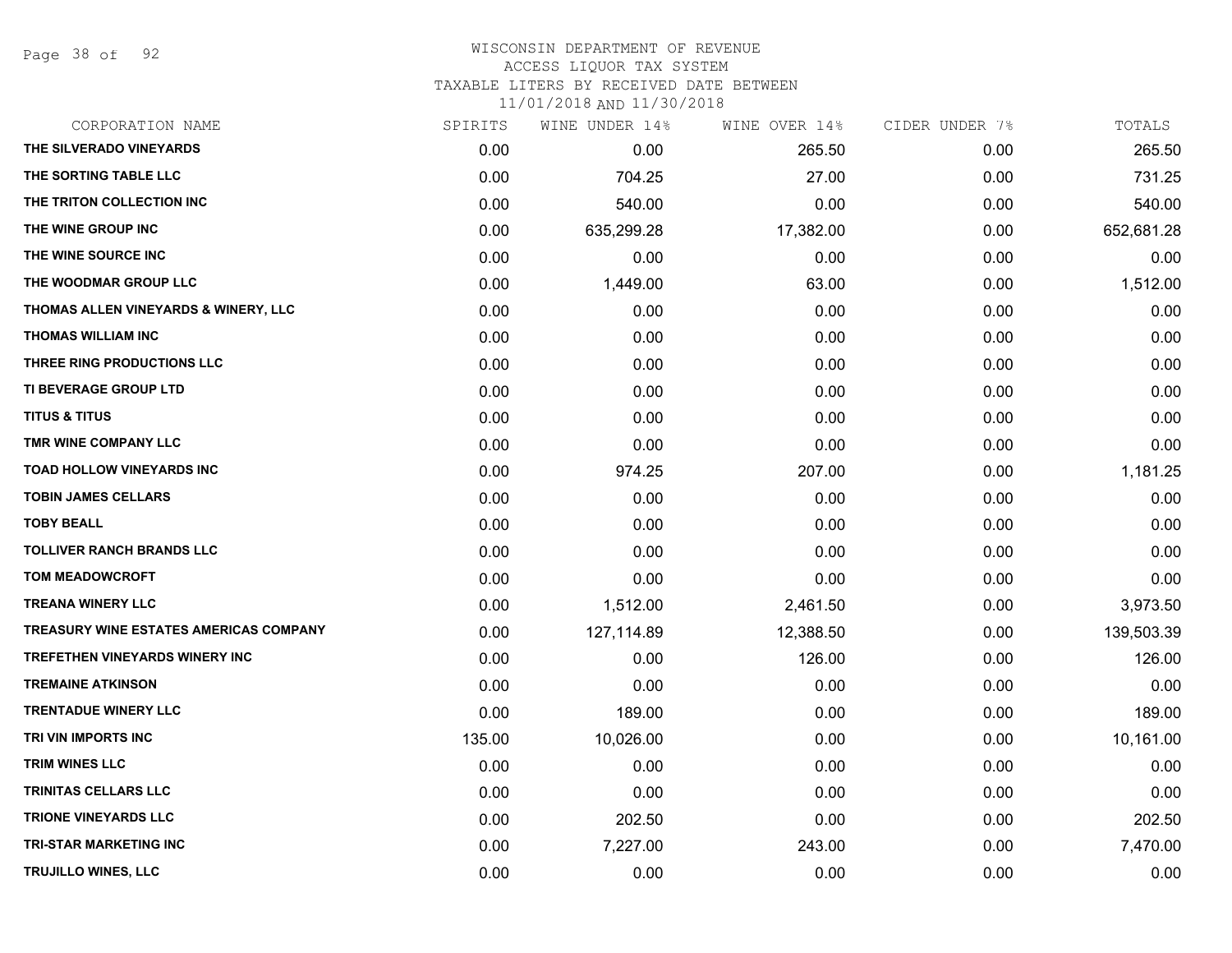Page 39 of 92

### WISCONSIN DEPARTMENT OF REVENUE ACCESS LIQUOR TAX SYSTEM

TAXABLE LITERS BY RECEIVED DATE BETWEEN

| CORPORATION NAME                     | SPIRITS    | WINE UNDER 14% | WINE OVER 14% | CIDER UNDER 7% | TOTALS     |
|--------------------------------------|------------|----------------|---------------|----------------|------------|
| <b>TRUVINO INC</b>                   | 0.00       | 1,080.00       | 0.00          | 0.00           | 1,080.00   |
| <b>TURLEY WINE CELLARS INC</b>       | 0.00       | 144.00         | 549.00        | 0.00           | 693.00     |
| TURN KEY WINE BRANDS LLC             | 0.00       | 126.00         | 378.00        | 0.00           | 504.00     |
| <b>TURNBULL WINE CELLARS</b>         | 0.00       | 0.00           | 0.00          | 0.00           | 0.00       |
| TWIN PEAKS WINERY INC                | 0.00       | 0.00           | 108.00        | 0.00           | 108.00     |
| <b>TWO SONS IMPORTS LLC</b>          | 0.00       | 0.00           | 0.00          | 0.00           | 0.00       |
| <b>UMPQUA WINE WORKS LLC</b>         | 0.00       | 0.00           | 0.00          | 0.00           | 0.00       |
| UN SOGNO LLC                         | 0.00       | 0.00           | 0.00          | 0.00           | 0.00       |
| UNCLE JOHN'S FRUIT HOUSE WINERY LLC  | 0.00       | 0.00           | 0.00          | 0.00           | 0.00       |
| <b>UNION WINE COMPANY</b>            | 0.00       | 0.00           | 0.00          | 0.00           | 0.00       |
| UNITED SPIRITS INC                   | 0.00       | 0.00           | 0.00          | 0.00           | 0.00       |
| UNITED STATES DISTILLED PRODUCTS CO. | 305,148.60 | 72,608.41      | 6,741.00      | 0.00           | 384,498.01 |
| UNTI WINE CO LLC                     | 0.00       | 0.00           | 0.00          | 0.00           | 0.00       |
| <b>UPCHURCH VINEYARD LLC</b>         | 0.00       | 0.00           | 0.00          | 0.00           | 0.00       |
| <b>USA WINE IMPORTS INC</b>          | 0.00       | 252.00         | 0.00          | 0.00           | 252.00     |
| <b>USA WINE WEST LLC</b>             | 36.00      | 20,538.50      | 252.00        | 0.00           | 20,826.50  |
| <b>UVE ENTERPRISES INC</b>           | 6.75       | 922.50         | 22.50         | 0.00           | 951.75     |
| V&CLLC                               | 0.00       | 0.00           | 0.00          | 0.00           | 0.00       |
| <b>V2 WINE GROUP LLC</b>             | 0.00       | 0.00           | 0.00          | 0.00           | 0.00       |
| <b>VALCKENBERG INTERNATIONAL INC</b> | 0.00       | 1,368.00       | 0.00          | 0.00           | 1,368.00   |
| <b>VALIANT VINEYARDS INC</b>         | 0.00       | 0.00           | 0.00          | 0.00           | 0.00       |
| <b>VALOR WINE CO LLC</b>             | 0.00       | 0.00           | 1,107.00      | 0.00           | 1,107.00   |
| VAN RUITEN FAMILY WINERY LLC         | 0.00       | 126.00         | 126.00        | 0.00           | 252.00     |
| <b>VANDER MILL LLC</b>               | 0.00       | 0.00           | 0.00          | 1,727.41       | 1,727.41   |
| VELOCITY DISTRIBUTION COMPANY, LLC   | 0.00       | 0.00           | 0.00          | 0.00           | 0.00       |
| <b>VEN CAL RANCHES LLC</b>           | 0.00       | 0.00           | 0.00          | 0.00           | 0.00       |
| <b>VENGE VINEYARDS INC</b>           | 0.00       | 0.00           | 0.00          | 0.00           | 0.00       |
| <b>VERITY WINES LLC</b>              | 0.00       | 0.00           | 0.00          | 0.00           | 0.00       |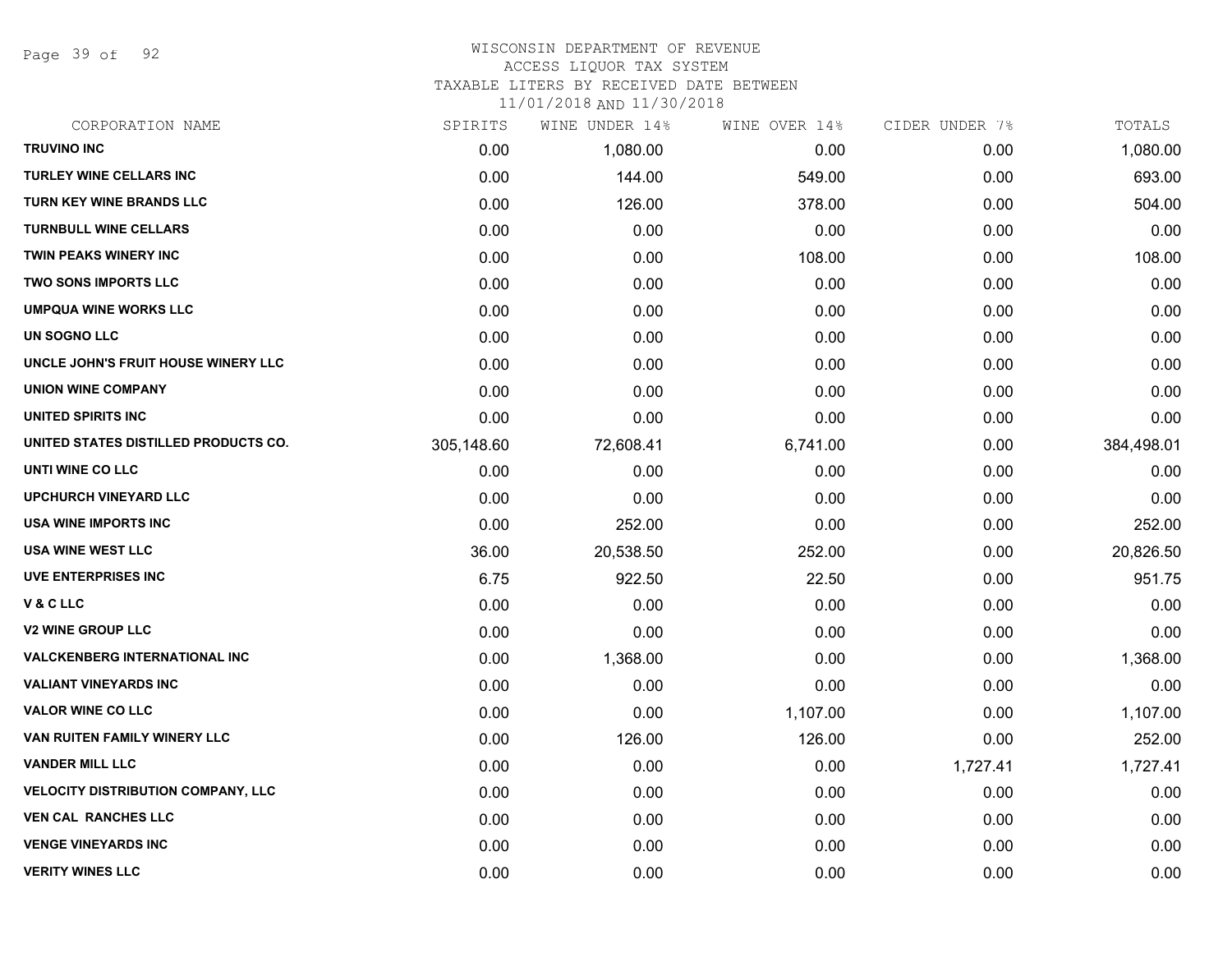Page 40 of 92

| CORPORATION NAME                      | SPIRITS | WINE UNDER 14% | WINE OVER 14% | CIDER UNDER 7% | TOTALS   |
|---------------------------------------|---------|----------------|---------------|----------------|----------|
| <b>VERMEIL WINE GROUP LLC</b>         | 0.00    | 0.00           | 0.00          | 0.00           | 0.00     |
| <b>VERMONT HARD CIDER COMPANY LLC</b> | 0.00    | 0.00           | 0.00          | 6,678.00       | 6,678.00 |
| VI. SCO. INC                          | 0.00    | 426.00         | 0.00          | 0.00           | 426.00   |
| <b>VIAS IMPORTS LTD</b>               | 0.00    | 0.00           | 0.00          | 0.00           | 0.00     |
| <b>VICENTE GANDIA USA INC</b>         | 0.00    | 0.00           | 0.00          | 0.00           | 0.00     |
| <b>VIEUX VINS INC</b>                 | 0.00    | 93.00          | 234.75        | 0.00           | 327.75   |
| <b>VIGNAIOLI LTD</b>                  | 0.00    | 0.00           | 0.00          | 0.00           | 0.00     |
| <b>VIKRE DISTILLERY LLC</b>           | 405.00  | 0.00           | 0.00          | 0.00           | 405.00   |
| <b>VILLA CREEK INC</b>                | 0.00    | 0.00           | 0.00          | 0.00           | 0.00     |
| <b>VILLA ENCINAL PARTNERS LP</b>      | 0.00    | 0.00           | 225.00        | 0.00           | 225.00   |
| <b>VILLA SAN JULIETTE INC</b>         | 0.00    | 0.00           | 0.00          | 0.00           | 0.00     |
| <b>VIN DE ZO LLC</b>                  | 0.00    | 0.00           | 0.00          | 0.00           | 0.00     |
| <b>VIN DIVINO LTD</b>                 | 0.00    | 0.00           | 0.00          | 0.00           | 0.00     |
| <b>VINA ROBLES INC</b>                | 0.00    | 0.00           | 0.00          | 0.00           | 0.00     |
| <b>VINAMERICAS INC</b>                | 0.00    | 504.00         | 0.00          | 0.00           | 504.00   |
| <b>VINCENZO PADULA</b>                | 0.00    | 0.00           | 0.00          | 0.00           | 0.00     |
| <b>VINE CLIFF WINERY INC</b>          | 0.00    | 0.00           | 0.00          | 0.00           | 0.00     |
| <b>VINE CONNECTIONS LLC</b>           | 0.00    | 1,089.00       | 505.80        | 0.00           | 1,594.80 |
| <b>VINEBURG LLC</b>                   | 0.00    | 0.00           | 211.50        | 0.00           | 211.50   |
| <b>VINEYARD 29 LLC</b>                | 0.00    | 0.00           | 0.00          | 0.00           | 0.00     |
| <b>VINEYARD BRANDS LLC</b>            | 0.00    | 4,095.00       | 543.00        | 0.00           | 4,638.00 |
| VINO DEL SOL INC                      | 0.00    | 1,134.00       | 0.00          | 0.00           | 1,134.00 |
| <b>VINO LOGICS CORPORATION</b>        | 0.00    | 171.00         | 0.00          | 0.00           | 171.00   |
| <b>VINO.COM LLC</b>                   | 0.00    | 252.00         | 0.00          | 2,163.00       | 2,415.00 |
| <b>VINOANDES LLC</b>                  | 0.00    | 0.00           | 0.00          | 0.00           | 0.00     |
| <b>VINOVIA WINE GROUP INC</b>         | 0.00    | 0.00           | 0.00          | 0.00           | 0.00     |
| <b>VINTAGE '59 IMPORTS LLC</b>        | 0.00    | 279.00         | 0.00          | 0.00           | 279.00   |
| <b>VINTAGE POINT LLC</b>              | 0.00    | 324.00         | 0.00          | 0.00           | 324.00   |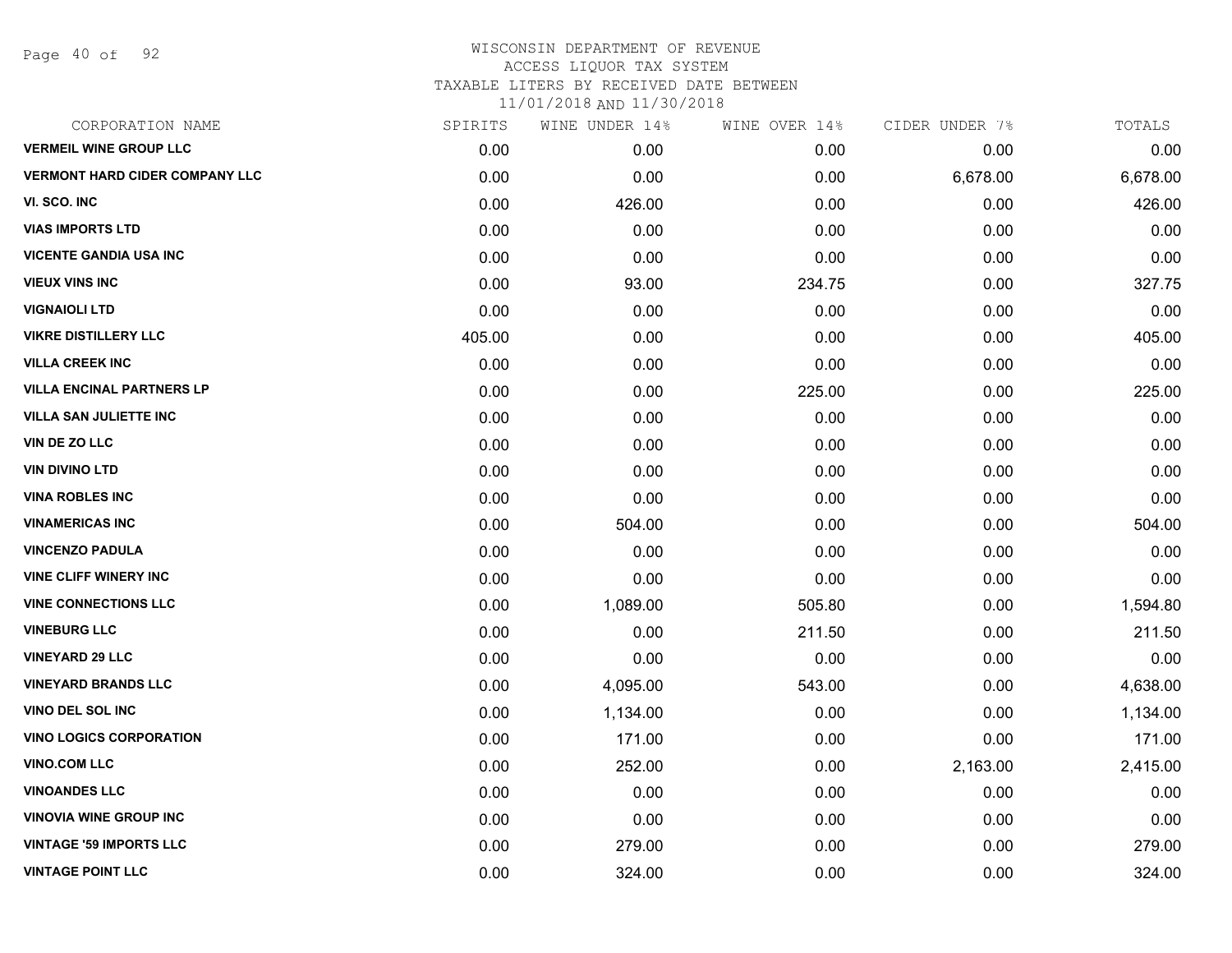Page 41 of 92

### WISCONSIN DEPARTMENT OF REVENUE ACCESS LIQUOR TAX SYSTEM

TAXABLE LITERS BY RECEIVED DATE BETWEEN

| CORPORATION NAME                            | SPIRITS   | WINE UNDER 14% | WINE OVER 14% | CIDER UNDER 7% | TOTALS     |
|---------------------------------------------|-----------|----------------|---------------|----------------|------------|
| <b>VINTAGE WINE ESTATES, INC.</b>           | 0.00      | 5,805.00       | 1,188.00      | 0.00           | 6,993.00   |
| VINTAGES, VINES AND WINE, LLC               | 0.00      | 0.00           | 0.00          | 0.00           | 0.00       |
| <b>VINTURE WINE COMPANY LLC</b>             | 0.00      | 0.00           | 252.00        | 0.00           | 252.00     |
| <b>VINTUS LLC</b>                           | 0.00      | 0.00           | 0.00          | 0.00           | 0.00       |
| <b>VISION WINE &amp; SPIRITS LLC</b>        | 234.00    | 706.50         | 0.00          | 0.00           | 940.50     |
| <b>VITANI SPIRITS LLC</b>                   | 0.00      | 0.00           | 0.00          | 0.00           | 0.00       |
| <b>VOTTO VINES IMPORTING INC</b>            | 0.00      | 0.00           | 0.00          | 0.00           | 0.00       |
| <b>W J DEUTSCH &amp; SONS LTD</b>           | 11,233.35 | 85,654.94      | 5,733.75      | 0.00           | 102,622.04 |
| <b>WAGNER WINE COMPANY LLC</b>              | 0.00      | 1,584.00       | 6,138.00      | 0.00           | 7,722.00   |
| <b>WAGNER WINERY LLC</b>                    | 0.00      | 0.00           | 0.00          | 0.00           | 0.00       |
| <b>WALTER NOVOSEL</b>                       | 0.00      | 0.00           | 0.00          | 0.00           | 0.00       |
| <b>WARWICK VALLEY WINE CO INC</b>           | 0.00      | 0.00           | 0.00          | 0.00           | 0.00       |
| <b>WEBSTER BARNES LLC</b>                   | 0.00      | 4,860.00       | 0.00          | 0.00           | 4,860.00   |
| <b>WEIBEL INCORPORATED</b>                  | 0.00      | 0.00           | 0.00          | 0.00           | 0.00       |
| <b>WEIN BAUER INC</b>                       | 67.52     | 15,870.37      | 0.00          | 0.00           | 15,937.89  |
| WELL OILED WINE COMPANY LLC                 | 0.00      | 630.00         | 0.00          | 0.00           | 630.00     |
| <b>WEST COAST WINE PARTNERS LLC</b>         | 0.00      | 0.00           | 0.00          | 0.00           | 0.00       |
| <b>WESTERN SPIRITS BEVERAGE CO LLC</b>      | 1,550.25  | 0.00           | 0.00          | 0.00           | 1,550.25   |
| <b>WEYGANDT-METZLER IMPORTING LTD</b>       | 0.00      | 0.00           | 0.00          | 0.00           | 0.00       |
| <b>WHITE OAK VINEYARDS &amp; WINERY LLC</b> | 0.00      | 0.00           | 0.00          | 0.00           | 0.00       |
| WHYTE AND MACKAY (AMERICAS) LIMITED LLC     | 0.00      | 0.00           | 0.00          | 0.00           | 0.00       |
| <b>WI INC</b>                               | 0.00      | 0.00           | 0.00          | 0.00           | 0.00       |
| <b>WILLAMETTE VALLEY VINEYARDS INC</b>      | 0.00      | 648.00         | 18.00         | 0.00           | 666.00     |
| <b>WILLIAM GRANT &amp; SONS INC</b>         | 3,386.25  | 0.00           | 0.00          | 0.00           | 3,386.25   |
| <b>WILLIAM P KNUTTEL</b>                    | 0.00      | 0.00           | 0.00          | 0.00           | 0.00       |
| <b>WILLIAM PRICE III</b>                    | 0.00      | 10.50          | 6.00          | 0.00           | 16.50      |
| <b>WILLIAM T HOLLORAN</b>                   | 0.00      | 0.00           | 0.00          | 0.00           | 0.00       |
| <b>WILLIAM TIMOTHY EDWARDS</b>              | 0.00      | 0.00           | 0.00          | 0.00           | 0.00       |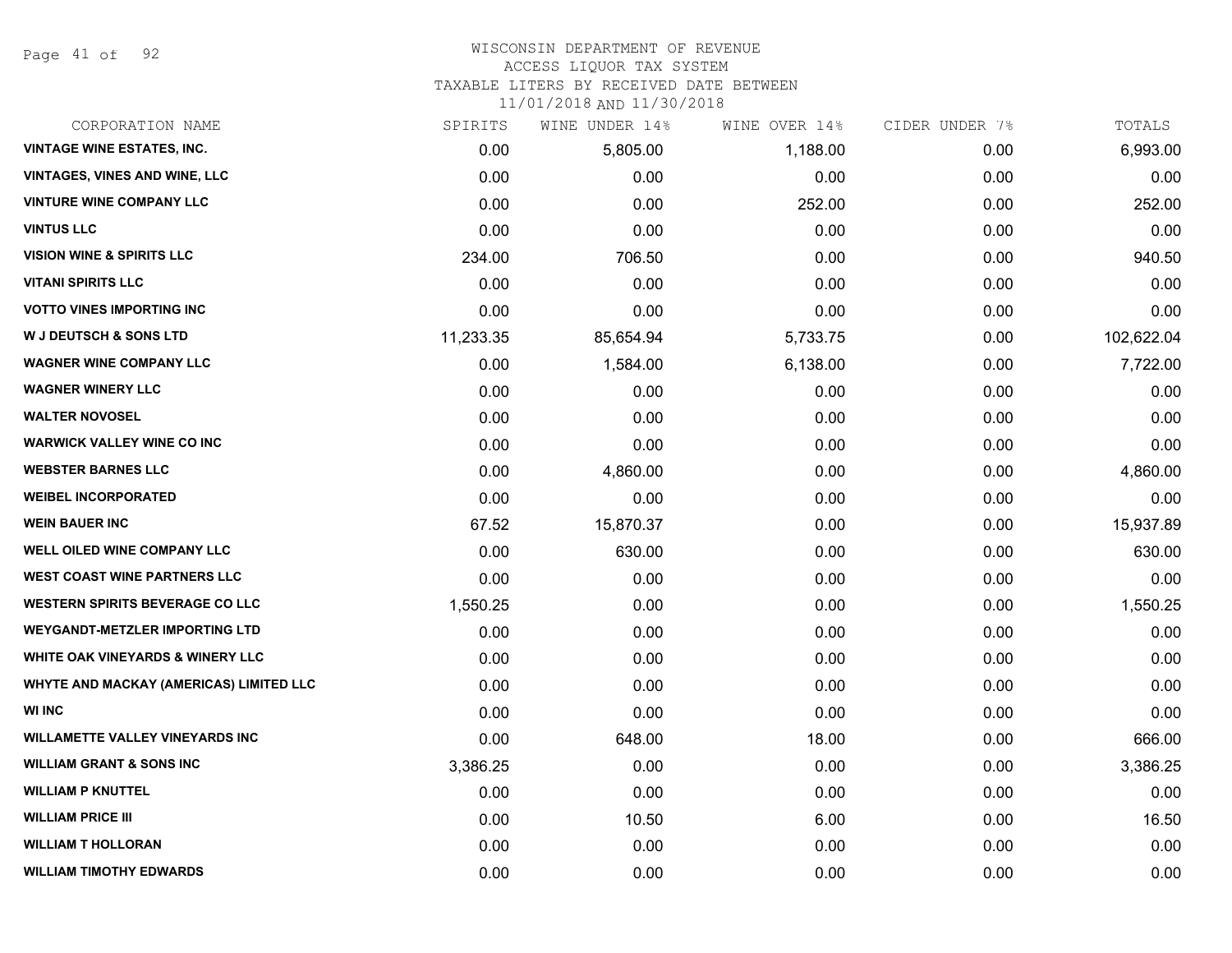# WISCONSIN DEPARTMENT OF REVENUE ACCESS LIQUOR TAX SYSTEM

TAXABLE LITERS BY RECEIVED DATE BETWEEN

| CORPORATION NAME                               | SPIRITS | WINE UNDER 14% | WINE OVER 14% | CIDER UNDER 7% | TOTALS   |
|------------------------------------------------|---------|----------------|---------------|----------------|----------|
| <b>WILLIAM WOLF BRAND LLC</b>                  | 360.00  | 0.00           | 0.00          | 0.00           | 360.00   |
| <b>WILLIAM WOODRUFF</b>                        | 0.00    | 0.00           | 0.00          | 0.00           | 0.00     |
| <b>WILLIAMS &amp; SELYEM LLC</b>               | 0.00    | 0.00           | 0.00          | 0.00           | 0.00     |
| <b>WILSON CREEK WINERY &amp; VINEYARDS INC</b> | 0.00    | 0.00           | 0.00          | 0.00           | 0.00     |
| <b>WILSON DANIELS LLC</b>                      | 0.00    | 2,319.00       | 115.50        | 0.00           | 2,434.50 |
| <b>WINDY CITY DISTILLING INC</b>               | 0.00    | 0.00           | 0.00          | 0.00           | 0.00     |
| <b>WINE BRIDGE IMPORTS INC.</b>                | 0.00    | 2,043.00       | 63.00         | 0.00           | 2,106.00 |
| WINE COUNTRY INTERNATIONAL INC                 | 0.00    | 0.00           | 0.00          | 0.00           | 0.00     |
| <b>WINE CREEK LLC</b>                          | 0.00    | 0.00           | 0.00          | 0.00           | 0.00     |
| <b>WINE HOOLIGANS LLC</b>                      | 0.00    | 2,457.00       | 0.00          | 0.00           | 2,457.00 |
| <b>WINE WINE SITUATION LLC</b>                 | 0.00    | 0.00           | 0.00          | 0.00           | 0.00     |
| <b>WINEPLAYGROUND.COM INC</b>                  | 0.00    | 171.00         | 36.00         | 0.00           | 207.00   |
| <b>WINERIES &amp; SELECT PRODUCTS LLC</b>      | 0.00    | 234.00         | 441.00        | 0.00           | 675.00   |
| <b>WINERY EXCHANGE, INC.</b>                   | 0.00    | 0.00           | 0.00          | 0.00           | 0.00     |
| <b>WINES OF FRANCE INC</b>                     | 0.00    | 144.00         | 0.00          | 0.00           | 144.00   |
| <b>WINES UNLIMITED INC</b>                     | 0.00    | 253.50         | 0.00          | 0.00           | 253.50   |
| <b>WINESELLERS LTD</b>                         | 0.00    | 7,653.00       | 63.00         | 81.00          | 7,797.00 |
| <b>WINNESHIEK WILDBERRY WINERY LLC</b>         | 0.00    | 0.00           | 0.00          | 0.00           | 0.00     |
| <b>WISD LLC</b>                                | 0.00    | 126.00         | 63.00         | 0.00           | 189.00   |
| <b>WOLFFER ESTATE VINEYARDS INC</b>            | 0.00    | 0.00           | 0.00          | 0.00           | 0.00     |
| <b>WOODSON WINES LLC</b>                       | 0.00    | 0.00           | 0.00          | 0.00           | 0.00     |
| <b>WORLD TRAVELER IMPORTS LLC</b>              | 0.00    | 0.00           | 0.00          | 0.00           | 0.00     |
| <b>WORLDWIDE CELLARS INC</b>                   | 0.00    | 981.00         | 9.00          | 0.00           | 990.00   |
| <b>WYOMING WHISKEY INC</b>                     | 0.00    | 0.00           | 0.00          | 0.00           | 0.00     |
| YAEGAKI CORPORATION OF USA                     | 0.00    | 0.00           | 61.20         | 0.00           | 61.20    |
| YELLOW ROSE DISTILLING LLC                     | 0.00    | 0.00           | 0.00          | 0.00           | 0.00     |
| YORKVILLE CELLARS INC                          | 0.00    | 0.00           | 0.00          | 0.00           | 0.00     |
| YOUNTVILLE WINE IMPORTS LLC                    | 0.00    | 0.00           | 0.00          | 0.00           | 0.00     |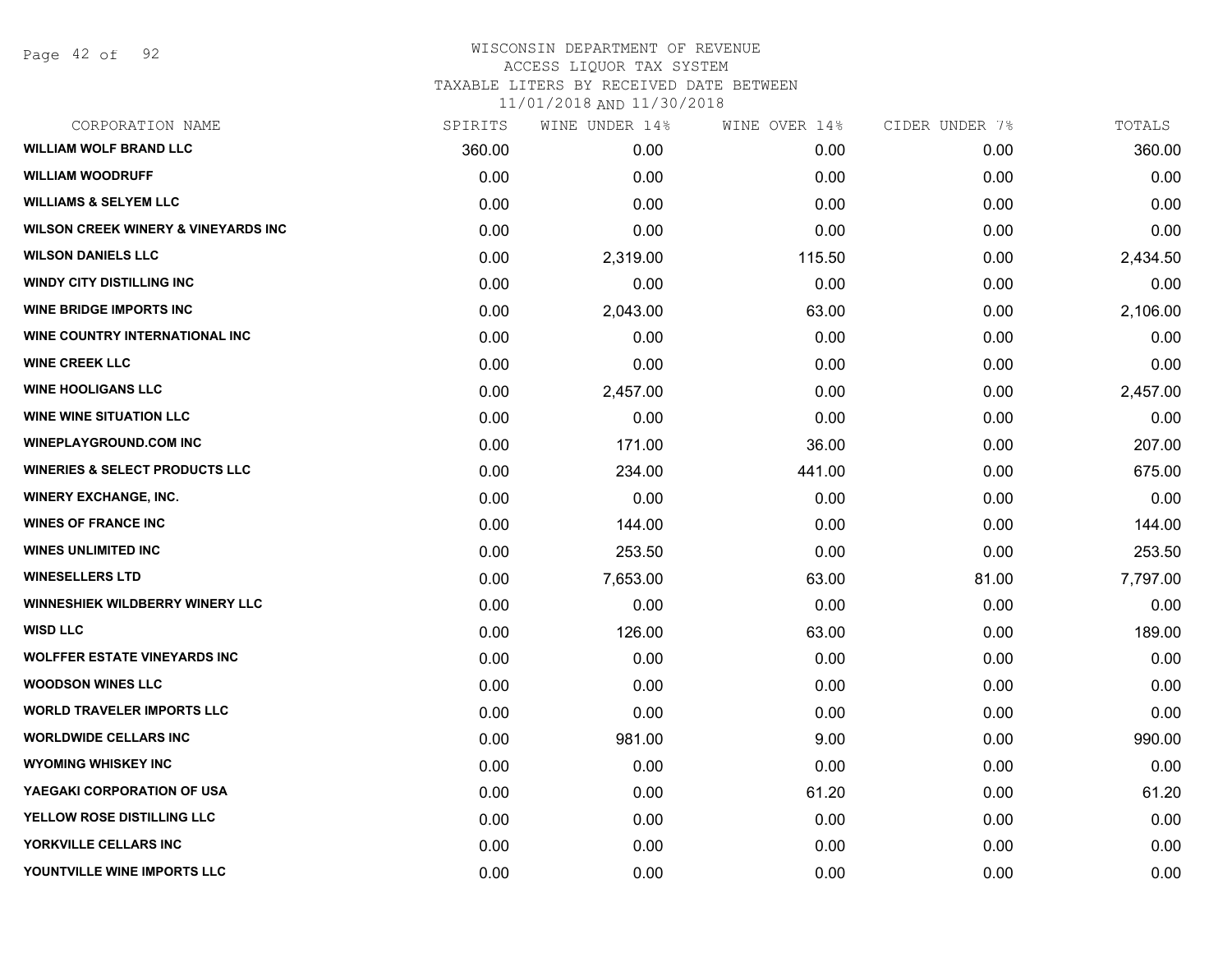Page 43 of 92

| CORPORATION NAME            | SPIRITS      | UNDER 14%<br>WINE | WINE OVER 14% | CIDER UNDER<br>7% | TOTALS        |
|-----------------------------|--------------|-------------------|---------------|-------------------|---------------|
| <b>ZACH HOLLINGSWORTH</b>   | 0.00         | 0.00              | 0.00          | 0.00              | 0.00          |
| <b>ZD WINES LLC</b>         | 0.00         | 148.50            | 63.00         | 0.00              | 211.50        |
| <b>ZEILER SPIRITS LLC</b>   | 0.00         | 0.00              | 0.00          | 0.00              | 0.00          |
| <b>ZONIN USA INC</b>        | 0.00         | 15,653.92         | 225.00        | 0.00              | 15,878.92     |
| TOTAL LITERS FOR 11/30/2018 | 5,232,203.15 | 4,238,139.94      | 402,330.18    | 477,109.58        | 10,349,782.85 |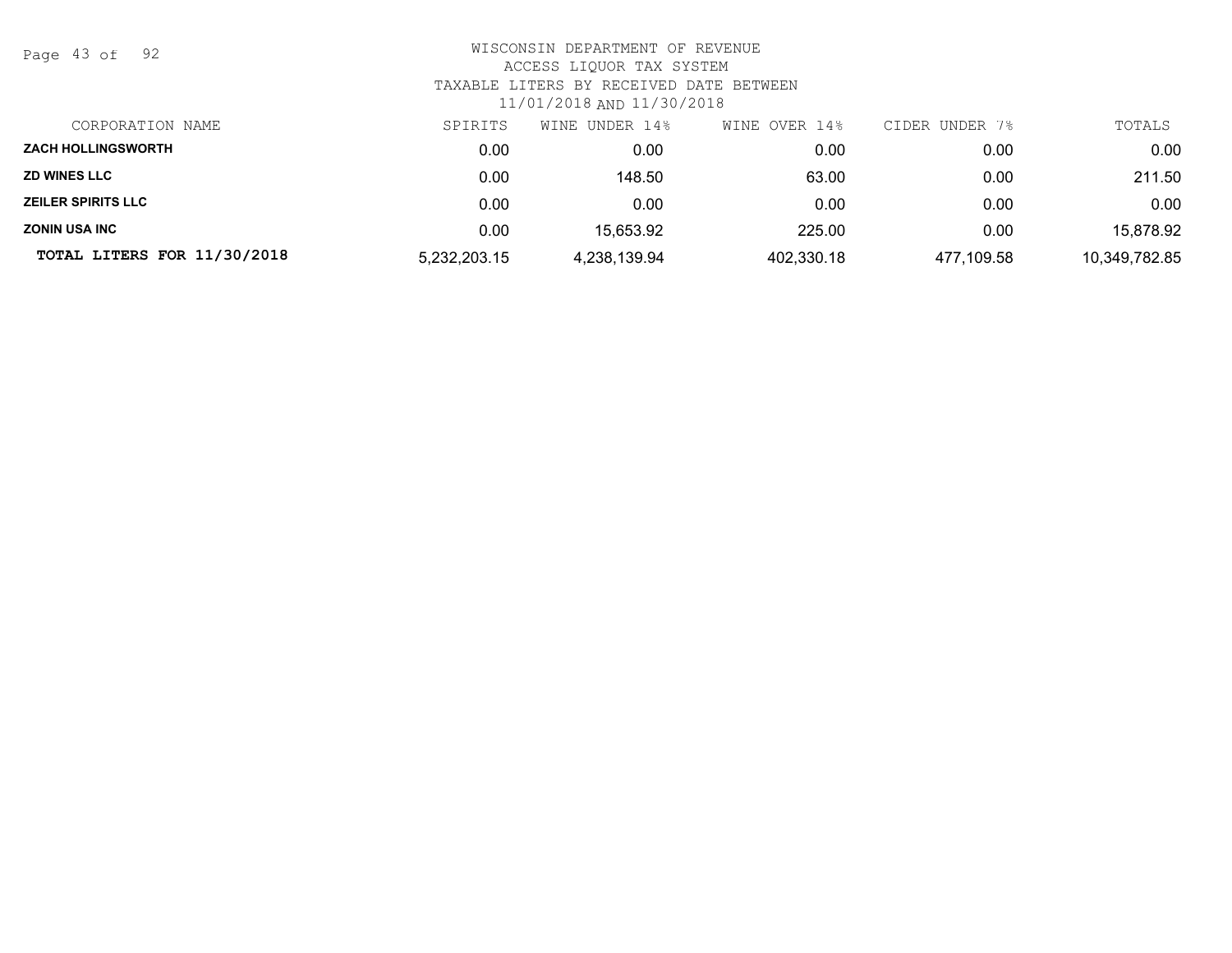Page 44 of 92

## WISCONSIN DEPARTMENT OF REVENUE ACCESS LIQUOR TAX SYSTEM TAXABLE LITERS BY RECEIVED DATE BETWEEN 11/01/2018 AND 11/30/2018

**IN STATE WHOLESALER (W) ALLSTATE LIQUOR & WINE COMPANY, INC.** 0.00 0.00 0.00 0.00 0.00 **AVA WINE & SPIRITS LLC** 0.00 0.00 0.00 0.00 0.00 **BADGER DISTRIBUTING OF MILWAUKEE LLC** 0.00 0.00 0.00 0.00 0.00 **BADGER LIQUOR CO. INC.** 146,741.70 32,400.00 0.00 0.00 179,141.70 **BADGER STATE WINERY COOPERATIVE** 0.00 0.00 0.00 0.00 0.00 **BADGER WINE & SPIRITS LLC** 0.00 0.00 0.00 0.00 0.00 **BEECHWOOD DISTRIBUTORS, INC.** 0.00 0.00 0.00 0.00 0.00 **BEER CAPITOL DISTRIBUTING LLC** 0.00 0.00 0.00 0.00 0.00 **BILJANA KLATT** 0.00 0.00 0.00 0.00 0.00 CORPORATION NAME SPIRITS WINE UNDER 14% WINE OVER 14% CIDER UNDER 7% TOTALS

| <b>BILL'S DISTRIBUTING, LTD.</b>              | 0.00      | 0.00      | 0.00     | 0.00 | 0.00       |
|-----------------------------------------------|-----------|-----------|----------|------|------------|
| <b>BRANT T NEHMER</b>                         | 0.00      | 450.00    | 0.00     | 0.00 | 450.00     |
| <b>BREAKTHRU BEVERAGE GROUP LLC</b>           | 0.00      | 0.00      | 0.00     | 0.00 | 0.00       |
| <b>BREAKTHRU BEVERAGE GROUP LLC</b>           | 69,396.09 | 70,068.61 | 18.00    | 0.00 | 139,482.70 |
| <b>BREAKTHRU BEVERAGE WISCONSIN NORTH LLC</b> | 0.00      | 0.00      | 0.00     | 0.00 | 0.00       |
| C.J.W., INC.                                  | 0.00      | 0.00      | 0.00     | 0.00 | 0.00       |
| <b>CAPITOL-HUSTING COMPANY, INC.</b>          | 43,743.00 | 21,615.26 | 1,596.00 | 0.00 | 66,954.26  |
| <b>CATHERINE BENNETT</b>                      | 0.00      | 0.00      | 0.00     | 0.00 | 0.00       |
| DE PERE LIQUOR CO LLC                         | 0.00      | 0.00      | 0.00     | 0.00 | 0.00       |
| <b>DEAN DISTRIBUTING, INC.</b>                | 0.00      | 0.00      | 0.00     | 0.00 | 0.00       |
| <b>DEAN DISTRIBUTING, INC.</b>                | 0.00      | 0.00      | 0.00     | 0.00 | 0.00       |
| DEWITT CHURCH GOODS, INC.                     | 0.00      | 0.00      | 0.00     | 0.00 | 0.00       |
| <b>FABIANO BROTHERS - WISCONSIN LLC</b>       | 0.00      | 0.00      | 0.00     | 0.00 | 0.00       |
| <b>FAUSTO FIORAVANTI</b>                      | 0.00      | 0.00      | 0.00     | 0.00 | 0.00       |
| FLANIGAN DISTRIBUTING OF DOOR COUNTY, INC.    | 0.00      | 0.00      | 0.00     | 0.00 | 0.00       |
| <b>FOUR SEASONS BEER DISTRIBUTORS INC.</b>    | 0.00      | 0.00      | 0.00     | 0.00 | 0.00       |

**FRANK BEER DISTRIBUTORS, INC.** 0.00 0.00 0.00 0.00 0.00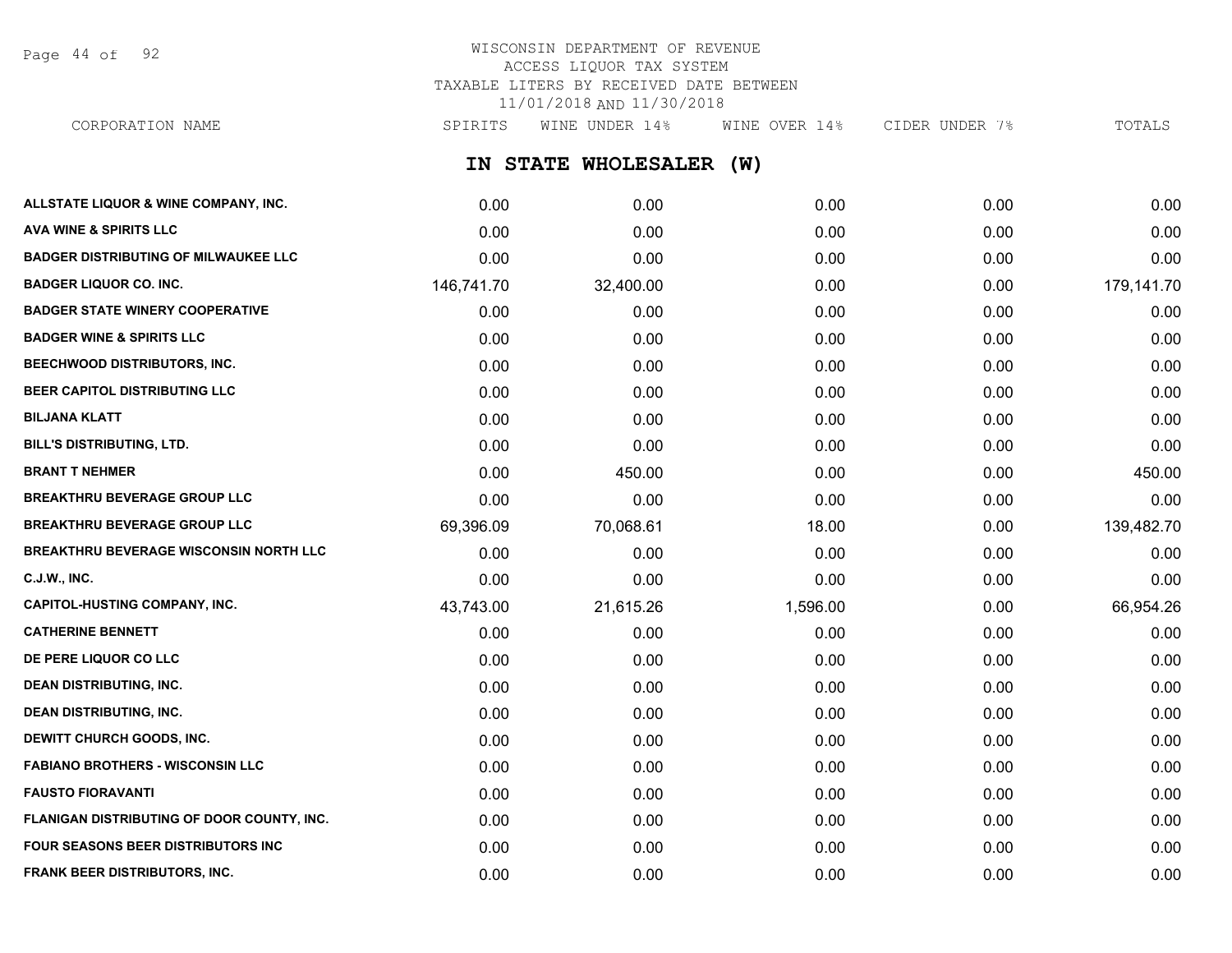Page 45 of 92

## WISCONSIN DEPARTMENT OF REVENUE ACCESS LIQUOR TAX SYSTEM

TAXABLE LITERS BY RECEIVED DATE BETWEEN

| CORPORATION NAME                                 | SPIRITS     | WINE UNDER 14% | WINE OVER 14% | CIDER UNDER 7% | TOTALS    |
|--------------------------------------------------|-------------|----------------|---------------|----------------|-----------|
| <b>FRANK J MIRENDA SR</b>                        | 0.00        | 0.00           | 0.00          | 0.00           | 0.00      |
| FRANK LIQUOR COMPANY, INC.                       | 55,060.29   | 18,920.63      | 0.00          | 0.00           | 73,980.92 |
| FRANK LIQUORS OF LA CROSSE, INC.                 | 0.00        | 0.00           | 0.00          | 0.00           | 0.00      |
| <b>GASPARD INC</b>                               | 0.00        | 0.00           | 0.00          | 0.00           | 0.00      |
| <b>GENERAL BEER DISTRIBUTORS CO.</b>             | 0.00        | 0.00           | 0.00          | 0.00           | 0.00      |
| <b>GENERAL BEER DISTRIBUTORS CO. - MILWAUKEE</b> | 0.00        | 0.00           | 0.00          | 0.00           | 0.00      |
| <b>GENERAL BEER-NORTHEAST INC</b>                | 0.00        | 0.00           | 0.00          | 0.00           | 0.00      |
| <b>GENERAL BEER-NORTHEAST INC</b>                | 0.00        | 0.00           | 0.00          | 0.00           | 0.00      |
| <b>GENERAL BEER-NORTHWEST, INC.</b>              | 0.00        | 0.00           | 0.00          | 0.00           | 0.00      |
| <b>GENERAL BEER-NORTHWEST, INC.</b>              | 0.00        | 0.00           | 0.00          | 0.00           | 0.00      |
| <b>GENERAL BEVERAGE SALES CO.</b>                | 0.00        | 30,240.00      | 0.00          | 0.00           | 30,240.00 |
| <b>GENERAL BEVERAGE SALES CO. -- OSHKOSH</b>     | 0.00        | 43,164.00      | 0.00          | 0.00           | 43,164.00 |
| <b>GENERAL BEVERAGE SALES CO.-MILWAUKEE</b>      | 33,219.00   | 58,887.00      | 405.00        | 0.00           | 92,511.00 |
| <b>GIUSEPPE GAGLIANELLO</b>                      | 0.00        | 0.00           | 0.00          | 0.00           | 0.00      |
| <b>GLORIA R RAGSDALE</b>                         | 0.00        | 0.00           | 0.00          | 0.00           | 0.00      |
| <b>HENDRICKS BEVERAGE, INC.</b>                  | 0.00        | 0.00           | 0.00          | 0.00           | 0.00      |
| <b>IRL, INCORPORATED</b>                         | 0.00        | 0.00           | 0.00          | 0.00           | 0.00      |
| <b>JACQUES VIEAU, INC.</b>                       | 0.00        | 0.00           | 0.00          | 0.00           | 0.00      |
| <b>JANDRAIN RELIGIOUS SUPPLY, INC.</b>           | 0.00        | 0.00           | 0.00          | 0.00           | 0.00      |
| <b>JANSEN INTERNATIONAL LLC</b>                  | 0.00        | 4,635.00       | 1,017.00      | 0.00           | 5,652.00  |
| <b>JAW PROPERTIES LLC</b>                        | 0.00        | 0.00           | 0.00          | 0.00           | 0.00      |
| <b>JOHN J COLLETTI</b>                           | 0.00        | 10,224.00      | 0.00          | 0.00           | 10,224.00 |
| JOHNSON BROTHERS OF WISCONSIN INC                | $-1,492.50$ | 32,064.54      | $-24.03$      | 0.00           | 30,548.01 |
| <b>JONATHAN H STOLP</b>                          | 0.00        | 0.00           | 0.00          | 0.00           | 0.00      |
| <b>JONATHON LODUCA</b>                           | 0.00        | 0.00           | 0.00          | 0.00           | 0.00      |
| <b>JOSEPH A TRYGAR</b>                           | 0.00        | 0.00           | 0.00          | 0.00           | 0.00      |
| <b>JOYVINE LLC</b>                               | 0.00        | 0.00           | 0.00          | 0.00           | 0.00      |
| <b>KAY BEER DISTRIBUTING, INC.</b>               | 0.00        | 0.00           | 0.00          | 0.00           | 0.00      |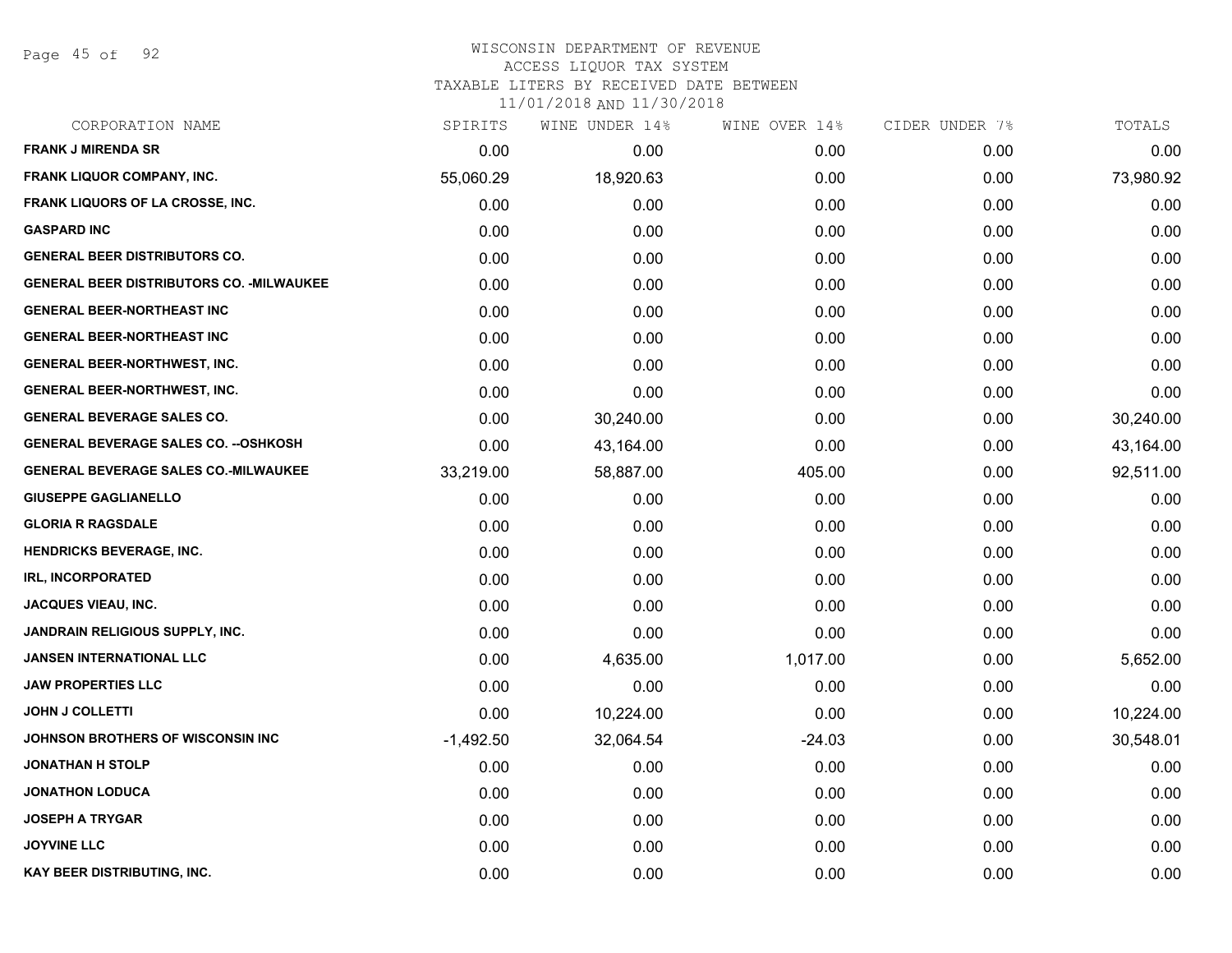Page 46 of 92

### WISCONSIN DEPARTMENT OF REVENUE ACCESS LIQUOR TAX SYSTEM

TAXABLE LITERS BY RECEIVED DATE BETWEEN

| CORPORATION NAME                        | SPIRITS   | WINE UNDER 14% | WINE OVER 14% | CIDER UNDER 7% | TOTALS    |
|-----------------------------------------|-----------|----------------|---------------|----------------|-----------|
| <b>KRH ENTERPRISES, LLC</b>             | 0.00      | 0.00           | 0.00          | 0.00           | 0.00      |
| LA CROSSE BEVERAGE LLC                  | 0.00      | 0.00           | 0.00          | 0.00           | 0.00      |
| <b>LARRY'S DISTRIBUTING CO., INC.</b>   | 0.00      | 0.00           | 0.00          | 0.00           | 0.00      |
| LEE BEVERAGE OF WISCONSIN LLC           | 0.00      | 0.00           | 0.00          | 0.00           | 0.00      |
| LEE BEVERAGE OF WISCONSIN LLC           | 0.00      | 0.00           | 0.00          | 0.00           | 0.00      |
| LEE BEVERAGE-CIDERS WINES & SPIRITS LLC | 0.00      | 0.00           | 0.00          | 0.00           | 0.00      |
| <b>L'EFT BANK WINE COMPANY LIMITED</b>  | 5,385.00  | 32,711.25      | 1,115.32      | 0.00           | 39,211.57 |
| LETRAH INTERNATIONAL CORPORATION        | 0.00      | 0.00           | 0.00          | 0.00           | 0.00      |
| LIB DIB, LLC                            | 0.00      | 0.00           | 0.00          | 0.00           | 0.00      |
| LO DUCA BROS., INC.                     | 0.00      | 9,963.00       | 0.00          | 0.00           | 9,963.00  |
| <b>LORI SCOTT</b>                       | 0.00      | 0.00           | 0.00          | 0.00           | 0.00      |
| <b>LOS ALTOS AGAVE DISTRIBUTOR INC</b>  | 1,050.00  | 0.00           | 0.00          | 0.00           | 1,050.00  |
| <b>LOVINO LLC</b>                       | 0.00      | 0.00           | 0.00          | 0.00           | 0.00      |
| <b>LYNDA MALMBERG</b>                   | 0.00      | 0.00           | 0.00          | 0.00           | 0.00      |
| <b>M SHIRAZ LLC</b>                     | 0.00      | 0.00           | 0.00          | 0.00           | 0.00      |
| <b>MICCA HUTCHINS</b>                   | 0.00      | 4,620.00       | 0.00          | 0.00           | 4,620.00  |
| <b>MICHAEL G ANSAY</b>                  | 0.00      | 468.00         | 0.00          | 562.96         | 1,030.96  |
| MIDWEST SALES & SERVICE, INC.           | 0.00      | 0.00           | 0.00          | 0.00           | 0.00      |
| <b>NOELKE DISTRIBUTORS, INC.</b>        | 0.00      | 0.00           | 0.00          | 0.00           | 0.00      |
| <b>NORTHWEST BEVERAGES, INC.</b>        | 0.00      | 0.00           | 0.00          | 0.00           | 0.00      |
| <b>NOUVEAU VENTURES LLC</b>             | $-171.90$ | 36.00          | 0.00          | 0.00           | $-135.90$ |
| OTT SCHWEITZER DISTRIBUTORSHIP, INC.    | 0.00      | 0.00           | 0.00          | 0.00           | 0.00      |
| PARK RIDGE DISTRIBUTING, INC.           | 0.00      | 0.00           | 0.00          | 0.00           | 0.00      |
| PEHLER DISTRIBUTING, INC.               | 0.00      | 0.00           | 0.00          | 0.00           | 0.00      |
| PHILLIPS DISTRIBUTING CORPORATION       | 0.00      | 0.00           | 0.00          | 0.00           | 0.00      |
| PHILLIPS WINE COMPANY                   | 0.00      | $-468.00$      | 0.00          | 0.00           | $-468.00$ |
| PHILLY'S PREMIUM BEVERAGES LLC          | 0.00      | 0.00           | 0.00          | 0.00           | 0.00      |
| <b>PURE WINE WISCONSIN INC</b>          | 0.00      | 0.00           | 0.00          | 0.00           | 0.00      |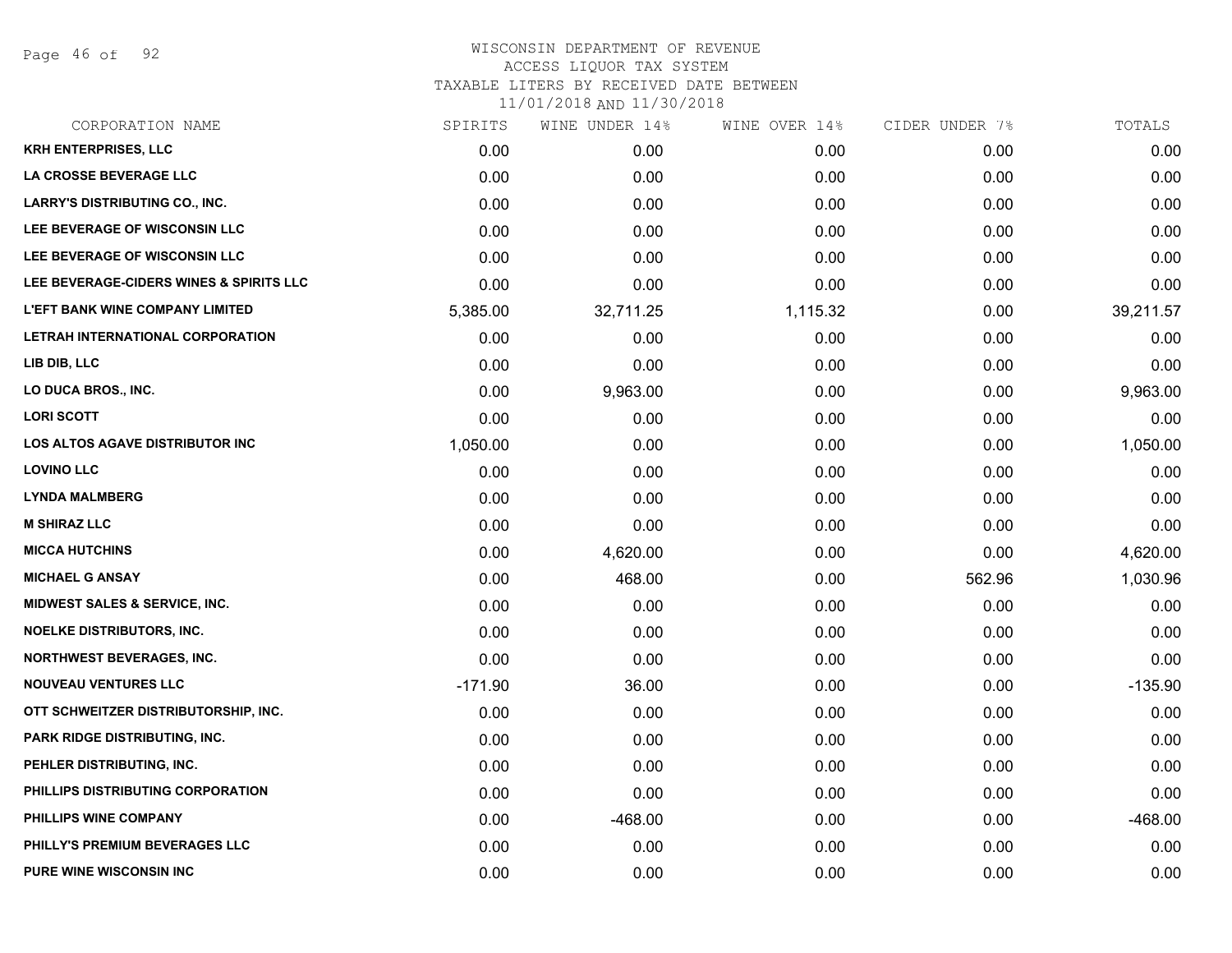Page 47 of 92

| CORPORATION NAME                        | SPIRITS    | WINE UNDER 14% | WINE OVER 14% | CIDER UNDER 7% | TOTALS      |
|-----------------------------------------|------------|----------------|---------------|----------------|-------------|
| PURPLE FEET WINES, LLC                  | 0.00       | 0.00           | 0.00          | 0.00           | 0.00        |
| <b>PVD ENTERPRISES LLC</b>              | 0.00       | 0.00           | 0.00          | 0.00           | 0.00        |
| <b>RATAS WHOLESALE LIQUOR COMPANY</b>   | 0.00       | 0.00           | 0.00          | 0.00           | 0.00        |
| S. & S. DISTRIBUTING, INC.              | 0.00       | 0.00           | 0.00          | 0.00           | 0.00        |
| S. & S. DISTRIBUTING, INC.              | 0.00       | 0.00           | 0.00          | 0.00           | 0.00        |
| <b>SALIM M SHAMMO</b>                   | 0.00       | 0.00           | 0.00          | 0.00           | 0.00        |
| <b>SARATOGA LIQUOR CO., INC.</b>        | 0.00       | 0.00           | 0.00          | 0.00           | 0.00        |
| SMALL LOT WINE WI, INC.                 | 0.00       | $-3,996.00$    | 0.00          | 0.00           | $-3,996.00$ |
| <b>SP3 LLC</b>                          | 0.00       | 0.00           | 0.00          | 0.00           | 0.00        |
| <b>SUPERIOR BEVERAGES LLC</b>           | 0.00       | 0.00           | 0.00          | $-117.35$      | $-117.35$   |
| <b>THOMAS PROBST</b>                    | 0.00       | 0.00           | 0.00          | 0.00           | 0.00        |
| <b>TIMOTHY REILLY SR</b>                | 0.00       | 0.00           | 0.00          | 0.00           | 0.00        |
| TJ INTERNATIONAL LTD                    | 0.00       | 0.00           | 0.00          | 0.00           | 0.00        |
| <b>TORI-VERDI GROUP LLC</b>             | 0.00       | 0.00           | 0.00          | 0.00           | 0.00        |
| TRANSNATIONAL ENTERPRISES, INCORPORATED | 0.00       | 0.00           | 0.00          | 0.00           | 0.00        |
| TRIANGLE DISTRIBUTING COMPANY, INC.     | 0.00       | 0.00           | 0.00          | 0.00           | 0.00        |
| TRI-MART COMPANY LLC                    | 0.00       | 0.00           | 0.00          | 0.00           | 0.00        |
| <b>VINO VERITAS, LTD.</b>               | 0.00       | 2,155.50       | 288.00        | 0.00           | 2,443.50    |
| <b>WDI LLC</b>                          | 0.00       | 0.00           | 0.00          | 0.00           | 0.00        |
| <b>WDI LLC</b>                          | 0.00       | 0.00           | 0.00          | 0.00           | 0.00        |
| <b>WISCONSIN DISTRIBUTORS EAST LLC</b>  | 0.00       | 0.00           | 0.00          | 0.00           | 0.00        |
| <b>WISCONSIN DISTRIBUTORS NORTH LLC</b> | 0.00       | 0.00           | 0.00          | 0.00           | 0.00        |
| <b>WISCONSIN DISTRIBUTORS SOUTH LLC</b> | 0.00       | 0.00           | 0.00          | 0.00           | 0.00        |
| <b>WISCONSIN WINERY CO-OP</b>           | 0.00       | 0.00           | 0.00          | 0.00           | 0.00        |
| <b>WOODFIELD DISTRIBUTION LLC</b>       | 0.00       | 0.00           | 0.00          | 0.00           | 0.00        |
| ZASTROW THE BEER MAN, INC.              | 0.00       | 0.00           | 0.00          | 0.00           | 0.00        |
| TOTAL LITERS FOR 11/30/2018             | 352,930.68 | 368,158.79     | 4,415.29      | 445.61         | 725,950.37  |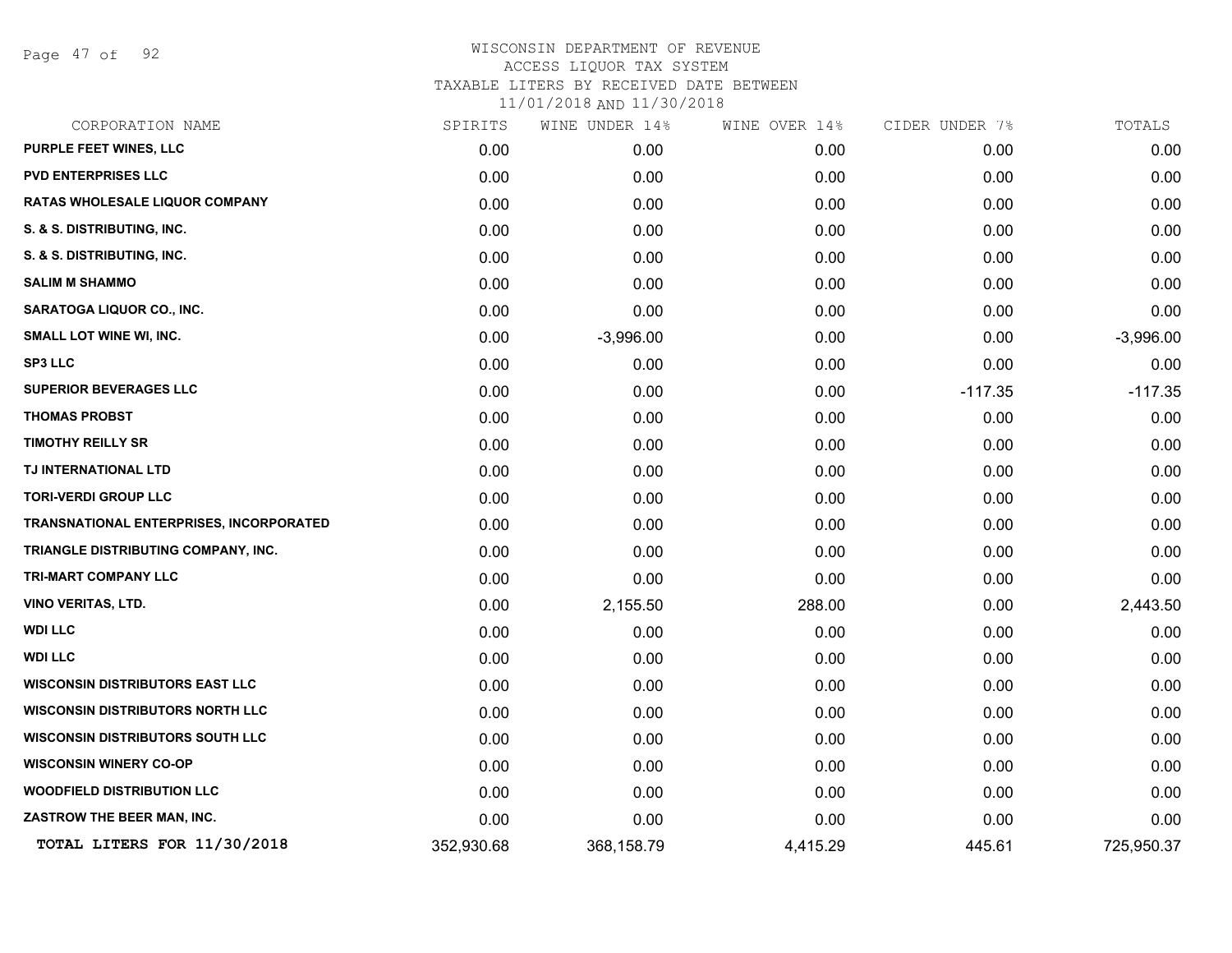Page 48 of 92

## WISCONSIN DEPARTMENT OF REVENUE ACCESS LIQUOR TAX SYSTEM TAXABLE LITERS BY RECEIVED DATE BETWEEN 11/01/2018 AND 11/30/2018

CORPORATION NAME SPIRITS WINE UNDER 14% WINE OVER 14% CIDER UNDER 7% TOTALS

**IN STATE MANUFACTURER (WM)**

| 45TH PARALLEL SPIRITS, LLC                | 0.00     | 0.00 | 0.00 | 0.00     | 0.00     |
|-------------------------------------------|----------|------|------|----------|----------|
| ACE ETHANOL, LLC                          | 0.00     | 0.00 | 0.00 | 0.00     | 0.00     |
| <b>AEPPELTREOW INC</b>                    | 189.01   | 0.00 | 0.00 | 0.00     | 189.01   |
| <b>ANGRY SPIRITS DISTILLING LLC</b>       | 0.00     | 0.00 | 0.00 | 0.00     | 0.00     |
| <b>B &amp; E DISTILLERY INC.</b>          | 105.01   | 0.00 | 0.00 | 0.00     | 105.01   |
| <b>BRIAN SAMMONS</b>                      | 889.76   | 0.00 | 0.00 | 0.00     | 889.76   |
| <b>C &amp; N CORPORATION</b>              | 4,152.05 | 0.00 | 0.00 | 0.00     | 4,152.05 |
| <b>CENTRAL STANDARD LLC</b>               | 8,470.28 | 0.00 | 0.00 | 0.00     | 8,470.28 |
| CENTRAL TIME DISTILLERY AND WINERY, INC.  | 0.00     | 0.00 | 0.00 | 0.00     | 0.00     |
| CHIPPEWA RIVER DISTILLERY AND BREWERY LLC | 558.57   | 0.00 | 0.00 | 0.00     | 558.57   |
| <b>CLOVER MEADOW LLC</b>                  | 0.00     | 0.00 | 0.00 | 0.00     | 0.00     |
| <b>COPPER CROW DISTILLERY LLC</b>         | 0.00     | 0.00 | 0.00 | 0.00     | 0.00     |
| <b>DANCING GOAT DISTILLERY, LLC</b>       | 0.00     | 0.00 | 0.00 | 0.00     | 0.00     |
| DEATH'S DOOR DISTILLERY LLC               | 4,543.09 | 0.00 | 0.00 | 0.00     | 4,543.09 |
| <b>DENNIS E ERB</b>                       | 18.93    | 0.00 | 0.00 | 0.00     | 18.93    |
| <b>DISTILLERY PARTNERS, LLC</b>           | 5,922.98 | 0.00 | 0.00 | 0.00     | 5,922.98 |
| DRIFTLESS GLEN DISTILLERY LLC             | 2,446.01 | 0.00 | 0.00 | 0.00     | 2,446.01 |
| <b>EMCO CHEMICAL DISTRIBUTORS, INC.</b>   | 0.00     | 0.00 | 0.00 | 0.00     | 0.00     |
| <b>GLOBAL UNIVERSAL SRL</b>               | 0.00     | 0.00 | 0.00 | 0.00     | 0.00     |
| <b>GRANT J VAN DRIEST</b>                 | 0.00     | 0.00 | 0.00 | 0.00     | 0.00     |
| <b>GREAT LAKES DISTILLERY LLC</b>         | 0.00     | 0.00 | 0.00 | 0.00     | 0.00     |
| HENDRICKS FAMILY DISTILLERY LLC           | 623.23   | 0.00 | 0.00 | 0.00     | 623.23   |
| <b>HICKORY VIEW DISTILLERY LLC</b>        | 1,122.75 | 0.00 | 0.00 | 0.00     | 1,122.75 |
| <b>ISAAC SHOWAKI</b>                      | 0.00     | 0.00 | 0.00 | 4,935.63 | 4,935.63 |
| <b>JAMES PLOETZ</b>                       | 14.99    | 0.00 | 0.00 | 0.00     | 14.99    |
| JKLM DISTILLING PARTNERS LLC              | 0.00     | 0.00 | 0.00 | 0.00     | 0.00     |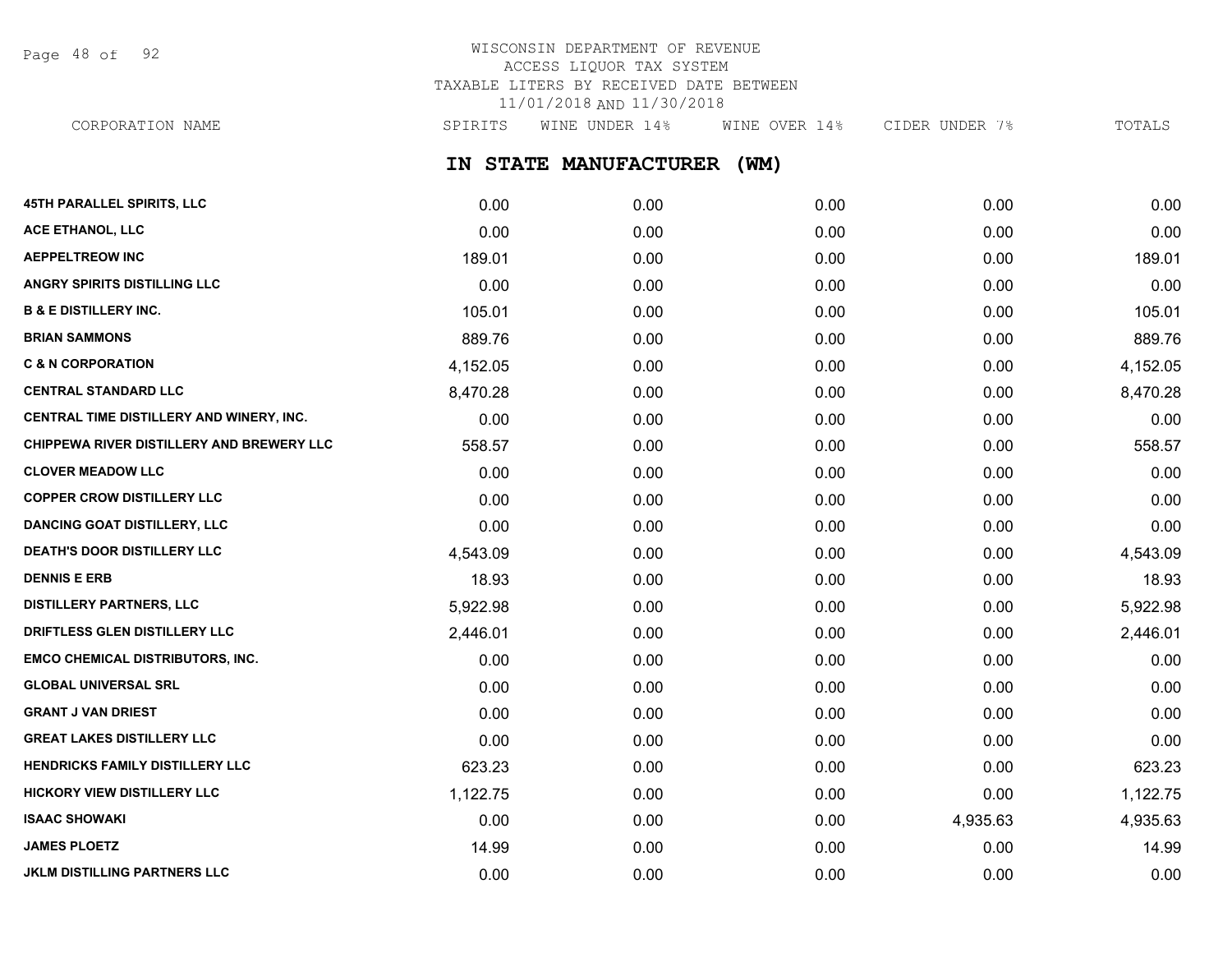Page 49 of 92

| CORPORATION NAME                             | SPIRITS   | WINE UNDER 14% | WINE OVER 14% | CIDER UNDER 7% | TOTALS    |
|----------------------------------------------|-----------|----------------|---------------|----------------|-----------|
| <b>JOSEPH RETZER III</b>                     | 203.28    | 0.00           | 0.00          | 0.00           | 203.28    |
| LA CROSSE DISTILLING COMPANY, LLC            | 1,565.60  | 0.00           | 0.00          | 0.00           | 1,565.60  |
| <b>MATTHEW RICK</b>                          | 0.00      | 0.00           | 0.00          | 0.00           | 0.00      |
| <b>MEISENBURG BREWING AND DISTILLING LLC</b> | 0.00      | 0.00           | 0.00          | 0.00           | 0.00      |
| <b>MILLERCOORS LLC</b>                       | 0.00      | 0.00           | 0.00          | 0.00           | 0.00      |
| <b>NATHAN G GREENAWALT</b>                   | 72.00     | 77.60          | 0.00          | 132.49         | 282.09    |
| <b>NORTHERN WATERS DISTILLERY LLC</b>        | 495.74    | 0.00           | 0.00          | 0.00           | 495.74    |
| PERLICK DISTILLERY, LLC                      | 0.00      | 0.00           | 0.00          | 0.00           | 0.00      |
| <b>RIVER BEND VINEYARD &amp; WINERY LLC</b>  | 419.99    | 0.00           | 0.00          | 0.00           | 419.99    |
| <b>SENSIENT FLAVORS LLC</b>                  | 0.00      | 0.00           | 0.00          | 0.00           | 0.00      |
| <b>ST CROIX SPIRITS LLC</b>                  | 0.00      | 0.00           | 0.00          | 0.00           | 0.00      |
| <b>STATE LINE DISTILLERY, LLC</b>            | 477.00    | 0.00           | 0.00          | 0.00           | 477.00    |
| <b>SUGAR RIVER DISTILLERY INC</b>            | 0.00      | 0.00           | 0.00          | 0.00           | 0.00      |
| THE NORTH WOODS DISTILLERY LLC               | 0.00      | 0.00           | 0.00          | 0.00           | 0.00      |
| <b>TWO TALL GUYS LLC</b>                     | 524.39    | 0.00           | 0.00          | 0.00           | 524.39    |
| WHITE WINTER WINERY INC                      | 0.00      | 0.00           | 0.00          | 0.00           | 0.00      |
| WOLLERSHEIM WINERY, INC.                     | 1,620.00  | 0.00           | 206.99        | 0.00           | 1,826.99  |
| YAHARA BAY DISTILLERS, INC.                  | 9,824.98  | 90.02          | 0.00          | 0.00           | 9,915.00  |
| TOTAL LITERS FOR 11/30/2018                  | 44,259.64 | 167.62         | 206.99        | 5,068.12       | 49,702.37 |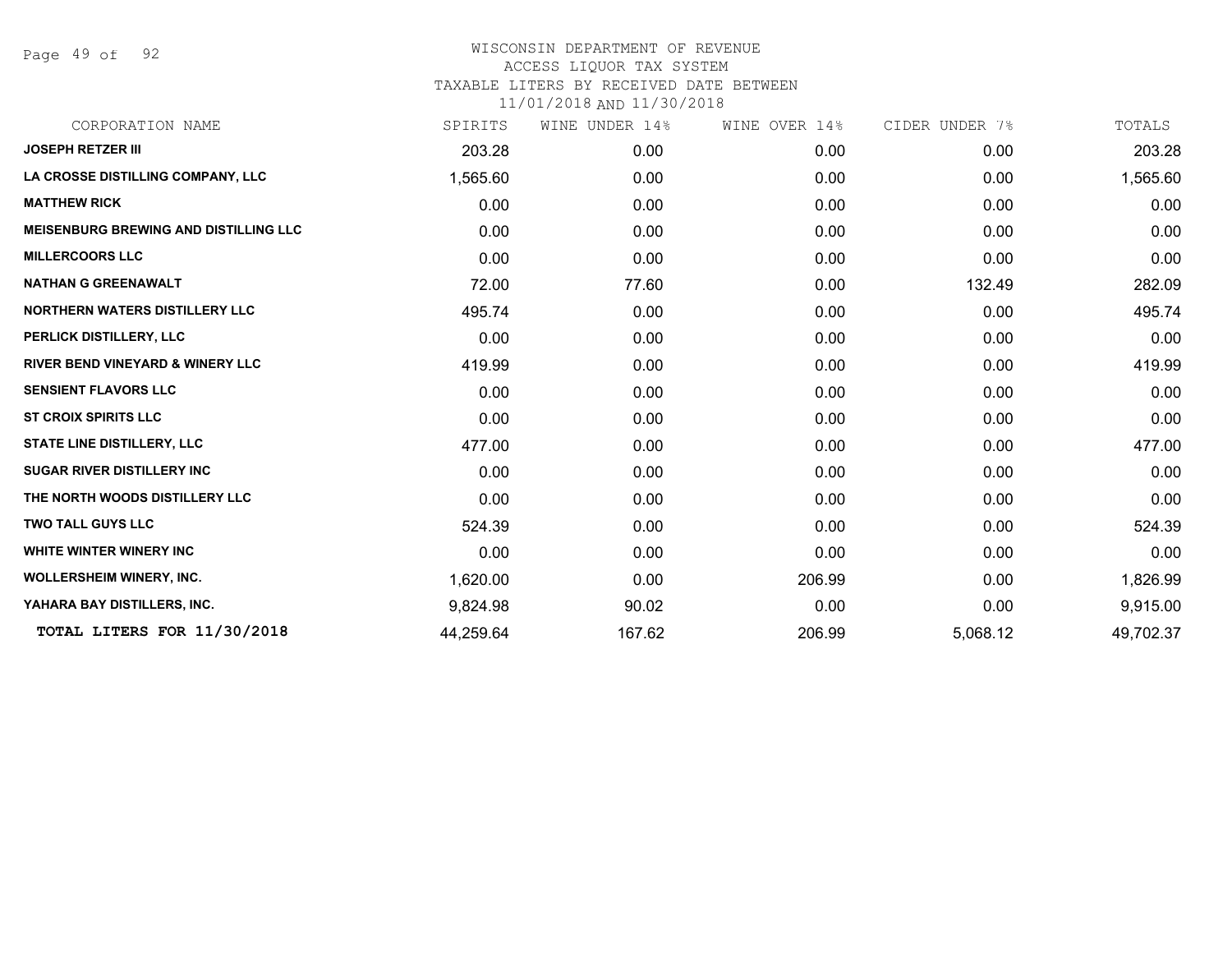Page 50 of 92

# WISCONSIN DEPARTMENT OF REVENUE ACCESS LIQUOR TAX SYSTEM TAXABLE LITERS BY RECEIVED DATE BETWEEN 11/01/2018 AND 11/30/2018

CORPORATION NAME SPIRITS WINE UNDER 14% WINE OVER 14% CIDER UNDER 7% TOTALS

**IN STATE RECTIFIER (WR)**

| <b>45TH PARALLEL SPIRITS, LLC</b>            | 0.00         | 0.00      | 0.00 | 0.00 | 0.00        |
|----------------------------------------------|--------------|-----------|------|------|-------------|
| <b>ARTYS</b>                                 | 834.68       | 0.00      | 0.00 | 0.00 | 834.68      |
| <b>CITY BREWING COMPANY, LLC</b>             | $-9,106.09$  | 0.00      | 0.00 | 0.00 | $-9,106.09$ |
| <b>DANCING GOAT DISTILLERY, LLC</b>          | 0.00         | 0.00      | 0.00 | 0.00 | 0.00        |
| <b>DISTILLERY PARTNERS, LLC</b>              | 0.00         | 0.00      | 0.00 | 0.00 | 0.00        |
| <b>GALLOWAY COMPANY</b>                      | 0.00         | 0.00      | 0.00 | 0.00 | 0.00        |
| <b>GLOBAL UNIVERSAL SRL</b>                  | 0.00         | 0.00      | 0.00 | 0.00 | 0.00        |
| <b>GREAT LAKES DISTILLERY LLC</b>            | 0.00         | 0.00      | 0.00 | 0.00 | 0.00        |
| HENRY FARMS PRAIRIE SPIRITS LLC              | $-283.50$    | 0.00      | 0.00 | 0.00 | $-283.50$   |
| <b>KELLY M YOCOM</b>                         | 31.95        | 90.00     | 0.00 | 0.00 | 121.95      |
| <b>MEISENBURG BREWING AND DISTILLING LLC</b> | 0.00         | 0.00      | 0.00 | 0.00 | 0.00        |
| <b>MIDWEST CUSTOM BOTTLING LLC</b>           | $-2,754.38$  | 55,950.87 | 0.00 | 0.00 | 53,196.49   |
| <b>NATHAN G GREENAWALT</b>                   | 0.00         | 0.00      | 0.00 | 0.00 | 0.00        |
| YAHARA BAY DISTILLERS, INC.                  | 0.00         | 0.00      | 0.00 | 0.00 | 0.00        |
| YAHARA BAY DISTILLERS, INC.                  | 0.00         | 0.00      | 0.00 | 0.00 | 0.00        |
| TOTAL LITERS FOR 11/30/2018                  | $-11,277.34$ | 56,040.87 | 0.00 | 0.00 | 44,763.53   |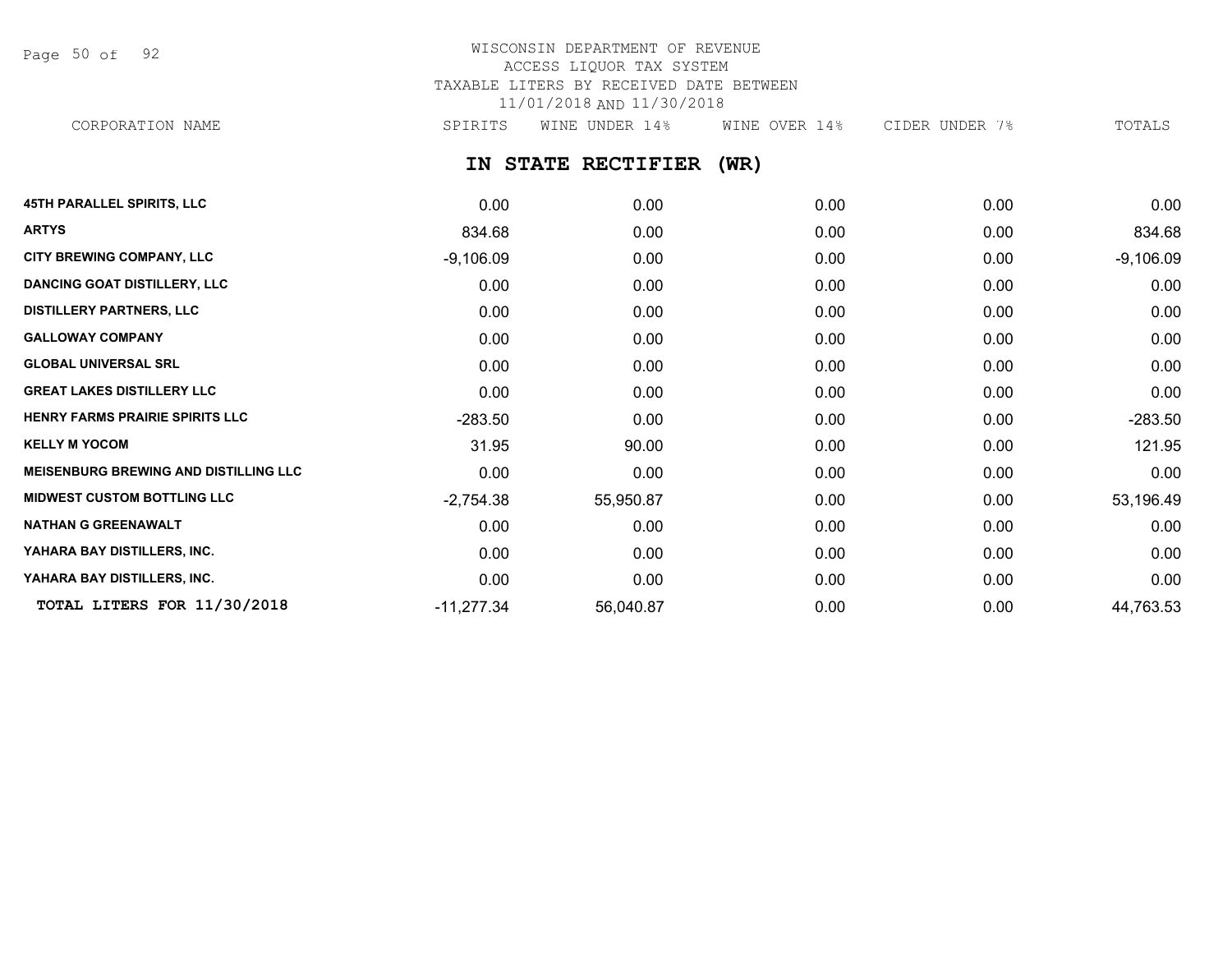Page 51 of 92

# WISCONSIN DEPARTMENT OF REVENUE ACCESS LIQUOR TAX SYSTEM TAXABLE LITERS BY RECEIVED DATE BETWEEN 11/01/2018 AND 11/30/2018

CORPORATION NAME SPIRITS WINE UNDER 14% WINE OVER 14% CIDER UNDER 7% TOTALS

**IN STATE WINERY (WWI)**

| <b>AEPPELTREOW INC</b>                            | 0.00 | 590.52    | 36.34  | 1,187.79 | 1,814.65  |
|---------------------------------------------------|------|-----------|--------|----------|-----------|
| <b>AMANDA STEFL</b>                               | 0.00 | 0.00      | 0.00   | 0.00     | 0.00      |
| <b>BADGER STATE BREWING COMPANY LLC</b>           | 0.00 | 0.00      | 0.00   | 0.00     | 0.00      |
| <b>BARABOO BLUFF WINERY, LLC</b>                  | 0.00 | 2,621.39  | 0.00   | 0.00     | 2,621.39  |
| <b>BAYFIELD WINERY, LTD.</b>                      | 0.00 | 1,772.25  | 0.00   | 0.00     | 1,772.25  |
| <b>BELLEVINEZ LLC</b>                             | 0.00 | 916.07    | 0.00   | 0.00     | 916.07    |
| <b>BLIND HORSE WINERY LLC</b>                     | 0.00 | 0.00      | 0.00   | 0.00     | 0.00      |
| <b>BOTHAM BRANDS LLC</b>                          | 0.00 | 0.00      | 0.00   | 0.00     | 0.00      |
| <b>BOTHAM VINEYARDS, INC.</b>                     | 0.00 | 2,036.55  | 0.00   | 0.00     | 2,036.55  |
| <b>BRADLEY L ALLEN</b>                            | 0.00 | 0.00      | 0.00   | 0.00     | 0.00      |
| <b>BRANCHES WINERY LLC</b>                        | 0.00 | 0.00      | 0.00   | 0.00     | 0.00      |
| <b>BRIAN C LOKRANTZ</b>                           | 0.00 | 0.00      | 0.00   | 0.00     | 0.00      |
| <b>BRIGADOON FARM &amp; WINERY LLC</b>            | 0.00 | 440.24    | 0.00   | 0.00     | 440.24    |
| <b>C &amp; N CORPORATION</b>                      | 0.00 | 71,975.95 | 320.99 | 0.00     | 72,296.94 |
| <b>CHATEAU ST CROIX WINERY &amp; VINEYARD LLC</b> | 0.00 | 1,561.48  | 184.12 | 0.00     | 1,745.60  |
| <b>CHERYL JOHNSON</b>                             | 0.00 | 0.00      | 0.00   | 0.00     | 0.00      |
| <b>CIDER HOUSE OF WISCONSIN LLC</b>               | 0.00 | 0.00      | 0.00   | 166.73   | 166.73    |
| <b>CLAY JAR HOLDINGS LLC</b>                      | 0.00 | 589.39    | 107.01 | 0.00     | 696.40    |
| <b>CLOVER MEADOW LLC</b>                          | 0.00 | 0.00      | 189.27 | 0.00     | 189.27    |
| <b>COLLEEN M BOS</b>                              | 0.00 | 1,397.73  | 0.00   | 0.00     | 1,397.73  |
| <b>CRAIG FLETCHER</b>                             | 0.00 | 0.00      | 0.00   | 0.00     | 0.00      |
| <b>DANIEL J KOEPKE</b>                            | 0.00 | 1,078.84  | 0.00   | 0.00     | 1,078.84  |
| <b>DANZINGER VINEYARDS LLC</b>                    | 0.00 | 0.00      | 0.00   | 0.00     | 0.00      |
| <b>DAVID F MAHER</b>                              | 0.00 | 0.00      | 0.00   | 0.00     | 0.00      |
| <b>DEAN L BAUMGARTEN</b>                          | 0.00 | 853.99    | 0.00   | 0.00     | 853.99    |
| <b>DIANA HOBSON</b>                               | 0.00 | 0.00      | 0.00   | 0.00     | 0.00      |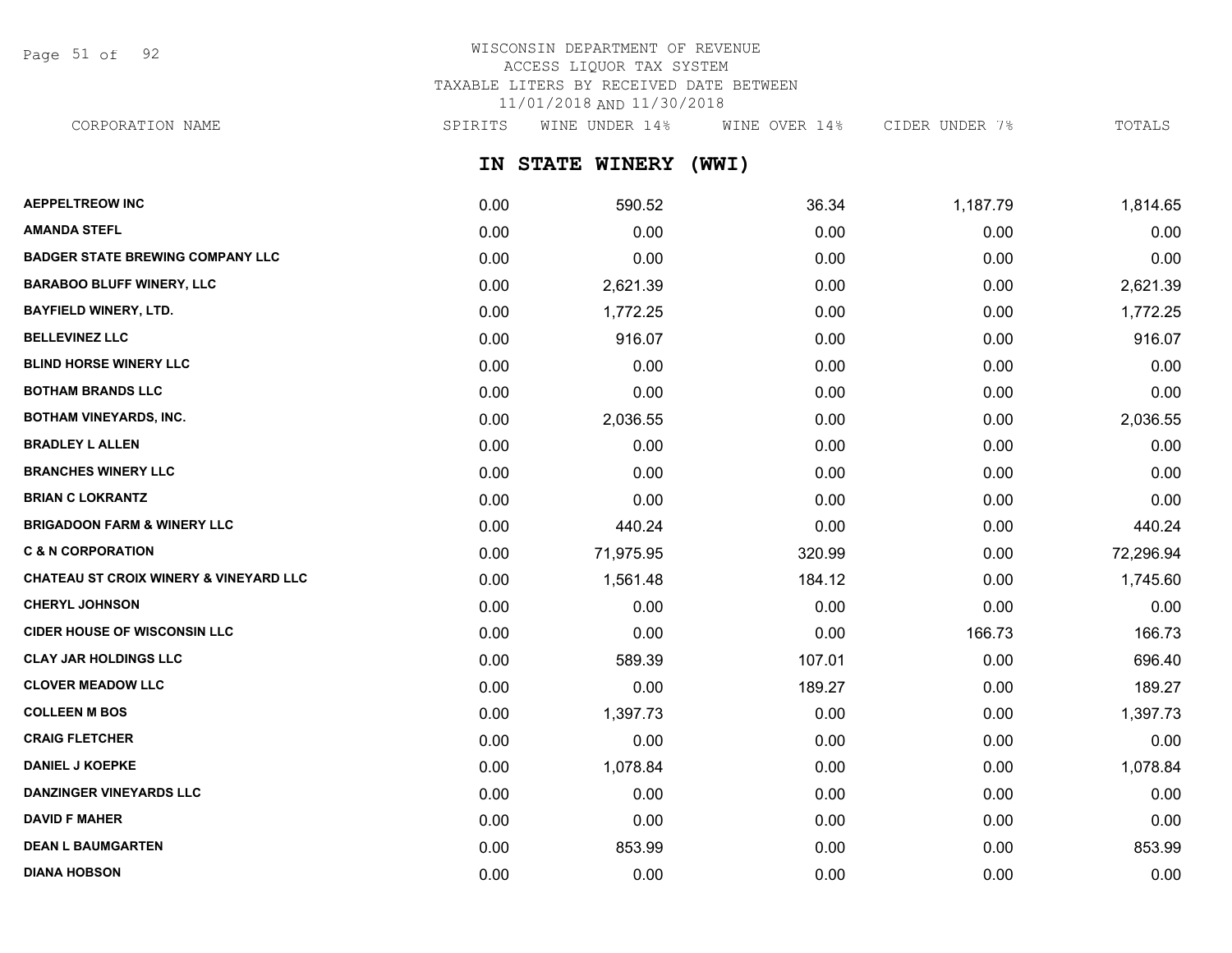Page 52 of 92

## WISCONSIN DEPARTMENT OF REVENUE ACCESS LIQUOR TAX SYSTEM TAXABLE LITERS BY RECEIVED DATE BETWEEN

| CORPORATION NAME                     | SPIRITS | WINE UNDER 14% | WINE OVER 14% | CIDER UNDER 7% | TOTALS    |
|--------------------------------------|---------|----------------|---------------|----------------|-----------|
| DRUMLIN RIDGE WINERY LLC             | 0.00    | 0.00           | 0.00          | 0.00           | 0.00      |
| <b>EASTERN RIDGES VINEYARD, LLC</b>  | 0.00    | 0.00           | 0.00          | 0.00           | 0.00      |
| <b>EDWARD J RINK</b>                 | 0.00    | 123.74         | 102.74        | 0.00           | 226.48    |
| <b>ELISABETH W KLEIN</b>             | 0.00    | 1,438.45       | 0.00          | 0.00           | 1,438.45  |
| <b>FAWN CREEK WINERY LLC</b>         | 0.00    | 4,405.50       | 0.00          | 0.00           | 4,405.50  |
| <b>FERMENTING CELLARS LLC</b>        | 0.00    | 182.75         | 5.00          | 0.00           | 187.75    |
| FISHER KING WINERY, LLC              | 0.00    | 1,411.95       | 0.00          | 0.00           | 1,411.95  |
| <b>FRESAR INC</b>                    | 0.00    | 83.28          | 0.00          | 0.00           | 83.28     |
| FRUIT OF THE WOODS WINE CELLAR, INC. | 0.00    | 21,357.73      | 45.01         | 0.00           | 21,402.74 |
| <b>HALF KRAKT LLC</b>                | 0.00    | 0.00           | 0.00          | 0.00           | 0.00      |
| <b>HALF MOON HILL LLC</b>            | 0.00    | 92.25          | 0.00          | 44.21          | 136.46    |
| <b>HARALD TOMESCH</b>                | 0.00    | 0.00           | 0.00          | 0.00           | 0.00      |
| <b>HARBOR RIDGE WINERY INC.</b>      | 0.00    | 12,611.36      | 0.00          | 0.00           | 12,611.36 |
| <b>HAYWARD LAKES WINERY, LLC</b>     | 0.00    | 0.00           | 0.00          | 0.00           | 0.00      |
| <b>HERDIE BAISDEN</b>                | 0.00    | 609.45         | 0.00          | 9,235.80       | 9,845.25  |
| <b>ISLAND ORCHARD CIDER LLC</b>      | 0.00    | 0.00           | 0.00          | 21,722.88      | 21,722.88 |
| <b>JACKSON WINE LLC</b>              | 0.00    | 3,022.49       | 120.00        | 0.00           | 3,142.49  |
| <b>JAMES F HAUSER JR</b>             | 0.00    | 0.00           | 0.00          | 4,523.55       | 4,523.55  |
| <b>JAMES PLOETZ</b>                  | 0.00    | 400.15         | 13.51         | 0.00           | 413.66    |
| <b>JEFFERY BEMIS</b>                 | 0.00    | 2,068.72       | 0.00          | 0.00           | 2,068.72  |
| <b>JEFFREY L STOEGER</b>             | 0.00    | $-22.50$       | $-4.50$       | 0.00           | $-27.00$  |
| JONATHAN DALE                        | 0.00    | 0.00           | 0.00          | 0.00           | 0.00      |
| <b>JORNY'S END LLC</b>               | 0.00    | 0.00           | 0.00          | 0.00           | 0.00      |
| <b>JORNY'S END LLC</b>               | 0.00    | 2,589.75       | 0.00          | 0.00           | 2,589.75  |
| <b>JOSEPH CALLOW</b>                 | 0.00    | $-28.53$       | 0.00          | 605.66         | 577.13    |
| <b>JOSEPH STALLER</b>                | 0.00    | 0.00           | 0.00          | 0.00           | 0.00      |
| <b>JOSEPH WYNIMKO</b>                | 0.00    | 555.51         | 0.00          | 0.00           | 555.51    |
| <b>JULIE A ANDRZEJCZAK</b>           | 0.00    | 1,944.18       | 9.84          | 0.00           | 1,954.02  |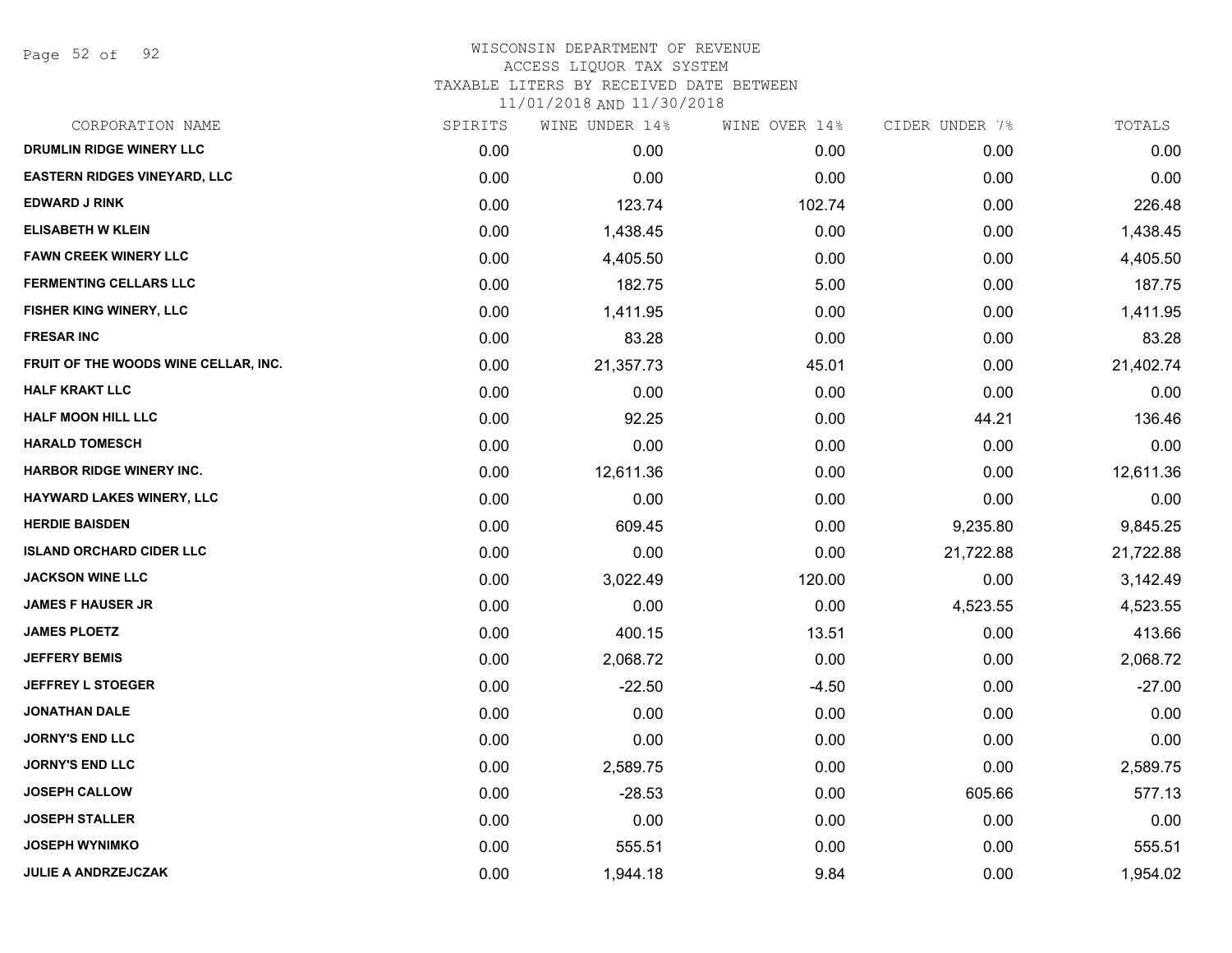Page 53 of 92

### WISCONSIN DEPARTMENT OF REVENUE ACCESS LIQUOR TAX SYSTEM

TAXABLE LITERS BY RECEIVED DATE BETWEEN

| CORPORATION NAME                               | SPIRITS | WINE UNDER 14% | WINE OVER 14% | CIDER UNDER 7% | TOTALS    |
|------------------------------------------------|---------|----------------|---------------|----------------|-----------|
| <b>KEVIN BEHNKE</b>                            | 0.00    | 383.84         | 0.00          | 0.00           | 383.84    |
| <b>LAKE NOKOMIS CRANBERRIES INC</b>            | 0.00    | 0.00           | 0.00          | 0.00           | 0.00      |
| <b>LANDTA WINES LLC</b>                        | 0.00    | 567.81         | 0.00          | 0.00           | 567.81    |
| <b>LARSON &amp; LARSON</b>                     | 0.00    | 1,104.58       | 0.00          | 0.00           | 1,104.58  |
| <b>LAUTENBACH'S ORCHARD COUNTRY INC</b>        | 0.00    | 16,100.82      | 206.99        | 0.00           | 16,307.81 |
| <b>LEDGESTONE ESTATE LLC</b>                   | 0.00    | 246.08         | 0.00          | 0.00           | 246.08    |
| <b>LOST ISLAND WINE LLC</b>                    | 0.00    | 1,959.74       | 0.00          | 66.02          | 2,025.76  |
| <b>LUCKY DOG WINERY</b>                        | 0.00    | 0.00           | 0.00          | 0.00           | 0.00      |
| <b>LUNCH CREEK VINEYARDS LLC</b>               | 0.00    | 0.00           | 0.00          | 0.00           | 0.00      |
| <b>MARION J WEGLARZ AND MARLYS A BOCK PTRS</b> | 0.00    | 2,466.57       | 0.00          | 0.00           | 2,466.57  |
| <b>MARTIN E SELL</b>                           | 0.00    | 356.66         | 7.50          | 0.00           | 364.16    |
| <b>MARY BELLAZZINI</b>                         | 0.00    | 0.00           | 0.00          | 0.00           | 0.00      |
| <b>MATENAER CORPORATION</b>                    | 0.00    | 0.00           | 0.00          | 0.00           | 0.00      |
| <b>MATTHEW RICK</b>                            | 0.00    | 0.00           | 0.00          | 0.00           | 0.00      |
| <b>MCILQUHAM LLC</b>                           | 0.00    | 2,997.01       | 0.00          | 0.00           | 2,997.01  |
| <b>MERSHONIAN CIDERY LLC</b>                   | 0.00    | 158.99         | 0.00          | 1,514.16       | 1,673.15  |
| <b>MILLERCOORS LLC</b>                         | 0.00    | 0.00           | 0.00          | 0.00           | 0.00      |
| <b>MILLERCOORS USA LLC</b>                     | 0.00    | 0.00           | 0.00          | 0.00           | 0.00      |
| <b>MOBCRAFT BEER INC</b>                       | 0.00    | 0.00           | 0.00          | 0.00           | 0.00      |
| <b>MOONDANCER LLC</b>                          | 0.00    | 0.00           | 0.00          | 0.00           | 0.00      |
| <b>MUNSON BRIDGE WINERY INC</b>                | 0.00    | 0.00           | 0.00          | 0.00           | 0.00      |
| <b>MUSETTA WINERY, LLC</b>                     | 0.00    | 0.00           | 0.00          | 0.00           | 0.00      |
| NORTHLEAF WINERY, LLC                          | 0.00    | 1,867.49       | 68.25         | 0.00           | 1,935.74  |
| <b>ODILON FORD WINERY INC</b>                  | 0.00    | 15.37          | 0.38          | 0.00           | 15.75     |
| PARALLEL 44 VINEYARD & WINERY, INC.            | 0.00    | 3,588.75       | 116.97        | 0.00           | 3,705.72  |
| PARALLEL 44 VINEYARD & WINERY, INC.            | 0.00    | 3,487.51       | 112.50        | 0.00           | 3,600.01  |
| <b>PATRICK ARNDT</b>                           | 0.00    | 113.56         | 0.00          | 0.00           | 113.56    |
| <b>PAUL D ASPER</b>                            | 0.00    | 1,505.42       | 0.00          | 3,623.00       | 5,128.42  |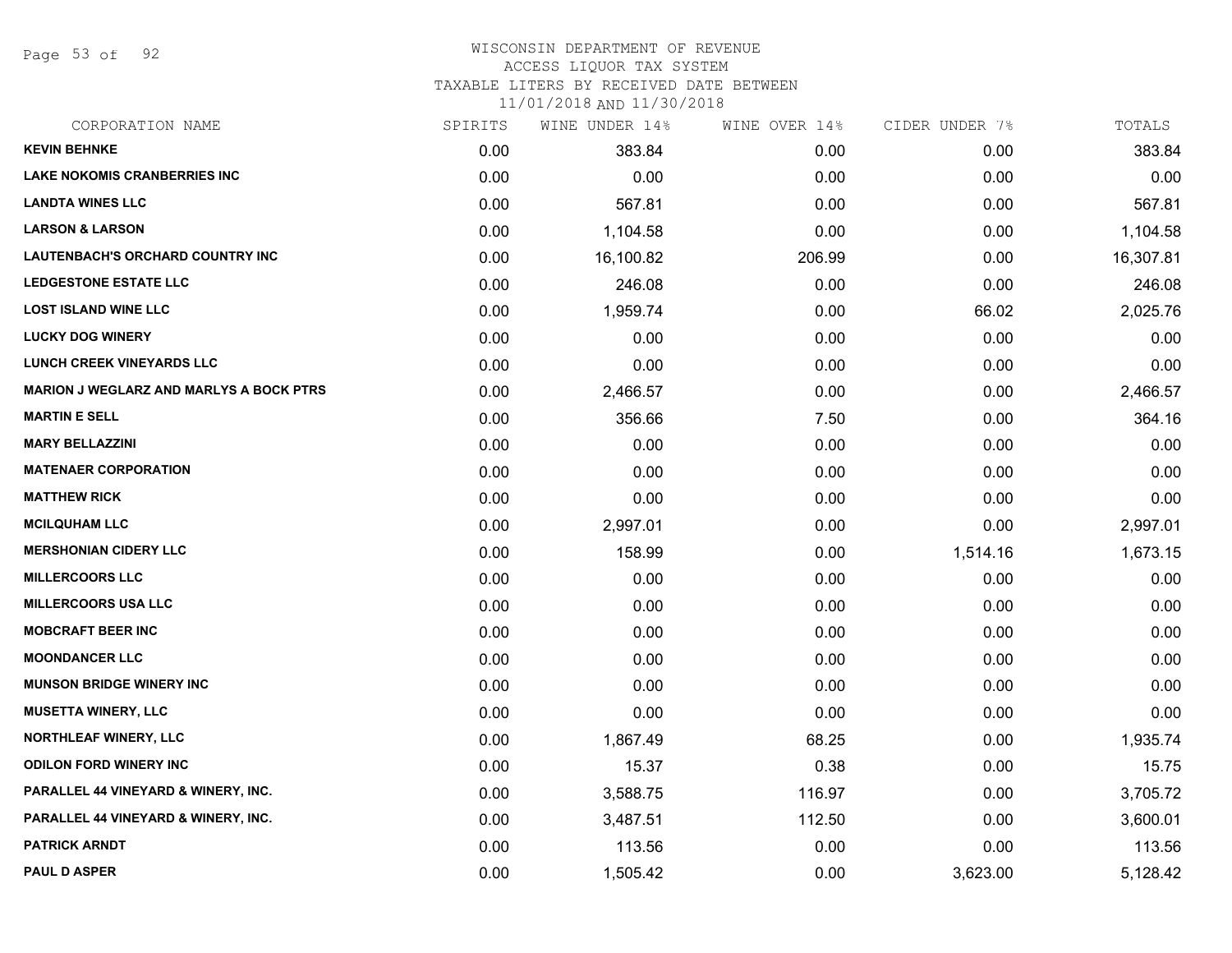Page 54 of 92

### WISCONSIN DEPARTMENT OF REVENUE ACCESS LIQUOR TAX SYSTEM

TAXABLE LITERS BY RECEIVED DATE BETWEEN

| CORPORATION NAME                            | SPIRITS | WINE UNDER 14% | WINE OVER 14% | CIDER UNDER 7% | TOTALS    |
|---------------------------------------------|---------|----------------|---------------|----------------|-----------|
| <b>PAUL G BLOMMEL</b>                       | 0.00    | 1,033.60       | 0.00          | 2,801.39       | 3,834.99  |
| <b>PAUL HAMMEN</b>                          | 0.00    | 0.00           | 0.00          | 0.00           | 0.00      |
| <b>PAUL J FRANZEN</b>                       | 0.00    | 0.00           | 531.09        | 0.00           | 531.09    |
| <b>PIEPERTK LLC</b>                         | 0.00    | 1,999.49       | 15.37         | 0.00           | 2,014.86  |
| <b>PRAIRIE HAWK WINERY INC</b>              | 0.00    | 0.00           | 0.00          | 0.00           | 0.00      |
| <b>RED OAK VINEYARD INC</b>                 | 0.00    | 0.00           | 0.00          | 0.00           | 0.00      |
| <b>RIVER BEND VINEYARD &amp; WINERY LLC</b> | 0.00    | 4,825.25       | 0.00          | 0.00           | 4,825.25  |
| <b>ROBERT BORUCKI</b>                       | 0.00    | 0.00           | 0.00          | 0.00           | 0.00      |
| <b>ROCK N WOOL WINERY LLC</b>               | 0.00    | 0.00           | 0.00          | 0.00           | 0.00      |
| <b>RUSHFORD MEADERY AND WINERY LLC</b>      | 0.00    | $-1.88$        | 0.00          | $-7.81$        | $-9.69$   |
| <b>RYAN PRELLWITZ</b>                       | 0.00    | 0.00           | 0.00          | 0.00           | 0.00      |
| SANDSTONE RIDGE VINEYARD & WINERY LLC       | 0.00    | 0.00           | 0.00          | 0.00           | 0.00      |
| <b>SEVEN HAWKS VINEYARDS LLC</b>            | 0.00    | 0.00           | 0.00          | 0.00           | 0.00      |
| <b>SEVEN HAWKS VINEYARDS LLC</b>            | 0.00    | 0.00           | 0.00          | 0.00           | 0.00      |
| <b>SHARON L PINGEL</b>                      | 0.00    | 287.95         | 0.00          | 0.00           | 287.95    |
| <b>SHERRY HARDIE</b>                        | 0.00    | 2,048.70       | 0.00          | 0.00           | 2,048.70  |
| <b>SIMON CREEK VINEYARD LLC</b>             | 0.00    | 3,860.96       | 587.99        | 0.00           | 4,448.95  |
| SINNIPEE VALLEY VINEYARD LLC                | 0.00    | 666.00         | 0.00          | 0.00           | 666.00    |
| <b>SPB LLC</b>                              | 0.00    | 0.00           | 0.00          | 56,403.10      | 56,403.10 |
| <b>SPIRITS OF NORWAY VINEYARD LLC</b>       | 0.00    | 0.00           | 0.00          | 0.00           | 0.00      |
| SPRECHER BREWING COMPANY, INC.              | 0.00    | 0.00           | 0.00          | $-90.47$       | $-90.47$  |
| <b>SPURGEON VINEYARDS &amp; WINERY LLC</b>  | 0.00    | 3,118.95       | 71.92         | 0.00           | 3,190.87  |
| <b>STEPHEN M KENNEDY</b>                    | 0.00    | 806.29         | 0.00          | 0.00           | 806.29    |
| <b>STEVEN DEBAKER</b>                       | 0.00    | 0.00           | 0.00          | 0.00           | 0.00      |
| STEVEN M & JUDITH A JACOBSON LLC            | 0.00    | 2,925.13       | 0.00          | 0.00           | 2,925.13  |
| <b>STILLMANK BREWING COMPANY</b>            | 0.00    | 0.00           | 0.00          | 0.00           | 0.00      |
| <b>STONES THROW WINERY INC</b>              | 0.00    | 2,078.18       | 1,328.68      | 0.00           | 3,406.86  |
| <b>SUNSET POINT WINERY LLC</b>              | 0.00    | 1,151.32       | 0.00          | 0.00           | 1,151.32  |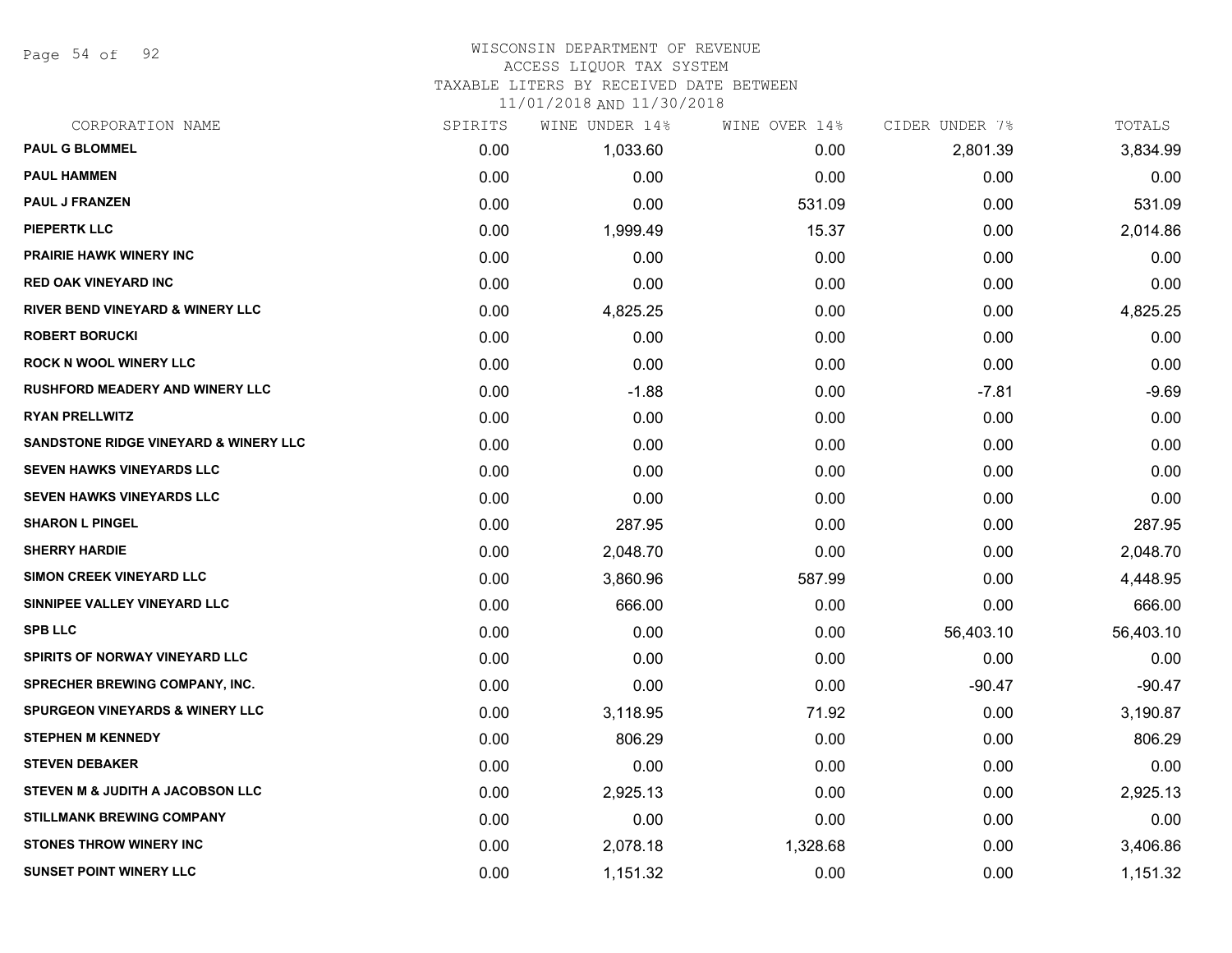### WISCONSIN DEPARTMENT OF REVENUE

### ACCESS LIQUOR TAX SYSTEM

TAXABLE LITERS BY RECEIVED DATE BETWEEN

| CORPORATION NAME                                   | SPIRITS | WINE UNDER 14% | WINE OVER 14% | CIDER UNDER 7% | TOTALS    |
|----------------------------------------------------|---------|----------------|---------------|----------------|-----------|
| <b>TENBA RIDGE WINERY LLC</b>                      | 0.00    | 2,040.75       | 0.00          | 0.00           | 2,040.75  |
| THE RUM TREE, INC.                                 | 0.00    | 0.00           | 0.00          | 0.00           | 0.00      |
| THE WINE VINEYARD LLC                              | 0.00    | 2,492.99       | 0.00          | 0.00           | 2,492.99  |
| THE WOODLAND TRAIL BEVERAGE COMPANY, INC.          | 0.00    | 817.65         | 0.00          | 0.00           | 817.65    |
| <b>TIMOTHY D GUILD</b>                             | 0.00    | 0.00           | 0.00          | 0.00           | 0.00      |
| <b>TIMOTHY P MCDONALD</b>                          | 0.00    | 560.58         | 0.00          | 0.00           | 560.58    |
| <b>TODD KUEHL</b>                                  | 0.00    | 6,779.65       | 0.00          | 0.00           | 6,779.65  |
| <b>TOMMYS TOO HIGH WINES LLC</b>                   | 0.00    | 643.52         | 0.00          | 0.00           | 643.52    |
| <b>TROY LANDWEHR</b>                               | 0.00    | 1,133.25       | 112.50        | 0.00           | 1,245.75  |
| <b>TWO BROTHERS WINES LLC</b>                      | 0.00    | 2,171.99       | 0.00          | 0.00           | 2,171.99  |
| <b>UPSTREAM CIDER LLC</b>                          | 0.00    | 0.00           | 0.00          | 0.00           | 0.00      |
| VAN WYCHEN WINES INC.                              | 0.00    | 0.00           | 0.00          | 0.00           | 0.00      |
| <b>VERNON VINEYARDS LTD</b>                        | 0.00    | 1,095.89       | 0.00          | 0.00           | 1,095.89  |
| <b>VINES TO CELLAR, INC.</b>                       | 0.00    | 924.77         | 0.00          | 0.00           | 924.77    |
| <b>VON KLAUS WINERY LLC</b>                        | 0.00    | 339.06         | 97.74         | 0.00           | 436.80    |
| <b>VON STIEHL WINERY LTD.</b>                      | 0.00    | 0.00           | 0.00          | 0.00           | 0.00      |
| VON STIEHL WINERY LTD.                             | 0.00    | 2,600.04       | $-57.00$      | 969.92         | 3,512.96  |
| VON STIEHL WINERY LTD.                             | 0.00    | 0.00           | 0.00          | 0.00           | 0.00      |
| <b>WEST PRAIRIE WINERY LLC</b>                     | 0.00    | 9,336.31       | 0.00          | 0.00           | 9,336.31  |
| <b>WHISPERING BLUFFS VINEYARD &amp; WINERY LTD</b> | 0.00    | 925.50         | 24.00         | 0.00           | 949.50    |
| <b>WHISPERING WINDS WINERY LLC</b>                 | 0.00    | 172.24         | 0.00          | 0.00           | 172.24    |
| <b>WHITE BEAR SPIRITS LLC</b>                      | 0.00    | 622.28         | 0.00          | 0.00           | 622.28    |
| WHITE WINTER WINERY INC                            | 0.00    | 2,052.82       | 427.37        | $-288.75$      | 2,191.44  |
| <b>WILLIAM F BLUHM</b>                             | 0.00    | 6,273.76       | 214.37        | 0.00           | 6,488.13  |
| <b>WINEMAKER'S DAUGHTER LLC</b>                    | 0.00    | 832.79         | 0.00          | 0.00           | 832.79    |
| <b>WINESITTER BREWHOUSE LLC</b>                    | 0.00    | 0.00           | 0.00          | 0.00           | 0.00      |
| <b>WOLLERSHEIM WINERY, INC.</b>                    | 0.00    | 7,184.88       | 934.49        | 0.00           | 8,119.37  |
| <b>WOLLERSHEIM WINERY, INC.</b>                    | 0.00    | 51,422.54      | 1,469.20      | 0.00           | 52,891.74 |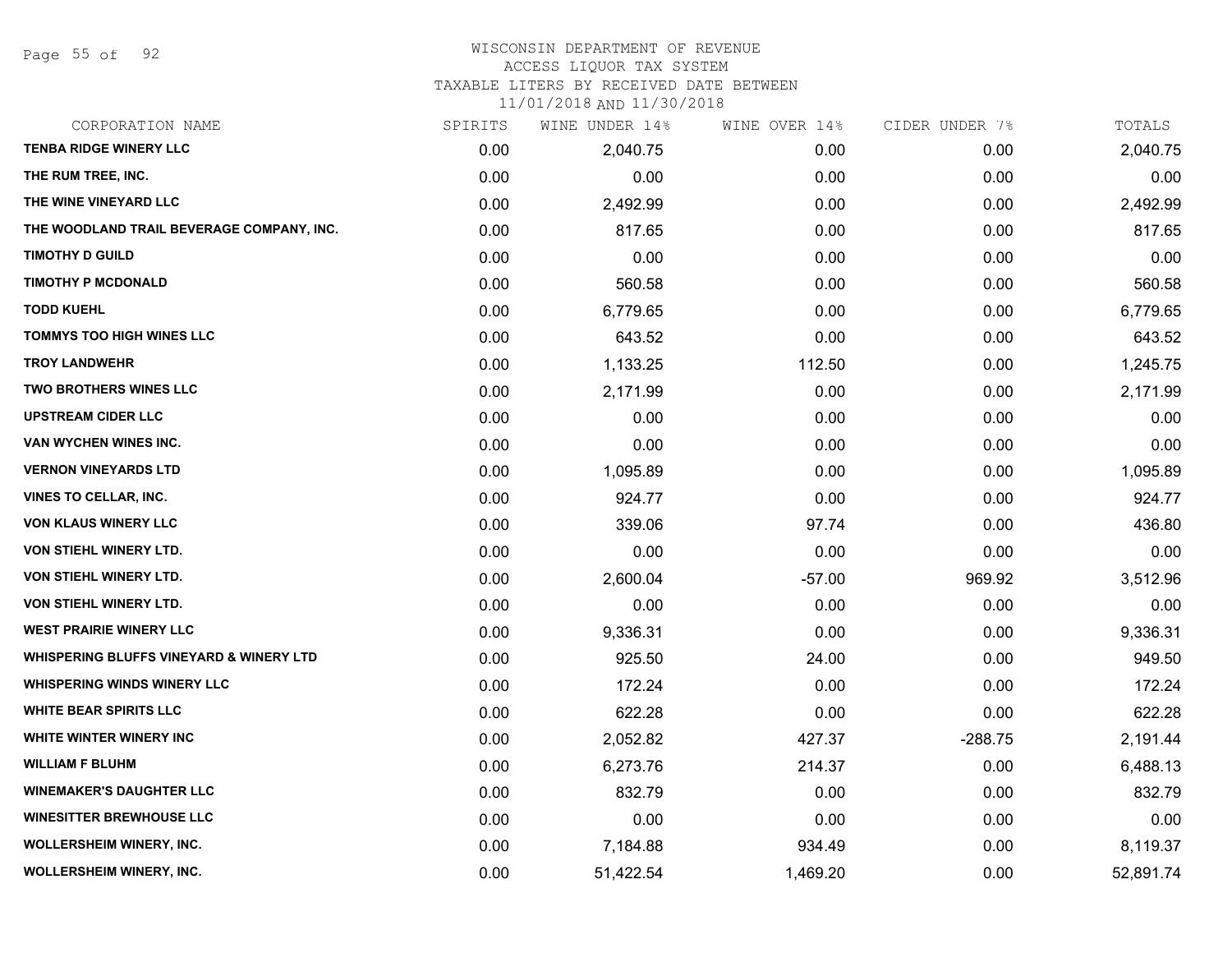| Page | 56 of |  | 92 |
|------|-------|--|----|
|------|-------|--|----|

# WISCONSIN DEPARTMENT OF REVENUE ACCESS LIQUOR TAX SYSTEM TAXABLE LITERS BY RECEIVED DATE BETWEEN 11/01/2018 AND 11/30/2018

**TOTAL LITERS FOR 11/30/2018** 0.00 300,824.03 7,399.64 102,477.18 410,700.85 CORPORATION NAME SPIRITS WINE UNDER 14% WINE OVER 14% CIDER UNDER 7% TOTALS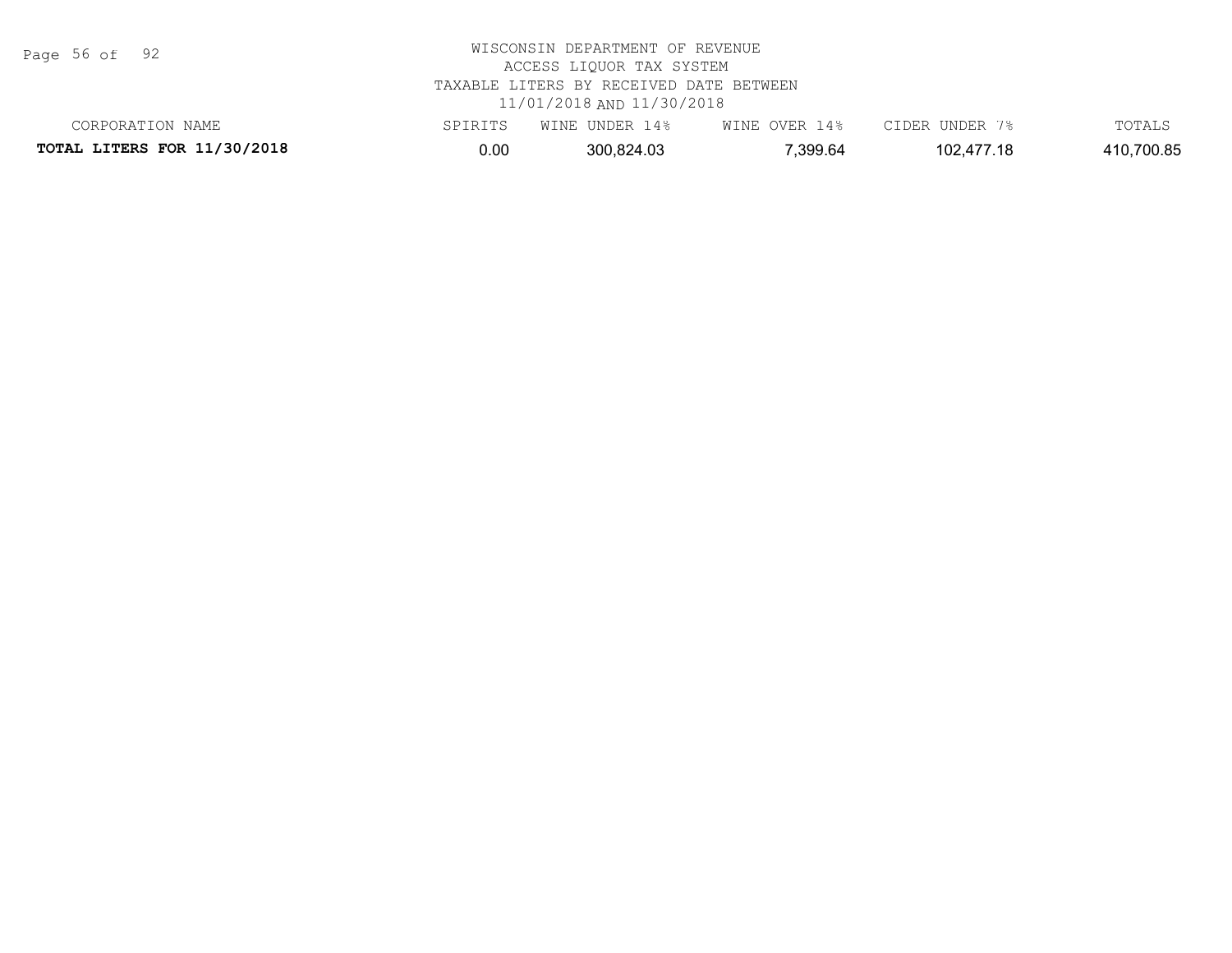Page 57 of 92

### WISCONSIN DEPARTMENT OF REVENUE ACCESS LIQUOR TAX SYSTEM TAXABLE LITERS BY RECEIVED DATE BETWEEN 11/01/2018 AND 11/30/2018

**WINE DIRECT SHIPPER (WDS) 1-800 WINESHOP.COM INC** 0.00 0.00 0.00 0.00 0.00 CORPORATION NAME SPIRITS WINE UNDER 14% WINE OVER 14% CIDER UNDER 7% TOTALS

| 2HAWK, LLC                                | 0.00 | 0.00 | 0.00 | 0.00 | 0.00 |
|-------------------------------------------|------|------|------|------|------|
| <b>7 &amp; 8 LLC</b>                      | 0.00 | 0.00 | 0.00 | 0.00 | 0.00 |
| A DONKEY AND GOAT LLC                     | 0.00 | 0.00 | 0.00 | 0.00 | 0.00 |
| A TO Z WINEWORKS LLC                      | 0.00 | 0.00 | 0.00 | 0.00 | 0.00 |
| A W DIRECT LLC                            | 0.00 | 0.00 | 0.00 | 0.00 | 0.00 |
| <b>ABACELA VINEYARDS &amp; WINERY INC</b> | 0.00 | 0.00 | 0.00 | 0.00 | 0.00 |
| <b>ABREU VINEYARDS INC</b>                | 0.00 | 0.00 | 0.00 | 0.00 | 0.00 |
| AC VIN CO LLC                             | 0.00 | 0.00 | 0.00 | 0.00 | 0.00 |
| <b>ACCOLADE WINES NORTH AMERICA INC</b>   | 0.00 | 0.00 | 0.00 | 0.00 | 0.00 |
| <b>ACORN ALEGRIA WINERY</b>               | 0.00 | 0.00 | 0.00 | 0.00 | 0.00 |
| <b>ADAM H LEE</b>                         | 0.00 | 0.00 | 0.00 | 0.00 | 0.00 |
| <b>ADAMS WINERY LLC</b>                   | 0.00 | 0.00 | 0.00 | 0.00 | 0.00 |
| <b>ADELAIDA CELLARS INC</b>               | 0.00 | 0.00 | 0.00 | 0.00 | 0.00 |
| <b>ADELSHEIM VINEYARD LLC</b>             | 0.00 | 0.00 | 0.00 | 0.00 | 0.00 |
| ADLER DEUTSCH VINEYARD LLC                | 0.00 | 0.00 | 0.00 | 0.00 | 0.00 |
| AH WINES INC                              | 0.00 | 0.00 | 0.00 | 0.00 | 0.00 |
| <b>AKA WINES LLC</b>                      | 0.00 | 0.00 | 0.00 | 0.00 | 0.00 |
| ALEJANDRO BULGHERONI ESTATE LLC           | 0.00 | 0.00 | 0.00 | 0.00 | 0.00 |
| <b>ALEXANDER P OXMAN</b>                  | 0.00 | 0.00 | 0.00 | 0.00 | 0.00 |
| ALEXANDRIA NICOLE CELLARS LLC             | 0.00 | 0.00 | 0.00 | 0.00 | 0.00 |
| <b>ALOFT WINES LLC</b>                    | 0.00 | 0.00 | 0.00 | 0.00 | 0.00 |
| <b>ALPHA &amp; OMEGA WINERY LLC</b>       | 0.00 | 0.00 | 0.00 | 0.00 | 0.00 |
| <b>ALTAMURA WINERY INC</b>                | 0.00 | 0.00 | 0.00 | 0.00 | 0.00 |
| <b>ALVAREZ VINEYARDS LLC</b>              | 0.00 | 0.00 | 0.00 | 0.00 | 0.00 |
| <b>AMANDA STEFL</b>                       | 0.00 | 0.00 | 0.00 | 0.00 | 0.00 |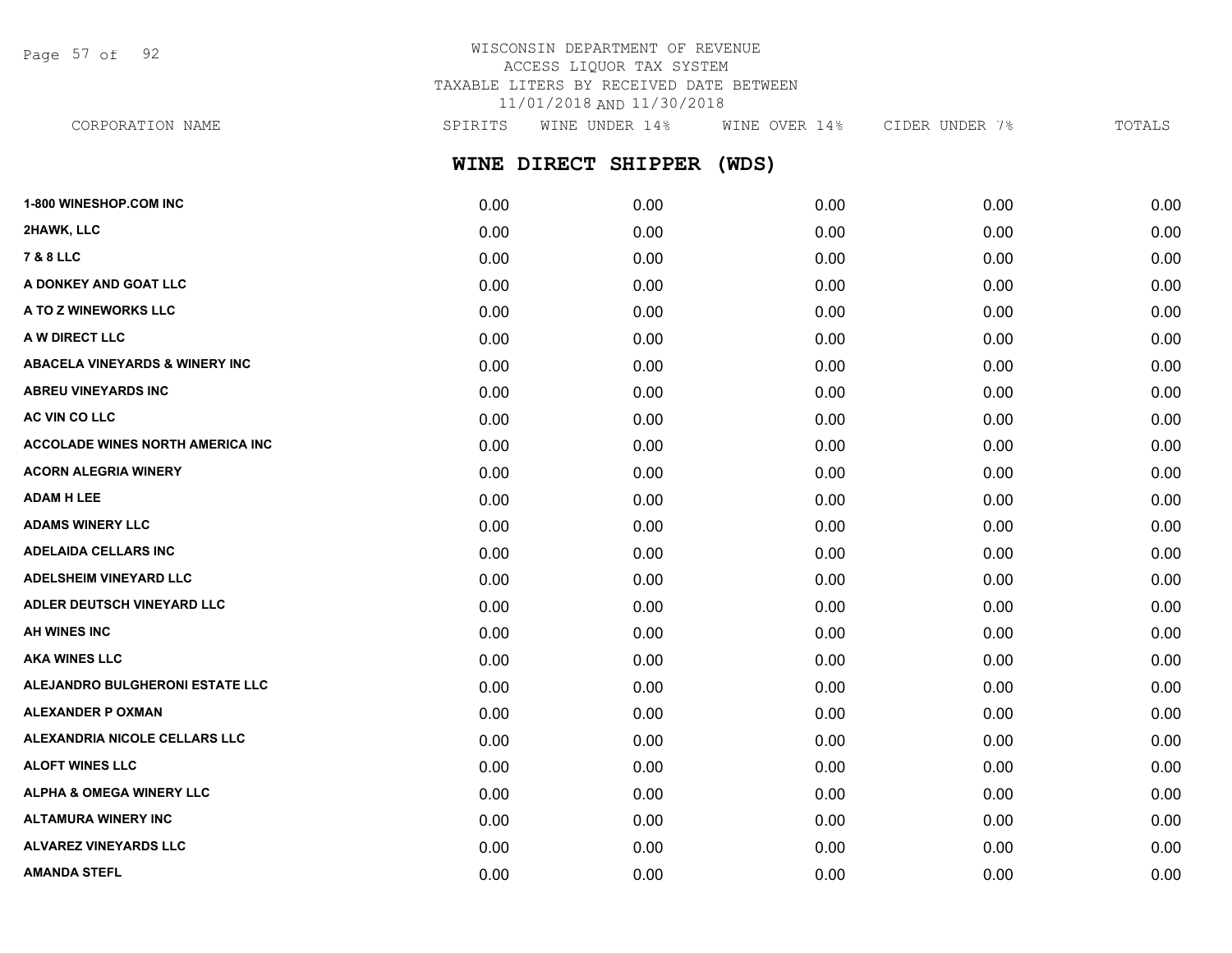Page 58 of 92

| CORPORATION NAME                            | SPIRITS | WINE UNDER 14% | WINE OVER 14% | CIDER UNDER 7% | TOTALS |
|---------------------------------------------|---------|----------------|---------------|----------------|--------|
| <b>AMAPOLA CREEK VINEYARDS &amp; WINERY</b> | 0.00    | 0.00           | 0.00          | 0.00           | 0.00   |
| <b>AMAVI CELLARS LLC</b>                    | 0.00    | 0.00           | 0.00          | 0.00           | 0.00   |
| <b>AMERICAN VINTNERS LLC</b>                | 0.00    | 0.00           | 0.00          | 0.00           | 0.00   |
| <b>AMERICAN WINE TRADE INC</b>              | 0.00    | 0.00           | 0.00          | 0.00           | 0.00   |
| <b>AMICI CELLARS INC</b>                    | 0.00    | 0.00           | 0.00          | 0.00           | 0.00   |
| <b>AMIZETTA VINEYARDS WINERY LLC</b>        | 0.00    | 0.00           | 0.00          | 0.00           | 0.00   |
| <b>AMPELOS CELLARS INC</b>                  | 0.00    | 0.00           | 0.00          | 0.00           | 0.00   |
| <b>AMUSE BOUCHE LLC</b>                     | 0.00    | 0.00           | 0.00          | 0.00           | 0.00   |
| <b>ANCIENT PEAK INC</b>                     | 0.00    | 0.00           | 0.00          | 0.00           | 0.00   |
| ANDERSONS CONN VALLEY WINERY INC            | 0.00    | 0.00           | 0.00          | 0.00           | 0.00   |
| <b>ANDREW J CARINI</b>                      | 0.00    | 0.00           | 0.00          | 0.00           | 0.00   |
| <b>ANDREW TOW</b>                           | 0.00    | 0.00           | 0.00          | 0.00           | 0.00   |
| <b>ANIMOLP</b>                              | 0.00    | 0.00           | 0.00          | 0.00           | 0.00   |
| <b>ANOMALY VINEYARDS LLC</b>                | 0.00    | 0.00           | 0.00          | 0.00           | 0.00   |
| <b>ANTHILL FARMS LLC</b>                    | 0.00    | 0.00           | 0.00          | 0.00           | 0.00   |
| <b>ANTHONY M TRUCHARD</b>                   | 0.00    | 0.00           | 0.00          | 0.00           | 0.00   |
| <b>ANTHONY ROAD WINE CO INC</b>             | 0.00    | 0.00           | 0.00          | 0.00           | 0.00   |
| <b>APPELLATION TRADING COMPANY LLC</b>      | 0.00    | 0.00           | 0.00          | 0.00           | 0.00   |
| <b>AQUA PUMPKIN INC</b>                     | 0.00    | 0.00           | 0.00          | 0.00           | 0.00   |
| <b>ARCHANGEL INVESTMENTS LLC</b>            | 0.00    | 0.00           | 0.00          | 0.00           | 0.00   |
| <b>ARETE WINES LLC</b>                      | 0.00    | 0.00           | 0.00          | 0.00           | 0.00   |
| <b>ARIETTA INC</b>                          | 0.00    | 0.00           | 0.00          | 0.00           | 0.00   |
| <b>ARISTA WINES LLC</b>                     | 0.00    | 0.00           | 0.00          | 0.00           | 0.00   |
| ARIZONA STRONGHOLD VINEYARDS LLC            | 0.00    | 0.00           | 0.00          | 0.00           | 0.00   |
| <b>ARKENSTONE VINEYARDS LLC</b>             | 0.00    | 0.00           | 0.00          | 0.00           | 0.00   |
| <b>ARMIDA WINERY INC</b>                    | 0.00    | 0.00           | 0.00          | 0.00           | 0.00   |
| <b>ARMSTRONG VINEYARDS INC</b>              | 0.00    | 0.00           | 0.00          | 0.00           | 0.00   |
| <b>ARRINGTON VINEYARDS LLC</b>              | 0.00    | 0.00           | 0.00          | 0.00           | 0.00   |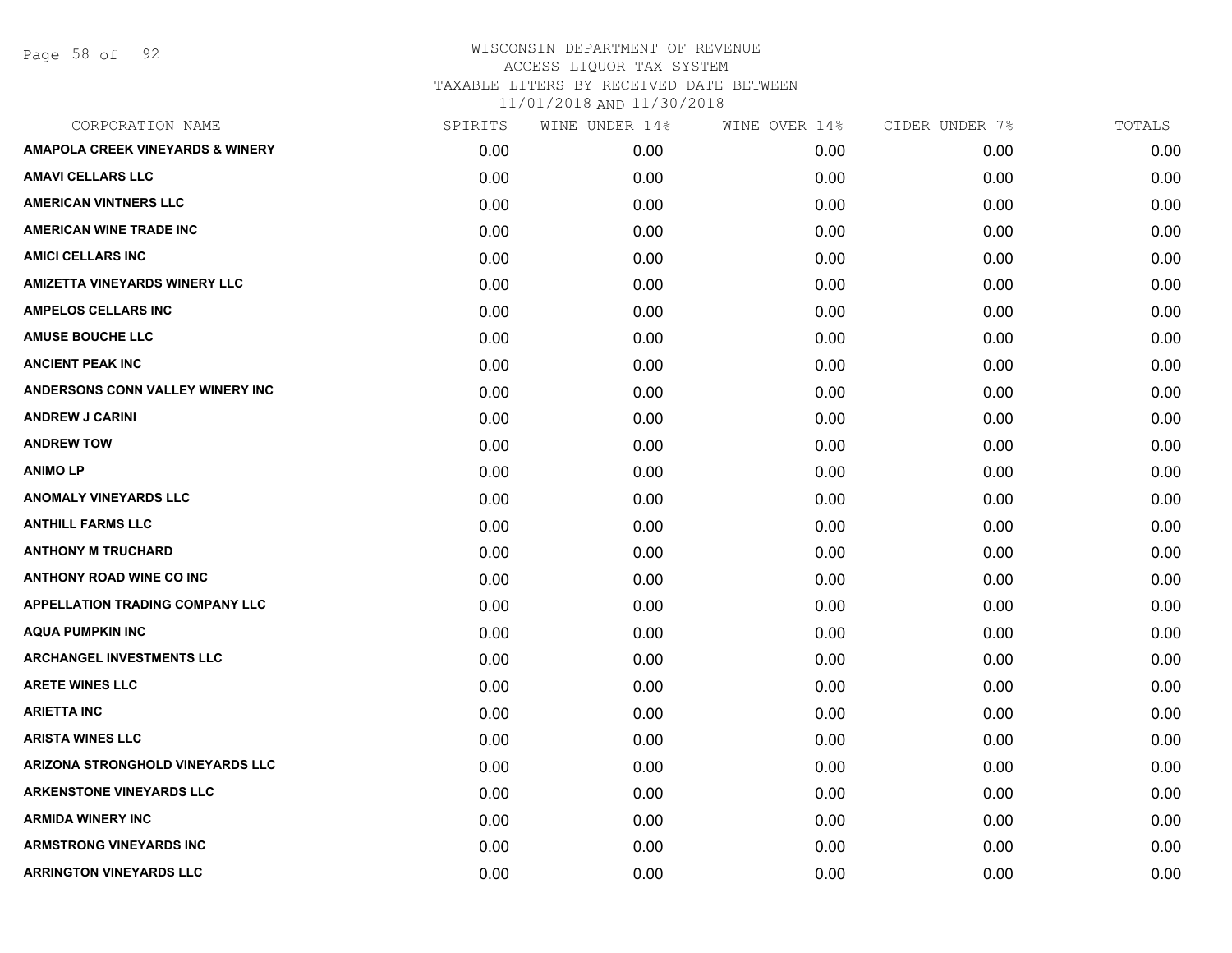Page 59 of 92

| CORPORATION NAME                       | SPIRITS | WINE UNDER 14% | WINE OVER 14% | CIDER UNDER 7% | TOTALS |
|----------------------------------------|---------|----------------|---------------|----------------|--------|
| <b>ARTISTE MANAGEMENT CO LLC</b>       | 0.00    | 0.00           | 0.00          | 0.00           | 0.00   |
| AU BON CLIMAT LLC                      | 0.00    | 0.00           | 0.00          | 0.00           | 0.00   |
| <b>AUBERT WINEGROWING INC</b>          | 0.00    | 0.00           | 0.00          | 0.00           | 0.00   |
| <b>AUGUST BRIGGS JR INC</b>            | 0.00    | 0.00           | 0.00          | 0.00           | 0.00   |
| <b>AUSTIN NICHOLS &amp; CO INC</b>     | 0.00    | 0.00           | 0.00          | 0.00           | 0.00   |
| AVV WINERY CO LLC                      | 0.00    | 0.00           | 0.00          | 0.00           | 0.00   |
| <b>B &amp; B ORGANICS, LLC</b>         | 0.00    | 0.00           | 0.00          | 0.00           | 0.00   |
| <b>B WISE VINEYARDS LLC</b>            | 0.00    | 0.00           | 0.00          | 0.00           | 0.00   |
| <b>BADGER MOUNTAIN INC</b>             | 0.00    | 0.00           | 0.00          | 0.00           | 0.00   |
| <b>BALBOA WINERY LLC</b>               | 0.00    | 0.00           | 0.00          | 0.00           | 0.00   |
| <b>BALLENTINE VINEYARDS INC</b>        | 0.00    | 0.00           | 0.00          | 0.00           | 0.00   |
| <b>BALTIMORE BEND VINEYARD LLC</b>     | 0.00    | 0.00           | 0.00          | 0.00           | 0.00   |
| <b>BANSHEE WINES LLC</b>               | 0.00    | 0.00           | 0.00          | 0.00           | 0.00   |
| <b>BARABOO BLUFF WINERY, LLC</b>       | 0.00    | 0.00           | 0.00          | 0.00           | 0.00   |
| <b>BARGETTOS SANTA CRUZ WINERY INC</b> | 0.00    | 0.00           | 0.00          | 0.00           | 0.00   |
| <b>BARLOW VINEYARDS LLC</b>            | 0.00    | 0.00           | 0.00          | 0.00           | 0.00   |
| <b>BARNARD GRIFFIN INC</b>             | 0.00    | 0.00           | 0.00          | 0.00           | 0.00   |
| <b>BARNETT VINEYARDS LP</b>            | 0.00    | 0.00           | 0.00          | 0.00           | 0.00   |
| <b>BATTLE FAMILY VINEYARDS LLC</b>     | 0.00    | 0.00           | 0.00          | 0.00           | 0.00   |
| <b>BAW INC</b>                         | 0.00    | 0.00           | 0.00          | 0.00           | 0.00   |
| <b>BAYFIELD WINERY, LTD.</b>           | 0.00    | 0.00           | 0.00          | 0.00           | 0.00   |
| <b>BEAUX FRERES LLC</b>                | 0.00    | 0.00           | 0.00          | 0.00           | 0.00   |
| <b>BECKER FARMS INC</b>                | 0.00    | 0.00           | 0.00          | 0.00           | 0.00   |
| <b>BEDELL NORTH FORK LLC</b>           | 0.00    | 0.00           | 0.00          | 0.00           | 0.00   |
| <b>BEHRENS AND DRINKWARD</b>           | 0.00    | 0.00           | 0.00          | 0.00           | 0.00   |
| <b>BEL VINO LLC</b>                    | 0.00    | 0.00           | 0.00          | 0.00           | 0.00   |
| <b>BELLAVINI WINERY</b>                | 0.00    | 0.00           | 0.00          | 0.00           | 0.00   |
| <b>BELLEVINEZ LLC</b>                  | 0.00    | 0.00           | 0.00          | 0.00           | 0.00   |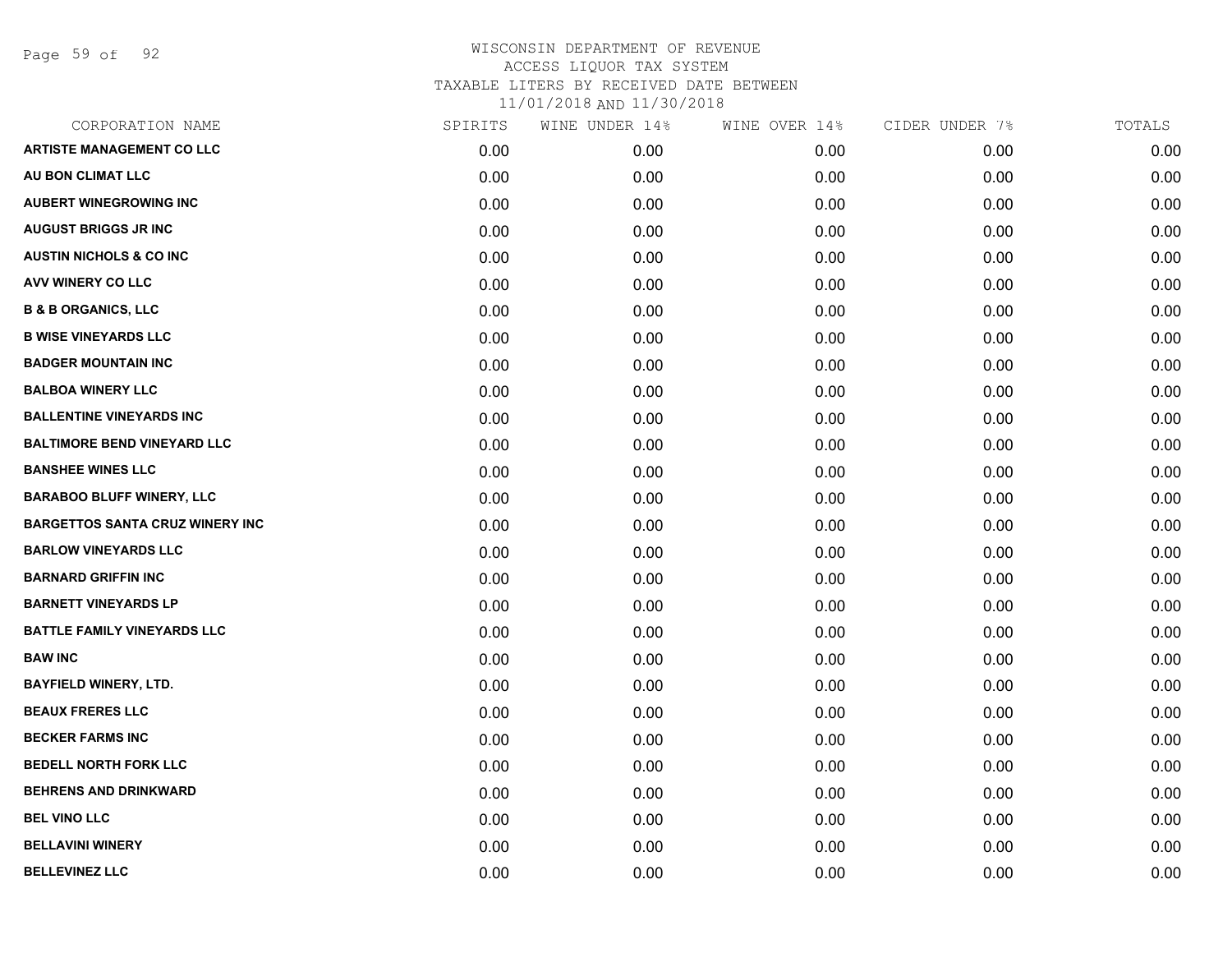Page 60 of 92

| CORPORATION NAME                                       | SPIRITS | WINE UNDER 14% | WINE OVER 14% | CIDER UNDER 7% | TOTALS |
|--------------------------------------------------------|---------|----------------|---------------|----------------|--------|
| <b>BENESSERE VINEYARDS LTD</b>                         | 0.00    | 0.00           | 0.00          | 0.00           | 0.00   |
| <b>BENNETT LANE WINERY LLC</b>                         | 0.00    | 0.00           | 0.00          | 0.00           | 0.00   |
| <b>BENOVIA WINERY LLC</b>                              | 0.00    | 0.00           | 0.00          | 0.00           | 0.00   |
| <b>BENT CREEK WINERY LLC</b>                           | 0.00    | 0.00           | 0.00          | 0.00           | 0.00   |
| <b>BERGSTROM WINES LLC</b>                             | 0.00    | 0.00           | 0.00          | 0.00           | 0.00   |
| <b>BERNARDUS LLC</b>                                   | 0.00    | 0.00           | 0.00          | 0.00           | 0.00   |
| BETHEL HEIGHTS VINEYARD INC                            | 0.00    | 0.00           | 0.00          | 0.00           | 0.00   |
| BETTER BRANDS INTERNATIONAL                            | 0.00    | 0.00           | 0.00          | 0.00           | 0.00   |
| <b>BETZ CELLARS LLC</b>                                | 0.00    | 0.00           | 0.00          | 0.00           | 0.00   |
| BIEN NACIDO VINEYARDS OF RANCHO TEPUSQUET<br><b>LP</b> | 0.00    | 0.00           | 0.00          | 0.00           | 0.00   |
| <b>BIG BASIN VINEYARDS LLC</b>                         | 0.00    | 0.00           | 0.00          | 0.00           | 0.00   |
| <b>BIG TABLE FARM, INC</b>                             | 0.00    | 0.00           | 0.00          | 0.00           | 0.00   |
| <b>BILTMORE ESTATE WINE COMPANY</b>                    | 0.00    | 0.00           | 0.00          | 0.00           | 0.00   |
| <b>BLACK CAT VINEYARD LLC</b>                          | 0.00    | 0.00           | 0.00          | 0.00           | 0.00   |
| <b>BLACK MESA WINERY LLC</b>                           | 0.00    | 0.00           | 0.00          | 0.00           | 0.00   |
| <b>BLACKBIRD VINEYARDS LLC</b>                         | 0.00    | 0.00           | 0.00          | 0.00           | 0.00   |
| <b>BLANKIET ESTATE LLC</b>                             | 0.00    | 0.00           | 0.00          | 0.00           | 0.00   |
| <b>BLIND HORSE WINERY LLC</b>                          | 0.00    | 0.00           | 0.00          | 0.00           | 0.00   |
| BLUE MOUNTAIN CIDER COMPANY LLC                        | 0.00    | 0.00           | 0.00          | 0.00           | 0.00   |
| <b>BLUE SKY VINTNERS LLC</b>                           | 0.00    | 0.00           | 0.00          | 0.00           | 0.00   |
| <b>BNA WINE GROUP LLC</b>                              | 0.00    | 0.00           | 0.00          | 0.00           | 0.00   |
| <b>BOARS VIEW LLC</b>                                  | 0.00    | 0.00           | 0.00          | 0.00           | 0.00   |
| <b>BOEGER WINERY INC</b>                               | 0.00    | 0.00           | 0.00          | 0.00           | 0.00   |
| <b>BOGLE VINEYARDS INC</b>                             | 0.00    | 0.00           | 0.00          | 0.00           | 0.00   |
| <b>BONNY DOON WINERY INC</b>                           | 0.00    | 0.00           | 0.00          | 0.00           | 0.00   |
| <b>BOOKWALTER WINERY LLC</b>                           | 0.00    | 0.00           | 0.00          | 0.00           | 0.00   |
| <b>BOTHAM VINEYARDS, INC.</b>                          | 0.00    | 0.00           | 0.00          | 0.00           | 0.00   |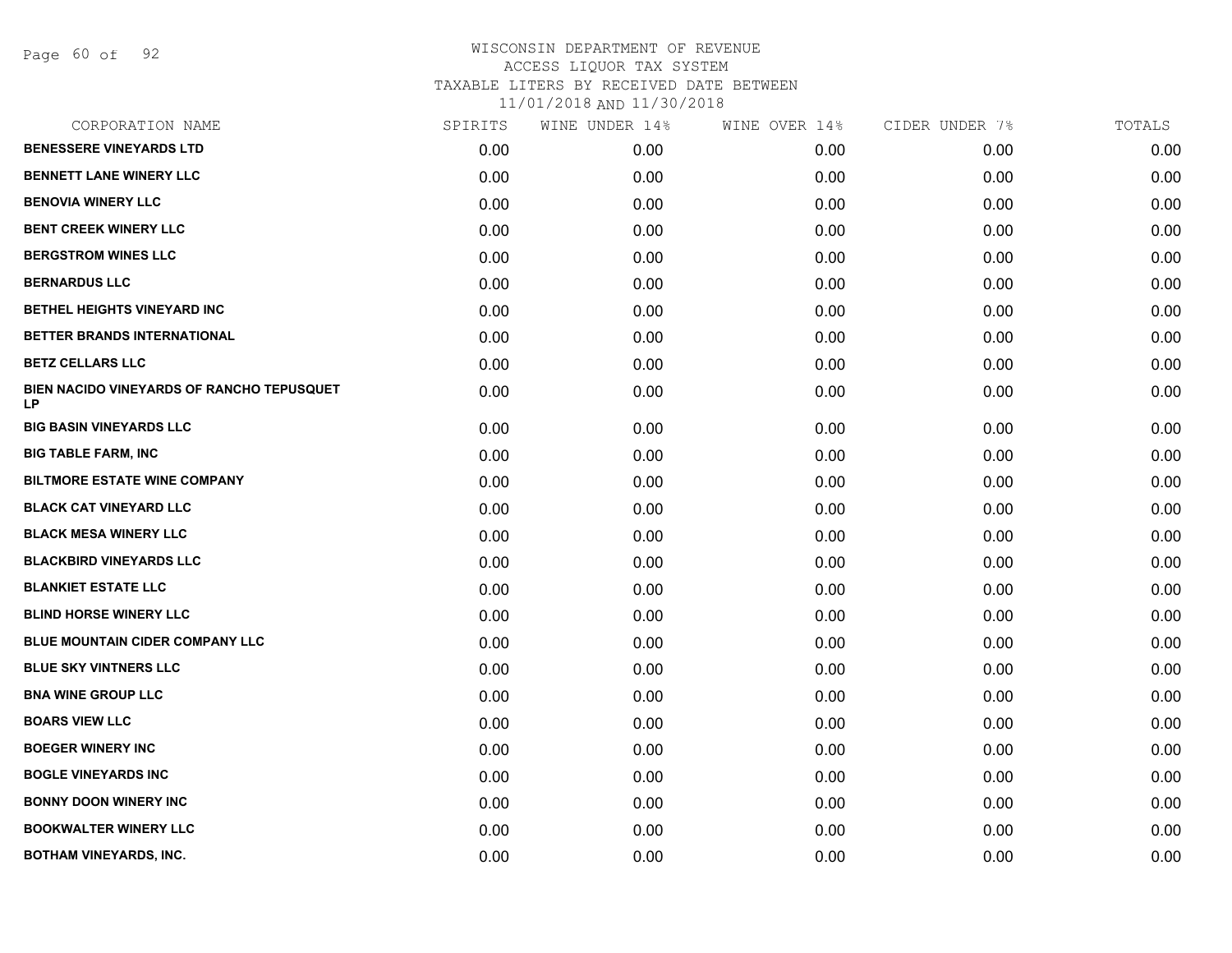| CORPORATION NAME                              | SPIRITS | WINE UNDER 14% | WINE OVER 14% | CIDER UNDER 7% | TOTALS |
|-----------------------------------------------|---------|----------------|---------------|----------------|--------|
| <b>BOUCHAINE VINEYARDS INC</b>                | 0.00    | 0.00           | 0.00          | 0.00           | 0.00   |
| <b>BOUNDARY BREAKS LLC</b>                    | 0.00    | 0.00           | 0.00          | 0.00           | 0.00   |
| <b>BOWERS HARBOR VINEYARDS AND WINERY INC</b> | 0.00    | 0.00           | 0.00          | 0.00           | 0.00   |
| <b>BRANCHES WINERY LLC</b>                    | 0.00    | 0.00           | 0.00          | 0.00           | 0.00   |
| <b>BRASSFIELD ESTATE WINERY LLC</b>           | 0.00    | 0.00           | 0.00          | 0.00           | 0.00   |
| <b>BRESSLER VINEYARDS LLC</b>                 | 0.00    | 0.00           | 0.00          | 0.00           | 0.00   |
| <b>BRET LOPEZ</b>                             | 0.00    | 0.00           | 0.00          | 0.00           | 0.00   |
| <b>BRIAN CARTER CELLARS LLC</b>               | 0.00    | 0.00           | 0.00          | 0.00           | 0.00   |
| <b>BRIAN M HEATH</b>                          | 0.00    | 0.00           | 0.00          | 0.00           | 0.00   |
| <b>BRIGADOON FARM &amp; WINERY LLC</b>        | 0.00    | 0.00           | 0.00          | 0.00           | 0.00   |
| <b>BRIGHT CELLARS INC</b>                     | 0.00    | 0.00           | 0.00          | 0.00           | 0.00   |
| <b>BRONCO WINE COMPANY</b>                    | 0.00    | 0.00           | 0.00          | 0.00           | 0.00   |
| <b>BROWN COUNTY WINE COMPANY, INC.</b>        | 0.00    | 0.00           | 0.00          | 0.00           | 0.00   |
| <b>BROWN ESTATE VINEYARDS LLC</b>             | 0.00    | 0.00           | 0.00          | 0.00           | 0.00   |
| <b>BRUTOCAO CELLARS LP</b>                    | 0.00    | 0.00           | 0.00          | 0.00           | 0.00   |
| <b>BRYANT VINEYARDS INC</b>                   | 0.00    | 0.00           | 0.00          | 0.00           | 0.00   |
| <b>BUCKLER FAMILY VINEYARDS LLC</b>           | 0.00    | 0.00           | 0.00          | 0.00           | 0.00   |
| <b>BULLY HILL VINEYARDS INC</b>               | 0.00    | 0.00           | 0.00          | 0.00           | 0.00   |
| <b>BURGESS CELLARS INC</b>                    | 0.00    | 0.00           | 0.00          | 0.00           | 0.00   |
| <b>BURRELL SCHOOL VINEYARDS INC</b>           | 0.00    | 0.00           | 0.00          | 0.00           | 0.00   |
| <b>BUTTONWOOD FARM WINERY INC</b>             | 0.00    | 0.00           | 0.00          | 0.00           | 0.00   |
| <b>C &amp; C WINE SERVICES INC</b>            | 0.00    | 0.00           | 0.00          | 0.00           | 0.00   |
| <b>C &amp; N CORPORATION</b>                  | 0.00    | 0.00           | 0.00          | 0.00           | 0.00   |
| <b>C G DI ARIE VINEYARD &amp; WINERY LLC</b>  | 0.00    | 0.00           | 0.00          | 0.00           | 0.00   |
| <b>C MONDAVI &amp; SONS</b>                   | 0.00    | 0.00           | 0.00          | 0.00           | 0.00   |
| <b>CADA LLC</b>                               | 0.00    | 0.00           | 0.00          | 0.00           | 0.00   |
| <b>CAIN CELLARS INC</b>                       | 0.00    | 0.00           | 0.00          | 0.00           | 0.00   |
| <b>CAKEBREAD CELLARS</b>                      | 0.00    | 0.00           | 0.00          | 0.00           | 0.00   |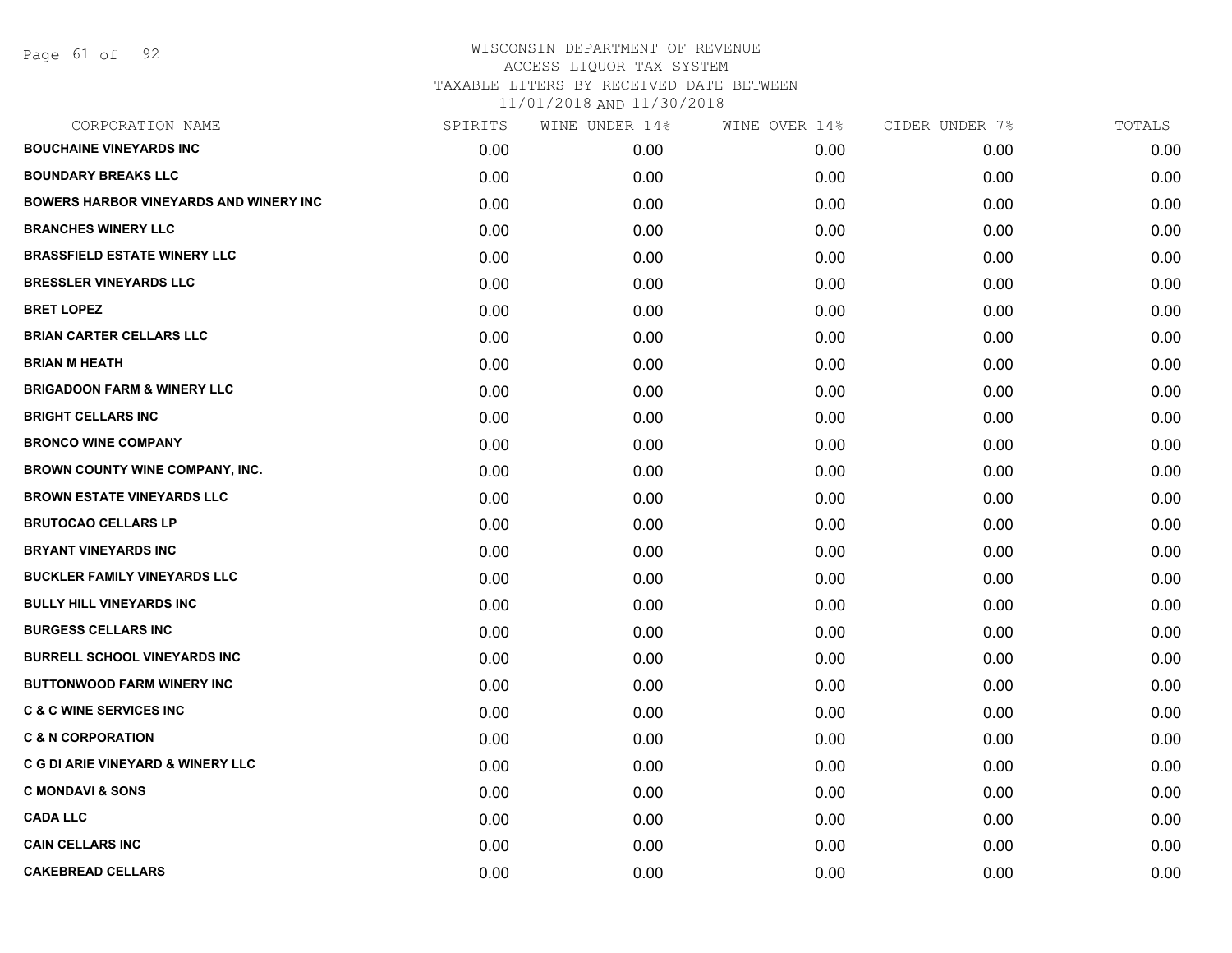Page 62 of 92

| CORPORATION NAME                           | SPIRITS | WINE UNDER 14% | WINE OVER 14% | CIDER UNDER 7% | TOTALS |
|--------------------------------------------|---------|----------------|---------------|----------------|--------|
| <b>CALCAREOUS VINEYARD LLC</b>             | 0.00    | 0.00           | 0.00          | 0.00           | 0.00   |
| <b>CALDWELL WINERY LLC</b>                 | 0.00    | 0.00           | 0.00          | 0.00           | 0.00   |
| <b>CALLAWAY TEMECULA LP</b>                | 0.00    | 0.00           | 0.00          | 0.00           | 0.00   |
| <b>CANA'S FEAST WINERY LLC</b>             | 0.00    | 0.00           | 0.00          | 0.00           | 0.00   |
| <b>CARACCIOLI CELLARS INC</b>              | 0.00    | 0.00           | 0.00          | 0.00           | 0.00   |
| <b>CARL THOMA</b>                          | 0.00    | 0.00           | 0.00          | 0.00           | 0.00   |
| <b>CARLISLE WINERY &amp; VINEYARDS LLC</b> | 0.00    | 0.00           | 0.00          | 0.00           | 0.00   |
| <b>CARLSON VINEYARDS INC</b>               | 0.00    | 0.00           | 0.00          | 0.00           | 0.00   |
| <b>CARNEROS WINE COMPANY INC</b>           | 0.00    | 0.00           | 0.00          | 0.00           | 0.00   |
| <b>CASTORO CELLARS</b>                     | 0.00    | 0.00           | 0.00          | 0.00           | 0.00   |
| <b>CATHERINE ELIZABETH INC</b>             | 0.00    | 0.00           | 0.00          | 0.00           | 0.00   |
| <b>CAYMUS VINEYARDS INC</b>                | 0.00    | 0.00           | 0.00          | 0.00           | 0.00   |
| <b>CECIL A ZERBA</b>                       | 0.00    | 0.00           | 0.00          | 0.00           | 0.00   |
| <b>CEDAR KNOLL VINEYARDS INC</b>           | 0.00    | 0.00           | 0.00          | 0.00           | 0.00   |
| <b>CEJA VINEYARDS INC</b>                  | 0.00    | 0.00           | 0.00          | 0.00           | 0.00   |
| <b>CELLAR RAT CELLARS LLC</b>              | 0.00    | 0.00           | 0.00          | 0.00           | 0.00   |
| <b>CHACEWATER LLC</b>                      | 0.00    | 0.00           | 0.00          | 0.00           | 0.00   |
| <b>CHAPPELLET WINERY INC</b>               | 0.00    | 0.00           | 0.00          | 0.00           | 0.00   |
| <b>CHARLES &amp; MARTHA BARRA</b>          | 0.00    | 0.00           | 0.00          | 0.00           | 0.00   |
| <b>CHARLES REININGER LLC</b>               | 0.00    | 0.00           | 0.00          | 0.00           | 0.00   |
| <b>CHATEAU BIANCA INC</b>                  | 0.00    | 0.00           | 0.00          | 0.00           | 0.00   |
| <b>CHATEAU DIANA LLC</b>                   | 0.00    | 0.00           | 0.00          | 0.00           | 0.00   |
| <b>CHATEAU GRAND TRAVERSE LTD</b>          | 0.00    | 0.00           | 0.00          | 0.00           | 0.00   |
| <b>CHATEAU MARGENE INC</b>                 | 0.00    | 0.00           | 0.00          | 0.00           | 0.00   |
| <b>CHATEAU MORRISETTE INC</b>              | 0.00    | 0.00           | 0.00          | 0.00           | 0.00   |
| <b>CHATEAU OPERATIONS, LTD.</b>            | 0.00    | 0.00           | 0.00          | 0.00           | 0.00   |
| <b>CHATEAU POTELLE HOLDINGS LLC</b>        | 0.00    | 0.00           | 0.00          | 0.00           | 0.00   |
| CHATEAU ST CROIX WINERY & VINEYARD LLC     | 0.00    | 0.00           | 0.00          | 0.00           | 0.00   |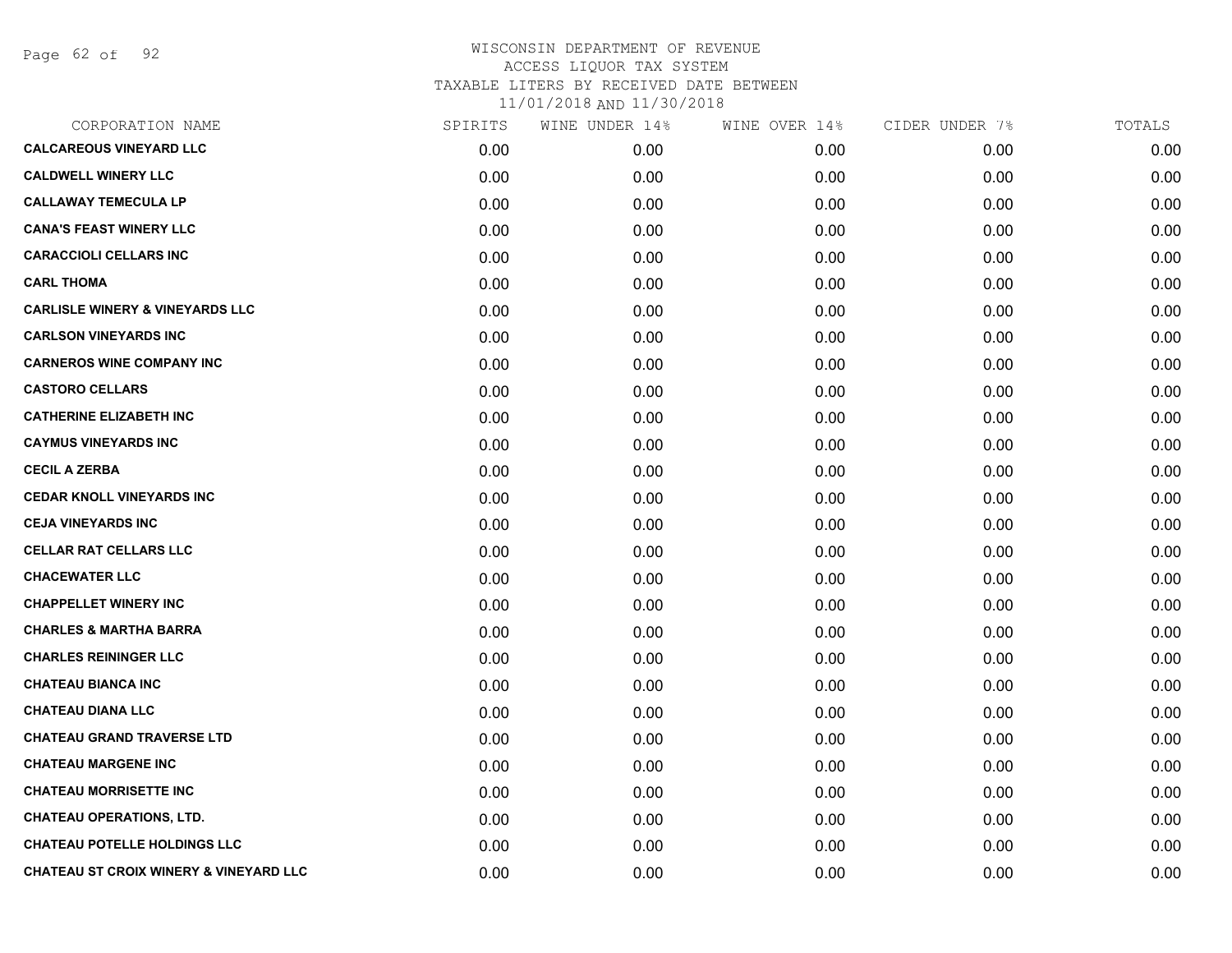Page 63 of 92

| CORPORATION NAME                            | SPIRITS | WINE UNDER 14% | WINE OVER 14% | CIDER UNDER 7% | TOTALS |
|---------------------------------------------|---------|----------------|---------------|----------------|--------|
| <b>CHERRY HILL LLC</b>                      | 0.00    | 0.00           | 0.00          | 0.00           | 0.00   |
| CHIARELLO FAMILY VINEYARDS LLC              | 0.00    | 0.00           | 0.00          | 0.00           | 0.00   |
| <b>CHIMNEY ROCK WINERY LLC</b>              | 0.00    | 0.00           | 0.00          | 0.00           | 0.00   |
| <b>CHRISTOPHE BARON</b>                     | 0.00    | 0.00           | 0.00          | 0.00           | 0.00   |
| <b>CHRISTOPHER FIGGINS</b>                  | 0.00    | 0.00           | 0.00          | 0.00           | 0.00   |
| <b>CIDER HOUSE OF WISCONSIN LLC</b>         | 0.00    | 0.00           | 0.00          | 0.00           | 0.00   |
| <b>CINNABAR WINERY LLC</b>                  | 0.00    | 0.00           | 0.00          | 0.00           | 0.00   |
| <b>CLAY JAR HOLDINGS LLC</b>                | 0.00    | 0.00           | 0.00          | 0.00           | 0.00   |
| <b>CLEARWATER CANYON CELLARS LLC</b>        | 0.00    | 0.00           | 0.00          | 0.00           | 0.00   |
| CLIF BAR FAMILY WINERY & FARM LLC           | 0.00    | 0.00           | 0.00          | 0.00           | 0.00   |
| <b>CLINE CELLARS INC</b>                    | 0.00    | 0.00           | 0.00          | 0.00           | 0.00   |
| CLOS DU VAL WINE CO LTD                     | 0.00    | 0.00           | 0.00          | 0.00           | 0.00   |
| <b>CLOS LACHANCE WINES LLC</b>              | 0.00    | 0.00           | 0.00          | 0.00           | 0.00   |
| <b>COCKERELL WINE CONSULTING LLC</b>        | 0.00    | 0.00           | 0.00          | 0.00           | 0.00   |
| <b>CODORNIU NAPA INC</b>                    | 0.00    | 0.00           | 0.00          | 0.00           | 0.00   |
| <b>COELHO WINERY INC</b>                    | 0.00    | 0.00           | 0.00          | 0.00           | 0.00   |
| <b>COL SOLARE, LLP</b>                      | 0.00    | 0.00           | 0.00          | 0.00           | 0.00   |
| <b>COLGIN PARTNERS LLC</b>                  | 0.00    | 0.00           | 0.00          | 0.00           | 0.00   |
| <b>COLLEEN M BOS</b>                        | 0.00    | 0.00           | 0.00          | 0.00           | 0.00   |
| <b>COLUMBIA RIVER WINERY INC</b>            | 0.00    | 0.00           | 0.00          | 0.00           | 0.00   |
| <b>CONSTELLATION BRANDS U.S. OPERATIONS</b> | 0.00    | 0.00           | 0.00          | 0.00           | 0.00   |
| <b>CONUNDRUM WINERY LLC</b>                 | 0.00    | 0.00           | 0.00          | 0.00           | 0.00   |
| <b>CONWAY VINEYARDS INC</b>                 | 0.00    | 0.00           | 0.00          | 0.00           | 0.00   |
| <b>COOL HAND VINEYARDS LLC</b>              | 0.00    | 0.00           | 0.00          | 0.00           | 0.00   |
| <b>COPPER CANE LLC</b>                      | 0.00    | 0.00           | 0.00          | 0.00           | 0.00   |
| <b>CORISON WINERY INC</b>                   | 0.00    | 0.00           | 0.00          | 0.00           | 0.00   |
| <b>CORNERSTONE CELLARS LLC</b>              | 0.00    | 0.00           | 0.00          | 0.00           | 0.00   |
| <b>CORY J MICHAL</b>                        | 0.00    | 0.00           | 0.00          | 0.00           | 0.00   |
|                                             |         |                |               |                |        |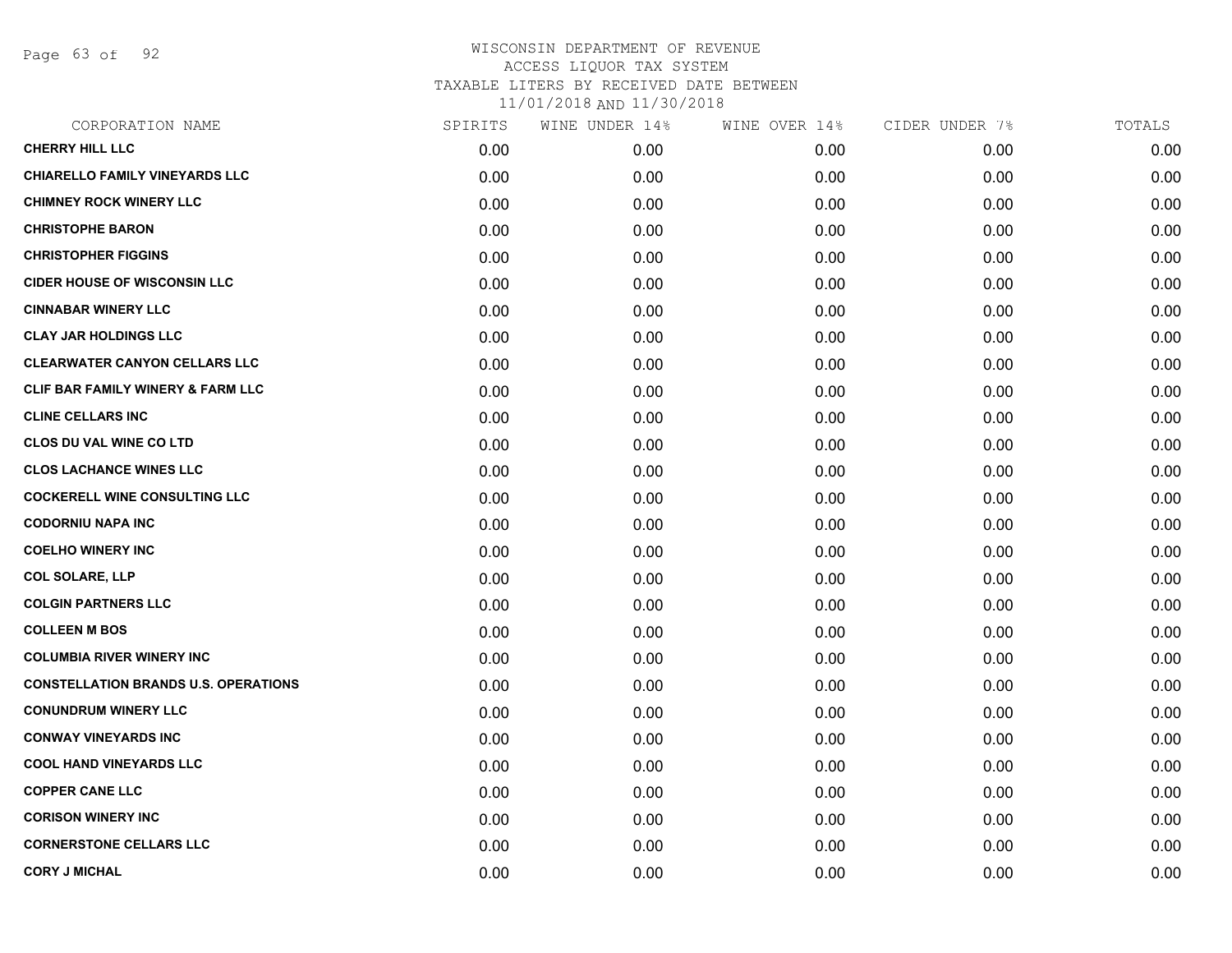Page 64 of 92

| CORPORATION NAME                       | SPIRITS | WINE UNDER 14% | WINE OVER 14% | CIDER UNDER 7% | TOTALS |
|----------------------------------------|---------|----------------|---------------|----------------|--------|
| <b>COURAGEOUS INC</b>                  | 0.00    | 0.00           | 0.00          | 0.00           | 0.00   |
| <b>CRAIG FLETCHER</b>                  | 0.00    | 0.00           | 0.00          | 0.00           | 0.00   |
| <b>CRAIG S HANDLY</b>                  | 0.00    | 0.00           | 0.00          | 0.00           | 0.00   |
| <b>CREATIVE WINE CONCEPTS INC</b>      | 0.00    | 0.00           | 0.00          | 0.00           | 0.00   |
| <b>CREW WINE COMPANY LLC</b>           | 0.00    | 0.00           | 0.00          | 0.00           | 0.00   |
| <b>CRIMSON WINE GROUP LTD</b>          | 0.00    | 0.00           | 0.00          | 0.00           | 0.00   |
| <b>CRISTOM VINEYARDS INC</b>           | 0.00    | 0.00           | 0.00          | 0.00           | 0.00   |
| <b>CROCKER &amp; STARR WINE CO LLC</b> | 0.00    | 0.00           | 0.00          | 0.00           | 0.00   |
| <b>CROWN POINT WINERY LLC</b>          | 0.00    | 0.00           | 0.00          | 0.00           | 0.00   |
| <b>CULTIVATE WINES LLC</b>             | 0.00    | 0.00           | 0.00          | 0.00           | 0.00   |
| <b>CUNAT PREMIUM VINEYARDS LLC</b>     | 0.00    | 0.00           | 0.00          | 0.00           | 0.00   |
| <b>CUSHMAN WINERY CORPORATION</b>      | 0.00    | 0.00           | 0.00          | 0.00           | 0.00   |
| <b>CUVAISON INC</b>                    | 0.00    | 0.00           | 0.00          | 0.00           | 0.00   |
| <b>CWC WINERY LLC</b>                  | 0.00    | 0.00           | 0.00          | 0.00           | 0.00   |
| <b>D &amp; J F CELLARS INC</b>         | 0.00    | 0.00           | 0.00          | 0.00           | 0.00   |
| <b>D MYERS LLC</b>                     | 0.00    | 0.00           | 0.00          | 0.00           | 0.00   |
| <b>DANA ESTATES INC</b>                | 0.00    | 0.00           | 0.00          | 0.00           | 0.00   |
| <b>DANICA PATRICK</b>                  | 0.00    | 0.00           | 0.00          | 0.00           | 0.00   |
| <b>DANIEL J KOEPKE</b>                 | 0.00    | 0.00           | 0.00          | 0.00           | 0.00   |
| DANZA DEL SOL WINERY INC               | 0.00    | 0.00           | 0.00          | 0.00           | 0.00   |
| <b>DANZINGER VINEYARDS LLC</b>         | 0.00    | 0.00           | 0.00          | 0.00           | 0.00   |
| <b>DAOU VINEYARDS LLC</b>              | 0.00    | 0.00           | 0.00          | 0.00           | 0.00   |
| <b>DARIOUSH KHALEDI WINERY LLC</b>     | 0.00    | 0.00           | 0.00          | 0.00           | 0.00   |
| <b>DAVID BRUCE WINERY INC</b>          | 0.00    | 0.00           | 0.00          | 0.00           | 0.00   |
| <b>DAVID COFFARO</b>                   | 0.00    | 0.00           | 0.00          | 0.00           | 0.00   |
| <b>DAVID F MAHER</b>                   | 0.00    | 0.00           | 0.00          | 0.00           | 0.00   |
| <b>DAVID J MATTHEWS</b>                | 0.00    | 0.00           | 0.00          | 0.00           | 0.00   |
| <b>DAVID JAMES LLC</b>                 | 0.00    | 0.00           | 0.00          | 0.00           | 0.00   |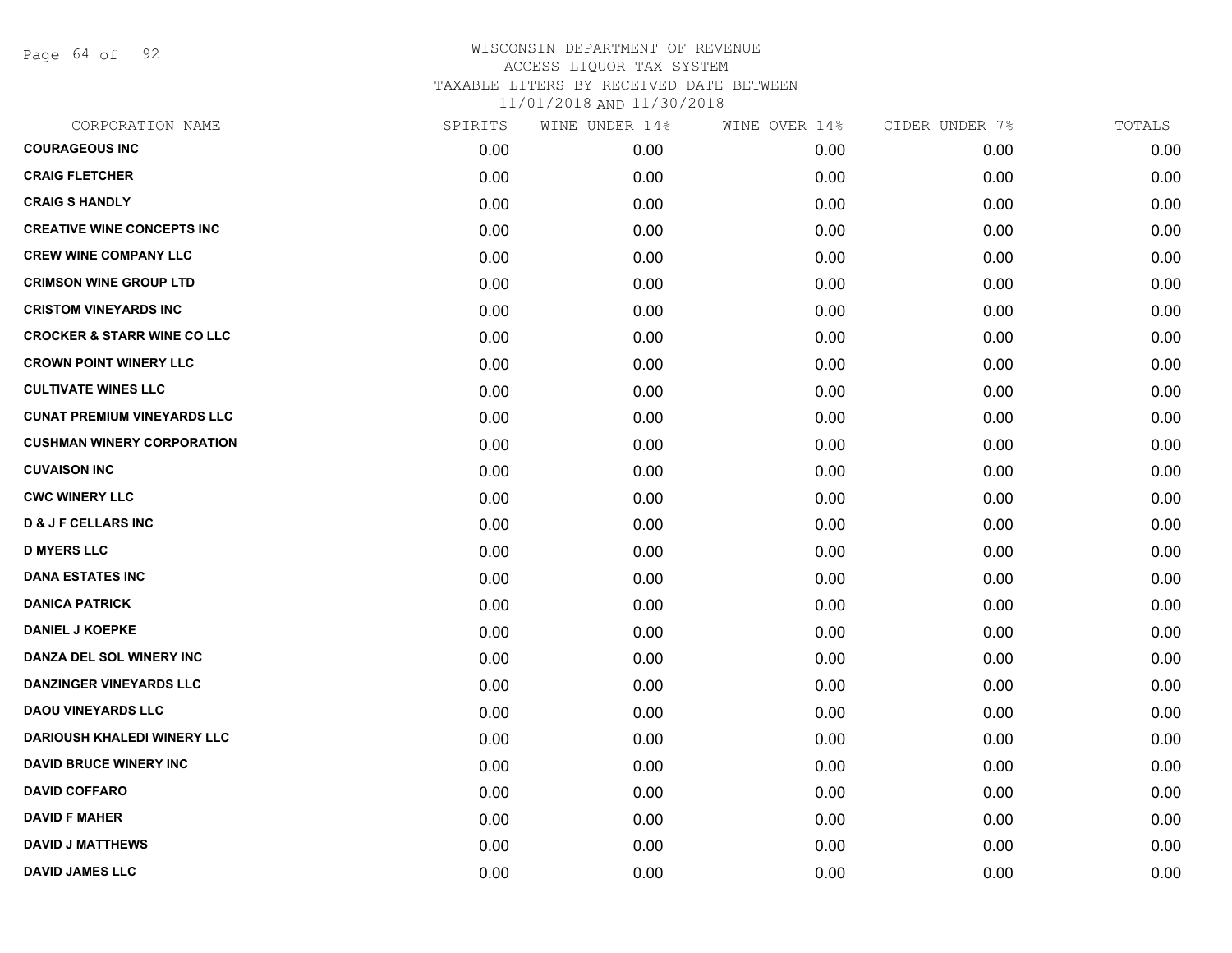Page 65 of 92

| CORPORATION NAME                                              | SPIRITS | WINE UNDER 14% | WINE OVER 14% | CIDER UNDER 7% | TOTALS |
|---------------------------------------------------------------|---------|----------------|---------------|----------------|--------|
| <b>DAVIDS PINOT VINEYARDS INC</b>                             | 0.00    | 0.00           | 0.00          | 0.00           | 0.00   |
| <b>DAVIS ESTATES LLC</b>                                      | 0.00    | 0.00           | 0.00          | 0.00           | 0.00   |
| DE LA MONTANYA WINERY INC                                     | 0.00    | 0.00           | 0.00          | 0.00           | 0.00   |
| <b>DEERFIELD RANCH WINERY LLC</b>                             | 0.00    | 0.00           | 0.00          | 0.00           | 0.00   |
| DEL DOTTO VINEYARDS INC                                       | 0.00    | 0.00           | 0.00          | 0.00           | 0.00   |
| <b>DELICATO VINEYARDS INC</b>                                 | 0.00    | 0.00           | 0.00          | 0.00           | 0.00   |
| <b>DELILLE CELLARS LLC</b>                                    | 0.00    | 0.00           | 0.00          | 0.00           | 0.00   |
| <b>DENNER WINERY INC</b>                                      | 0.00    | 0.00           | 0.00          | 0.00           | 0.00   |
| <b>DENNIS R ONEIL</b>                                         | 0.00    | 0.00           | 0.00          | 0.00           | 0.00   |
| DH GUSTAFSON FAMILY VINEYARDS LLC                             | 0.00    | 0.00           | 0.00          | 0.00           | 0.00   |
| <b>DIAMOND MOUNTAIN VINEYARD</b>                              | 0.00    | 0.00           | 0.00          | 0.00           | 0.00   |
| <b>DIANA HOBSON</b>                                           | 0.00    | 0.00           | 0.00          | 0.00           | 0.00   |
| <b>DOMAINE CARNEROS LTD</b>                                   | 0.00    | 0.00           | 0.00          | 0.00           | 0.00   |
| <b>DOMAINE CHANDON INC</b>                                    | 0.00    | 0.00           | 0.00          | 0.00           | 0.00   |
| <b>DOMAINE DE MARIA SOTER LLC</b>                             | 0.00    | 0.00           | 0.00          | 0.00           | 0.00   |
| <b>DOMAINE DROUHIN OREGON LLC</b>                             | 0.00    | 0.00           | 0.00          | 0.00           | 0.00   |
| <b>DOMAINE MB LLC</b>                                         | 0.00    | 0.00           | 0.00          | 0.00           | 0.00   |
| <b>DOMAINE SERENE VINEYARDS &amp; WINERY INC.</b>             | 0.00    | 0.00           | 0.00          | 0.00           | 0.00   |
| <b>DOMINICK CHIRICHILLO</b>                                   | 0.00    | 0.00           | 0.00          | 0.00           | 0.00   |
| DON SEBASTIANI & SONS INTERNATIONAL WINE<br><b>NEGOCIANTS</b> | 0.00    | 0.00           | 0.00          | 0.00           | 0.00   |
| <b>DONALD PHILLIPS HILL JR</b>                                | 0.00    | 0.00           | 0.00          | 0.00           | 0.00   |
| DONATI FAMILY VINEYARD INC                                    | 0.00    | 0.00           | 0.00          | 0.00           | 0.00   |
| DONELAN FAMILY WINE CELLARS LLC                               | 0.00    | 0.00           | 0.00          | 0.00           | 0.00   |
| DOUBLE CANYON VINEYARDS LLC                                   | 0.00    | 0.00           | 0.00          | 0.00           | 0.00   |
| DRAKE MAKES WINE, INC.                                        | 0.00    | 0.00           | 0.00          | 0.00           | 0.00   |
| DRUMLIN RIDGE WINERY LLC                                      | 0.00    | 0.00           | 0.00          | 0.00           | 0.00   |
| DRY CREEK VINEYARD INC                                        | 0.00    | 0.00           | 0.00          | 0.00           | 0.00   |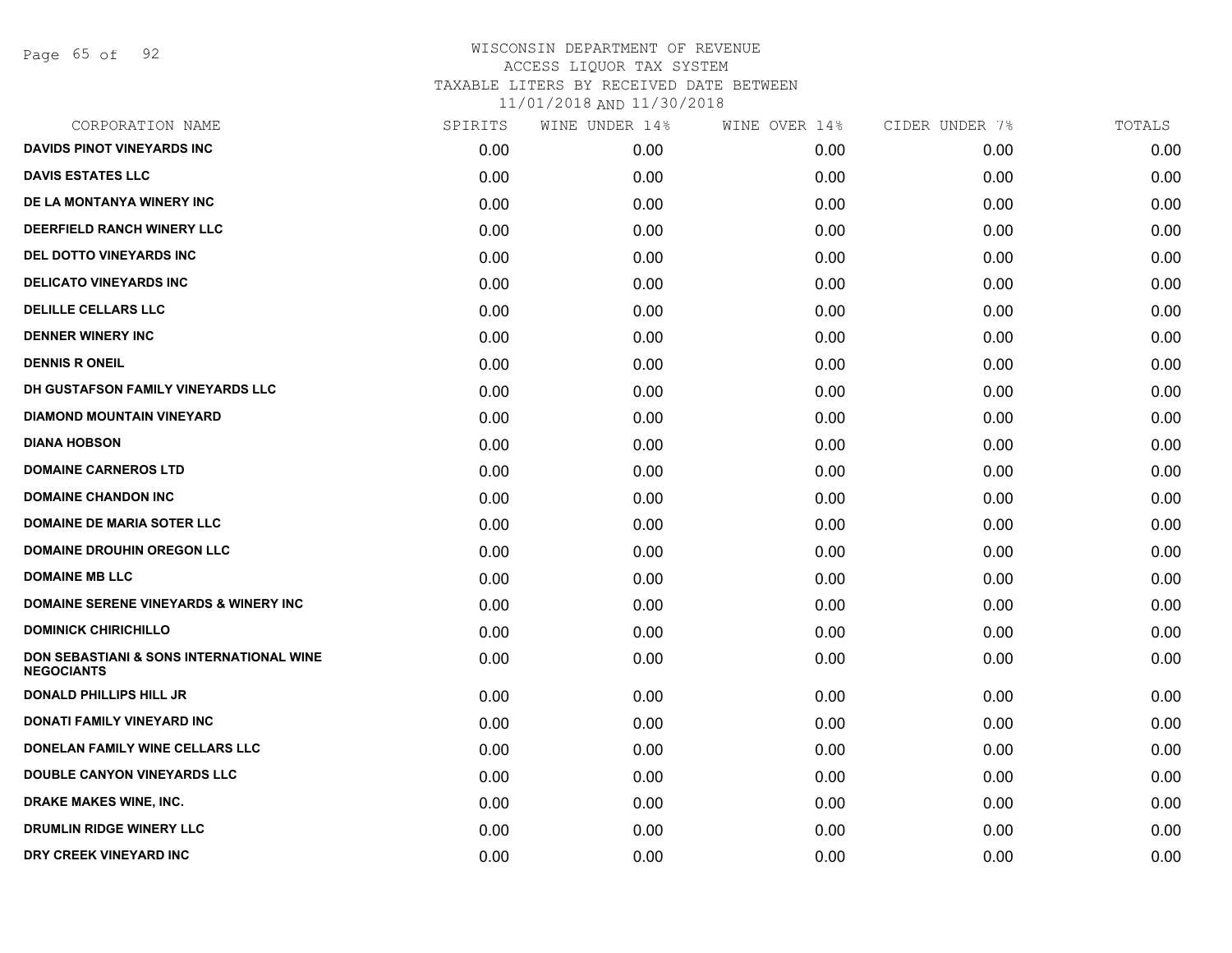Page 66 of 92

| CORPORATION NAME                   | SPIRITS | WINE UNDER 14% | WINE OVER 14% | CIDER UNDER 7% | TOTALS |
|------------------------------------|---------|----------------|---------------|----------------|--------|
| <b>DSC INVESTORS INC</b>           | 0.00    | 0.00           | 0.00          | 0.00           | 0.00   |
| <b>DUCKHORN WINE COMPANY</b>       | 0.00    | 0.00           | 0.00          | 0.00           | 0.00   |
| <b>DUMOL WINERY LLC</b>            | 0.00    | 0.00           | 0.00          | 0.00           | 0.00   |
| <b>DUNHAM CELLARS LLC</b>          | 0.00    | 0.00           | 0.00          | 0.00           | 0.00   |
| <b>DUNN VINEYARDS LLC</b>          | 0.00    | 0.00           | 0.00          | 0.00           | 0.00   |
| <b>DUPLIN WINE CELLARS INC</b>     | 0.00    | 0.00           | 0.00          | 0.00           | 0.00   |
| DUTTON GOLDFIELD WINERY LLC        | 0.00    | 0.00           | 0.00          | 0.00           | 0.00   |
| <b>E &amp; J GALLO WINERY</b>      | 0.00    | 0.00           | 0.00          | 0.00           | 0.00   |
| <b>E STRING CELLARS LLC</b>        | 0.00    | 0.00           | 0.00          | 0.00           | 0.00   |
| <b>EAGLES LANDING WINERY LLC</b>   | 0.00    | 0.00           | 0.00          | 0.00           | 0.00   |
| <b>EARL E BROWN &amp; SONS INC</b> | 0.00    | 0.00           | 0.00          | 0.00           | 0.00   |
| <b>EBERLE WINERY LP</b>            | 0.00    | 0.00           | 0.00          | 0.00           | 0.00   |
| EDEN ICE CIDER COMPANY INC.        | 0.00    | 0.00           | 0.00          | 0.00           | 0.00   |
| <b>EDWARD J RINK</b>               | 0.00    | 0.00           | 0.00          | 0.00           | 0.00   |
| EHREN JORDAN WINE CELLARS LLC      | 0.00    | 0.00           | 0.00          | 0.00           | 0.00   |
| <b>EILEEN BRYS</b>                 | 0.00    | 0.00           | 0.00          | 0.00           | 0.00   |
| <b>ELEGANCE PROPERTIES LLC</b>     | 0.00    | 0.00           | 0.00          | 0.00           | 0.00   |
| <b>ELISABETH W KLEIN</b>           | 0.00    | 0.00           | 0.00          | 0.00           | 0.00   |
| ELK COVE VINEYARDS INC             | 0.00    | 0.00           | 0.00          | 0.00           | 0.00   |
| <b>ELV-OREGON LLC</b>              | 0.00    | 0.00           | 0.00          | 0.00           | 0.00   |
| <b>ELYSE WINERY LLC</b>            | 0.00    | 0.00           | 0.00          | 0.00           | 0.00   |
| <b>EMILIO GUGLIELMO WINERY INC</b> | 0.00    | 0.00           | 0.00          | 0.00           | 0.00   |
| ERIC TRUMP WINE MANUFACTURING LLC  | 0.00    | 0.00           | 0.00          | 0.00           | 0.00   |
| <b>ERNEST VINEYARDS LLC</b>        | 0.00    | 0.00           | 0.00          | 0.00           | 0.00   |
| <b>ESCALERA-BOULET LLC</b>         | 0.00    | 0.00           | 0.00          | 0.00           | 0.00   |
| <b>F KORBEL &amp; BROS INC</b>     | 0.00    | 0.00           | 0.00          | 0.00           | 0.00   |
| <b>FANTESCA LLC</b>                | 0.00    | 0.00           | 0.00          | 0.00           | 0.00   |
| <b>FAT BOYS INC</b>                | 0.00    | 0.00           | 0.00          | 0.00           | 0.00   |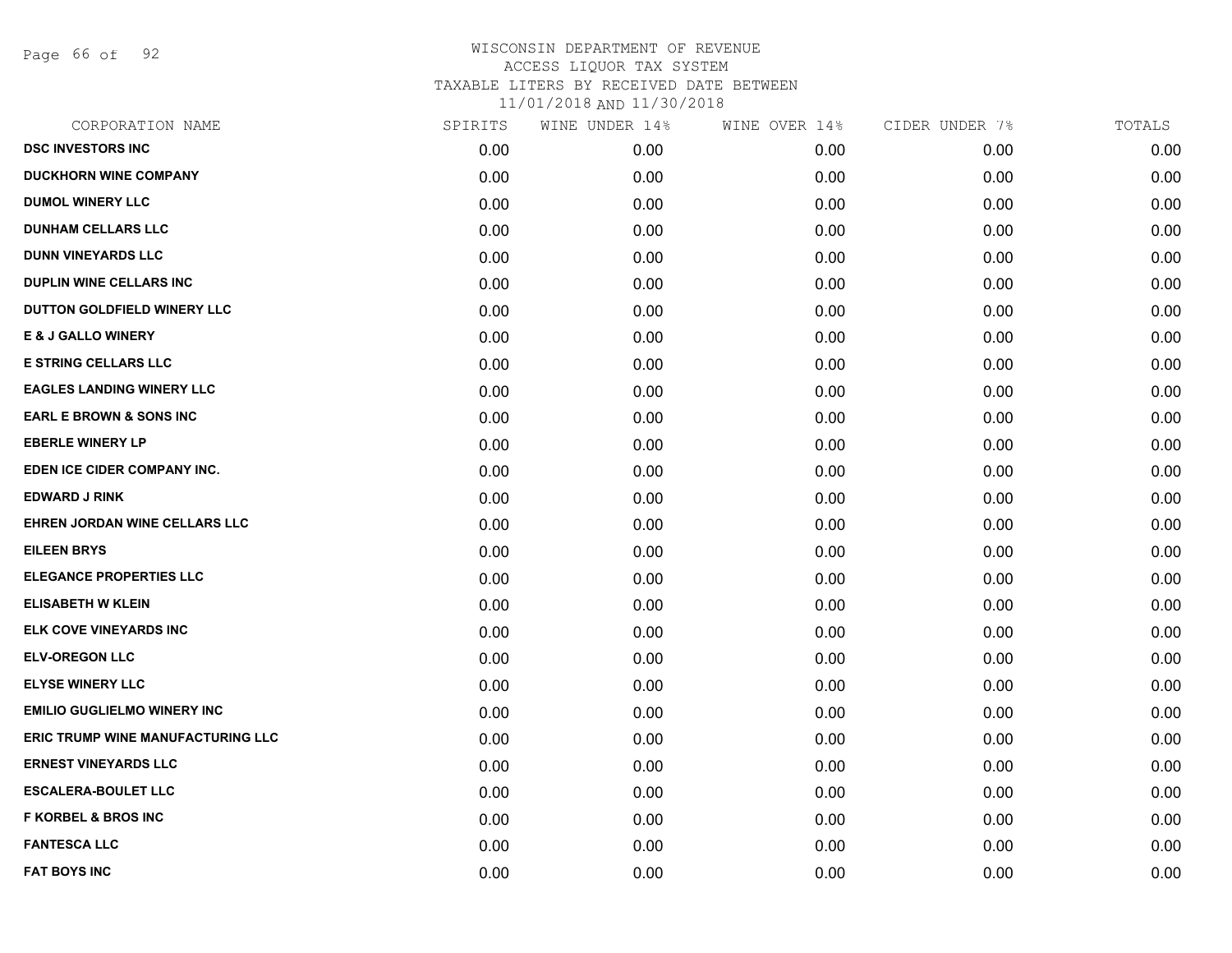Page 67 of 92

# WISCONSIN DEPARTMENT OF REVENUE ACCESS LIQUOR TAX SYSTEM TAXABLE LITERS BY RECEIVED DATE BETWEEN

| CORPORATION NAME                               | SPIRITS | WINE UNDER 14% | WINE OVER 14% | CIDER UNDER 7% | TOTALS |
|------------------------------------------------|---------|----------------|---------------|----------------|--------|
| <b>FAWN CREEK WINERY LLC</b>                   | 0.00    | 0.00           | 0.00          | 0.00           | 0.00   |
| <b>FAZELI VINEYARDS, LLC</b>                   | 0.00    | 0.00           | 0.00          | 0.00           | 0.00   |
| <b>FENESTRA WINERY INC</b>                     | 0.00    | 0.00           | 0.00          | 0.00           | 0.00   |
| FENN VALLEY VINEYARDS, INC.                    | 0.00    | 0.00           | 0.00          | 0.00           | 0.00   |
| <b>FERMENTING CELLARS LLC</b>                  | 0.00    | 0.00           | 0.00          | 0.00           | 0.00   |
| FERRARI CARANO VINEYARDS & WINERY LLC          | 0.00    | 0.00           | 0.00          | 0.00           | 0.00   |
| <b>FETZER VINEYARDS</b>                        | 0.00    | 67.50          | 75.00         | 0.00           | 142.50 |
| <b>FICKLIN VINEYARDS INC</b>                   | 0.00    | 0.00           | 0.00          | 0.00           | 0.00   |
| <b>FIDDLEHEAD CELLARS LP</b>                   | 0.00    | 0.00           | 0.00          | 0.00           | 0.00   |
| <b>FIDELITAS WINES LLC</b>                     | 0.00    | 0.00           | 0.00          | 0.00           | 0.00   |
| FIESTA VINEYARD & WINERY LLC                   | 0.00    | 0.00           | 0.00          | 0.00           | 0.00   |
| <b>FINKELSTEIN VINEYARDS INC</b>               | 0.00    | 0.00           | 0.00          | 0.00           | 0.00   |
| <b>FIRESTEED CORPORATION</b>                   | 0.00    | 0.00           | 0.00          | 0.00           | 0.00   |
| <b>FISHER KING WINERY, LLC</b>                 | 0.00    | 0.00           | 0.00          | 0.00           | 0.00   |
| <b>FISHER VINEYARDS</b>                        | 0.00    | 0.00           | 0.00          | 0.00           | 0.00   |
| <b>FITVINE LLC</b>                             | 0.00    | 0.00           | 0.00          | 0.00           | 0.00   |
| <b>FIVE VINES LLC</b>                          | 0.00    | 0.00           | 0.00          | 0.00           | 0.00   |
| <b>FLORA SPRINGS WINE COMPANY</b>              | 0.00    | 0.00           | 0.00          | 0.00           | 0.00   |
| FLOWERS VINEYARD AND WINERY, LLC               | 0.00    | 0.00           | 0.00          | 0.00           | 0.00   |
| <b>FLYING B VINEYARD LP</b>                    | 0.00    | 0.00           | 0.00          | 0.00           | 0.00   |
| <b>FN CELLARS LLC</b>                          | 0.00    | 0.00           | 0.00          | 0.00           | 0.00   |
| <b>FOLEY ESTATES VINEYARD &amp; WINERY LLC</b> | 0.00    | 0.00           | 0.00          | 0.00           | 0.00   |
| <b>FOLEY FAMILY WINES INC</b>                  | 0.00    | 0.00           | 0.00          | 0.00           | 0.00   |
| <b>FOLIO WINE COMPANY LLC</b>                  | 0.00    | 0.00           | 0.00          | 0.00           | 0.00   |
| <b>FONTANELLA WINES LLC</b>                    | 0.00    | 0.00           | 0.00          | 0.00           | 0.00   |
| <b>FORT ROSS VINEYARD &amp; WINERY LLC</b>     | 0.00    | 0.00           | 0.00          | 0.00           | 0.00   |
| <b>FOUR BEARS WINERY LLC</b>                   | 0.00    | 0.00           | 0.00          | 0.00           | 0.00   |
| <b>FOXEN VINEYARD INC</b>                      | 0.00    | 0.00           | 0.00          | 0.00           | 0.00   |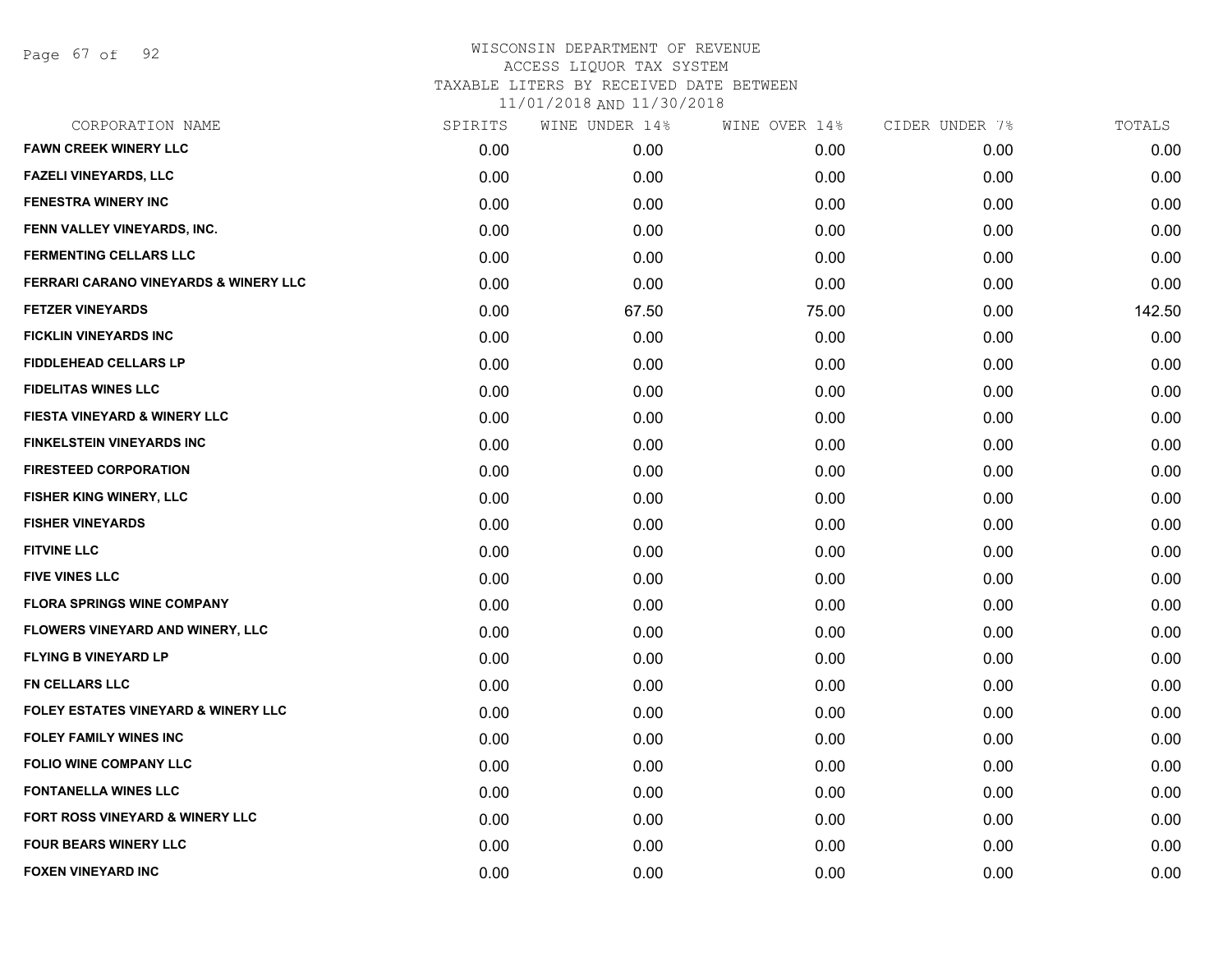Page 68 of 92

| CORPORATION NAME                                    | SPIRITS | WINE UNDER 14% | WINE OVER 14% | CIDER UNDER 7% | TOTALS |
|-----------------------------------------------------|---------|----------------|---------------|----------------|--------|
| <b>FRANCIS COPPOLA WINERY LLC</b>                   | 0.00    | 0.00           | 0.00          | 0.00           | 0.00   |
| <b>FRANCISCAN VINEYARDS INC</b>                     | 0.00    | 0.00           | 0.00          | 0.00           | 0.00   |
| <b>FRANK FAMILY VINEYARDS LLC</b>                   | 0.00    | 0.00           | 0.00          | 0.00           | 0.00   |
| <b>FRED C SCHERRER</b>                              | 0.00    | 0.00           | 0.00          | 0.00           | 0.00   |
| <b>FREIXENET SONOMA CAVES INC</b>                   | 0.00    | 0.00           | 0.00          | 0.00           | 0.00   |
| <b>FREY FAMILY WINERY LLC</b>                       | 0.00    | 0.00           | 0.00          | 0.00           | 0.00   |
| <b>FREY VINEYARDS LTD</b>                           | 0.00    | 51.75          | 5.25          | 0.00           | 57.00  |
| <b>FROGS LEAP WINERY</b>                            | 0.00    | 0.00           | 0.00          | 0.00           | 0.00   |
| <b>FROGTOWN CELLARS LLP</b>                         | 0.00    | 0.00           | 0.00          | 0.00           | 0.00   |
| FRUIT OF THE WOODS WINE CELLAR, INC.                | 0.00    | 0.00           | 0.00          | 0.00           | 0.00   |
| <b>FULCRUM WINES LLC</b>                            | 0.00    | 0.00           | 0.00          | 0.00           | 0.00   |
| <b>FULKERSON WINE CELLARS LLC</b>                   | 0.00    | 0.00           | 0.00          | 0.00           | 0.00   |
| <b>FULLERTON WINES, INC</b>                         | 0.00    | 0.00           | 0.00          | 0.00           | 0.00   |
| <b>FURTHERMORE LLC</b>                              | 0.00    | 0.00           | 0.00          | 0.00           | 0.00   |
| <b>G GRAHAM WINES INC</b>                           | 0.00    | 0.00           | 0.00          | 0.00           | 0.00   |
| <b>GALENA CELLARS INC</b>                           | 0.00    | 43.50          | 0.76          | 0.00           | 44.26  |
| <b>GALLICA WINES LLC</b>                            | 0.00    | 0.00           | 0.00          | 0.00           | 0.00   |
| <b>GAMBLE FAMILY VINEYARDS LLC</b>                  | 0.00    | 0.00           | 0.00          | 0.00           | 0.00   |
| <b>GARGIULO VINEYARD LLC</b>                        | 0.00    | 0.00           | 0.00          | 0.00           | 0.00   |
| <b>GARROD TRUST</b>                                 | 0.00    | 0.00           | 0.00          | 0.00           | 0.00   |
| <b>GARVIN HEIGHTS VINEYARDS, LLC</b>                | 0.00    | 0.00           | 0.00          | 0.00           | 0.00   |
| <b>GEARY MARKET INVESTMENT COMPANY LTD</b>          | 0.00    | 0.00           | 0.00          | 0.00           | 0.00   |
| <b>GEMSTONE VINEYARDS LLC</b>                       | 0.00    | 0.00           | 0.00          | 0.00           | 0.00   |
| <b>GENERATIONS OF SONOMA LLC</b>                    | 0.00    | 0.00           | 0.00          | 0.00           | 0.00   |
| <b>GENESEO PARTNERS LP</b>                          | 0.00    | 0.00           | 0.00          | 0.00           | 0.00   |
| <b>GEORGE O HENDRY</b>                              | 0.00    | 0.00           | 0.00          | 0.00           | 0.00   |
| <b>GERBER, GERBER &amp; GERBER DISCLAIMER TRUST</b> | 0.00    | 0.00           | 0.00          | 0.00           | 0.00   |
| <b>GERHARD REISACHER</b>                            | 0.00    | 0.00           | 0.00          | 0.00           | 0.00   |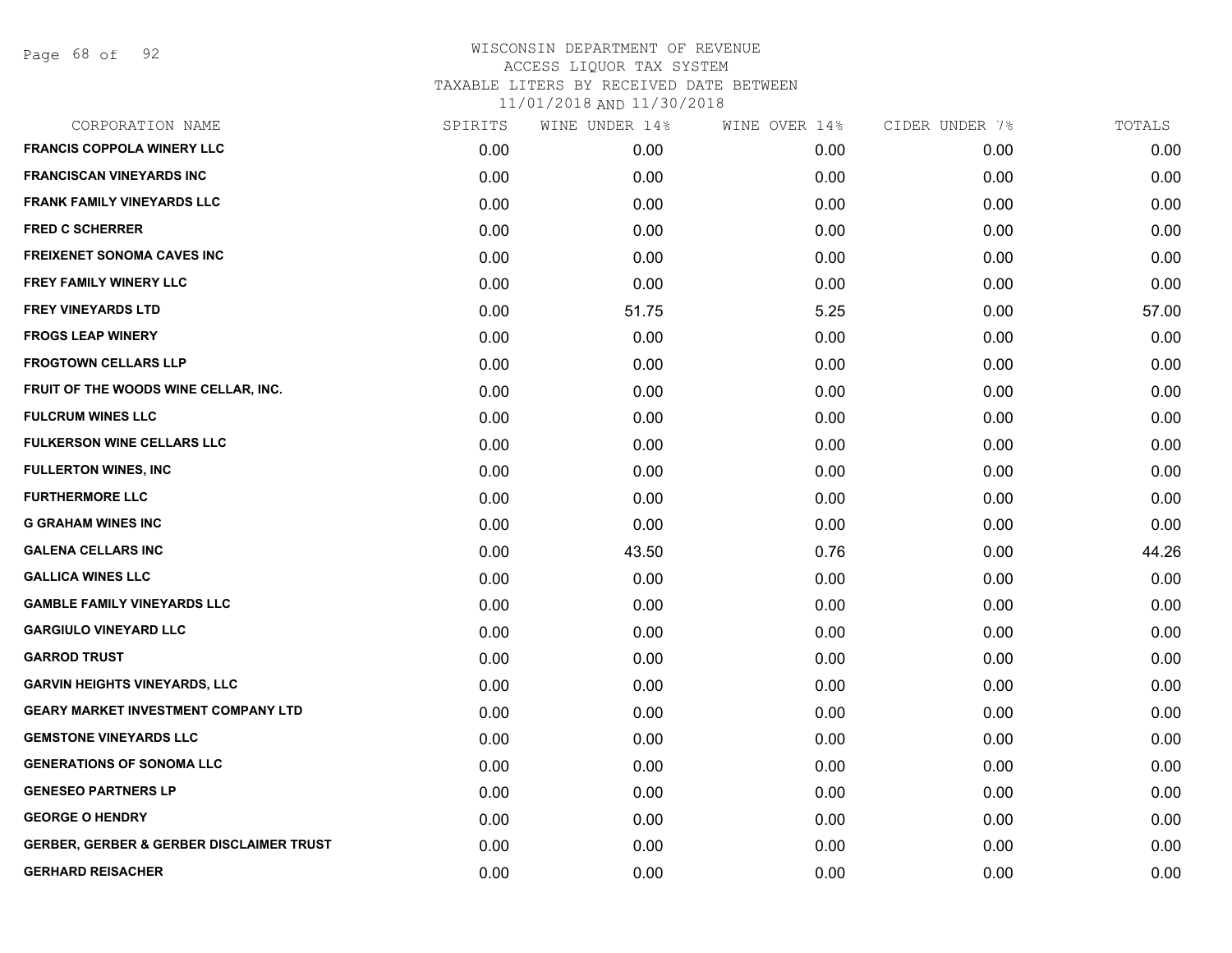Page 69 of 92

| CORPORATION NAME                        | SPIRITS | WINE UNDER 14% | WINE OVER 14% | CIDER UNDER 7% | TOTALS |
|-----------------------------------------|---------|----------------|---------------|----------------|--------|
| <b>GF WINES LLC</b>                     | 0.00    | 0.00           | 0.00          | 0.00           | 0.00   |
| <b>GHOST HILL CELLARS LLC</b>           | 0.00    | 0.00           | 0.00          | 0.00           | 0.00   |
| <b>GIFT SERVICES INC</b>                | 0.00    | 0.00           | 0.00          | 0.00           | 0.00   |
| <b>GLOBAL UNIVERSAL SRL</b>             | 0.00    | 0.00           | 0.00          | 0.00           | 0.00   |
| <b>GOLDIN INVESTMENT II INC</b>         | 0.00    | 0.00           | 0.00          | 0.00           | 0.00   |
| <b>GOLDRIDGEPINOT.COM LLC</b>           | 0.00    | 0.00           | 0.00          | 0.00           | 0.00   |
| <b>GOOD FOUNDATIONS INC</b>             | 0.00    | 0.00           | 0.00          | 0.00           | 0.00   |
| <b>GOOSE EGG, LLC</b>                   | 0.00    | 0.00           | 0.00          | 0.00           | 0.00   |
| <b>GOOSE RIDGE LLC</b>                  | 0.00    | 0.00           | 0.00          | 0.00           | 0.00   |
| <b>GRAPE VISIONS LLC</b>                | 0.00    | 0.00           | 0.00          | 0.00           | 0.00   |
| <b>GRAPESEED WINE FUND LLC</b>          | 0.00    | 0.00           | 0.00          | 0.00           | 0.00   |
| <b>GRASSINI FAMILY VINEYARDS LLC</b>    | 0.00    | 0.00           | 0.00          | 0.00           | 0.00   |
| <b>GREEN FAMILY WINERY LLC</b>          | 0.00    | 0.00           | 0.00          | 0.00           | 0.00   |
| <b>GREG SANDERS</b>                     | 0.00    | 0.00           | 0.00          | 0.00           | 0.00   |
| <b>GRGICH HILLS CELLAR</b>              | 0.00    | 0.00           | 0.00          | 0.00           | 0.00   |
| <b>GRIEB OPTIMAL WINECRAFTING LLC</b>   | 0.00    | 0.00           | 0.00          | 0.00           | 0.00   |
| <b>GROTH VINEYARDS &amp; WINERY LLC</b> | 0.00    | 0.00           | 0.00          | 0.00           | 0.00   |
| <b>GULLETT &amp; GULLETT</b>            | 0.00    | 0.00           | 0.00          | 0.00           | 0.00   |
| H DE V LLC                              | 0.00    | 0.00           | 0.00          | 0.00           | 0.00   |
| <b>HAFNER VINEYARD LLC</b>              | 0.00    | 0.00           | 0.00          | 0.00           | 0.00   |
| <b>HAGAFEN CELLARS INC</b>              | 0.00    | 0.00           | 0.00          | 0.00           | 0.00   |
| <b>HAHN ESTATE</b>                      | 0.00    | 0.00           | 0.00          | 0.00           | 0.00   |
| <b>HALF KRAKT LLC</b>                   | 0.00    | 0.00           | 0.00          | 0.00           | 0.00   |
| <b>HALF MOON HILL LLC</b>               | 0.00    | 0.00           | 0.00          | 0.00           | 0.00   |
| <b>HALL WINES LLC</b>                   | 0.00    | 0.00           | 0.00          | 0.00           | 0.00   |
| <b>HALTER WINERY LLC</b>                | 0.00    | 0.00           | 0.00          | 0.00           | 0.00   |
| <b>HAMEL FAMILY WINES LLC</b>           | 0.00    | 0.00           | 0.00          | 0.00           | 0.00   |
| <b>HAMMLER WINE CORP</b>                | 0.00    | 0.00           | 0.00          | 0.00           | 0.00   |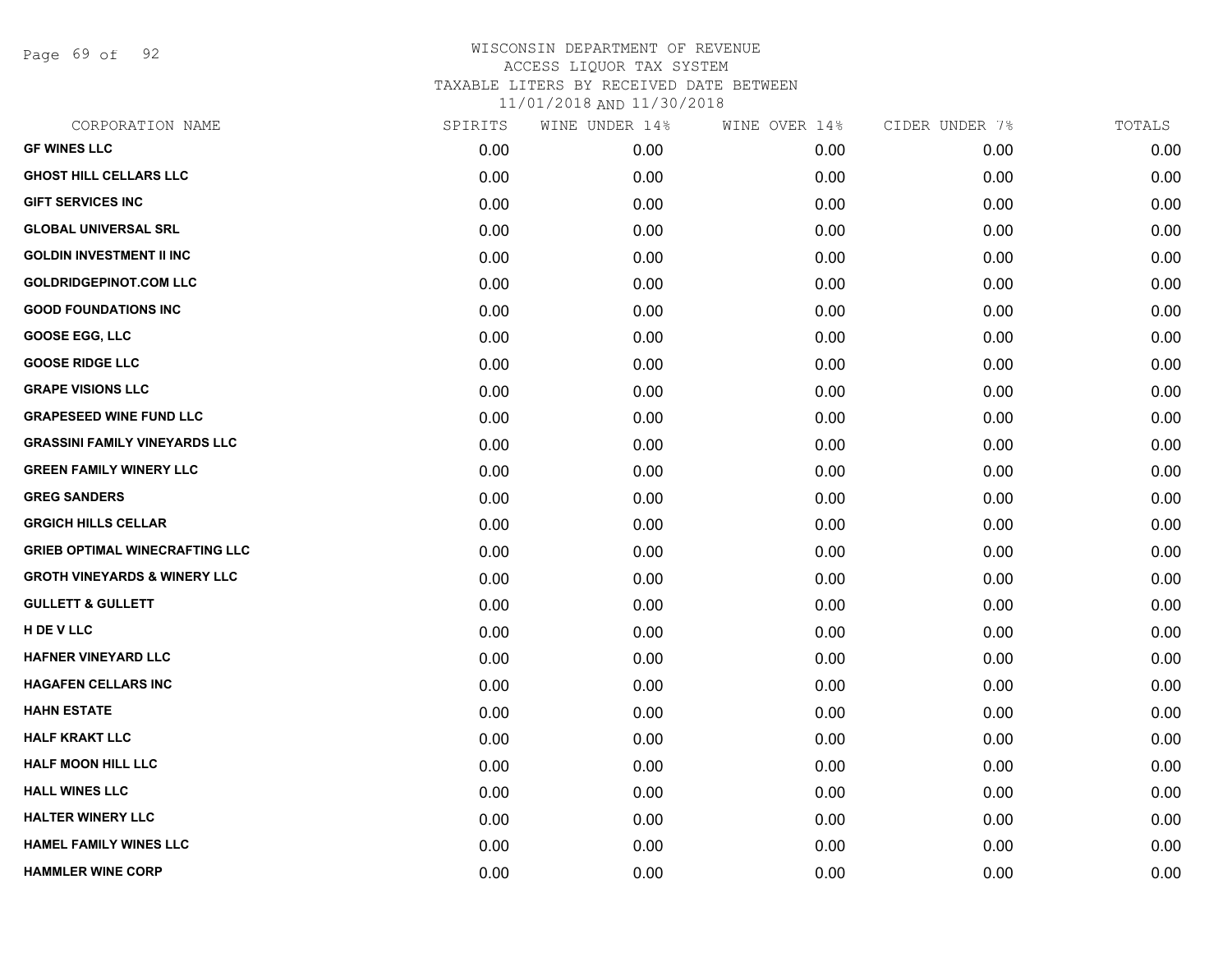Page 70 of 92

| CORPORATION NAME                      | SPIRITS | WINE UNDER 14% | WINE OVER 14% | CIDER UNDER 7% | TOTALS |
|---------------------------------------|---------|----------------|---------------|----------------|--------|
| HANDLEY CELLARS LIMITED PARTNERSHIP   | 0.00    | 0.00           | 0.00          | 0.00           | 0.00   |
| <b>HANNA WINERY INC</b>               | 0.00    | 0.00           | 0.00          | 0.00           | 0.00   |
| <b>HARALD TOMESCH</b>                 | 0.00    | 0.00           | 0.00          | 0.00           | 0.00   |
| <b>HARBOR RIDGE WINERY INC.</b>       | 0.00    | 0.00           | 0.00          | 0.00           | 0.00   |
| <b>HARLAN ESTATE WINERY INC</b>       | 0.00    | 0.00           | 0.00          | 0.00           | 0.00   |
| <b>HARMELL CELLARS LLC</b>            | 0.00    | 0.00           | 0.00          | 0.00           | 0.00   |
| <b>HARRIS &amp; HARRIS</b>            | 0.00    | 0.00           | 0.00          | 0.00           | 0.00   |
| <b>HARRY &amp; DAVID HOLDINGS INC</b> | 0.00    | 0.00           | 0.00          | 0.00           | 0.00   |
| HARTWELL VINEYARDS LLC                | 0.00    | 0.00           | 0.00          | 0.00           | 0.00   |
| <b>HAWK AND HORSE VINEYARDS LLC</b>   | 0.00    | 0.00           | 0.00          | 0.00           | 0.00   |
| <b>HAWKES LLC</b>                     | 0.00    | 0.00           | 113.25        | 0.00           | 113.25 |
| HDD LLC                               | 0.00    | 0.00           | 0.00          | 0.00           | 0.00   |
| <b>HEITZ WINE CELLARS</b>             | 0.00    | 0.00           | 0.00          | 0.00           | 0.00   |
| <b>HEMISPHERE WINE COMPANY INC</b>    | 0.00    | 0.00           | 0.00          | 0.00           | 0.00   |
| <b>HEMISPHERES LLC</b>                | 0.00    | 0.00           | 0.00          | 0.00           | 0.00   |
| HERB LAMB VINEYARDS, LLC              | 0.00    | 0.00           | 0.00          | 0.00           | 0.00   |
| <b>HERDIE BAISDEN</b>                 | 0.00    | 0.00           | 0.00          | 0.00           | 0.00   |
| <b>HERON HILL VINEYARDS INC</b>       | 0.00    | 0.00           | 0.00          | 0.00           | 0.00   |
| <b>HERRERA &amp; HERRERA</b>          | 0.00    | 0.00           | 0.00          | 0.00           | 0.00   |
| <b>HESTAN VINEYARDS LLC</b>           | 0.00    | 0.00           | 0.00          | 0.00           | 0.00   |
| <b>HIDDEN RIDGE VINEYARD LLC</b>      | 0.00    | 0.00           | 0.00          | 0.00           | 0.00   |
| <b>HILL ESTATES INC</b>               | 0.00    | 0.00           | 0.00          | 0.00           | 0.00   |
| <b>HIRSCH WINERY LLC</b>              | 0.00    | 0.00           | 0.00          | 0.00           | 0.00   |
| HOLLYS HILL VINEYARDS LLC             | 0.00    | 0.00           | 0.00          | 0.00           | 0.00   |
| HONIG VINEYARD AND WINERY LLC         | 0.00    | 0.00           | 0.00          | 0.00           | 0.00   |
| <b>HOPE WINE LLC</b>                  | 0.00    | 0.00           | 0.00          | 0.00           | 0.00   |
| <b>HOUDINI INC</b>                    | 0.00    | 0.00           | 0.00          | 0.00           | 0.00   |
| <b>HOURGLASS WINE COMPANY INC</b>     | 0.00    | 0.00           | 0.00          | 0.00           | 0.00   |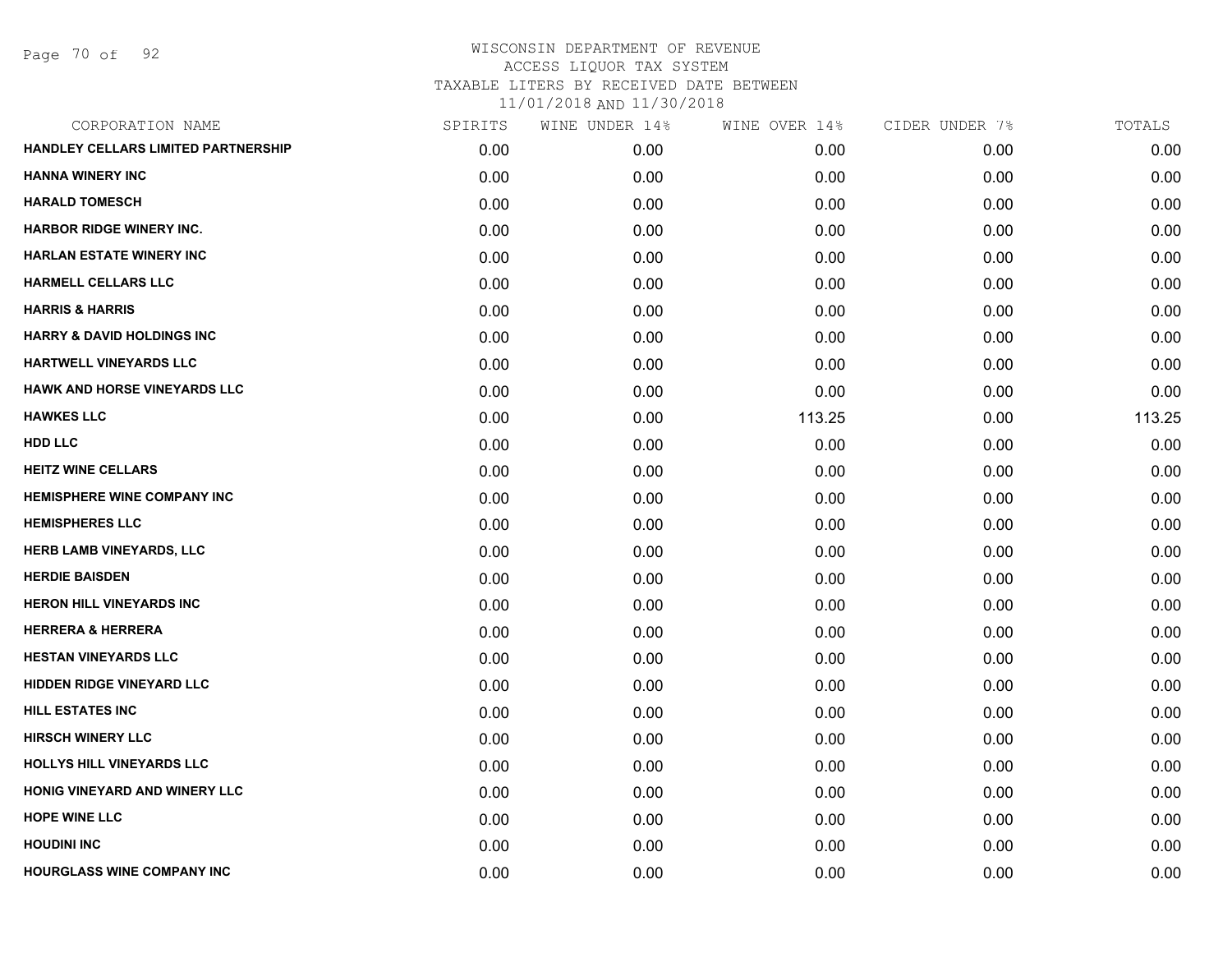Page 71 of 92

| CORPORATION NAME                      | SPIRITS | WINE UNDER 14% | WINE OVER 14% | CIDER UNDER 7% | TOTALS |
|---------------------------------------|---------|----------------|---------------|----------------|--------|
| <b>HUA YUAN</b>                       | 0.00    | 0.00           | 0.00          | 0.00           | 0.00   |
| <b>HUNEEUS VINTNERS LLC</b>           | 0.00    | 0.00           | 0.00          | 0.00           | 0.00   |
| HUNT COUNTRY VINEYARDS LLC            | 0.00    | 0.00           | 0.00          | 0.00           | 0.00   |
| <b>HUSCH VINEYARDS INC</b>            | 0.00    | 0.00           | 0.00          | 0.00           | 0.00   |
| <b>INCEPTION WINES LLC</b>            | 0.00    | 0.00           | 0.00          | 0.00           | 0.00   |
| <b>INMAN FAMILY WINES LLC</b>         | 0.00    | 0.00           | 0.00          | 0.00           | 0.00   |
| <b>INVESTOR'S OF AMERICA LP</b>       | 0.00    | 0.00           | 0.00          | 0.00           | 0.00   |
| <b>IRON HORSE VINEYARDS LP</b>        | 0.00    | 0.00           | 0.00          | 0.00           | 0.00   |
| <b>ISENHOWER CELLARS LLC</b>          | 0.00    | 0.00           | 0.00          | 0.00           | 0.00   |
| <b>ISLAND ORCHARD CIDER LLC</b>       | 0.00    | 0.00           | 0.00          | 0.00           | 0.00   |
| <b>ISR VINEYARDS ASSOCIATION</b>      | 0.00    | 0.00           | 0.00          | 0.00           | 0.00   |
| <b>J CELLARS INVESTMENTS LLC</b>      | 0.00    | 0.00           | 4.50          | 0.00           | 4.50   |
| <b>J LOHR WINERY CORP</b>             | 0.00    | 0.00           | 0.00          | 0.00           | 0.00   |
| J PEDRONCELLI WINERY                  | 0.00    | 6.75           | 67.25         | 0.00           | 74.00  |
| <b>J RICKARDS WINERY LLC</b>          | 0.00    | 0.00           | 0.00          | 0.00           | 0.00   |
| <b>J WILLETT COMPANIES</b>            | 0.00    | 0.00           | 0.00          | 0.00           | 0.00   |
| <b>J.W. THOMAS LLC</b>                | 0.00    | 0.00           | 0.00          | 0.00           | 0.00   |
| <b>J3 WINE PARTNERS LLC</b>           | 0.00    | 0.00           | 0.00          | 0.00           | 0.00   |
| JACK JOHN INVESTMENTS INC             | 0.00    | 0.00           | 0.00          | 0.00           | 0.00   |
| JACKSON FAMILY WINES INC              | 0.00    | 0.00           | 0.00          | 0.00           | 0.00   |
| <b>JACKSON WINE LLC</b>               | 0.00    | 0.00           | 0.00          | 0.00           | 0.00   |
| <b>JACKSON WINERY &amp; VINEYARDS</b> | 0.00    | 0.00           | 0.00          | 0.00           | 0.00   |
| <b>JACUZZI FAMILY VINEYARDS LLC</b>   | 0.00    | 0.00           | 0.00          | 0.00           | 0.00   |
| <b>JAM CELLARS INC</b>                | 0.00    | 0.00           | 0.00          | 0.00           | 0.00   |
| <b>JAMES L LAMBERT</b>                | 0.00    | 0.00           | 0.00          | 0.00           | 0.00   |
| <b>JAMES P PROSSER</b>                | 0.00    | 0.00           | 0.00          | 0.00           | 0.00   |
| <b>JB GEORGE LLC</b>                  | 0.00    | 0.00           | 0.00          | 0.00           | 0.00   |
| <b>JC CELLARS INC</b>                 | 0.00    | 0.00           | 0.00          | 0.00           | 0.00   |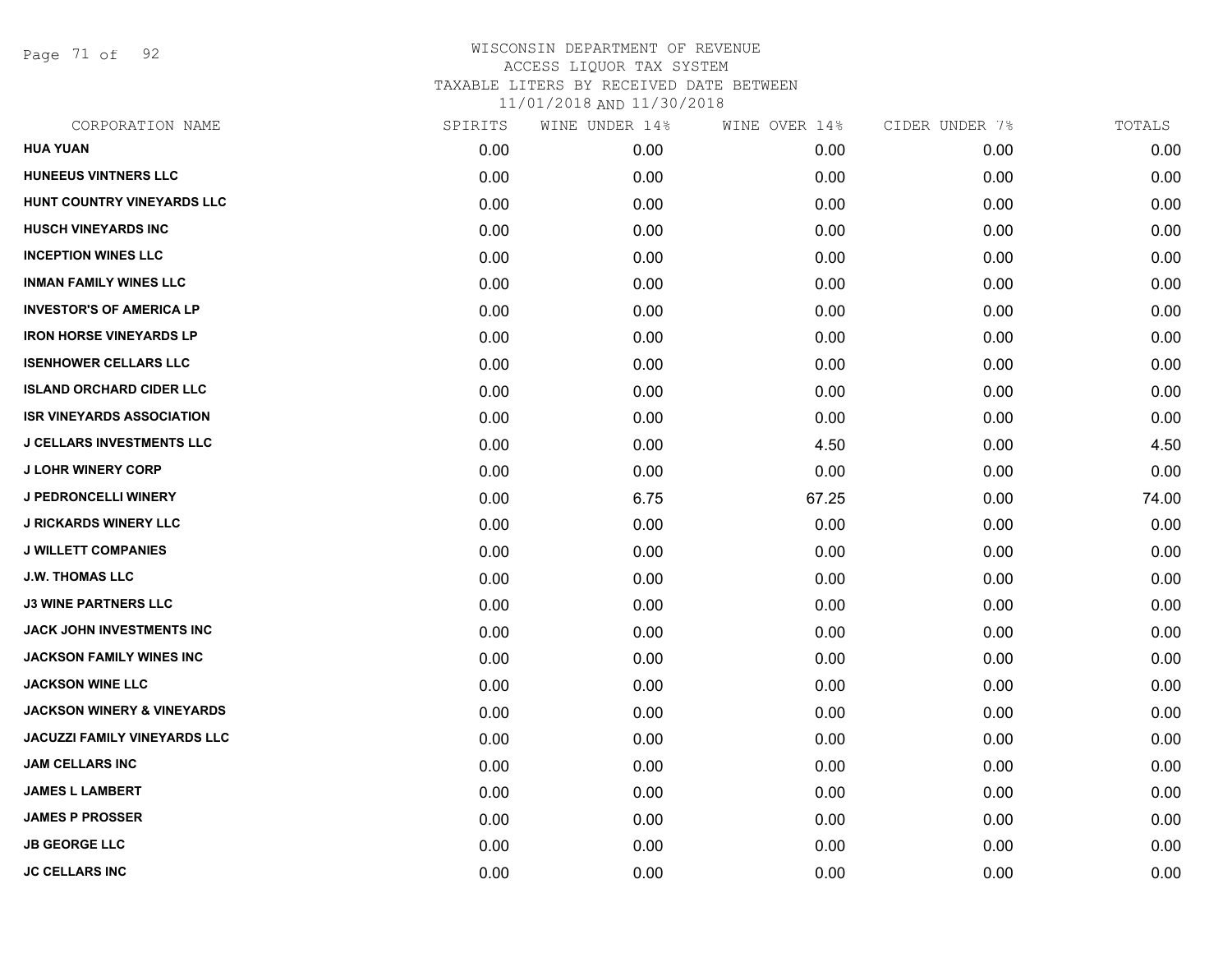Page 72 of 92

| CORPORATION NAME                         | SPIRITS | WINE UNDER 14% | WINE OVER 14% | CIDER UNDER 7% | TOTALS |
|------------------------------------------|---------|----------------|---------------|----------------|--------|
| <b>JEFFERY M GORDON</b>                  | 0.00    | 0.00           | 0.00          | 0.00           | 0.00   |
| <b>JEFFREY L STOEGER</b>                 | 0.00    | 0.00           | 0.00          | 0.00           | 0.00   |
| <b>JENNIFER L JACKSON-HARTFORD</b>       | 0.00    | 0.00           | 0.00          | 0.00           | 0.00   |
| <b>JESSUP CELLARS HOLDING CO LLC</b>     | 0.00    | 0.00           | 0.00          | 0.00           | 0.00   |
| <b>JM CELLARS COMPANY</b>                | 0.00    | 0.00           | 0.00          | 0.00           | 0.00   |
| <b>J-NH WINE GROUP LLC</b>               | 0.00    | 0.00           | 0.00          | 0.00           | 0.00   |
| JOHN ANTHONY VINEYARDS LLC               | 0.00    | 0.00           | 0.00          | 0.00           | 0.00   |
| <b>JOHN E NICOLOZAKES</b>                | 0.00    | 0.00           | 0.00          | 0.00           | 0.00   |
| <b>JONATHAN DALE</b>                     | 0.00    | 0.00           | 0.00          | 0.00           | 0.00   |
| JONES FAMILY WINERY LLC                  | 0.00    | 0.00           | 0.00          | 0.00           | 0.00   |
| <b>JORNY'S END LLC</b>                   | 0.00    | 0.00           | 0.00          | 0.00           | 0.00   |
| JOSEPH ALEXANDER VILLICANA II            | 0.00    | 0.00           | 0.00          | 0.00           | 0.00   |
| <b>JOSEPH CALLOW</b>                     | 0.00    | 0.00           | 0.00          | 0.00           | 0.00   |
| JOSEPH PHELPS VINEYARDS LLC              | 0.00    | 0.00           | 0.00          | 0.00           | 0.00   |
| <b>JOSEPH STALLER</b>                    | 0.00    | 0.00           | 0.00          | 0.00           | 0.00   |
| <b>JOSEPH WYNIMKO</b>                    | 0.00    | 0.00           | 0.00          | 0.00           | 0.00   |
| <b>JOYCE VINEYARDS LLC</b>               | 0.00    | 0.00           | 0.00          | 0.00           | 0.00   |
| <b>JULIE A ANDRZEJCZAK</b>               | 0.00    | 0.00           | 0.00          | 0.00           | 0.00   |
| <b>JUSTIN VINEYARDS &amp; WINERY LLC</b> | 0.00    | 0.00           | 0.00          | 0.00           | 0.00   |
| <b>JVW CORPORATION</b>                   | 0.00    | 0.00           | 0.00          | 0.00           | 0.00   |
| <b>K VINTNERS LLC</b>                    | 0.00    | 0.00           | 0.00          | 0.00           | 0.00   |
| <b>KACHINA CELLARS LLC</b>               | 0.00    | 0.00           | 0.00          | 0.00           | 0.00   |
| <b>KAMEN WINES LLC</b>                   | 0.00    | 0.00           | 0.00          | 0.00           | 0.00   |
| <b>KANGARU ENTERPRISES LLC</b>           | 0.00    | 0.00           | 0.00          | 0.00           | 0.00   |
| <b>KB WINES LLC</b>                      | 0.00    | 0.00           | 0.00          | 0.00           | 0.00   |
| <b>KEEVER VINEYARDS LLC</b>              | 0.00    | 0.00           | 0.00          | 0.00           | 0.00   |
| <b>KEN BROWN WINES LLC</b>               | 0.00    | 0.00           | 0.00          | 0.00           | 0.00   |
| <b>KENEFICK RANCHES WINERY LLC</b>       | 0.00    | 0.00           | 0.00          | 0.00           | 0.00   |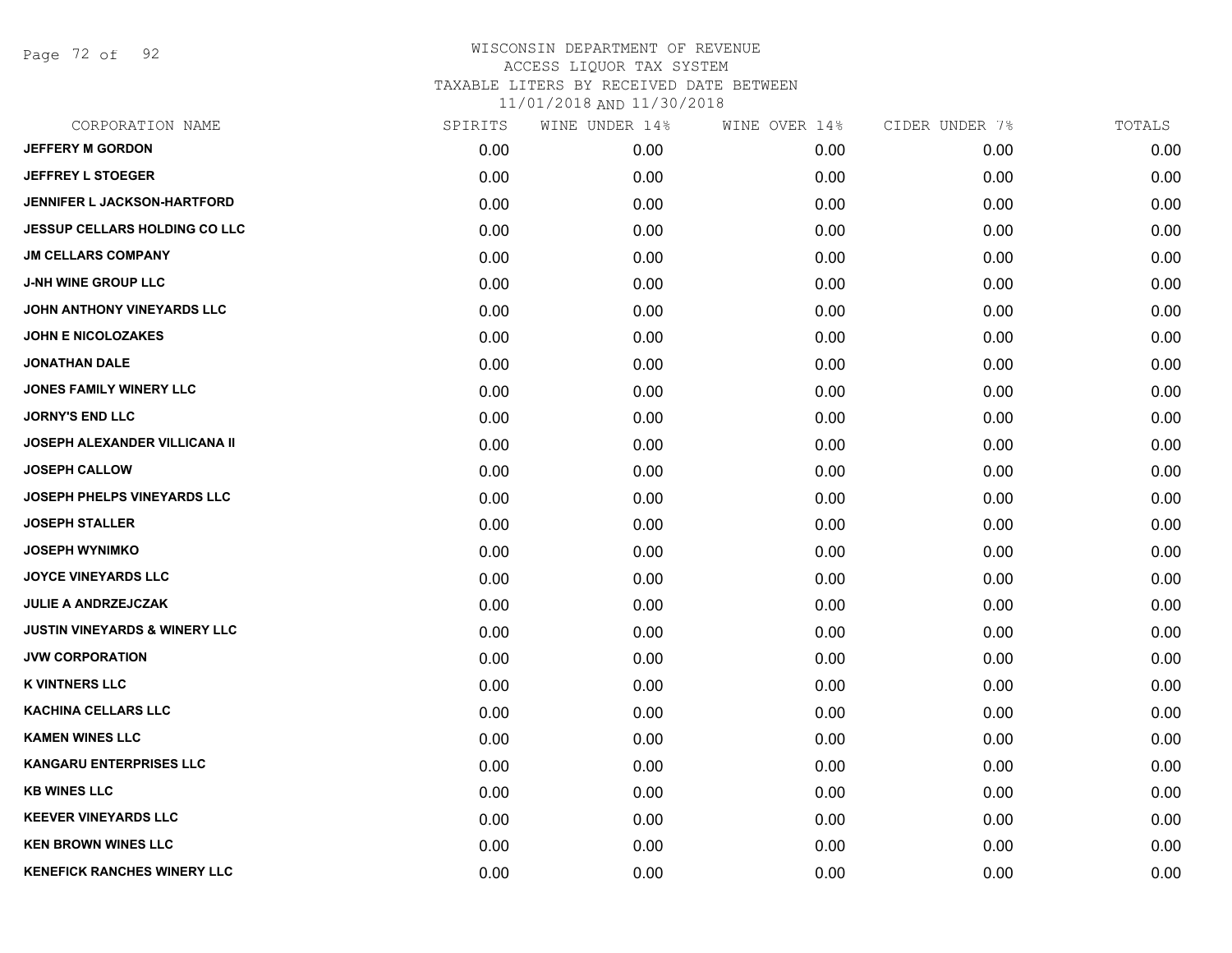Page 73 of 92

| CORPORATION NAME                             | SPIRITS | WINE UNDER 14% | WINE OVER 14% | CIDER UNDER 7% | TOTALS |
|----------------------------------------------|---------|----------------|---------------|----------------|--------|
| <b>KENT HUMPHREY</b>                         | 0.00    | 0.00           | 0.00          | 0.00           | 0.00   |
| <b>KENWARD FAMILY VINEYARDS, LLC</b>         | 0.00    | 0.00           | 0.00          | 0.00           | 0.00   |
| <b>KENZO ESTATE INC</b>                      | 0.00    | 0.00           | 0.00          | 0.00           | 0.00   |
| <b>KERWIN ESTATE LLC</b>                     | 0.00    | 0.00           | 0.00          | 0.00           | 0.00   |
| <b>KESTREL PROPERTIES LLC</b>                | 0.00    | 0.00           | 0.00          | 0.00           | 0.00   |
| <b>KEVIN BEHNKE</b>                          | 0.00    | 0.00           | 0.00          | 0.00           | 0.00   |
| <b>KEVIN C MILLER</b>                        | 0.00    | 0.00           | 0.00          | 0.00           | 0.00   |
| <b>KING ESTATE WINERY LP</b>                 | 0.00    | 0.00           | 0.00          | 0.00           | 0.00   |
| KISMET WINE, INC.                            | 0.00    | 0.00           | 0.00          | 0.00           | 0.00   |
| KISTLER VINEYARDS, LLC                       | 0.00    | 0.00           | 0.00          | 0.00           | 0.00   |
| <b>KLEIN FOODS INC</b>                       | 0.00    | 0.00           | 0.00          | 0.00           | 0.00   |
| <b>KNIGHTS BRIDGE WINERY LLC</b>             | 0.00    | 0.00           | 0.00          | 0.00           | 0.00   |
| <b>KOEHLER WINERY LLC</b>                    | 0.00    | 0.00           | 0.00          | 0.00           | 0.00   |
| <b>KONSTANTIN D FRANK &amp; SONS</b>         | 0.00    | 0.00           | 0.00          | 0.00           | 0.00   |
| <b>KOPRI INC</b>                             | 0.00    | 0.00           | 0.00          | 0.00           | 0.00   |
| <b>KRUPP BROTHERS LLC</b>                    | 0.00    | 0.00           | 0.00          | 0.00           | 0.00   |
| <b>KSSM LLC</b>                              | 0.00    | 0.00           | 0.00          | 0.00           | 0.00   |
| <b>KT WINECO LLC</b>                         | 0.00    | 0.00           | 0.00          | 0.00           | 0.00   |
| <b>KULETO VILLA LLC</b>                      | 0.00    | 0.00           | 0.00          | 0.00           | 0.00   |
| <b>KUNDE ENTERPRISES INC</b>                 | 0.00    | 0.00           | 0.00          | 0.00           | 0.00   |
| <b>L C WINE</b>                              | 0.00    | 0.00           | 0.00          | 0.00           | 0.00   |
| L FOPPIANO WINE CO INC                       | 0.00    | 0.00           | 0.00          | 0.00           | 0.00   |
| <b>L18 WINES LLC</b>                         | 0.00    | 0.00           | 0.00          | 0.00           | 0.00   |
| <b>LADERA WINERY LLC</b>                     | 0.00    | 0.00           | 0.00          | 0.00           | 0.00   |
| <b>LAETITIA VINEYARD &amp; WINERY INC</b>    | 0.00    | 0.00           | 0.00          | 0.00           | 0.00   |
| <b>LAGUNA OAKS VINEYARD &amp; WINERY INC</b> | 0.00    | 0.00           | 0.00          | 0.00           | 0.00   |
| <b>LAIL VINEYARDS LLC</b>                    | 0.00    | 0.00           | 0.00          | 0.00           | 0.00   |
| <b>LAIRD FAMILY ESTATE LLC</b>               | 0.00    | 0.00           | 0.00          | 0.00           | 0.00   |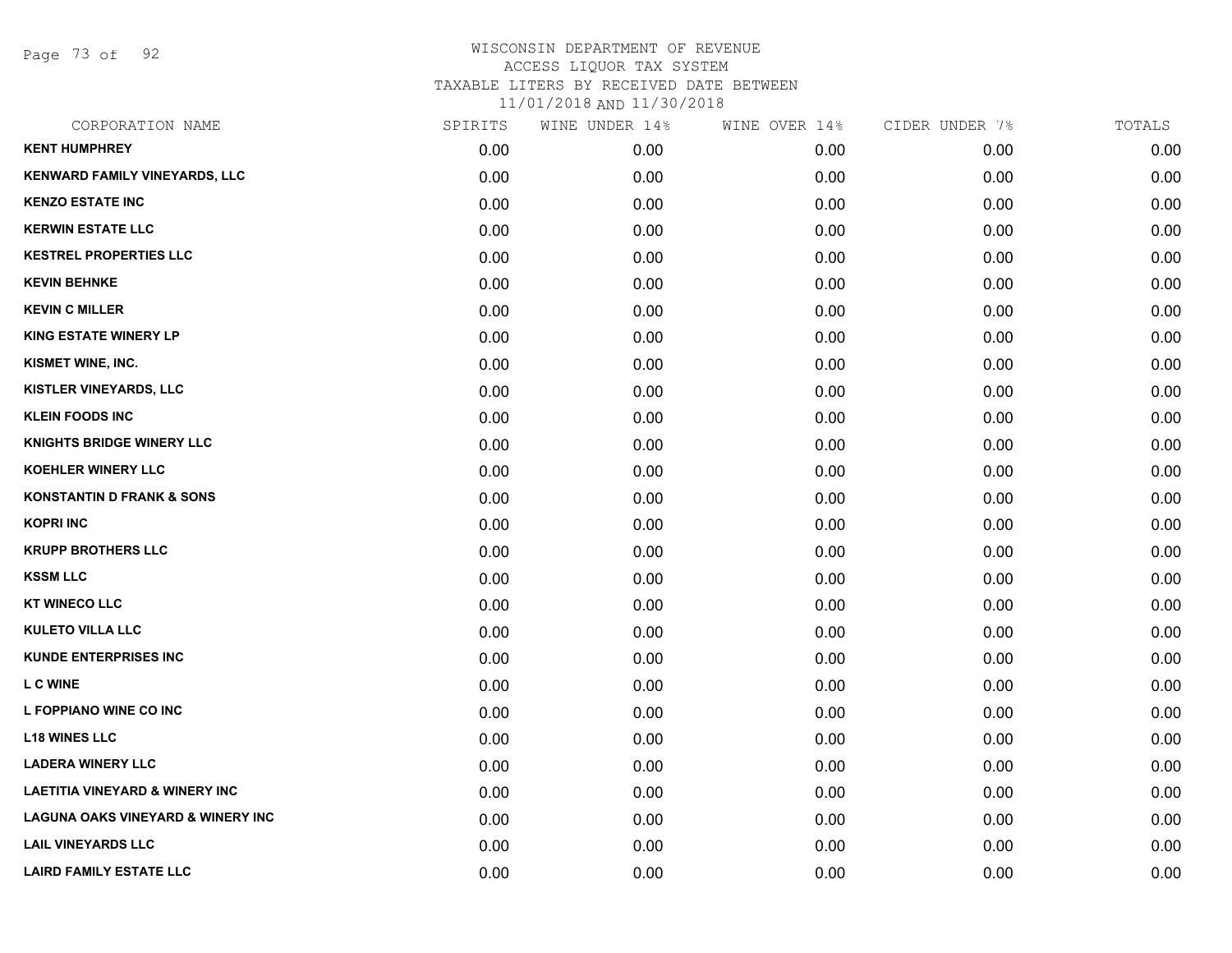| CORPORATION NAME                                  | SPIRITS | WINE UNDER 14% | WINE OVER 14% | CIDER UNDER 7% | TOTALS |
|---------------------------------------------------|---------|----------------|---------------|----------------|--------|
| <b>LAKE NOKOMIS CRANBERRIES INC</b>               | 0.00    | 0.00           | 0.00          | 0.00           | 0.00   |
| <b>LAMBERT BRIDGE WINERY INC</b>                  | 0.00    | 0.00           | 0.00          | 0.00           | 0.00   |
| <b>LANCASTER ESTATE VINEYARD &amp; WINERY LLC</b> | 0.00    | 0.00           | 0.00          | 0.00           | 0.00   |
| <b>LANGE WINERY LLC</b>                           | 0.00    | 0.00           | 0.00          | 0.00           | 0.00   |
| <b>LANGETWINS WINE CO INC</b>                     | 0.00    | 0.00           | 0.00          | 0.00           | 0.00   |
| <b>LANGTRY VINEYARD &amp; WINERY, LLC</b>         | 0.00    | 0.00           | 0.00          | 0.00           | 0.00   |
| <b>LARKMEAD VINEYARDS INC</b>                     | 0.00    | 0.00           | 0.00          | 0.00           | 0.00   |
| <b>LARSON &amp; LARSON</b>                        | 0.00    | 0.00           | 0.00          | 0.00           | 0.00   |
| <b>LARSON FAMILY WINERY INC</b>                   | 0.00    | 0.00           | 0.00          | 0.00           | 0.00   |
| <b>LASSETER FAMILY WINERY LLC</b>                 | 0.00    | 0.00           | 0.00          | 0.00           | 0.00   |
| <b>LATITUDE BEVERAGE COMPANY</b>                  | 0.00    | 0.00           | 0.00          | 0.00           | 0.00   |
| <b>LAURO GUERRA</b>                               | 0.00    | 0.00           | 0.00          | 0.00           | 0.00   |
| <b>LAUTENBACH'S ORCHARD COUNTRY INC</b>           | 0.00    | 0.00           | 0.00          | 0.00           | 0.00   |
| <b>LAVA SPRINGS INC</b>                           | 0.00    | 0.00           | 0.00          | 0.00           | 0.00   |
| <b>LAW ESTATE WINES</b>                           | 0.00    | 0.00           | 0.00          | 0.00           | 0.00   |
| <b>LAWER FAMILY WINERY INC</b>                    | 0.00    | 0.00           | 0.00          | 0.00           | 0.00   |
| LE CEP II INC                                     | 0.00    | 0.00           | 0.00          | 0.00           | 0.00   |
| <b>LEAL VINEYARDS INC</b>                         | 0.00    | 0.00           | 0.00          | 0.00           | 0.00   |
| LEDGESTONE ESTATE LLC                             | 0.00    | 0.00           | 0.00          | 0.00           | 0.00   |
| LEELANAU WINE CELLARS, LTD.                       | 0.00    | 0.00           | 0.00          | 0.00           | 0.00   |
| LEFT COAST CELLARS LLC                            | 0.00    | 0.00           | 0.00          | 0.00           | 0.00   |
| <b>LEMELSON WINERY LLC</b>                        | 0.00    | 0.00           | 0.00          | 0.00           | 0.00   |
| <b>LEONARDINI FAMILY WINERY LLC</b>               | 0.00    | 0.00           | 0.00          | 0.00           | 0.00   |
| <b>LEONESSE CELLARS LLC</b>                       | 0.00    | 0.00           | 0.00          | 0.00           | 0.00   |
| <b>LEONETTI CELLAR LLC</b>                        | 0.00    | 0.00           | 0.00          | 0.00           | 0.00   |
| LIFE IS SHORT! LLC                                | 0.00    | 0.00           | 0.00          | 0.00           | 0.00   |
| <b>LIMERICK LANE CELLARS INC</b>                  | 0.00    | 0.00           | 70.50         | 0.00           | 70.50  |
| <b>LION NATHAN USA INC</b>                        | 0.00    | 0.00           | 0.00          | 0.00           | 0.00   |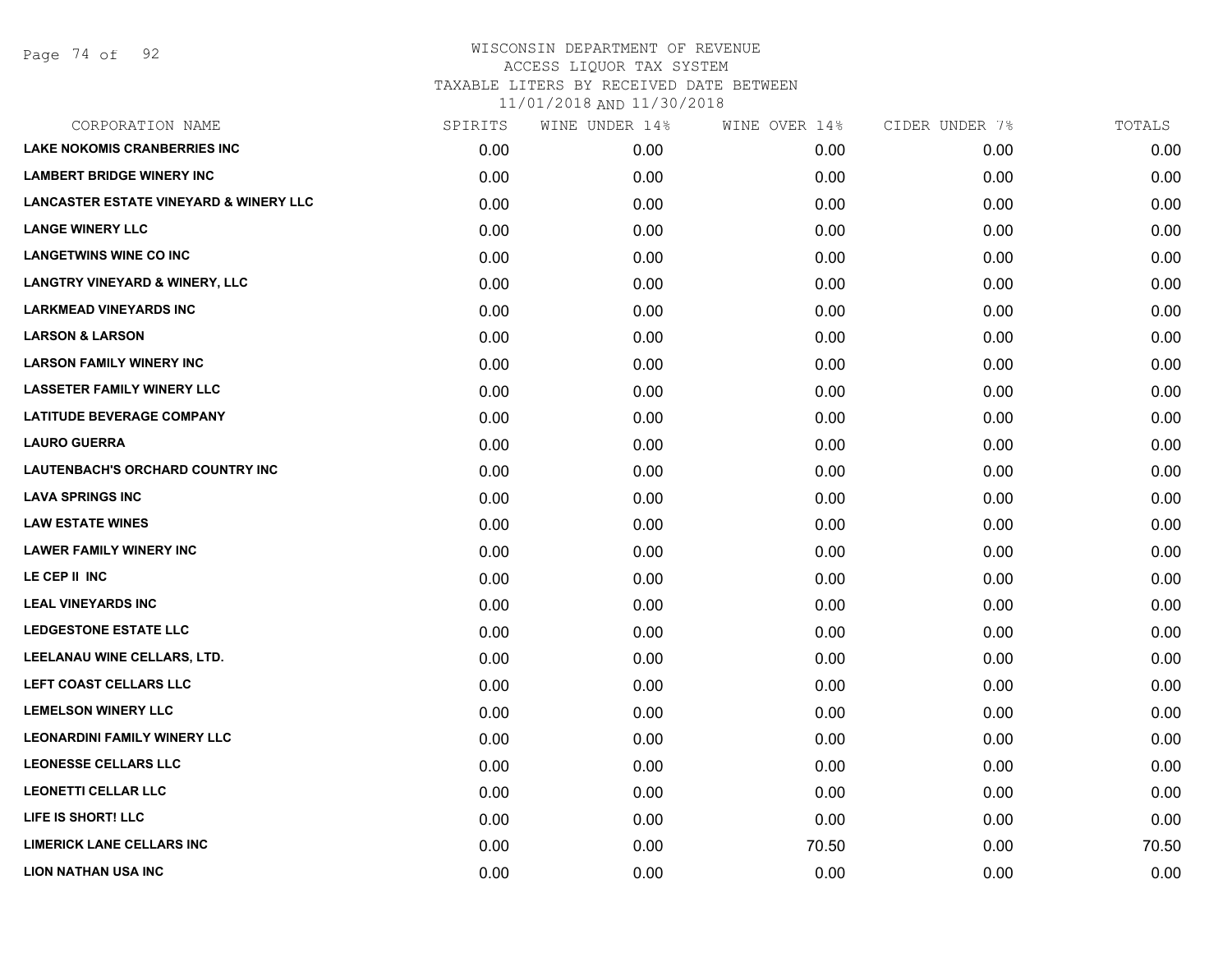Page 75 of 92

| CORPORATION NAME                               | SPIRITS | WINE UNDER 14% | WINE OVER 14% | CIDER UNDER 7% | TOTALS |
|------------------------------------------------|---------|----------------|---------------|----------------|--------|
| <b>LIONS PEAK</b>                              | 0.00    | 0.00           | 0.00          | 0.00           | 0.00   |
| <b>LLOYD W DAVIS</b>                           | 0.00    | 0.00           | 0.00          | 0.00           | 0.00   |
| <b>LOBO WINES LLC</b>                          | 0.00    | 0.00           | 0.00          | 0.00           | 0.00   |
| <b>LONG MEADOW RANCH WINERY INC</b>            | 0.00    | 0.00           | 0.00          | 0.00           | 0.00   |
| <b>LONG SHADOWS VINTNERS LLC</b>               | 0.00    | 0.00           | 0.00          | 0.00           | 0.00   |
| <b>LONGBOARD VINEYARDS LLC</b>                 | 0.00    | 0.00           | 0.00          | 0.00           | 0.00   |
| <b>LONGORIA &amp; LONGORIA</b>                 | 0.00    | 0.00           | 0.00          | 0.00           | 0.00   |
| <b>LORIMAR WINERY INC</b>                      | 0.00    | 0.00           | 0.00          | 0.00           | 0.00   |
| <b>LOST ISLAND WINE LLC</b>                    | 0.00    | 0.00           | 0.00          | 0.00           | 0.00   |
| <b>LOUIDAR LLC</b>                             | 0.00    | 0.00           | 0.00          | 0.00           | 0.00   |
| <b>LOWDEN SCHOOLHOUSE CORPORATION</b>          | 0.00    | 0.00           | 0.00          | 0.00           | 0.00   |
| <b>LUCAS &amp; LEWELLEN VINEYARDS INC</b>      | 0.00    | 0.00           | 0.00          | 0.00           | 0.00   |
| <b>LUNA VINEYARDS INC</b>                      | 0.00    | 0.00           | 0.00          | 0.00           | 0.00   |
| <b>LYNFRED WINERY INC</b>                      | 0.00    | 0.00           | 0.00          | 0.00           | 0.00   |
| <b>LYNMAR WINERY LLC</b>                       | 0.00    | 0.00           | 0.00          | 0.00           | 0.00   |
| <b>M &amp; J MONDAVI FAMILY LLC</b>            | 0.00    | 0.00           | 0.00          | 0.00           | 0.00   |
| <b>M.A.C. WINES, LLC</b>                       | 0.00    | 0.00           | 0.00          | 0.00           | 0.00   |
| <b>MADRIGAL FAMILY WINERY LLC</b>              | 0.00    | 0.00           | 0.00          | 0.00           | 0.00   |
| <b>MADRONA VINEYARDS LP</b>                    | 0.00    | 0.00           | 0.00          | 0.00           | 0.00   |
| <b>MAKK WINE LLC</b>                           | 0.00    | 0.00           | 0.00          | 0.00           | 0.00   |
| <b>MANO'S INC</b>                              | 0.00    | 0.00           | 0.00          | 0.00           | 0.00   |
| <b>MARGERUM WINE COMPANY INC</b>               | 0.00    | 0.00           | 0.00          | 0.00           | 0.00   |
| <b>MARIETTA CELLARS INC</b>                    | 0.00    | 0.00           | 0.00          | 0.00           | 0.00   |
| <b>MARION J WEGLARZ AND MARLYS A BOCK PTRS</b> | 0.00    | 0.00           | 0.00          | 0.00           | 0.00   |
| <b>MARK HEROLD</b>                             | 0.00    | 0.00           | 0.00          | 0.00           | 0.00   |
| <b>MARKHAM VINEYARDS</b>                       | 0.00    | 0.00           | 0.00          | 0.00           | 0.00   |
| <b>MARTIN E SELL</b>                           | 0.00    | 0.00           | 0.00          | 0.00           | 0.00   |
| <b>MARTIN RAY WINERY INC</b>                   | 0.00    | 0.00           | 0.00          | 0.00           | 0.00   |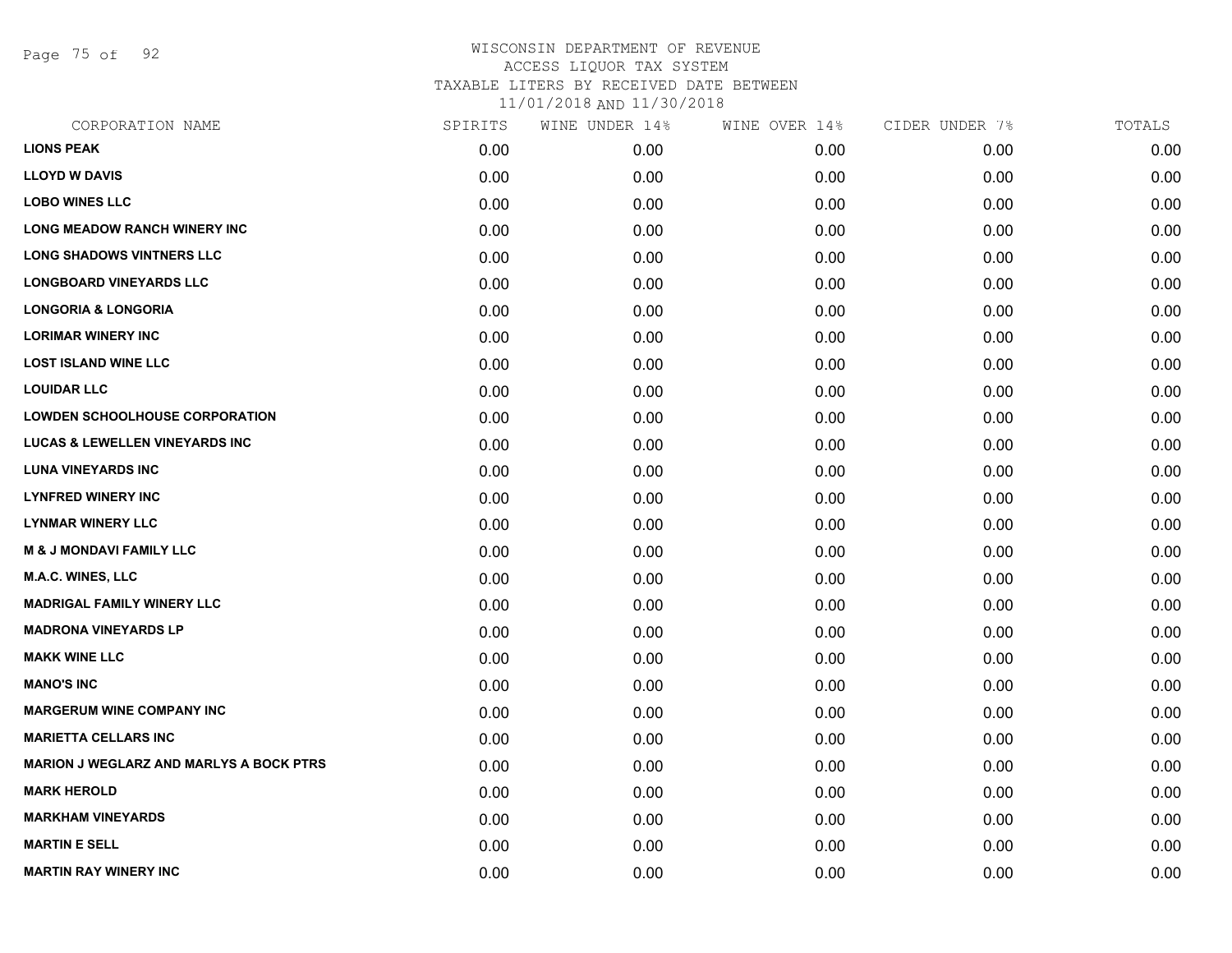Page 76 of 92

| CORPORATION NAME                              | SPIRITS | WINE UNDER 14% | WINE OVER 14% | CIDER UNDER 7% | TOTALS |
|-----------------------------------------------|---------|----------------|---------------|----------------|--------|
| <b>MARTINELLI WINERY INC</b>                  | 0.00    | 0.00           | 0.00          | 0.00           | 0.00   |
| <b>MARYANN MCNALLY</b>                        | 0.00    | 0.00           | 0.00          | 0.00           | 0.00   |
| <b>MATHY WINERY LLC</b>                       | 0.00    | 0.00           | 0.00          | 0.00           | 0.00   |
| <b>MATT PREIS</b>                             | 0.00    | 0.00           | 0.00          | 0.00           | 0.00   |
| <b>MATTHEW RICK</b>                           | 0.00    | 0.00           | 0.00          | 0.00           | 0.00   |
| <b>MATTHIAS A PIPPIG &amp; JAMIE M KINSER</b> | 0.00    | 0.00           | 0.00          | 0.00           | 0.00   |
| <b>MAUI WINE LTD</b>                          | 0.00    | 0.00           | 0.00          | 0.00           | 0.00   |
| <b>MAURITSON FAMILY WINERY</b>                | 0.00    | 0.00           | 0.00          | 0.00           | 0.00   |
| <b>MAYACAMAS VINEYARDS INC</b>                | 0.00    | 0.00           | 0.00          | 0.00           | 0.00   |
| <b>MAYNARD J KEENAN</b>                       | 0.00    | 0.00           | 0.00          | 0.00           | 0.00   |
| <b>MCILQUHAM LLC</b>                          | 0.00    | 0.00           | 0.00          | 0.00           | 0.00   |
| MCKAHN FAMILY CELLARS, LLC                    | 0.00    | 0.00           | 0.00          | 0.00           | 0.00   |
| <b>MCMENAMINS INC</b>                         | 0.00    | 0.00           | 0.00          | 0.00           | 0.00   |
| <b>MCNAB RIDGE WINERY LLC</b>                 | 0.00    | 0.00           | 0.00          | 0.00           | 0.00   |
| <b>MELROSE CELLARS LLC</b>                    | 0.00    | 0.00           | 0.00          | 0.00           | 0.00   |
| <b>MELVILLE VINEYARDS SOUTH LLC</b>           | 0.00    | 0.00           | 0.00          | 0.00           | 0.00   |
| <b>MENDOCINO WINE GROUP LLC</b>               | 0.00    | 0.00           | 0.00          | 0.00           | 0.00   |
| <b>MER ET SOLEIL LLC</b>                      | 0.00    | 0.00           | 0.00          | 0.00           | 0.00   |
| <b>MERCER WINE ESTATES LLC</b>                | 0.00    | 0.00           | 0.00          | 0.00           | 0.00   |
| <b>MEREDITH VINEYARD ESTATE INC</b>           | 0.00    | 0.00           | 0.00          | 0.00           | 0.00   |
| <b>MERRYVALE VINEYARDS LLC</b>                | 0.00    | 0.00           | 0.00          | 0.00           | 0.00   |
| <b>MERSHONIAN CIDERY LLC</b>                  | 0.00    | 0.00           | 0.00          | 0.00           | 0.00   |
| <b>MESSINA HOF WINE CELLARS INC</b>           | 0.00    | 0.00           | 0.00          | 0.00           | 0.00   |
| <b>METAMORPHOSIS WINES LLC</b>                | 0.00    | 0.00           | 0.00          | 0.00           | 0.00   |
| <b>METEOR VINEYARD LLC</b>                    | 0.00    | 0.00           | 0.00          | 0.00           | 0.00   |
| <b>METROPOLITAN WINES LLC</b>                 | 0.00    | 0.00           | 0.00          | 0.00           | 0.00   |
| <b>METTLER WINES LLC</b>                      | 0.00    | 0.00           | 0.00          | 0.00           | 0.00   |
| <b>MEV CORPORATION</b>                        | 0.00    | 0.00           | 0.00          | 0.00           | 0.00   |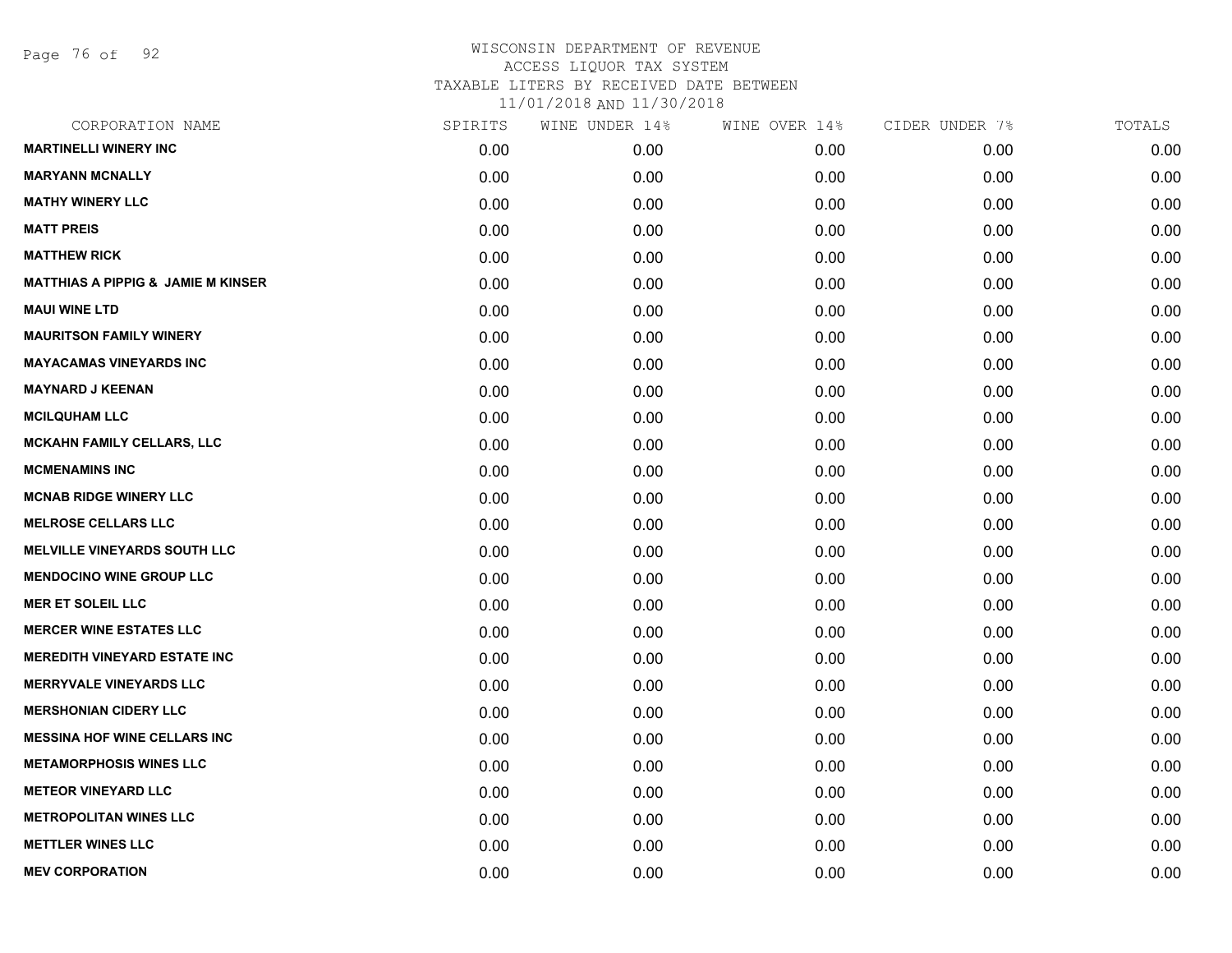Page 77 of 92

| CORPORATION NAME                                  | SPIRITS | WINE UNDER 14% | WINE OVER 14% | CIDER UNDER 7% | TOTALS |
|---------------------------------------------------|---------|----------------|---------------|----------------|--------|
| <b>MEYER CELLARS LLC</b>                          | 0.00    | 0.00           | 0.00          | 0.00           | 0.00   |
| <b>MICHEAL DASHE</b>                              | 0.00    | 0.00           | 0.00          | 0.00           | 0.00   |
| <b>MIDDLETON FAMILY WINES LLC</b>                 | 0.00    | 0.00           | 0.00          | 0.00           | 0.00   |
| <b>MIDNIGHT CELLARS INC</b>                       | 0.00    | 0.00           | 0.00          | 0.00           | 0.00   |
| <b>MILDARA BLASS INC</b>                          | 0.00    | 0.00           | 0.00          | 0.00           | 0.00   |
| <b>MILLBROOK WINERY INC</b>                       | 0.00    | 0.00           | 0.00          | 0.00           | 0.00   |
| <b>MINER FAMILY WINERY LLC</b>                    | 0.00    | 0.00           | 0.00          | 0.00           | 0.00   |
| <b>MINNESOTAS FINEST FERMENTED PRODUCTS</b>       | 0.00    | 0.00           | 0.00          | 0.00           | 0.00   |
| <b>MIRA WINERY LLC</b>                            | 0.00    | 0.00           | 0.00          | 0.00           | 0.00   |
| <b>MIRAMONT ESTATE VINEYARDS &amp; WINERY INC</b> | 0.00    | 0.00           | 0.00          | 0.00           | 0.00   |
| <b>MIRASOL WINE LLC</b>                           | 0.00    | 0.00           | 0.00          | 0.00           | 0.00   |
| <b>MODERN DEVELOPMENT COMPANY</b>                 | 0.00    | 0.00           | 0.00          | 0.00           | 0.00   |
| <b>MOLLYDOOKER INTERNATIONAL LLC</b>              | 0.00    | 0.00           | 0.00          | 0.00           | 0.00   |
| <b>MONTICELLO CELLARS INC</b>                     | 0.00    | 0.00           | 0.00          | 0.00           | 0.00   |
| <b>MONTINORE VINEYARDS LIMITED</b>                | 0.00    | 0.00           | 0.00          | 0.00           | 0.00   |
| <b>MORCHELLA WINE CELLARS LLC</b>                 | 0.00    | 0.00           | 0.00          | 0.00           | 0.00   |
| <b>MOSHIN VINEYARDS INC</b>                       | 0.00    | 0.00           | 0.00          | 0.00           | 0.00   |
| <b>MULLIGAN &amp; MULLIGAN</b>                    | 0.00    | 0.00           | 0.00          | 0.00           | 0.00   |
| <b>MUNCH &amp; FOX</b>                            | 0.00    | 0.00           | 0.00          | 0.00           | 0.00   |
| <b>MUNSON BRIDGE WINERY INC</b>                   | 0.00    | 0.00           | 0.00          | 0.00           | 0.00   |
| <b>MUSETTA WINERY, LLC</b>                        | 0.00    | 0.00           | 0.00          | 0.00           | 0.00   |
| <b>NCWGINC</b>                                    | 0.00    | 0.00           | 0.00          | 0.00           | 0.00   |
| <b>NABOR WINES LLC</b>                            | 0.00    | 0.00           | 0.00          | 0.00           | 0.00   |
| <b>NAKED WINES LLC</b>                            | 0.00    | 0.00           | 0.00          | 0.00           | 0.00   |
| <b>NAKEDWINES.COM INC</b>                         | 0.00    | 0.00           | 0.00          | 0.00           | 0.00   |
| NAPA WINE CELLAR, INC.                            | 0.00    | 0.00           | 0.00          | 0.00           | 0.00   |
| <b>NAPA WINERY GROUP, LLC</b>                     | 0.00    | 0.00           | 0.00          | 0.00           | 0.00   |
| <b>NAVARRE CELLARS LTD</b>                        | 0.00    | 0.00           | 0.00          | 0.00           | 0.00   |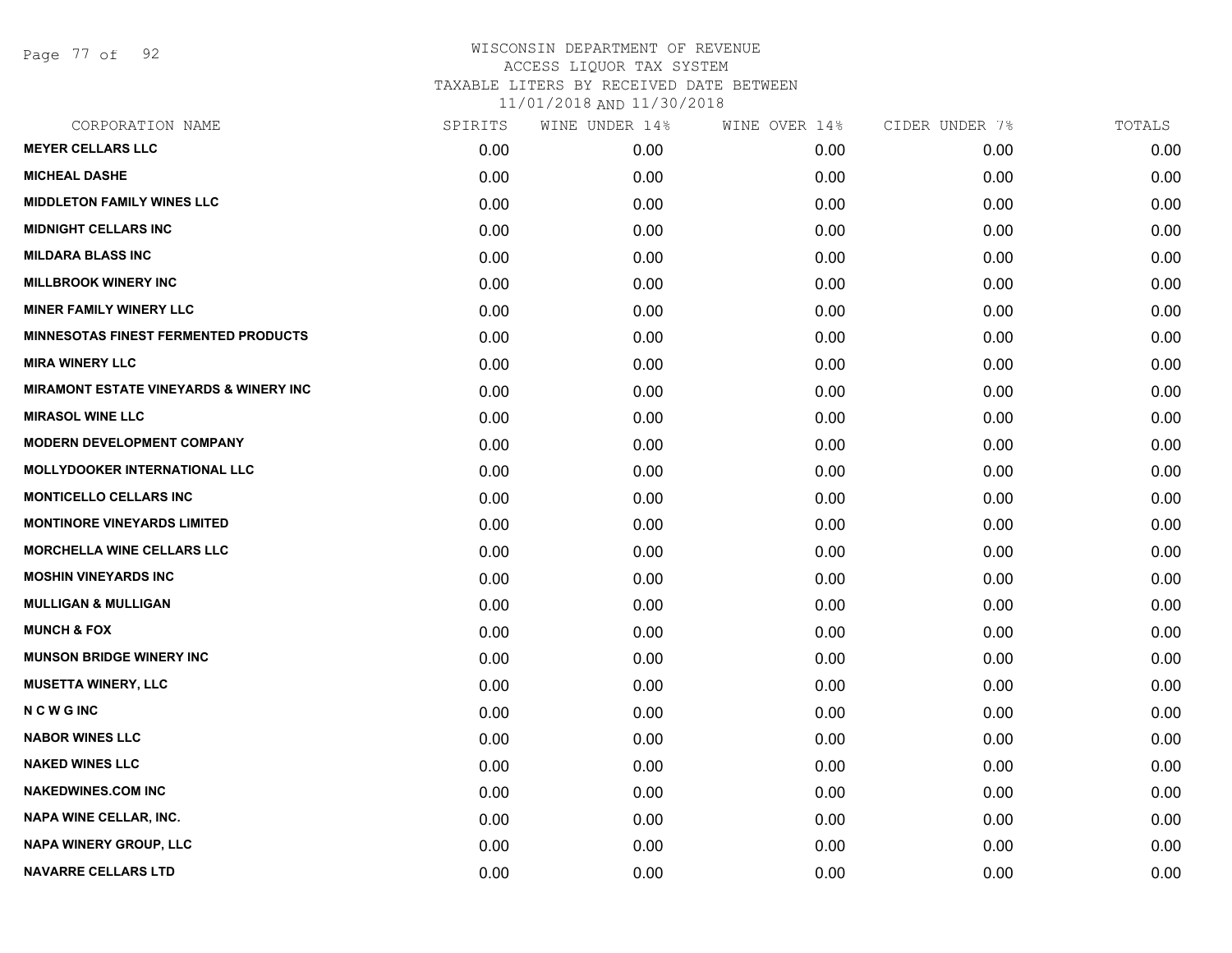Page 78 of 92

| CORPORATION NAME                    | SPIRITS | WINE UNDER 14% | WINE OVER 14% | CIDER UNDER 7% | TOTALS |
|-------------------------------------|---------|----------------|---------------|----------------|--------|
| NAVARRO VINEYARDS, LLC              | 0.00    | 0.00           | 0.00          | 0.00           | 0.00   |
| <b>NEFF CELLARS LLC</b>             | 0.00    | 0.00           | 0.00          | 0.00           | 0.00   |
| <b>NEVADA WINE CELLARS INC</b>      | 0.00    | 0.00           | 0.00          | 0.00           | 0.00   |
| <b>NEW VAVIN INC</b>                | 0.00    | 0.00           | 0.00          | 0.00           | 0.00   |
| <b>NEWTON VINEYARD LLC</b>          | 0.00    | 0.00           | 0.00          | 0.00           | 0.00   |
| <b>NICALI, LLC</b>                  | 0.00    | 0.00           | 0.00          | 0.00           | 0.00   |
| <b>NICHOLSON RANCH LLC</b>          | 0.00    | 0.00           | 0.00          | 0.00           | 0.00   |
| NIEBAUM-COPPOLA ESTATE WINERY LP    | 0.00    | 0.00           | 0.00          | 0.00           | 0.00   |
| <b>NINER WINE ESTATES LLC</b>       | 0.00    | 0.00           | 0.00          | 0.00           | 0.00   |
| <b>NO. 12 CIDER HOUSE LLC</b>       | 0.00    | 0.00           | 0.00          | 0.00           | 0.00   |
| <b>NORMAN LEE WILLIAMS</b>          | 0.00    | 0.00           | 0.00          | 0.00           | 0.00   |
| NORTHLEAF WINERY, LLC               | 0.00    | 0.00           | 0.00          | 0.00           | 0.00   |
| <b>NOVA WINES, INC.</b>             | 0.00    | 0.00           | 0.00          | 0.00           | 0.00   |
| <b>NV AWG LTD</b>                   | 0.00    | 0.00           | 103.50        | 0.00           | 103.50 |
| <b>NW WINE COMPANY LLC</b>          | 0.00    | 0.00           | 0.00          | 0.00           | 0.00   |
| OAK RIDGE WINERY LLC                | 0.00    | 0.00           | 0.00          | 0.00           | 0.00   |
| <b>OAKVILLE HILLS CELLARS INC</b>   | 0.00    | 0.00           | 0.00          | 0.00           | 0.00   |
| <b>OAKVILLE RANCH WINERY INC</b>    | 0.00    | 0.00           | 0.00          | 0.00           | 0.00   |
| <b>OAT HILL CORPORATION</b>         | 0.00    | 0.00           | 0.00          | 0.00           | 0.00   |
| OBLOQUY, INC.                       | 0.00    | 0.00           | 0.00          | 0.00           | 0.00   |
| <b>OBRIEN FAMILY VINEYARD LLC</b>   | 0.00    | 0.00           | 0.00          | 0.00           | 0.00   |
| <b>ODILON FORD WINERY INC</b>       | 0.00    | 0.00           | 0.00          | 0.00           | 0.00   |
| <b>OGB PARTNERS LLC</b>             | 0.00    | 0.00           | 0.00          | 0.00           | 0.00   |
| <b>OGILVIE MERWIN VENTURES, LLC</b> | 0.00    | 0.00           | 0.00          | 0.00           | 0.00   |
| OLD VINE WINE PARTNERS LLC          | 0.00    | 0.00           | 0.00          | 0.00           | 0.00   |
| OLIVER WINE COMPANY INC             | 0.00    | 0.00           | 0.00          | 0.00           | 0.00   |
| ON Q WINES, LLC                     | 0.00    | 0.00           | 0.00          | 0.00           | 0.00   |
| O'NEILL BEVERAGES CO LLC            | 0.00    | 0.00           | 0.00          | 0.00           | 0.00   |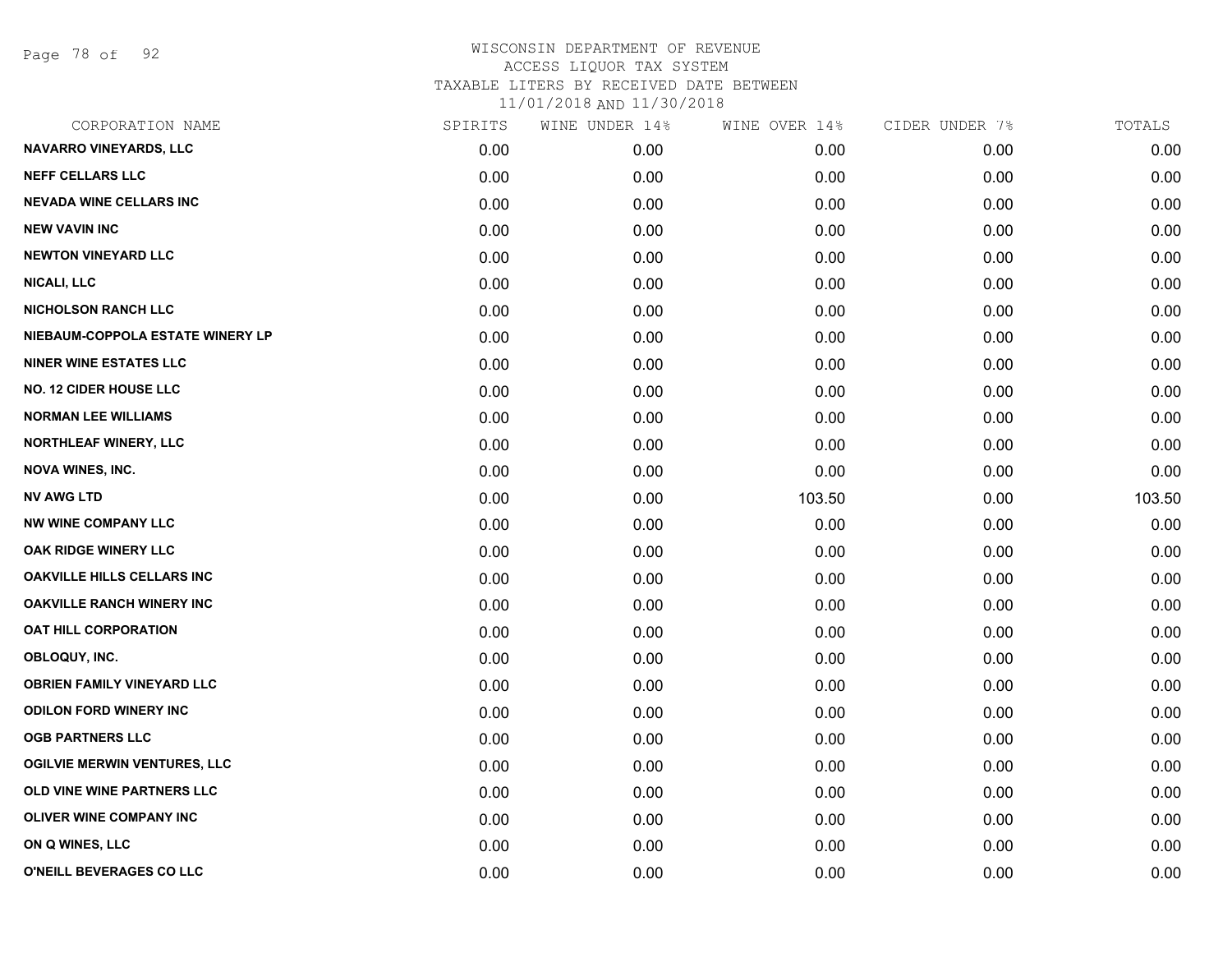Page 79 of 92

## WISCONSIN DEPARTMENT OF REVENUE ACCESS LIQUOR TAX SYSTEM TAXABLE LITERS BY RECEIVED DATE BETWEEN

11/01/2018 AND 11/30/2018

| CORPORATION NAME                     | SPIRITS | WINE UNDER 14% | WINE OVER 14% | CIDER UNDER 7% | TOTALS |
|--------------------------------------|---------|----------------|---------------|----------------|--------|
| OPAL WEST WINES, LLC                 | 0.00    | 0.00           | 0.00          | 0.00           | 0.00   |
| <b>OPOLO WINES LP</b>                | 0.00    | 0.00           | 0.00          | 0.00           | 0.00   |
| OPUS ONE WINERY LLC                  | 0.00    | 0.00           | 0.00          | 0.00           | 0.00   |
| <b>ORCA PROPERTIES LLC</b>           | 0.00    | 0.00           | 0.00          | 0.00           | 0.00   |
| <b>ORFILA VINEYARDS INC</b>          | 0.00    | 0.00           | 0.00          | 0.00           | 0.00   |
| O'SHAUGHNESSY DEL OSO LLC            | 0.00    | 0.00           | 0.00          | 0.00           | 0.00   |
| <b>OWEN ROE LLC</b>                  | 0.00    | 0.00           | 0.00          | 0.00           | 0.00   |
| <b>PAHLMEYER LLC</b>                 | 0.00    | 0.00           | 0.00          | 0.00           | 0.00   |
| PALI WINE COMPANY LP                 | 0.00    | 0.00           | 0.00          | 0.00           | 0.00   |
| PALOMA VINEYARD LLC                  | 0.00    | 0.00           | 0.00          | 0.00           | 0.00   |
| PARAGON VINEYARD CO INC              | 0.00    | 0.00           | 0.00          | 0.00           | 0.00   |
| PARALLEL 44 VINEYARD & WINERY, INC.  | 0.00    | 0.00           | 0.00          | 0.00           | 0.00   |
| <b>PARKER STATION INC</b>            | 0.00    | 0.00           | 0.00          | 0.00           | 0.00   |
| PARSONAGE CELLARS INC                | 0.00    | 0.00           | 0.00          | 0.00           | 0.00   |
| PASSAGGIO WINES LLC                  | 0.00    | 0.00           | 0.00          | 0.00           | 0.00   |
| PATEL WINERY LLC                     | 0.00    | 0.00           | 0.00          | 0.00           | 0.00   |
| <b>PATRICIA A HOOVER</b>             | 0.00    | 0.00           | 0.00          | 0.00           | 0.00   |
| <b>PATRICK ARNDT</b>                 | 0.00    | 0.00           | 0.00          | 0.00           | 0.00   |
| <b>PAUL D ASPER</b>                  | 0.00    | 0.00           | 0.00          | 0.00           | 0.00   |
| <b>PAUL G BLOMMEL</b>                | 0.00    | 0.00           | 0.00          | 0.00           | 0.00   |
| <b>PAUL HOBBS WINERY LP</b>          | 0.00    | 0.00           | 0.00          | 0.00           | 0.00   |
| <b>PAUL J FRANZEN</b>                | 0.00    | 0.00           | 0.00          | 0.00           | 0.00   |
| <b>PAVI WINES LLC</b>                | 0.00    | 0.00           | 0.00          | 0.00           | 0.00   |
| PCJ, INC.                            | 0.00    | 0.00           | 0.00          | 0.00           | 0.00   |
| PEACHY CANYON WINERY                 | 0.00    | 0.00           | 0.00          | 0.00           | 0.00   |
| PEAR VALLEY VINEYARD, INC.           | 0.00    | 0.00           | 0.00          | 0.00           | 0.00   |
| PEAY VINEYARDS LLC                   | 0.00    | 0.00           | 0.00          | 0.00           | 0.00   |
| PEJU FAMILY OPERATING PARTNERSHIP LP | 0.00    | 0.00           | 0.00          | 0.00           | 0.00   |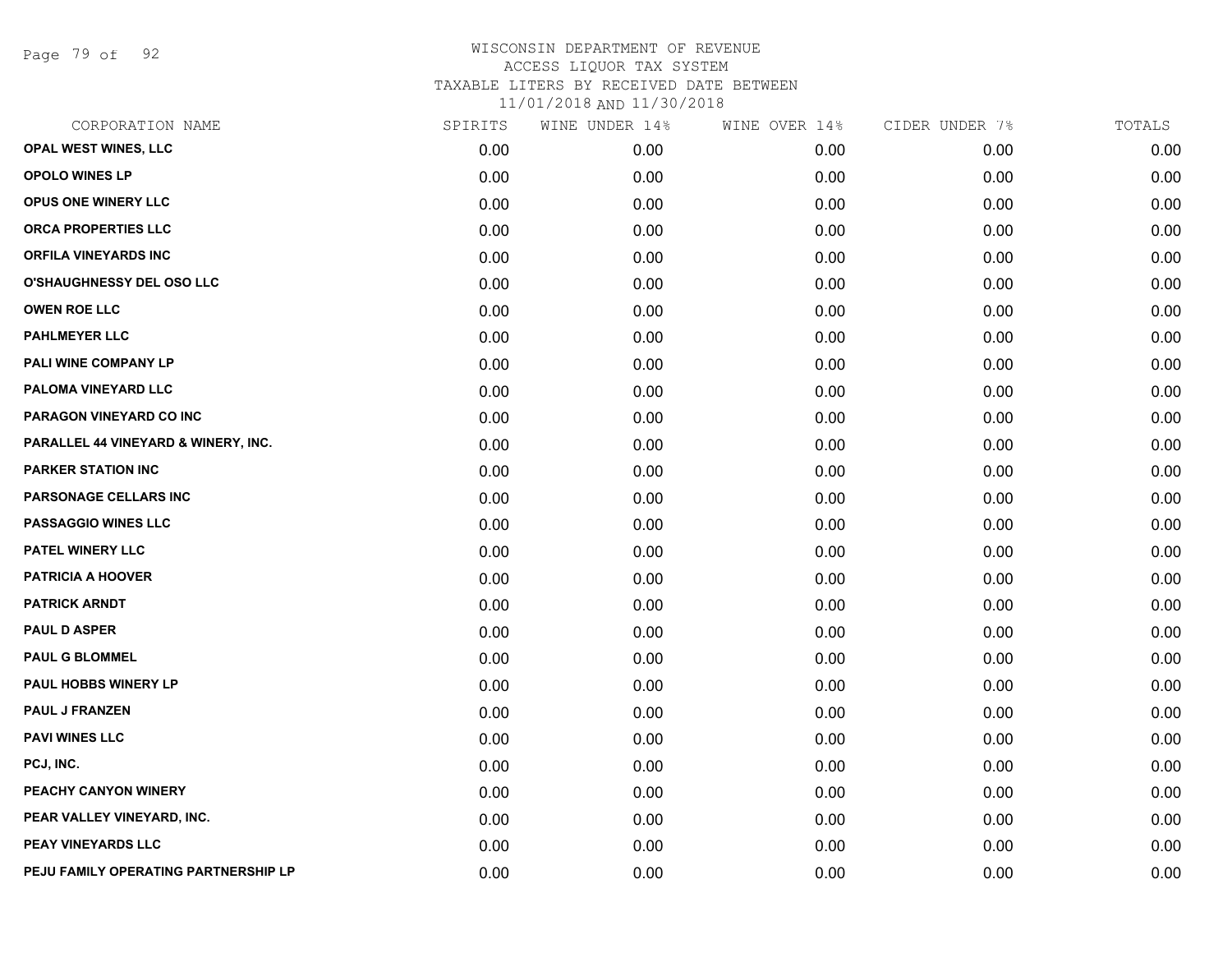Page 80 of 92

| CORPORATION NAME                  | SPIRITS | WINE UNDER 14% | WINE OVER 14% | CIDER UNDER 7% | TOTALS |
|-----------------------------------|---------|----------------|---------------|----------------|--------|
| PELLEGRINI RANCHES INC            | 0.00    | 0.00           | 0.00          | 0.00           | 0.00   |
| PENROSE HILL, LIMITED             | 0.00    | 0.00           | 0.00          | 0.00           | 0.00   |
| PEPPER BRIDGE WINERY LLC          | 0.00    | 0.00           | 0.00          | 0.00           | 0.00   |
| PERNOD RICARD KENWOOD HOLDING LLC | 0.00    | 0.00           | 0.00          | 0.00           | 0.00   |
| PERNOD RICARD USA LLC             | 0.00    | 0.00           | 0.00          | 0.00           | 0.00   |
| <b>PERVINO INC</b>                | 0.00    | 0.00           | 0.00          | 0.00           | 0.00   |
| PETER FRANUS WINE COMPANY INC     | 0.00    | 0.00           | 0.00          | 0.00           | 0.00   |
| PETER MICHAEL WINERY              | 0.00    | 0.00           | 0.00          | 0.00           | 0.00   |
| PETRONI VINEYARDS LLC             | 0.00    | 0.00           | 0.00          | 0.00           | 0.00   |
| PHILIP TOGNI VINEYARD LP          | 0.00    | 0.00           | 0.00          | 0.00           | 0.00   |
| PHILLIPS FARMS LLC                | 0.00    | 0.00           | 0.00          | 0.00           | 0.00   |
| <b>PIEPERTK LLC</b>               | 0.00    | 0.00           | 0.00          | 0.00           | 0.00   |
| <b>PINA CELLARS LP</b>            | 0.00    | 0.00           | 0.00          | 0.00           | 0.00   |
| <b>PINE RIDGE WINERY LLC</b>      | 0.00    | 0.00           | 0.00          | 0.00           | 0.00   |
| <b>PJK WINERY LLC</b>             | 0.00    | 0.00           | 0.00          | 0.00           | 0.00   |
| <b>PONZI VINEYARDS, LLC</b>       | 0.00    | 0.00           | 0.00          | 0.00           | 0.00   |
| POPE VALLEY WINERY LLC            | 0.00    | 0.00           | 0.00          | 0.00           | 0.00   |
| PORTER FAMILY VINEYARDS LLC       | 0.00    | 0.00           | 0.00          | 0.00           | 0.00   |
| <b>POTT WINE</b>                  | 0.00    | 0.00           | 0.00          | 0.00           | 0.00   |
| PRAGER WINERY & PORT WORKS, INC.  | 0.00    | 0.00           | 0.00          | 0.00           | 0.00   |
| <b>PRAIRIE BERRY LLC</b>          | 0.00    | 0.00           | 0.00          | 0.00           | 0.00   |
| <b>PRAIRIE HAWK WINERY INC</b>    | 0.00    | 0.00           | 0.00          | 0.00           | 0.00   |
| PRECEPT BRANDS LLC                | 0.00    | 0.00           | 0.00          | 0.00           | 0.00   |
| PREMIUM VINTNERS LLC              | 0.00    | 0.00           | 0.00          | 0.00           | 0.00   |
| PRESQU'ILE WINERY                 | 0.00    | 0.00           | 0.00          | 0.00           | 0.00   |
| PRIDE MOUNTAIN VINEYARDS LLC      | 0.00    | 0.00           | 0.00          | 0.00           | 0.00   |
| <b>PRINCE MICHEL LLC</b>          | 0.00    | 0.00           | 0.00          | 0.00           | 0.00   |
| PROMONTORY LLC                    | 0.00    | 0.00           | 0.00          | 0.00           | 0.00   |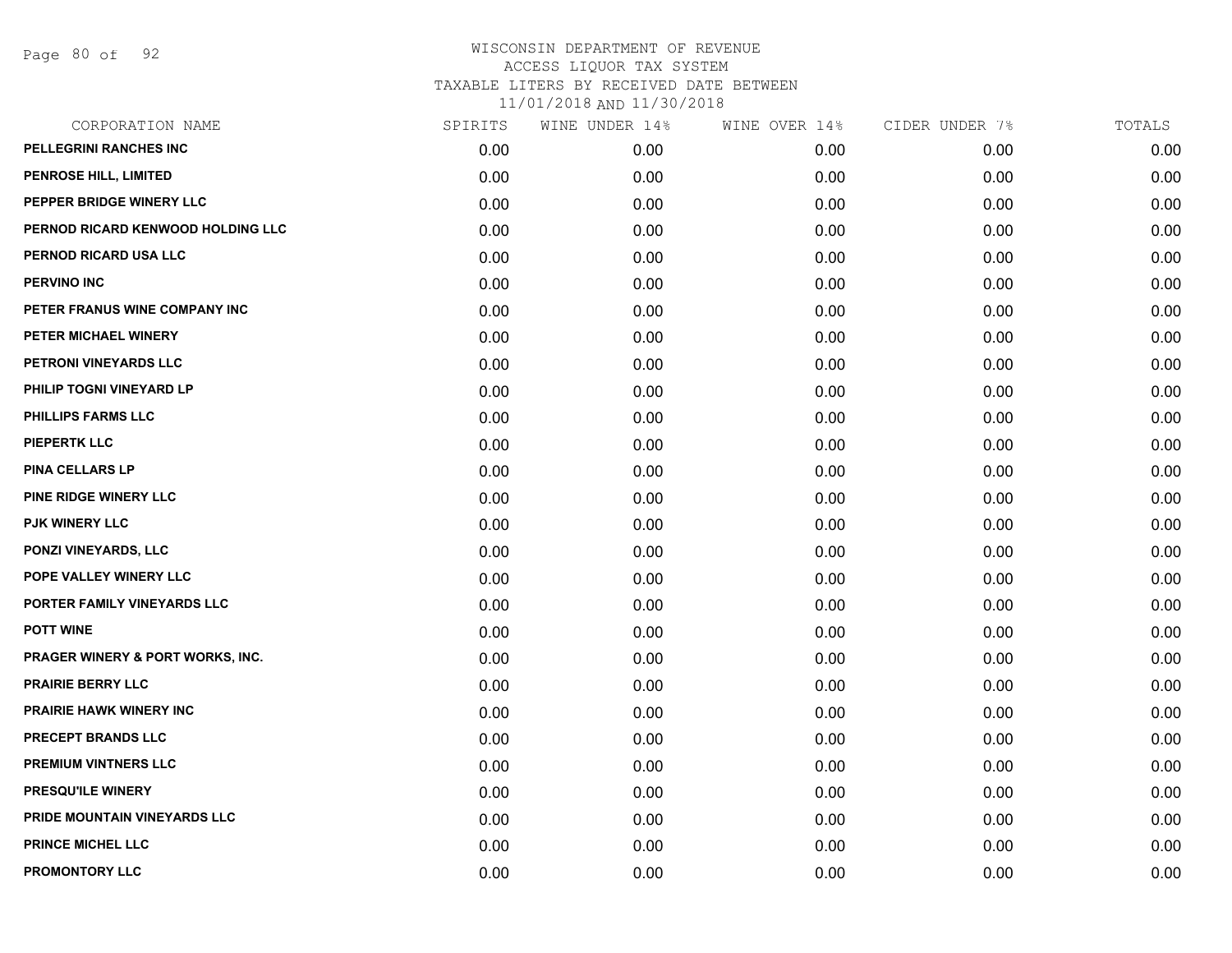Page 81 of 92

| CORPORATION NAME                         | SPIRITS | WINE UNDER 14% | WINE OVER 14% | CIDER UNDER 7% | TOTALS |
|------------------------------------------|---------|----------------|---------------|----------------|--------|
| <b>PWG LLC</b>                           | 0.00    | 0.00           | 0.00          | 0.00           | 0.00   |
| <b>QUADY SOUTH WINERY LLC</b>            | 0.00    | 0.00           | 0.00          | 0.00           | 0.00   |
| QUILCEDA CREEK VINTNERS INC              | 0.00    | 0.00           | 0.00          | 0.00           | 0.00   |
| <b>QUIXOTE WINERY, LLC</b>               | 0.00    | 0.00           | 0.00          | 0.00           | 0.00   |
| <b>QUPE WINE CELLARS LLC</b>             | 0.00    | 0.00           | 0.00          | 0.00           | 0.00   |
| RADIO-COTEAU WINE CELLARS LLC            | 0.00    | 0.00           | 0.00          | 0.00           | 0.00   |
| <b>RAMAZZOTTI WINES LLC</b>              | 0.00    | 0.00           | 0.00          | 0.00           | 0.00   |
| <b>RAMEY WINE CELLARS INC</b>            | 0.00    | 0.00           | 0.00          | 0.00           | 0.00   |
| <b>RAPTOR RIDGE WINERY LLC</b>           | 0.00    | 0.00           | 0.00          | 0.00           | 0.00   |
| <b>RASA VINEYARDS, LLC</b>               | 0.00    | 0.00           | 0.00          | 0.00           | 0.00   |
| <b>RAYMOND SIGNORELLO</b>                | 0.00    | 0.00           | 0.00          | 0.00           | 0.00   |
| <b>RAYMOND VINEYARD &amp; CELLAR INC</b> | 0.00    | 0.00           | 0.00          | 0.00           | 0.00   |
| <b>RB WINE ASSOCIATES LLC</b>            | 0.00    | 0.00           | 0.00          | 0.00           | 0.00   |
| <b>RBZ VINEYARDS LLC</b>                 | 0.00    | 0.00           | 0.00          | 0.00           | 0.00   |
| <b>RED CAR WINE COMPANY LLC</b>          | 0.00    | 0.00           | 0.00          | 0.00           | 0.00   |
| <b>RED MARE WINES LLC</b>                | 0.00    | 0.00           | 0.00          | 0.00           | 0.00   |
| <b>RED OAK VINEYARD INC</b>              | 0.00    | 0.00           | 0.00          | 0.00           | 0.00   |
| <b>REGUSCI WINERY INC</b>                | 0.00    | 0.00           | 0.00          | 0.00           | 0.00   |
| <b>REN ACQUISITION INC</b>               | 0.00    | 0.00           | 0.00          | 0.00           | 0.00   |
| <b>REVANA FAMILY PARTNERS LP</b>         | 0.00    | 0.00           | 0.00          | 0.00           | 0.00   |
| <b>REVANA FAMILY PARTNERS LP</b>         | 0.00    | 0.00           | 0.00          | 0.00           | 0.00   |
| <b>REVELRY VINTNERS LLC</b>              | 0.00    | 0.00           | 0.00          | 0.00           | 0.00   |
| <b>REYNOLDS CREATIVE PRODUCTS INC</b>    | 0.00    | 0.00           | 0.00          | 0.00           | 0.00   |
| <b>RHYS VINEYARDS LLC</b>                | 0.00    | 0.00           | 0.00          | 0.00           | 0.00   |
| <b>RICHARD E LIBBY</b>                   | 0.00    | 0.00           | 0.00          | 0.00           | 0.00   |
| <b>RICHARD FORTUNE</b>                   | 0.00    | 0.00           | 0.00          | 0.00           | 0.00   |
| <b>RIDGE VINEYARDS INC</b>               | 0.00    | 0.00           | 0.00          | 0.00           | 0.00   |
| <b>RIGHT BEE LLC</b>                     | 0.00    | 0.00           | 0.00          | 0.00           | 0.00   |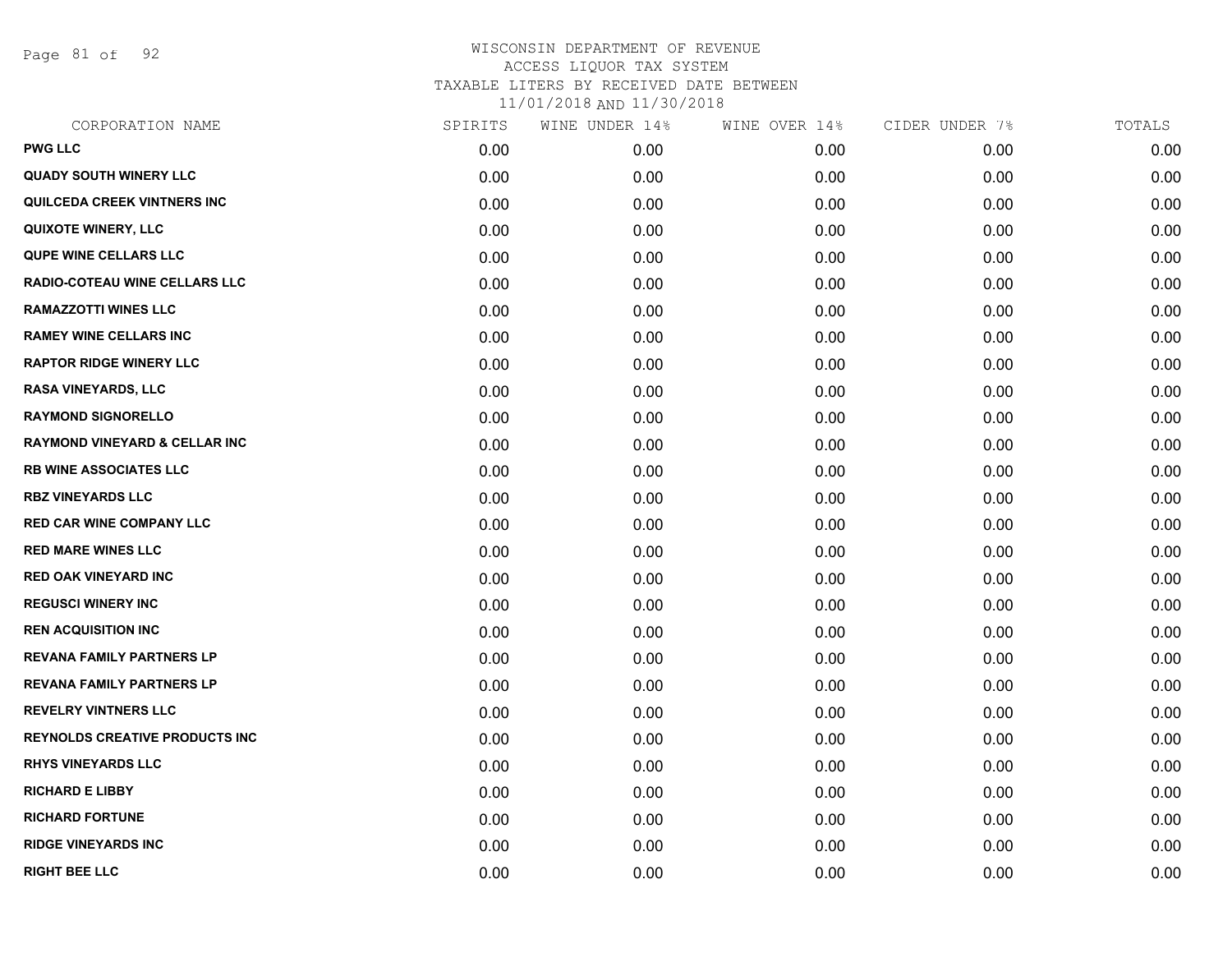Page 82 of 92

| CORPORATION NAME                            | SPIRITS | WINE UNDER 14% | WINE OVER 14% | CIDER UNDER 7% | TOTALS |
|---------------------------------------------|---------|----------------|---------------|----------------|--------|
| <b>RIGHT SIDE LLC</b>                       | 0.00    | 0.00           | 0.00          | 0.00           | 0.00   |
| <b>RIVER BEND VINEYARD &amp; WINERY LLC</b> | 0.00    | 0.00           | 0.00          | 0.00           | 0.00   |
| <b>RIVER VALLEY VINEYARD INC</b>            | 0.00    | 0.00           | 0.00          | 0.00           | 0.00   |
| <b>RIVERBENCH LLC</b>                       | 0.00    | 0.00           | 0.00          | 0.00           | 0.00   |
| <b>ROBERT CRAIG WINERY LP</b>               | 0.00    | 0.00           | 0.00          | 0.00           | 0.00   |
| <b>ROBERT FOLEY LLC</b>                     | 0.00    | 0.00           | 0.00          | 0.00           | 0.00   |
| <b>ROBERT J BRAKESMAN</b>                   | 0.00    | 0.00           | 0.00          | 0.00           | 0.00   |
| <b>ROBERT MUELLER CELLARS</b>               | 0.00    | 0.00           | 0.00          | 0.00           | 0.00   |
| ROBERT YOUNG ESTATE WINERY LLC              | 0.00    | 0.00           | 0.00          | 0.00           | 0.00   |
| ROCCA FAMILY VINEYARDS INC                  | 0.00    | 0.00           | 0.00          | 0.00           | 0.00   |
| <b>ROCHE WINERY LLC</b>                     | 0.00    | 0.00           | 0.00          | 0.00           | 0.00   |
| <b>ROCK N WOOL WINERY LLC</b>               | 0.00    | 0.00           | 0.00          | 0.00           | 0.00   |
| ROCK WALL WINE COMPANY INC                  | 0.00    | 0.00           | 0.00          | 0.00           | 0.00   |
| <b>ROEDERER ESTATE INC</b>                  | 0.00    | 0.00           | 0.00          | 0.00           | 0.00   |
| <b>ROMBAUER VINEYARDS INC</b>               | 0.00    | 0.00           | 352.50        | 0.00           | 352.50 |
| <b>RONALD L FENOLIO</b>                     | 0.00    | 0.00           | 0.00          | 0.00           | 0.00   |
| <b>RONALD T RUBIN</b>                       | 0.00    | 0.00           | 0.00          | 0.00           | 0.00   |
| <b>ROUND POND ESTATE LLC</b>                | 0.00    | 0.00           | 0.00          | 0.00           | 0.00   |
| <b>ROWLEY ESTATES LLC</b>                   | 0.00    | 0.00           | 0.00          | 0.00           | 0.00   |
| <b>RRJ REAL PROPERTIES LLC</b>              | 0.00    | 0.00           | 0.00          | 0.00           | 0.00   |
| <b>RSB VINEYARDS LLC</b>                    | 0.00    | 0.00           | 0.00          | 0.00           | 0.00   |
| <b>RUDD WINES INC</b>                       | 0.00    | 0.00           | 0.00          | 0.00           | 0.00   |
| <b>RUDIUS WINES, LLC</b>                    | 0.00    | 0.00           | 0.00          | 0.00           | 0.00   |
| <b>RUSHFORD MEADERY AND WINERY LLC</b>      | 0.00    | 0.00           | 0.00          | 0.00           | 0.00   |
| <b>RUTHERFORD HILL WINERY LLC</b>           | 0.00    | 0.00           | 0.00          | 0.00           | 0.00   |
| <b>RYAN PRELLWITZ</b>                       | 0.00    | 0.00           | 0.00          | 0.00           | 0.00   |
| <b>SLJ GROUP INC</b>                        | 0.00    | 0.00           | 0.00          | 0.00           | 0.00   |
| <b>SAINTSBURY LLC</b>                       | 0.00    | 0.00           | 0.00          | 0.00           | 0.00   |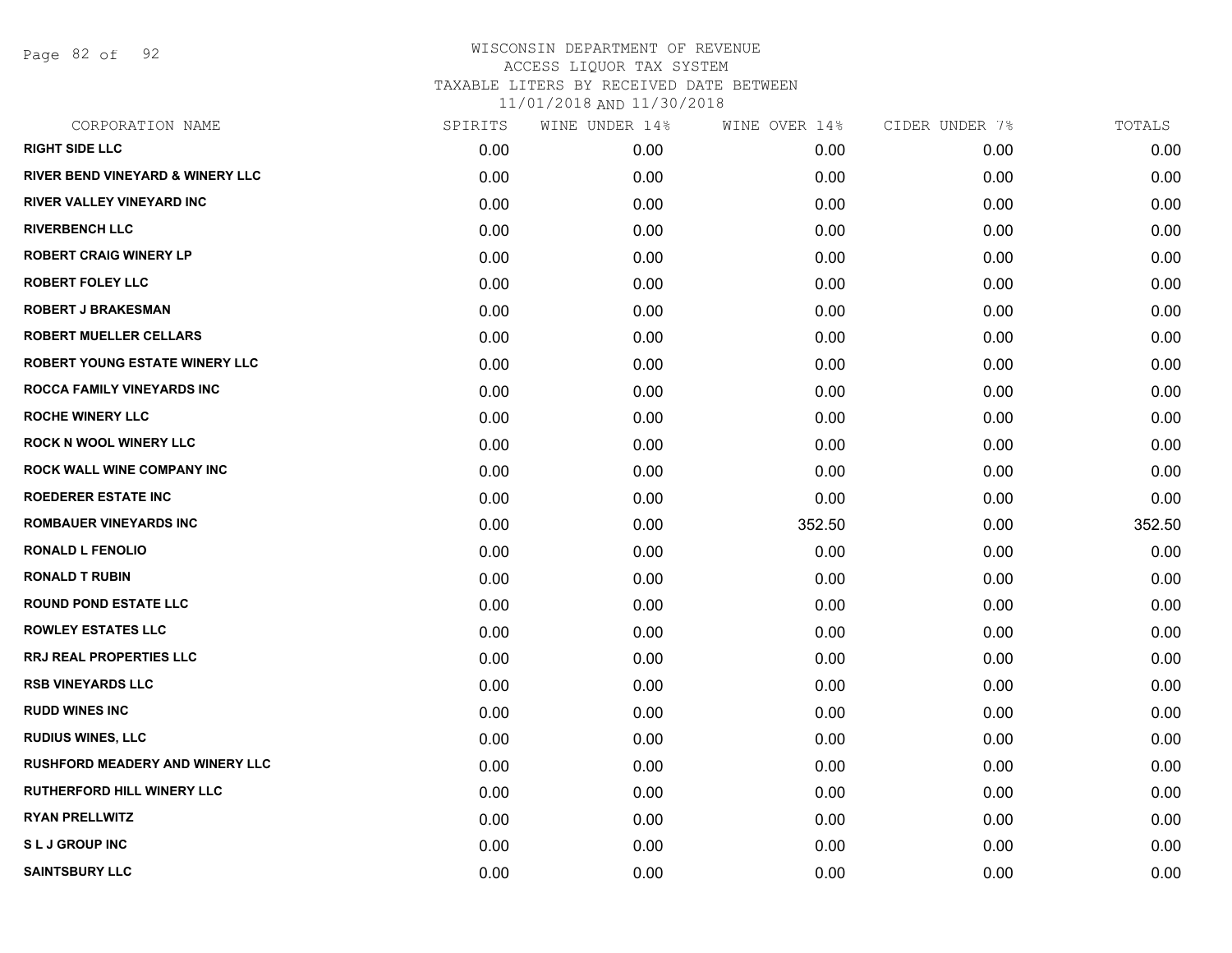Page 83 of 92

| CORPORATION NAME                              | SPIRITS | WINE UNDER 14% | WINE OVER 14% | CIDER UNDER 7% | TOTALS |
|-----------------------------------------------|---------|----------------|---------------|----------------|--------|
| <b>SAMUEL P BAXTER</b>                        | 0.00    | 0.00           | 0.00          | 0.00           | 0.00   |
| <b>SANDHI VINTNERS LLC</b>                    | 0.00    | 0.00           | 0.00          | 0.00           | 0.00   |
| <b>SANFORD WINERY COMPANY LP</b>              | 0.00    | 0.00           | 0.00          | 0.00           | 0.00   |
| <b>SANTA CROCE LLC</b>                        | 0.00    | 0.00           | 0.00          | 0.00           | 0.00   |
| <b>SARACINA VINEYARDS LLC</b>                 | 0.00    | 0.00           | 0.00          | 0.00           | 0.00   |
| <b>SAUCELITO CANYON LP</b>                    | 0.00    | 0.00           | 0.00          | 0.00           | 0.00   |
| SAVANNAH CHANELLE VINEYARDS INC               | 0.00    | 0.00           | 0.00          | 0.00           | 0.00   |
| <b>SAVIAH ROSE WINERY LLC</b>                 | 0.00    | 0.00           | 0.00          | 0.00           | 0.00   |
| <b>SAXUM VINEYARDS INC</b>                    | 0.00    | 0.00           | 0.00          | 0.00           | 0.00   |
| <b>SBRAGIA FAMILY VINEYARDS LLC</b>           | 0.00    | 0.00           | 0.00          | 0.00           | 0.00   |
| <b>SCHEID VINEYARDS CALIFORNIA INC</b>        | 0.00    | 0.00           | 0.00          | 0.00           | 0.00   |
| <b>SCHLOSSADLER INC</b>                       | 0.00    | 92.25          | 14.25         | 0.00           | 106.50 |
| <b>SCHRADER CELLARS LLC</b>                   | 0.00    | 0.00           | 0.00          | 0.00           | 0.00   |
| <b>SCHRAMSBERG VINEYARDS CO INC</b>           | 0.00    | 0.00           | 0.00          | 0.00           | 0.00   |
| <b>SCHUG WINERY LLC</b>                       | 0.00    | 0.00           | 0.00          | 0.00           | 0.00   |
| <b>SCHWEIGER VINEYARDS INC</b>                | 0.00    | 0.00           | 0.00          | 0.00           | 0.00   |
| <b>SCREAMING EAGLE LLC</b>                    | 0.00    | 0.00           | 0.00          | 0.00           | 0.00   |
| <b>SEAVER VINEYARDS LLC</b>                   | 0.00    | 0.00           | 0.00          | 0.00           | 0.00   |
| <b>SEAVEY VINEYARD LP</b>                     | 0.00    | 0.00           | 0.00          | 0.00           | 0.00   |
| <b>SEBASTOPOL VINEYARDS &amp; WINERY CORP</b> | 0.00    | 0.00           | 0.00          | 0.00           | 0.00   |
| <b>SELBY ENTERPRISES INC</b>                  | 0.00    | 0.00           | 0.00          | 0.00           | 0.00   |
| <b>SEQUOIA GROVE VINEYARDS LP</b>             | 0.00    | 0.00           | 0.00          | 0.00           | 0.00   |
| <b>SEVEN STONES WINERY LLC</b>                | 0.00    | 0.00           | 0.00          | 0.00           | 0.00   |
| <b>SHADY LADIES LLC</b>                       | 0.00    | 0.00           | 0.00          | 0.00           | 0.00   |
| <b>SHAFER VINEYARDS INC</b>                   | 0.00    | 0.00           | 0.00          | 0.00           | 0.00   |
| <b>SHANNON RIDGE INC</b>                      | 0.00    | 0.00           | 0.00          | 0.00           | 0.00   |
| <b>SHARON L PINGEL</b>                        | 0.00    | 0.00           | 0.00          | 0.00           | 0.00   |
| <b>SHELTON-MACKENZIE WINE COMPANY</b>         | 0.00    | 0.00           | 0.00          | 0.00           | 0.00   |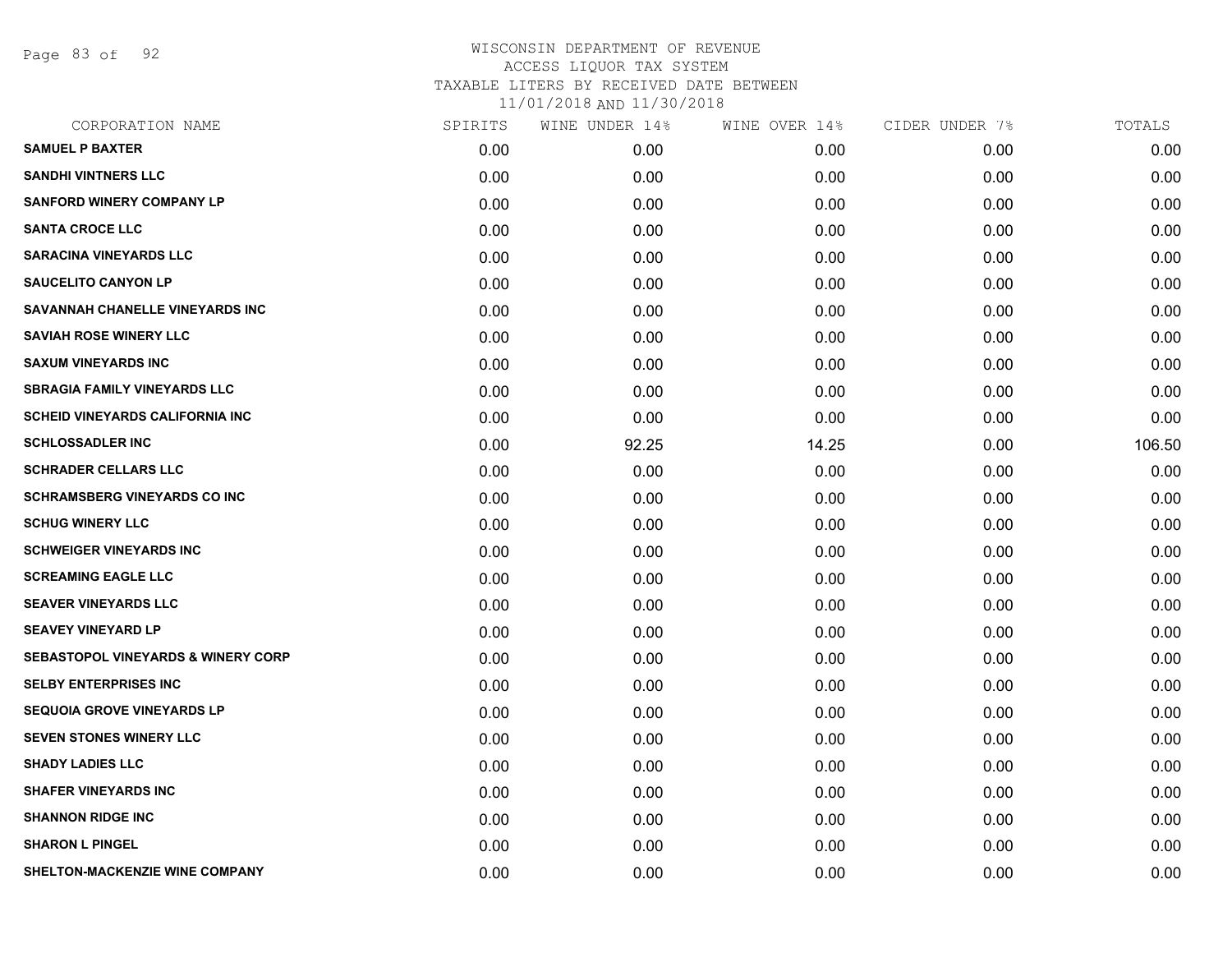Page 84 of 92

| CORPORATION NAME                           | SPIRITS | WINE UNDER 14% | WINE OVER 14% | CIDER UNDER 7% | TOTALS |
|--------------------------------------------|---------|----------------|---------------|----------------|--------|
| <b>SHERRY HARDIE</b>                       | 0.00    | 0.00           | 0.00          | 0.00           | 0.00   |
| SHERWIN FAMILY VINEYARDS LLC               | 0.00    | 0.00           | 0.00          | 0.00           | 0.00   |
| <b>SIERRA SUNRISE VINEYARDS</b>            | 0.00    | 0.00           | 0.00          | 0.00           | 0.00   |
| SILVER OAK WINE CELLARS LLC                | 0.00    | 0.00           | 0.00          | 0.00           | 0.00   |
| SILVER TRIDENT WINERY LLC                  | 0.00    | 0.00           | 0.00          | 0.00           | 0.00   |
| <b>SINE QUA NON INC</b>                    | 0.00    | 0.00           | 0.00          | 0.00           | 0.00   |
| SINNIPEE VALLEY VINEYARD LLC               | 0.00    | 0.00           | 0.00          | 0.00           | 0.00   |
| <b>SINSKEY VINEYARDS INC</b>               | 0.00    | 0.00           | 0.00          | 0.00           | 0.00   |
| <b>SISYPHUS LLC</b>                        | 0.00    | 0.00           | 0.00          | 0.00           | 0.00   |
| <b>SIX SIGMA WINERY LLC</b>                | 0.00    | 0.00           | 0.00          | 0.00           | 0.00   |
| <b>SKYWALKER VINEYARDS, LLC</b>            | 0.00    | 0.00           | 0.00          | 0.00           | 0.00   |
| <b>SMALL VINES WINES INC</b>               | 0.00    | 0.00           | 0.00          | 0.00           | 0.00   |
| SMITH ANDERSON ENTERPRISES INC             | 0.00    | 0.00           | 0.00          | 0.00           | 0.00   |
| <b>SOCIAL ENJOYMENTS LLC</b>               | 0.00    | 0.00           | 0.00          | 0.00           | 0.00   |
| <b>SOKOL BLOSSER LTD</b>                   | 0.00    | 0.00           | 0.00          | 0.00           | 0.00   |
| <b>SOMERSTON WINE COMPANY, LLC</b>         | 0.00    | 0.00           | 0.00          | 0.00           | 0.00   |
| <b>SONJA MAGDEVSKI</b>                     | 0.00    | 0.00           | 0.00          | 0.00           | 0.00   |
| SONOMA-CUTRER VINEYARDS INC                | 0.00    | 0.00           | 0.00          | 0.00           | 0.00   |
| <b>SOUTH COAST WINERY INC</b>              | 0.00    | 0.00           | 0.00          | 0.00           | 0.00   |
| <b>SP GROSSNICKLE LLC</b>                  | 0.00    | 13.50          | 0.00          | 0.00           | 13.50  |
| <b>SPANOS BERBERIAN WINERY LLC</b>         | 0.00    | 0.00           | 0.00          | 0.00           | 0.00   |
| <b>SPARKLING OREGON LLC</b>                | 0.00    | 0.00           | 0.00          | 0.00           | 0.00   |
| SPIRITS OF NORWAY VINEYARD LLC             | 0.00    | 0.00           | 0.00          | 0.00           | 0.00   |
| <b>SPOTTSWOODE WINERY INC</b>              | 0.00    | 0.00           | 0.00          | 0.00           | 0.00   |
| SPRECHER BREWING COMPANY, INC.             | 0.00    | 0.00           | 0.00          | 0.00           | 0.00   |
| SPRING MOUNTAIN VINEYARD INC               | 0.00    | 0.00           | 0.00          | 0.00           | 0.00   |
| <b>SPURGEON VINEYARDS &amp; WINERY LLC</b> | 0.00    | 0.00           | 0.00          | 0.00           | 0.00   |
| <b>SQUIX LLC</b>                           | 0.00    | 0.00           | 0.00          | 0.00           | 0.00   |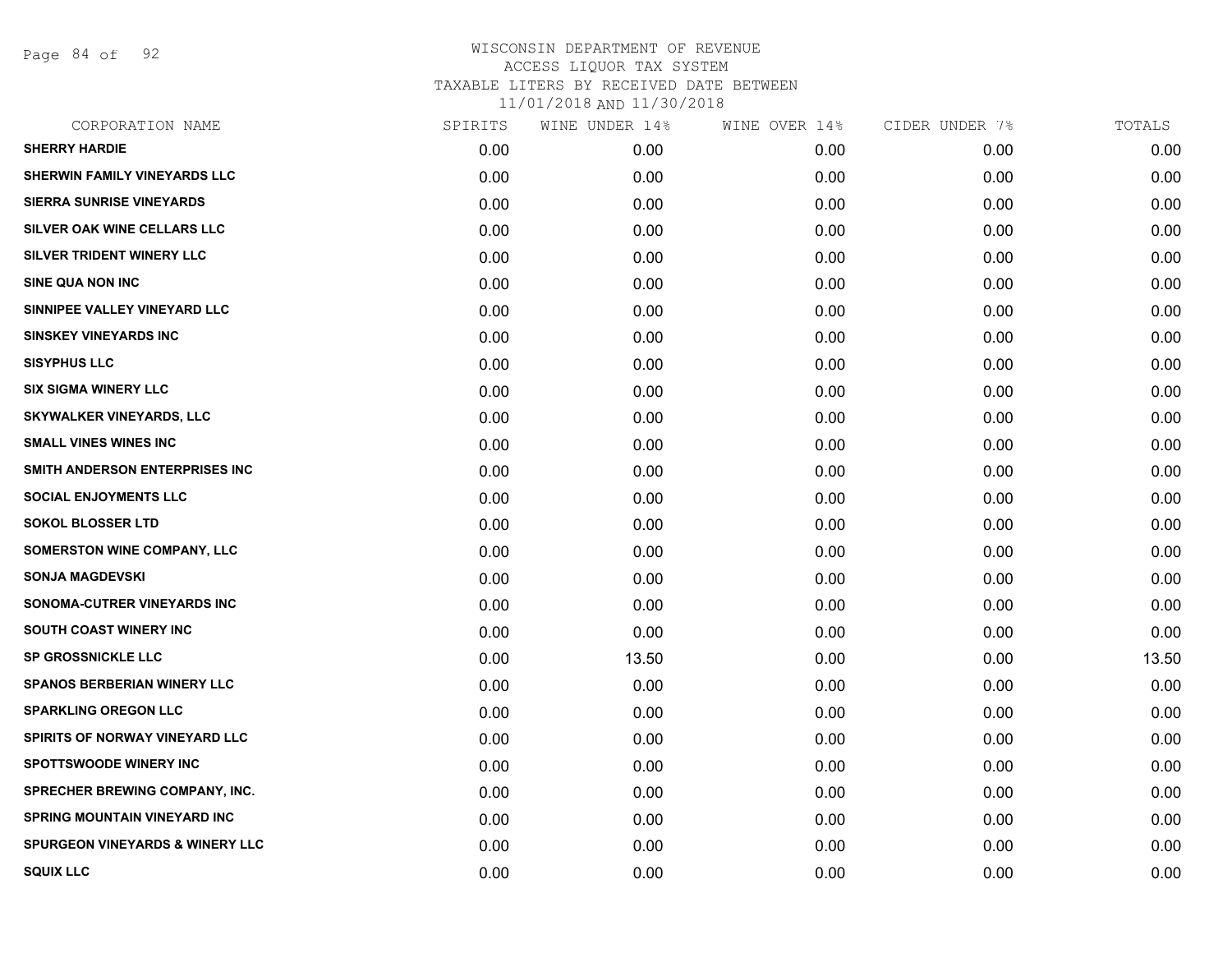Page 85 of 92

| CORPORATION NAME                      | SPIRITS | WINE UNDER 14% | WINE OVER 14% | CIDER UNDER 7% | TOTALS |
|---------------------------------------|---------|----------------|---------------|----------------|--------|
| <b>ST HELENA ESTATE LLC</b>           | 0.00    | 0.00           | 0.00          | 0.00           | 0.00   |
| <b>ST JAMES WINERY INC</b>            | 0.00    | 0.00           | 0.00          | 0.00           | 0.00   |
| ST JULIAN WINE COMPANY INC            | 0.00    | 0.00           | 0.00          | 0.00           | 0.00   |
| <b>ST SUPERY INC</b>                  | 0.00    | 0.00           | 0.00          | 0.00           | 0.00   |
| ST. FRANCIS WINERY & VINEYARD L.P.    | 0.00    | 0.00           | 0.00          | 0.00           | 0.00   |
| <b>STAGLIN FAMILY VINEYARD LLC</b>    | 0.00    | 0.00           | 0.00          | 0.00           | 0.00   |
| <b>STAG'S LEAP WINE CELLARS LLC</b>   | 0.00    | 0.00           | 0.00          | 0.00           | 0.00   |
| <b>STANDING JOURNEY LLC</b>           | 0.00    | 0.00           | 0.00          | 0.00           | 0.00   |
| STE MICHELLE WINE ESTATES LTD         | 0.00    | 0.00           | 0.00          | 0.00           | 0.00   |
| <b>STEPHAN VINEYARD INC</b>           | 0.00    | 0.00           | 0.00          | 0.00           | 0.00   |
| <b>STEPHEN M KENNEDY</b>              | 0.00    | 0.00           | 0.00          | 0.00           | 0.00   |
| <b>STEPHEN M REUSTLE</b>              | 0.00    | 0.00           | 0.00          | 0.00           | 0.00   |
| STEPHEN W. PARRY AND SUSAN F. PARRY   | 0.00    | 0.00           | 0.00          | 0.00           | 0.00   |
| <b>STEVEN DEBAKER</b>                 | 0.00    | 0.00           | 0.00          | 0.00           | 0.00   |
| <b>STEVEN KENT LLC</b>                | 0.00    | 0.00           | 0.00          | 0.00           | 0.00   |
| STEVEN M & JUDITH A JACOBSON LLC      | 0.00    | 0.00           | 0.00          | 0.00           | 0.00   |
| <b>STEVEN N LEDSON</b>                | 0.00    | 0.00           | 0.00          | 0.00           | 0.00   |
| STEWART CELLARS, LLC                  | 0.00    | 0.00           | 0.00          | 0.00           | 0.00   |
| <b>STOLLER VINEYARDS INC</b>          | 0.00    | 0.00           | 0.00          | 0.00           | 0.00   |
| <b>STOLPMAN VINEYARDS LLC</b>         | 0.00    | 0.00           | 0.00          | 0.00           | 0.00   |
| <b>STONE EDGE WINERY LLC</b>          | 0.00    | 0.00           | 0.00          | 0.00           | 0.00   |
| STONE HILL WINE CO INC                | 0.00    | 0.00           | 0.00          | 0.00           | 0.00   |
| <b>STONECUSHION INC</b>               | 0.00    | 0.00           | 0.00          | 0.00           | 0.00   |
| STONEHAUS WINERY, INC.                | 0.00    | 0.00           | 0.00          | 0.00           | 0.00   |
| <b>STONES THROW WINERY INC</b>        | 0.00    | 0.00           | 0.00          | 0.00           | 0.00   |
| <b>STONY HILL VINEYARD INC</b>        | 0.00    | 72.00          | 0.00          | 0.00           | 72.00  |
| STORYBOOK MOUNTAIN WINERY INC         | 0.00    | 0.00           | 0.00          | 0.00           | 0.00   |
| <b>SULLIVAN VINEYARDS CORPORATION</b> | 0.00    | 0.00           | 0.00          | 0.00           | 0.00   |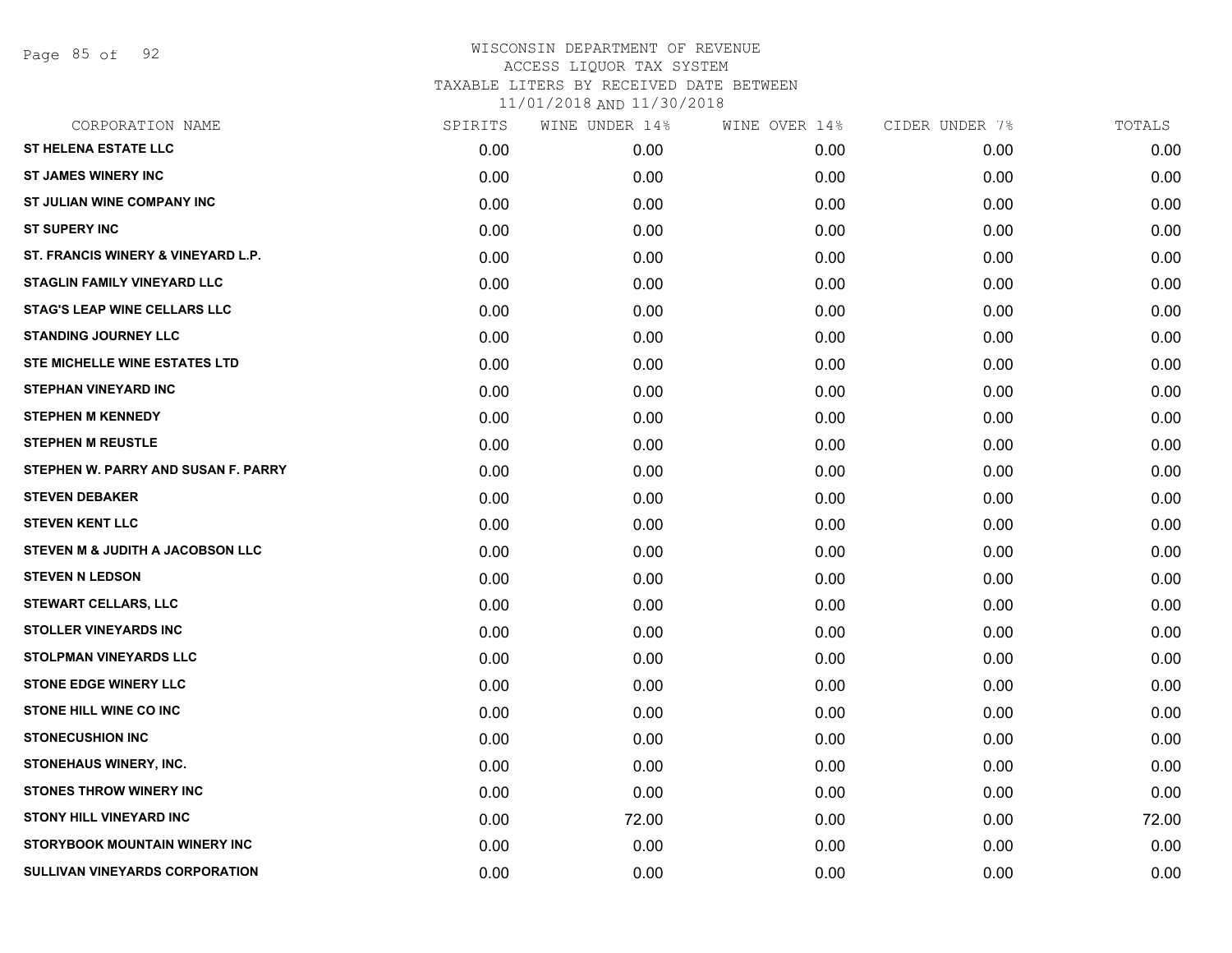|      | WINE UNDER 14% | WINE OVER 14% | CIDER UNDER 7% | TOTALS |
|------|----------------|---------------|----------------|--------|
| 0.00 | 0.00           | 0.00          | 0.00           | 0.00   |
| 0.00 | 0.00           | 0.00          | 0.00           | 0.00   |
| 0.00 | 0.00           | 0.00          | 0.00           | 0.00   |
| 0.00 | 0.00           | 0.00          | 0.00           | 0.00   |
| 0.00 | 0.00           | 0.00          | 0.00           | 0.00   |
| 0.00 | 0.00           | 0.00          | 0.00           | 0.00   |
| 0.00 | 0.00           | 0.00          | 0.00           | 0.00   |
| 0.00 | 0.00           | 0.00          | 0.00           | 0.00   |
| 0.00 | 0.00           | 0.00          | 0.00           | 0.00   |
| 0.00 | 0.00           | 0.00          | 0.00           | 0.00   |
| 0.00 | 0.00           | 0.00          | 0.00           | 0.00   |
| 0.00 | 0.00           | 0.00          | 0.00           | 0.00   |
| 0.00 | 0.00           | 0.00          | 0.00           | 0.00   |
| 0.00 | 0.00           | 0.00          | 0.00           | 0.00   |
| 0.00 | 0.00           | 0.00          | 0.00           | 0.00   |
| 0.00 | 0.00           | 0.00          | 0.00           | 0.00   |
| 0.00 | 0.00           | 0.00          | 0.00           | 0.00   |
| 0.00 | 0.00           | 0.00          | 0.00           | 0.00   |
| 0.00 | 0.00           | 0.00          | 0.00           | 0.00   |
| 0.00 | 0.00           | 0.00          | 0.00           | 0.00   |
| 0.00 | 0.00           | 0.00          | 0.00           | 0.00   |
| 0.00 | 0.00           | 0.00          | 0.00           | 0.00   |
| 0.00 | 0.00           | 0.00          | 0.00           | 0.00   |
| 0.00 | 0.00           | 0.00          | 0.00           | 0.00   |
| 0.00 | 0.00           | 0.00          | 0.00           | 0.00   |
| 0.00 | 0.00           | 0.00          | 0.00           | 0.00   |
| 0.00 | 0.00           | 0.00          | 0.00           | 0.00   |
| 0.00 | 0.00           | 0.00          | 0.00           | 0.00   |
|      | SPIRITS        |               |                |        |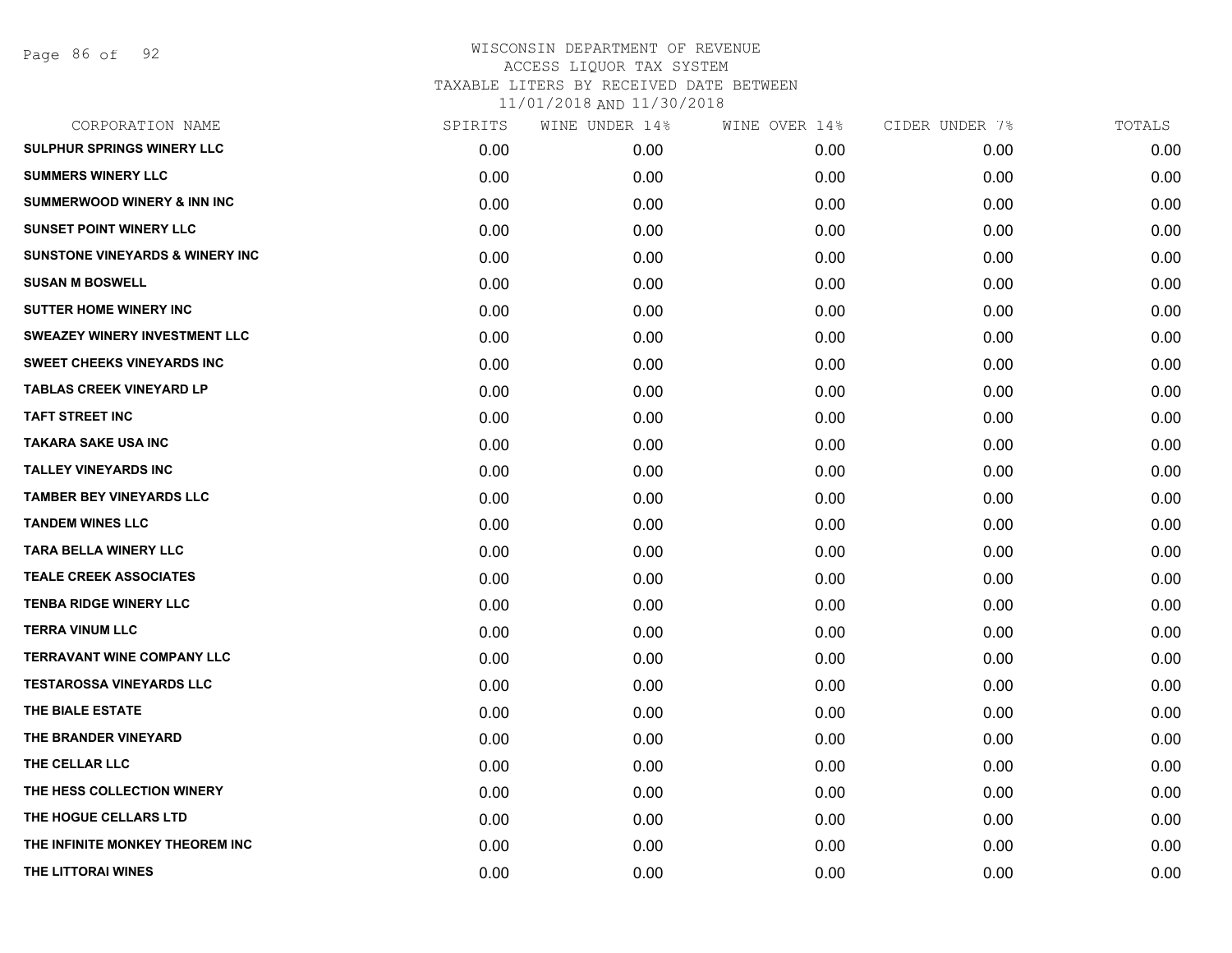Page 87 of 92

| CORPORATION NAME                          | SPIRITS | WINE UNDER 14% | WINE OVER 14% | CIDER UNDER 7% | TOTALS |
|-------------------------------------------|---------|----------------|---------------|----------------|--------|
| THE LOCK AGRICULTURAL VENTURES LLC        | 0.00    | 0.00           | 0.00          | 0.00           | 0.00   |
| THE MASCOT WINE, LLC                      | 0.00    | 0.00           | 0.00          | 0.00           | 0.00   |
| THE MEEKER VINEYARD                       | 0.00    | 0.00           | 0.00          | 0.00           | 0.00   |
| THE MORLET SELECTION INC                  | 0.00    | 0.00           | 0.00          | 0.00           | 0.00   |
| THE MORNE WINE COMPANY                    | 0.00    | 0.00           | 0.00          | 0.00           | 0.00   |
| THE RED STITCH WINE GROUP, LLC            | 0.00    | 0.00           | 0.00          | 0.00           | 0.00   |
| THE RUM TREE, INC.                        | 0.00    | 0.00           | 0.00          | 0.00           | 0.00   |
| THE SHORES OF FAIRHAVEN INC               | 0.00    | 0.00           | 0.00          | 0.00           | 0.00   |
| THE SILVERADO VINEYARDS                   | 0.00    | 0.00           | 0.00          | 0.00           | 0.00   |
| THE VINEYARD LLC                          | 0.00    | 0.00           | 0.00          | 0.00           | 0.00   |
| THE WILLIAMSBURG WINERY LTD               | 0.00    | 0.00           | 0.00          | 0.00           | 0.00   |
| THE WINE GROUP INC                        | 0.00    | 0.00           | 0.00          | 0.00           | 0.00   |
| THE WINE VINEYARD LLC                     | 0.00    | 0.00           | 0.00          | 0.00           | 0.00   |
| THE WOODLAND TRAIL BEVERAGE COMPANY, INC. | 0.00    | 0.00           | 0.00          | 0.00           | 0.00   |
| THIRTY-ONE PRODUCTION LLC                 | 0.00    | 0.00           | 0.00          | 0.00           | 0.00   |
| THIS REALM LLC                            | 0.00    | 0.00           | 0.00          | 0.00           | 0.00   |
| <b>THOMAS C HOFFMAN</b>                   | 0.00    | 0.00           | 0.00          | 0.00           | 0.00   |
| THOMAS FOGARTY WINERY LLC                 | 0.00    | 0.00           | 0.00          | 0.00           | 0.00   |
| THOMAS L BECKMEN & JUDITH F BECKMEN       | 0.00    | 0.00           | 0.00          | 0.00           | 0.00   |
| <b>THURMAN J RODGERS</b>                  | 0.00    | 0.00           | 0.00          | 0.00           | 0.00   |
| <b>THVS CORP</b>                          | 0.00    | 0.00           | 0.00          | 0.00           | 0.00   |
| TI BEVERAGE GROUP LTD                     | 0.00    | 0.00           | 0.00          | 0.00           | 0.00   |
| TIM BLUE WINES LLC                        | 0.00    | 0.00           | 0.00          | 0.00           | 0.00   |
| <b>TIMOTHY P MCDONALD</b>                 | 0.00    | 0.00           | 0.00          | 0.00           | 0.00   |
| TMR WINE COMPANY LLC                      | 0.00    | 0.00           | 0.00          | 0.00           | 0.00   |
| <b>TOAD HOLLOW VINEYARDS INC</b>          | 0.00    | 0.00           | 0.00          | 0.00           | 0.00   |
| <b>TOBIN JAMES CELLARS</b>                | 0.00    | 0.00           | 0.00          | 0.00           | 0.00   |
| <b>TODD KUEHL</b>                         | 0.00    | 0.00           | 0.00          | 0.00           | 0.00   |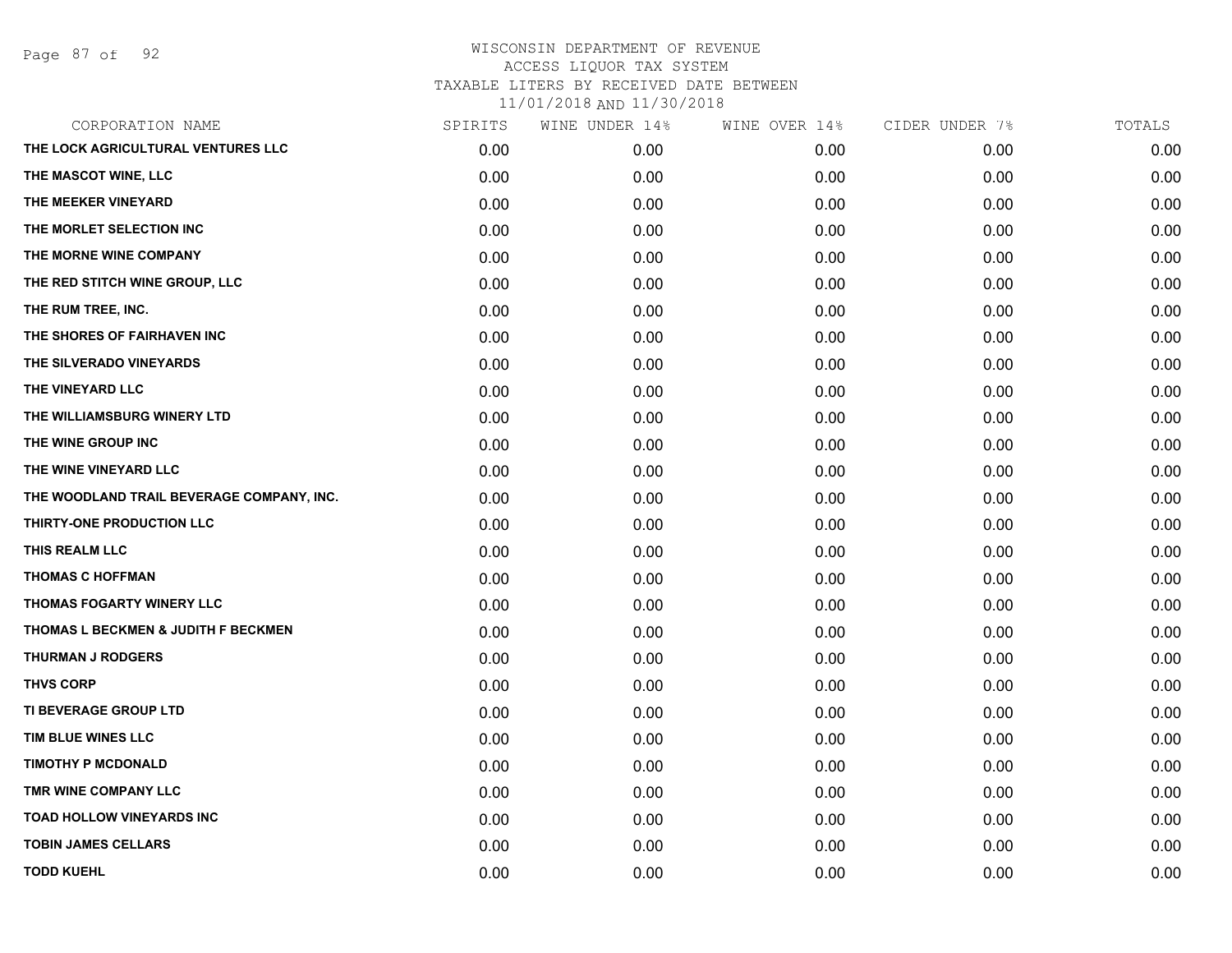| CORPORATION NAME                       | SPIRITS | WINE UNDER 14% | WINE OVER 14% | CIDER UNDER 7% | TOTALS |
|----------------------------------------|---------|----------------|---------------|----------------|--------|
| <b>TOLLIVER RANCH BRANDS LLC</b>       | 0.00    | 0.00           | 0.00          | 0.00           | 0.00   |
| <b>TOM MEADOWCROFT</b>                 | 0.00    | 0.00           | 0.00          | 0.00           | 0.00   |
| <b>TOMMYS TOO HIGH WINES LLC</b>       | 0.00    | 0.00           | 0.00          | 0.00           | 0.00   |
| <b>TOUR DE FORCE WINE COMPANY LLC</b>  | 0.00    | 0.00           | 0.00          | 0.00           | 0.00   |
| <b>TREANA WINERY LLC</b>               | 0.00    | 0.00           | 0.00          | 0.00           | 0.00   |
| TREASURY WINE ESTATES AMERICAS COMPANY | 0.00    | 0.00           | 0.00          | 0.00           | 0.00   |
| <b>TREFETHEN VINEYARDS WINERY INC</b>  | 0.00    | 0.00           | 0.00          | 0.00           | 0.00   |
| <b>TRENTADUE WINERY LLC</b>            | 0.00    | 0.00           | 0.00          | 0.00           | 0.00   |
| <b>TRESPASS VINEYARDS INC.</b>         | 0.00    | 0.00           | 0.00          | 0.00           | 0.00   |
| <b>TRINITAS CELLARS LLC</b>            | 0.00    | 0.00           | 0.00          | 0.00           | 0.00   |
| TRINITY VALLEY VINEYARDS LLC           | 0.00    | 0.00           | 0.00          | 0.00           | 0.00   |
| <b>TRIONE VINEYARDS LLC</b>            | 0.00    | 0.00           | 0.00          | 0.00           | 0.00   |
| <b>TROY LANDWEHR</b>                   | 0.00    | 0.00           | 0.00          | 0.00           | 0.00   |
| <b>TSG LLC</b>                         | 0.00    | 0.00           | 0.00          | 0.00           | 0.00   |
| <b>TURKOVICH FAMILY WINES LLC</b>      | 0.00    | 0.00           | 0.00          | 0.00           | 0.00   |
| TURLEY WINE CELLARS INC                | 0.00    | 0.00           | 0.00          | 0.00           | 0.00   |
| <b>TURNBULL WINE CELLARS</b>           | 0.00    | 0.00           | 0.00          | 0.00           | 0.00   |
| <b>TWIN PEAKS WINERY INC</b>           | 0.00    | 0.00           | 0.00          | 0.00           | 0.00   |
| <b>TWIN RIDGE ESTATES LLC</b>          | 0.00    | 0.00           | 0.00          | 0.00           | 0.00   |
| <b>TWISTED OAK WINERY LLC</b>          | 0.00    | 0.00           | 0.00          | 0.00           | 0.00   |
| <b>TWO LADS LLC</b>                    | 0.00    | 0.00           | 0.00          | 0.00           | 0.00   |
| TY R CATON                             | 0.00    | 0.00           | 0.00          | 0.00           | 0.00   |
| UNTI WINE CO LLC                       | 0.00    | 0.00           | 0.00          | 0.00           | 0.00   |
| <b>UPSTREAM CIDER LLC</b>              | 0.00    | 0.00           | 0.00          | 0.00           | 0.00   |
| <b>URBAN CELLARS LLC</b>               | 0.00    | 0.00           | 0.00          | 0.00           | 0.00   |
| V & C LLC                              | 0.00    | 0.00           | 0.00          | 0.00           | 0.00   |
| <b>V SATTUI WINERY INC</b>             | 0.00    | 0.00           | 0.00          | 0.00           | 0.00   |
| <b>V2 WINE GROUP LLC</b>               | 0.00    | 0.00           | 0.00          | 0.00           | 0.00   |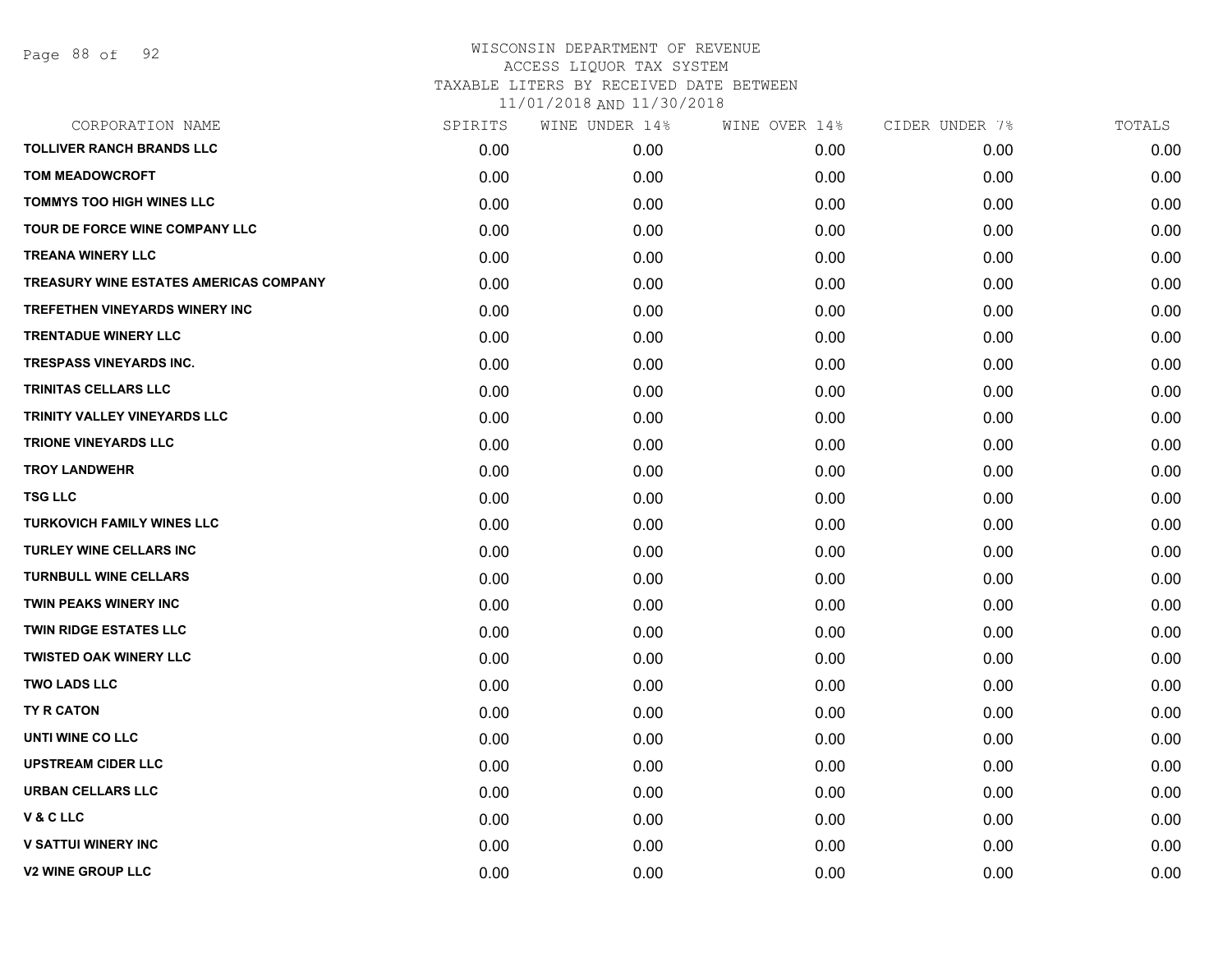Page 89 of 92

| CORPORATION NAME                  | SPIRITS | WINE UNDER 14% | WINE OVER 14% | CIDER UNDER 7% | TOTALS   |
|-----------------------------------|---------|----------------|---------------|----------------|----------|
| VAN RUITEN FAMILY WINERY LLC      | 0.00    | 0.00           | 0.00          | 0.00           | 0.00     |
| VAN WYCHEN WINES INC.             | 0.00    | 0.00           | 0.00          | 0.00           | 0.00     |
| <b>VERMEIL WINE GROUP LLC</b>     | 0.00    | 0.00           | 0.00          | 0.00           | 0.00     |
| <b>VERNON VINEYARDS LTD</b>       | 0.00    | 0.00           | 0.00          | 0.00           | 0.00     |
| <b>VICINI ENTERPRISES LLC</b>     | 0.00    | 0.00           | 0.00          | 0.00           | 0.00     |
| <b>VIGNETTE WINERY LLC</b>        | 0.00    | 0.00           | 0.00          | 0.00           | 0.00     |
| <b>VILLA AMOROSA INC</b>          | 0.00    | 0.00           | 0.00          | 0.00           | 0.00     |
| <b>VILLA ENCINAL PARTNERS LP</b>  | 0.00    | 0.00           | 0.00          | 0.00           | 0.00     |
| <b>VILLA SAN JULIETTE INC</b>     | 0.00    | 0.00           | 0.00          | 0.00           | 0.00     |
| <b>VILLA TOSCANO INC</b>          | 0.00    | 0.00           | 0.00          | 0.00           | 0.00     |
| VIN DE ZO LLC                     | 0.00    | 0.00           | 0.00          | 0.00           | 0.00     |
| <b>VINA ROBLES INC</b>            | 0.00    | 0.00           | 0.00          | 0.00           | 0.00     |
| <b>VINCENT ARROYO WINERY INC</b>  | 0.00    | 0.00           | 0.00          | 0.00           | 0.00     |
| <b>VINE &amp; SUN LLC</b>         | 0.00    | 0.00           | 0.00          | 0.00           | 0.00     |
| <b>VINE CLIFF WINERY INC</b>      | 0.00    | 0.00           | 0.00          | 0.00           | 0.00     |
| <b>VINEBURG LLC</b>               | 0.00    | 0.00           | 0.00          | 0.00           | 0.00     |
| <b>VINES TO CELLAR, INC.</b>      | 0.00    | 0.00           | 0.00          | 0.00           | 0.00     |
| <b>VINESSE LLC</b>                | 0.00    | 0.00           | 0.00          | 0.00           | 0.00     |
| <b>VINEYARD 29 LLC</b>            | 0.00    | 0.00           | 0.00          | 0.00           | 0.00     |
| VIN-GO, LLC                       | 0.00    | 3,298.50       | 0.00          | 0.00           | 3,298.50 |
| <b>VINTAGE WINE ESTATES, INC.</b> | 0.00    | 0.00           | 0.00          | 0.00           | 0.00     |
| <b>VINTAGE WINE ESTATES, INC.</b> | 0.00    | 0.00           | 0.00          | 0.00           | 0.00     |
| <b>VINTAGE WINE ESTATES, INC.</b> | 0.00    | 0.00           | 0.00          | 0.00           | 0.00     |
| <b>VINTAGE WINE ESTATES, INC.</b> | 0.00    | 0.00           | 0.00          | 0.00           | 0.00     |
| <b>VINTAGE WINE ESTATES, INC.</b> | 0.00    | 0.00           | 0.00          | 0.00           | 0.00     |
| <b>VINTAGE WINE ESTATES, INC.</b> | 0.00    | 0.00           | 0.00          | 0.00           | 0.00     |
| <b>VINTAGE WINE ESTATES, INC.</b> | 0.00    | 0.00           | 0.00          | 0.00           | 0.00     |
| <b>VINTAGE WINE ESTATES, INC.</b> | 0.00    | 0.00           | 0.00          | 0.00           | 0.00     |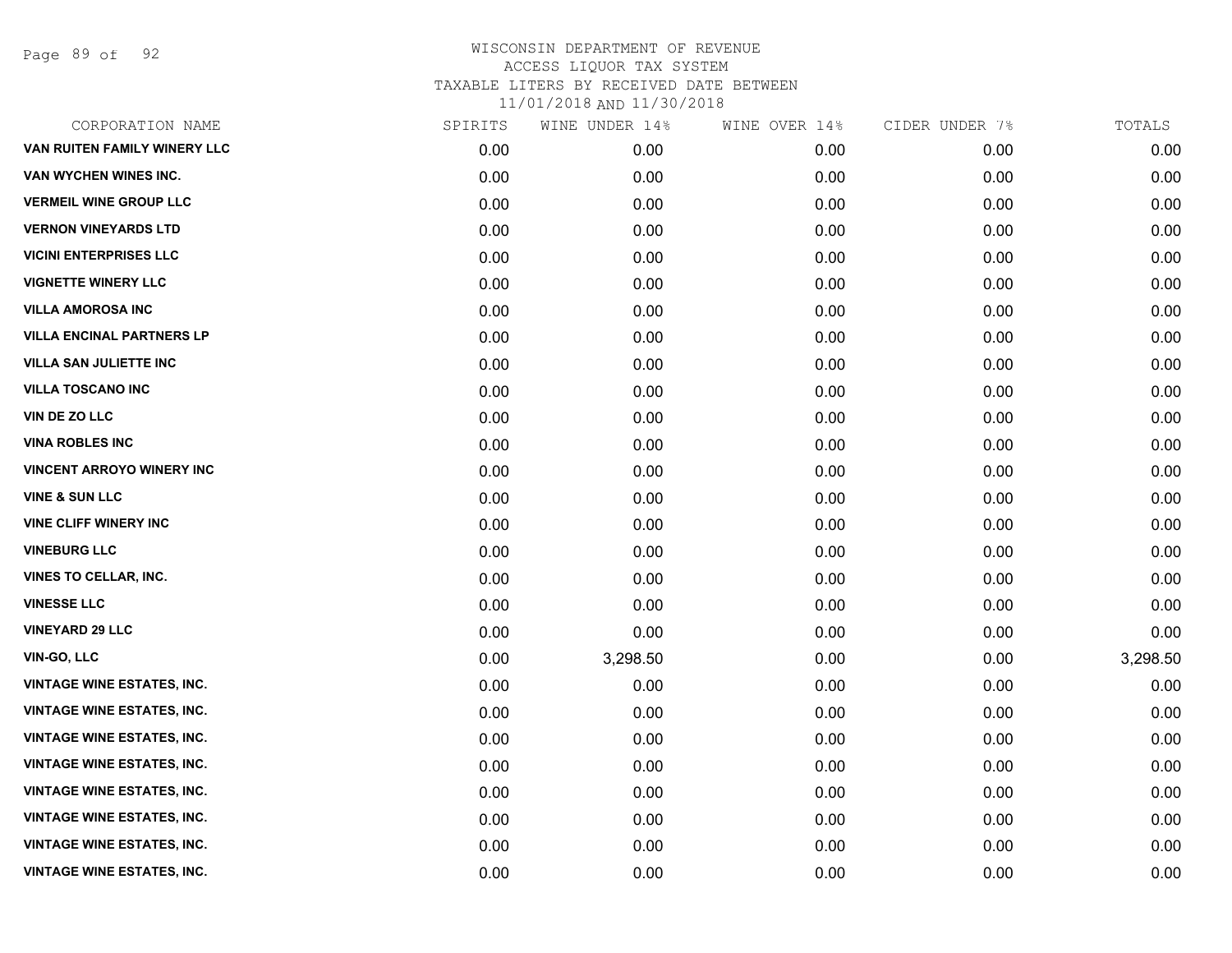Page 90 of 92

| CORPORATION NAME                                   | SPIRITS | WINE UNDER 14% | WINE OVER 14% | CIDER UNDER 7% | TOTALS |
|----------------------------------------------------|---------|----------------|---------------|----------------|--------|
| <b>VINUM CELLARS INC</b>                           | 0.00    | 0.00           | 0.00          | 0.00           | 0.00   |
| <b>VON KLAUS WINERY LLC</b>                        | 0.00    | 0.00           | 0.00          | 0.00           | 0.00   |
| <b>VON STIEHL WINERY LTD.</b>                      | 0.00    | 0.00           | 0.00          | 0.00           | 0.00   |
| <b>W G BEST WEINKELLEREI INC</b>                   | 0.00    | 0.00           | 0.00          | 0.00           | 0.00   |
| <b>W J DEUTSCH &amp; SONS LTD</b>                  | 0.00    | 0.00           | 0.00          | 0.00           | 0.00   |
| <b>WAGNER WINERY LLC</b>                           | 0.00    | 0.00           | 0.00          | 0.00           | 0.00   |
| <b>WAITS-MAST FAMILY CELLARS LLC</b>               | 0.00    | 0.00           | 0.00          | 0.00           | 0.00   |
| <b>WASHINGTON VINTNERS LLC</b>                     | 0.00    | 0.00           | 0.00          | 0.00           | 0.00   |
| <b>WEIBEL INCORPORATED</b>                         | 0.00    | 0.00           | 0.00          | 0.00           | 0.00   |
| <b>WENTE BROS</b>                                  | 0.00    | 0.00           | 0.00          | 0.00           | 0.00   |
| <b>WEST COAST WINE PARTNERS LLC</b>                | 0.00    | 0.00           | 0.00          | 0.00           | 0.00   |
| <b>WEST PRAIRIE WINERY LLC</b>                     | 0.00    | 0.00           | 0.00          | 0.00           | 0.00   |
| <b>WESTFALL WINERY LLC</b>                         | 0.00    | 0.00           | 0.00          | 0.00           | 0.00   |
| <b>WESTPORT WINERY LLC</b>                         | 0.00    | 0.00           | 0.00          | 0.00           | 0.00   |
| <b>WHEELER WINERY INC</b>                          | 0.00    | 0.00           | 0.00          | 0.00           | 0.00   |
| <b>WHETSTONE WINE CELLARS LLC</b>                  | 0.00    | 0.00           | 0.00          | 0.00           | 0.00   |
| <b>WHISPERING BLUFFS VINEYARD &amp; WINERY LTD</b> | 0.00    | 0.00           | 0.00          | 0.00           | 0.00   |
| <b>WHISPERING WINDS WINERY LLC</b>                 | 0.00    | 0.00           | 0.00          | 0.00           | 0.00   |
| <b>WHITE BEAR SPIRITS LLC</b>                      | 0.00    | 0.00           | 0.00          | 0.00           | 0.00   |
| <b>WHITE OAK VINEYARDS &amp; WINERY LLC</b>        | 0.00    | 0.00           | 0.00          | 0.00           | 0.00   |
| WHITE WINTER WINERY INC                            | 0.00    | 0.00           | 0.00          | 0.00           | 0.00   |
| <b>WIENS CELLARS LLC</b>                           | 0.00    | 0.00           | 0.00          | 0.00           | 0.00   |
| <b>WILDEROTTER WINERY LLC</b>                      | 0.00    | 0.00           | 0.00          | 0.00           | 0.00   |
| <b>WILLAMETTE VALLEY VINEYARDS INC</b>             | 0.00    | 0.00           | 0.00          | 0.00           | 0.00   |
| <b>WILLIAM F BLUHM</b>                             | 0.00    | 0.00           | 0.00          | 0.00           | 0.00   |
| <b>WILLIAM MOSBY</b>                               | 0.00    | 0.00           | 0.00          | 0.00           | 0.00   |
| <b>WILLIAM PRICE III</b>                           | 0.00    | 0.00           | 0.00          | 0.00           | 0.00   |
| <b>WILLIAMS &amp; SELYEM LLC</b>                   | 0.00    | 0.00           | 0.00          | 0.00           | 0.00   |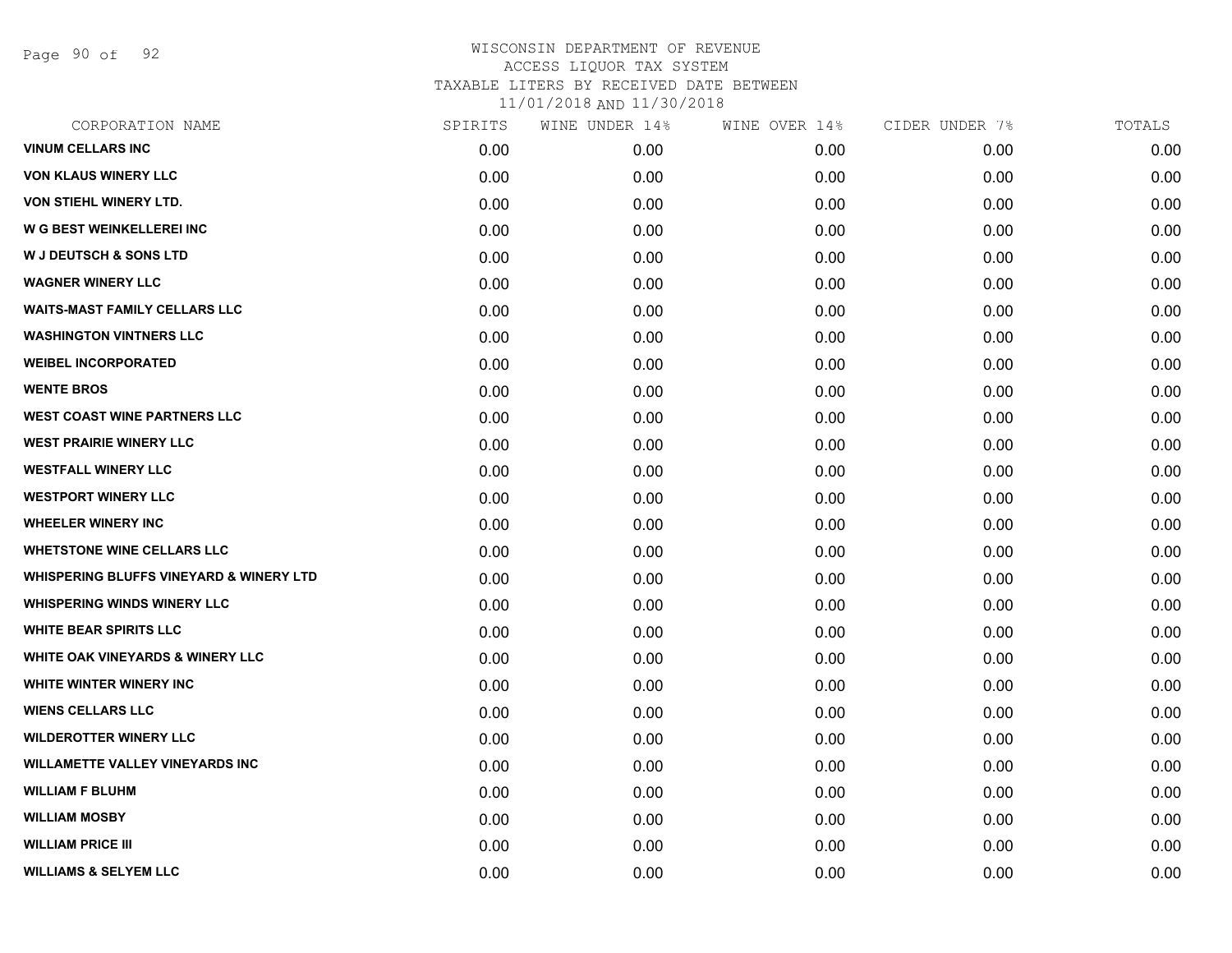Page 91 of 92

| CORPORATION NAME                               | SPIRITS | WINE UNDER 14% | WINE OVER 14% | CIDER UNDER 7% | TOTALS   |
|------------------------------------------------|---------|----------------|---------------|----------------|----------|
| <b>WILRONA LLC</b>                             | 0.00    | 0.00           | 0.00          | 0.00           | 0.00     |
| <b>WILSON CREEK WINERY &amp; VINEYARDS INC</b> | 0.00    | 0.00           | 0.00          | 0.00           | 0.00     |
| <b>WIND GAP WINES LLC</b>                      | 0.00    | 0.00           | 0.00          | 0.00           | 0.00     |
| <b>WINDERLEA WINE COMPANY LLC</b>              | 0.00    | 0.00           | 0.00          | 0.00           | 0.00     |
| <b>WINDWARD VINEYARD LLC</b>                   | 0.00    | 0.00           | 0.00          | 0.00           | 0.00     |
| <b>WINE BY JOE LLC</b>                         | 0.00    | 0.00           | 0.00          | 0.00           | 0.00     |
| WINE OF THE MONTH CLUB, INC.                   | 0.00    | 0.00           | 0.00          | 0.00           | 0.00     |
| <b>WINE ROAD VINTNERS LLC</b>                  | 0.00    | 0.00           | 0.00          | 0.00           | 0.00     |
| <b>WINE.COM OF TEXAS LLC</b>                   | 0.00    | 0.00           | 0.00          | 0.00           | 0.00     |
| <b>WINERY AT BLACK STAR FARMS LLC</b>          | 0.00    | 0.00           | 0.00          | 0.00           | 0.00     |
| <b>WINERY EXCHANGE, INC.</b>                   | 0.00    | 0.00           | 0.00          | 0.00           | 0.00     |
| <b>WINERY FULFILLMENT SERVICES LLC</b>         | 0.00    | 0.00           | 0.00          | 0.00           | 0.00     |
| <b>WINESITTER BREWHOUSE LLC</b>                | 0.00    | 0.00           | 0.00          | 0.00           | 0.00     |
| <b>WINNESHIEK WILDBERRY WINERY LLC</b>         | 0.00    | 0.00           | 0.00          | 0.00           | 0.00     |
| <b>WINSIDE USA INC</b>                         | 0.00    | 0.00           | 0.00          | 0.00           | 0.00     |
| <b>WOLFF VINEYARD LLC</b>                      | 0.00    | 0.00           | 0.00          | 0.00           | 0.00     |
| <b>WOLLERSHEIM WINERY, INC.</b>                | 0.00    | 0.00           | 0.00          | 0.00           | 0.00     |
| <b>WOLLERSHEIM WINERY, INC.</b>                | 0.00    | 0.00           | 0.00          | 0.00           | 0.00     |
| <b>WOODSON WINES LLC</b>                       | 0.00    | 0.00           | 0.00          | 0.00           | 0.00     |
| <b>WOODWARD CANYON WINERY INC</b>              | 0.00    | 0.00           | 0.00          | 0.00           | 0.00     |
| YORKVILLE CELLARS INC                          | 0.00    | 0.00           | 0.00          | 0.00           | 0.00     |
| <b>ZD WINES LLC</b>                            | 0.00    | 0.00           | 0.00          | 0.00           | 0.00     |
| <b>ZERO LINK MARKETS INC</b>                   | 0.00    | 586.57         | 68.28         | 13.48          | 668.33   |
| TOTAL LITERS FOR 11/30/2018                    | 0.00    | 4,232.32       | 875.04        | 13.48          | 5,120.84 |